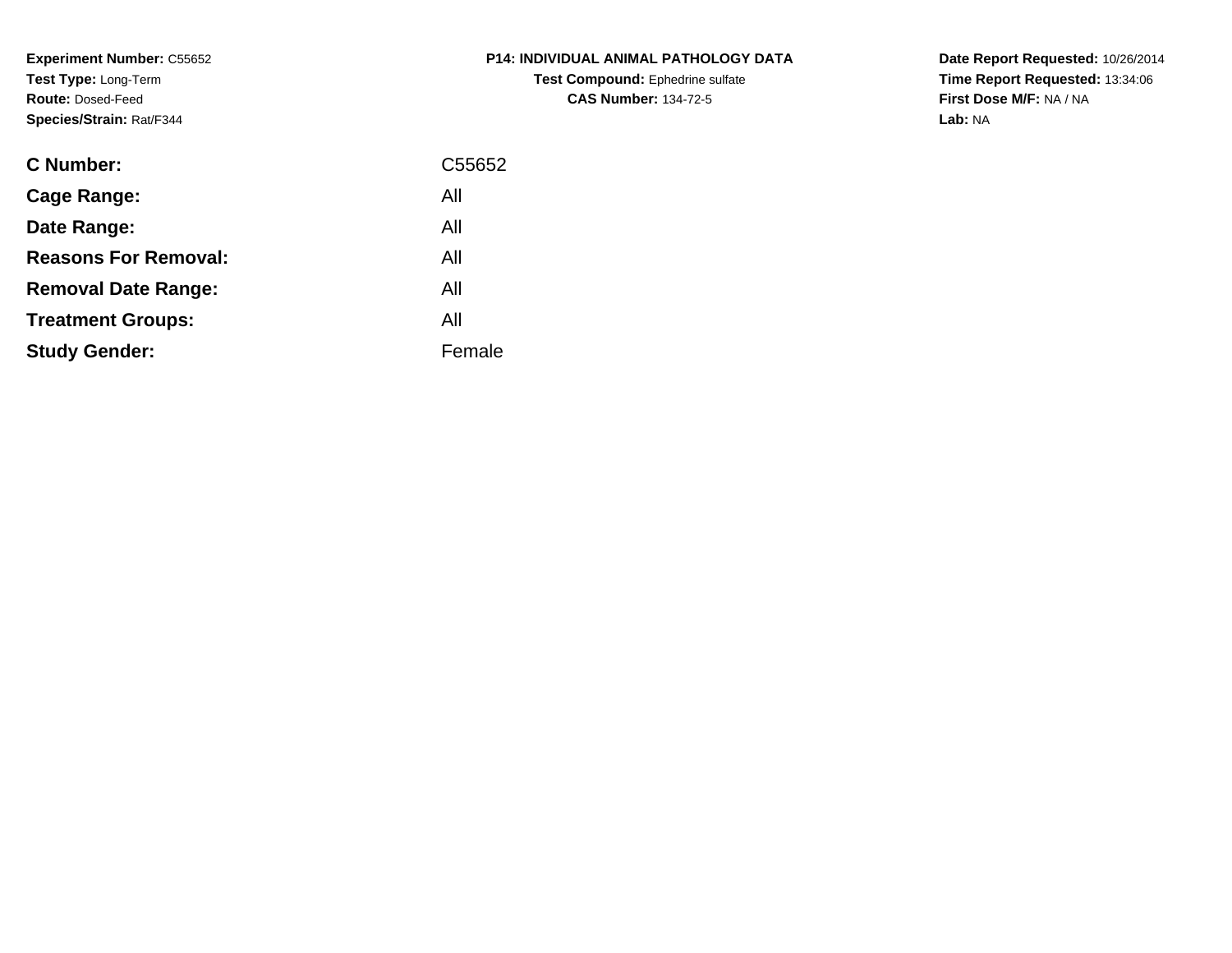| <b>Experiment Number: C55652</b><br>Test Type: Long-Term<br><b>Route: Dosed-Feed</b><br>Species/Strain: Rat/F344 |                           | <b>P14: INDIVIDUAL ANIMAL PATHOLOGY DATA</b><br>Test Compound: Ephedrine sulfate<br><b>CAS Number: 134-72-5</b> | Date Report Requested: 10/26/2014<br>Time Report Requested: 13:34:06<br>First Dose M/F: NA / NA<br>Lab: NA |
|------------------------------------------------------------------------------------------------------------------|---------------------------|-----------------------------------------------------------------------------------------------------------------|------------------------------------------------------------------------------------------------------------|
| <b>ANIMAL ID: 1_051</b>                                                                                          | <b>TRT#: 1</b>            | <b>SEX: Female</b>                                                                                              | DAY ON TEST:                                                                                               |
|                                                                                                                  | <b>DOSE: 250 PPM</b>      | <b>DISP: Terminal Sacrifice</b>                                                                                 | HISTO:                                                                                                     |
| <b>OBSERVATIONS</b>                                                                                              |                           |                                                                                                                 |                                                                                                            |
| Kidney                                                                                                           |                           | Nephropathy                                                                                                     |                                                                                                            |
| Liver                                                                                                            |                           | Cytoplasmic Change, Basophilic                                                                                  |                                                                                                            |
|                                                                                                                  |                           | Granuloma, Nos                                                                                                  |                                                                                                            |
| Pancreas                                                                                                         | Acinus                    | Atrophy, Nos                                                                                                    |                                                                                                            |
| Pituitary gland                                                                                                  | <b>Anterior Pituitary</b> | Adenoma, Nos                                                                                                    |                                                                                                            |
|                                                                                                                  | Intermedia                | Angiectasis                                                                                                     |                                                                                                            |
| Spleen                                                                                                           |                           | Hemosiderosis                                                                                                   |                                                                                                            |
| Stomach                                                                                                          | <b>Glandular Stomach</b>  | Cyst, Multiple                                                                                                  |                                                                                                            |
| Thyroid                                                                                                          |                           | C-Cell Adenoma                                                                                                  |                                                                                                            |
| PRIMARY CAUSE OF DEATH                                                                                           |                           |                                                                                                                 |                                                                                                            |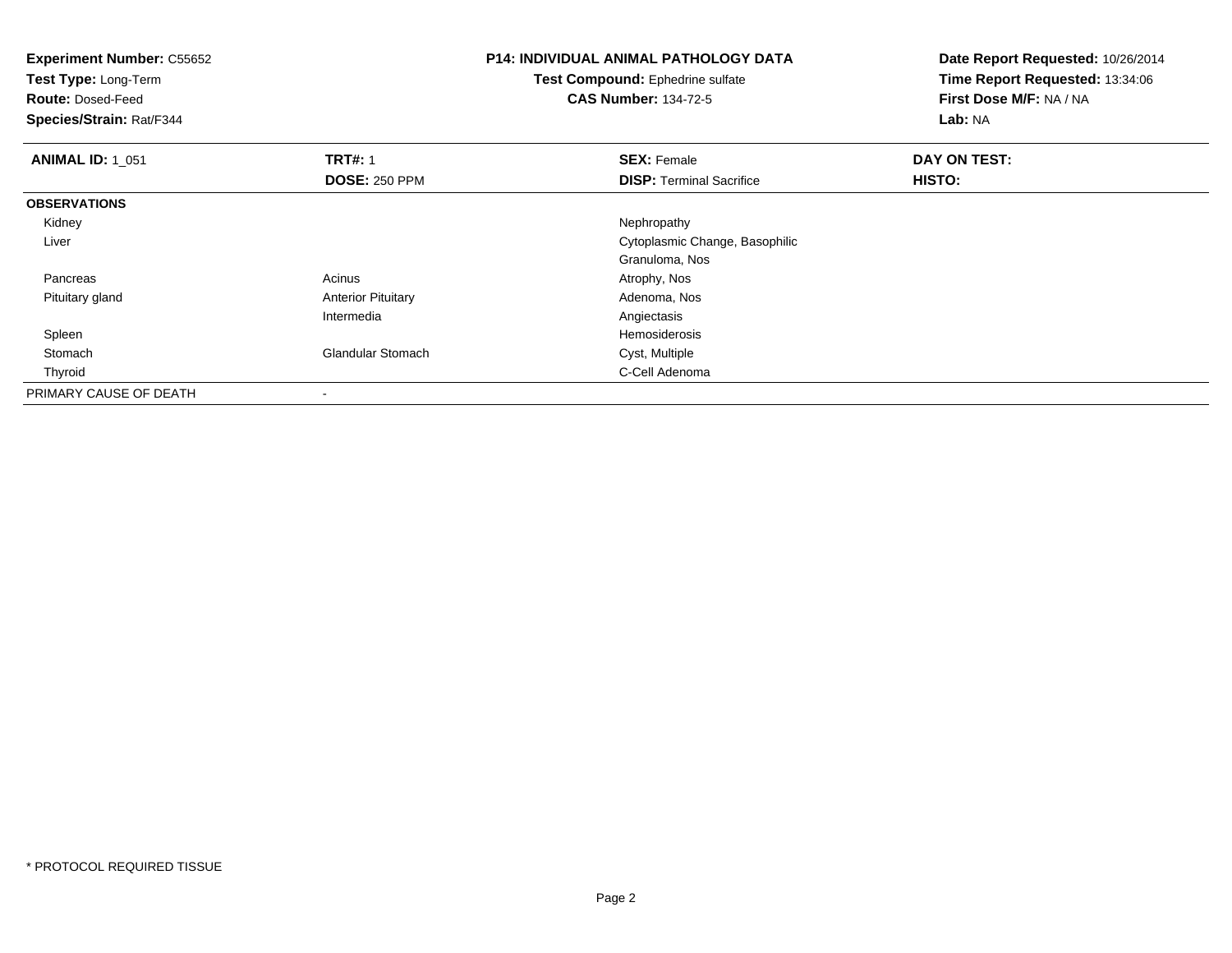| <b>Experiment Number: C55652</b><br>Test Type: Long-Term |                           | <b>P14: INDIVIDUAL ANIMAL PATHOLOGY DATA</b> | Date Report Requested: 10/26/2014<br>Time Report Requested: 13:34:06 |
|----------------------------------------------------------|---------------------------|----------------------------------------------|----------------------------------------------------------------------|
|                                                          |                           | <b>Test Compound: Ephedrine sulfate</b>      |                                                                      |
| <b>Route: Dosed-Feed</b>                                 |                           | <b>CAS Number: 134-72-5</b>                  | First Dose M/F: NA / NA                                              |
| Species/Strain: Rat/F344                                 |                           |                                              | Lab: NA                                                              |
| <b>ANIMAL ID: 1 052</b>                                  | <b>TRT#: 1</b>            | <b>SEX: Female</b>                           | DAY ON TEST:                                                         |
|                                                          | <b>DOSE: 250 PPM</b>      | <b>DISP:</b> Terminal Sacrifice              | HISTO:                                                               |
| <b>OBSERVATIONS</b>                                      |                           |                                              |                                                                      |
| Adrenal gland                                            | Cortex Nos                | Hyperplasia, Atypical                        |                                                                      |
|                                                          | Cortex Nos                | Hyperplasia, Focal                           |                                                                      |
| Heart                                                    | Myocardium Nos            | Fibrosis                                     |                                                                      |
| Liver                                                    |                           | Cytoplasmic Change, Basophilic               |                                                                      |
|                                                          | Periportal Bile Ductule   | Hyperplasia, Nos                             |                                                                      |
| Pancreas                                                 | Acinus                    | Atrophy, Nos                                 |                                                                      |
| Pituitary gland                                          | <b>Anterior Pituitary</b> | Angiectasis                                  |                                                                      |
| Stomach                                                  | <b>Glandular Stomach</b>  | Cyst, Multiple                               |                                                                      |
| Unspecified                                              | Multiple Organs Nos       | Leukemia, Mononuclear Cell                   |                                                                      |
| PRIMARY CAUSE OF DEATH                                   |                           |                                              |                                                                      |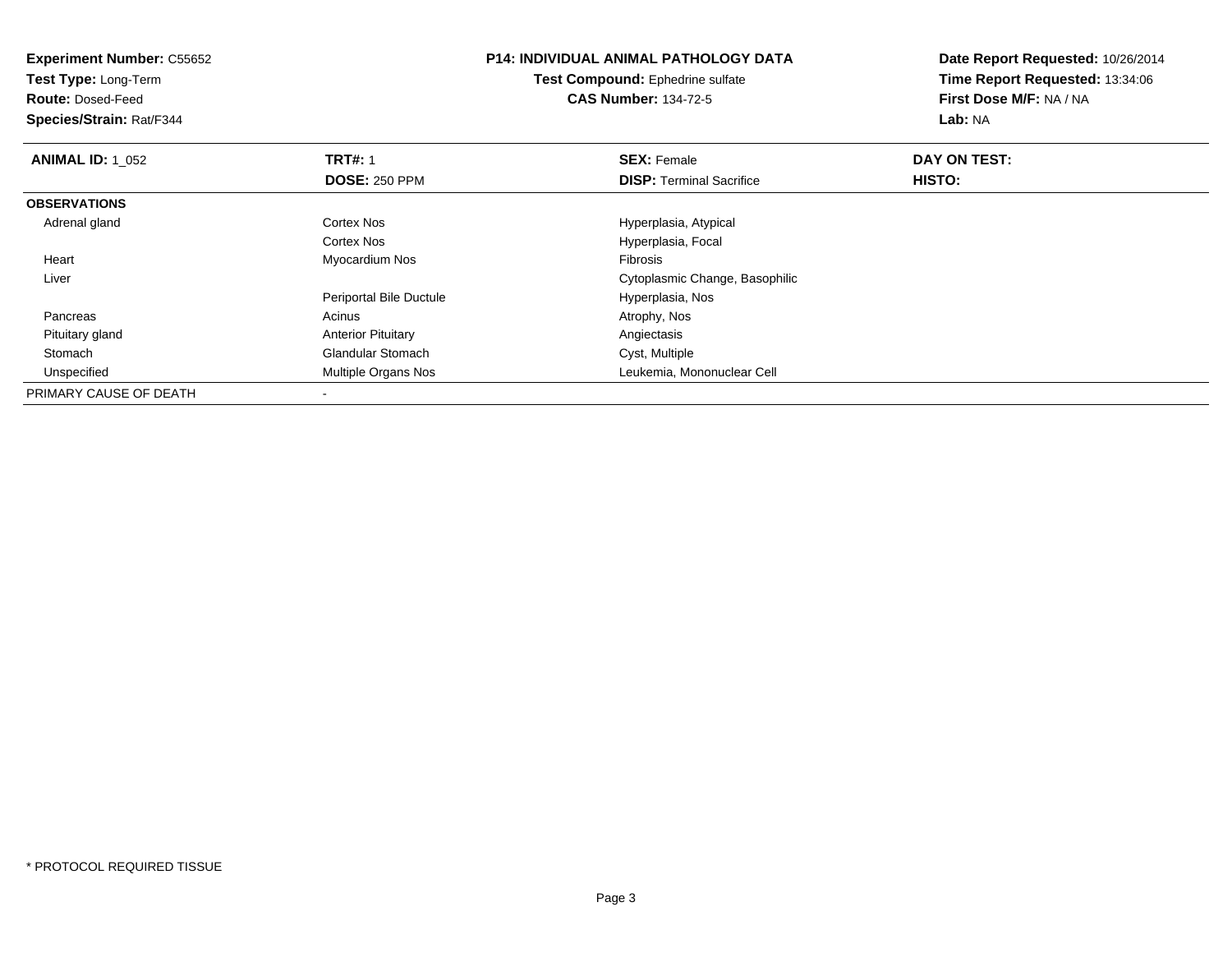| <b>Experiment Number: C55652</b><br>Test Type: Long-Term<br><b>Route: Dosed-Feed</b><br>Species/Strain: Rat/F344 |                           | <b>P14: INDIVIDUAL ANIMAL PATHOLOGY DATA</b><br><b>Test Compound:</b> Ephedrine sulfate<br><b>CAS Number: 134-72-5</b> | Date Report Requested: 10/26/2014<br>Time Report Requested: 13:34:06<br>First Dose M/F: NA / NA<br>Lab: NA |
|------------------------------------------------------------------------------------------------------------------|---------------------------|------------------------------------------------------------------------------------------------------------------------|------------------------------------------------------------------------------------------------------------|
| <b>ANIMAL ID: 1_053</b>                                                                                          | <b>TRT#: 1</b>            | <b>SEX: Female</b>                                                                                                     | DAY ON TEST:                                                                                               |
|                                                                                                                  | <b>DOSE: 250 PPM</b>      | <b>DISP:</b> Terminal Sacrifice                                                                                        | <b>HISTO:</b>                                                                                              |
| <b>OBSERVATIONS</b>                                                                                              |                           |                                                                                                                        |                                                                                                            |
| Adrenal gland                                                                                                    | Cortex Nos                | Angiectasis                                                                                                            |                                                                                                            |
|                                                                                                                  | Cortex Nos                | Hyperplasia, Focal                                                                                                     |                                                                                                            |
| Heart                                                                                                            | Myocardium Nos            | <b>Fibrosis</b>                                                                                                        |                                                                                                            |
| Kidney                                                                                                           |                           | Nephropathy                                                                                                            |                                                                                                            |
| Liver                                                                                                            |                           | Cytoplasmic Change, Basophilic                                                                                         |                                                                                                            |
| Mammary gland                                                                                                    |                           | Hyperplasia, Cystic                                                                                                    |                                                                                                            |
| Pituitary gland                                                                                                  | <b>Anterior Pituitary</b> | Adenoma, Nos                                                                                                           |                                                                                                            |
| Spleen                                                                                                           |                           | Leukemia, Mononuclear Cell                                                                                             |                                                                                                            |
| Stomach                                                                                                          | Glandular Stomach         | Cyst, Multiple                                                                                                         |                                                                                                            |
| PRIMARY CAUSE OF DEATH                                                                                           |                           |                                                                                                                        |                                                                                                            |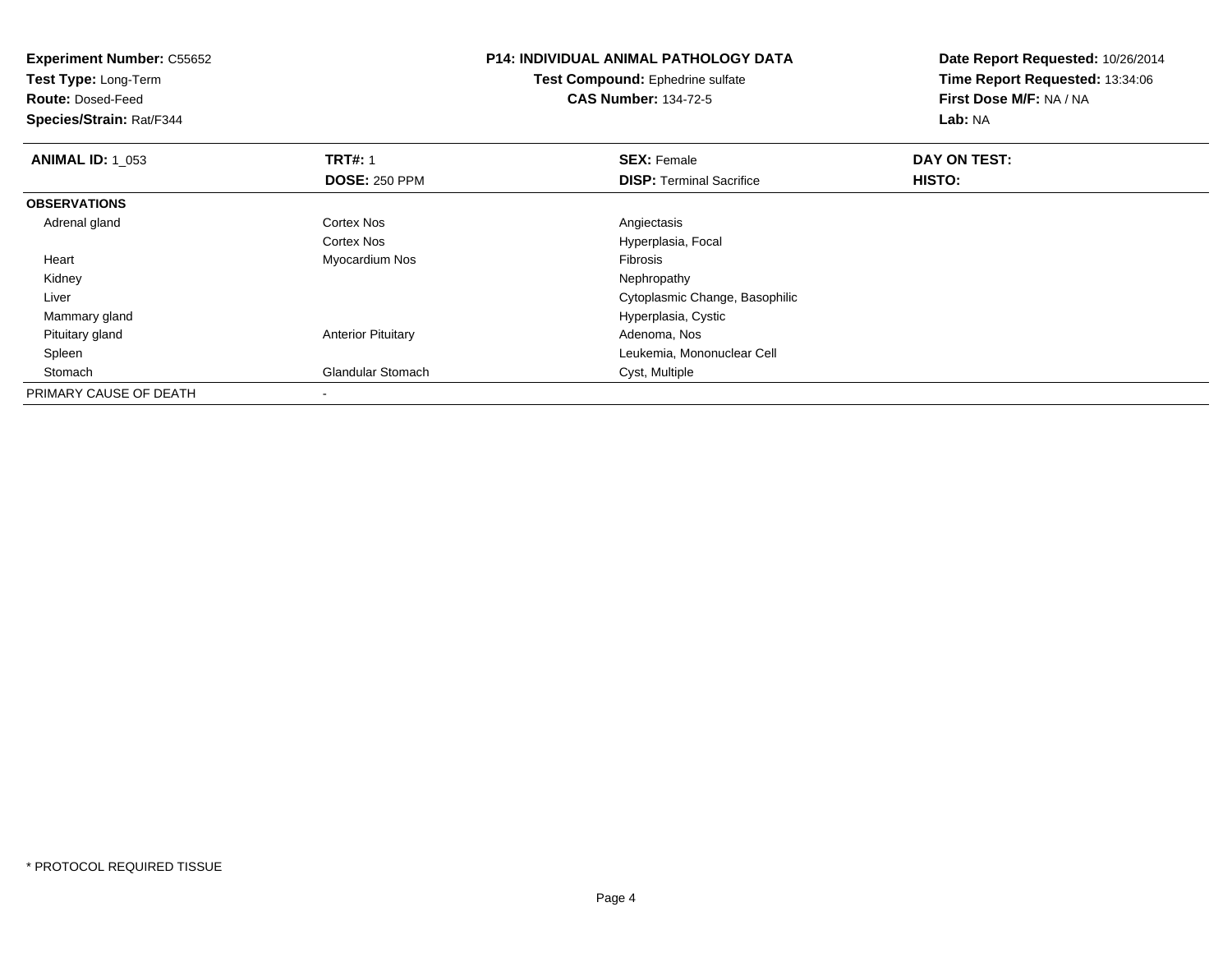**Test Type:** Long-Term

**Route:** Dosed-Feed

**Species/Strain:** Rat/F344

# **P14: INDIVIDUAL ANIMAL PATHOLOGY DATA**

**Test Compound:** Ephedrine sulfate**CAS Number:** 134-72-5

| <b>ANIMAL ID: 1 054</b> | <b>TRT#: 1</b>            | <b>SEX: Female</b>               | DAY ON TEST: |  |
|-------------------------|---------------------------|----------------------------------|--------------|--|
|                         | <b>DOSE: 250 PPM</b>      | <b>DISP: Terminal Sacrifice</b>  | HISTO:       |  |
| <b>OBSERVATIONS</b>     |                           |                                  |              |  |
| Adrenal gland           | Cortex Nos                | Hyperplasia, Focal               |              |  |
| Heart                   | Myocardium Nos            | <b>Fibrosis</b>                  |              |  |
| Liver                   |                           | Cytoplasmic Change, Basophilic   |              |  |
| Lymph node              | Mandibular Lymph Node     | Lymphangiectasis                 |              |  |
| Mammary gland           |                           | Fibroadenoma                     |              |  |
| Pituitary gland         | <b>Anterior Pituitary</b> | Adenoma, Nos                     |              |  |
| Spleen                  |                           | Leukemia, Mononuclear Cell       |              |  |
| Stomach                 | <b>Glandular Stomach</b>  | Cyst, Multiple                   |              |  |
| Uterus                  | <b>Endometrial Gland</b>  | Cyst, Nos                        |              |  |
|                         |                           | <b>Endometrial Stromal Polyp</b> |              |  |
| PRIMARY CAUSE OF DEATH  |                           |                                  |              |  |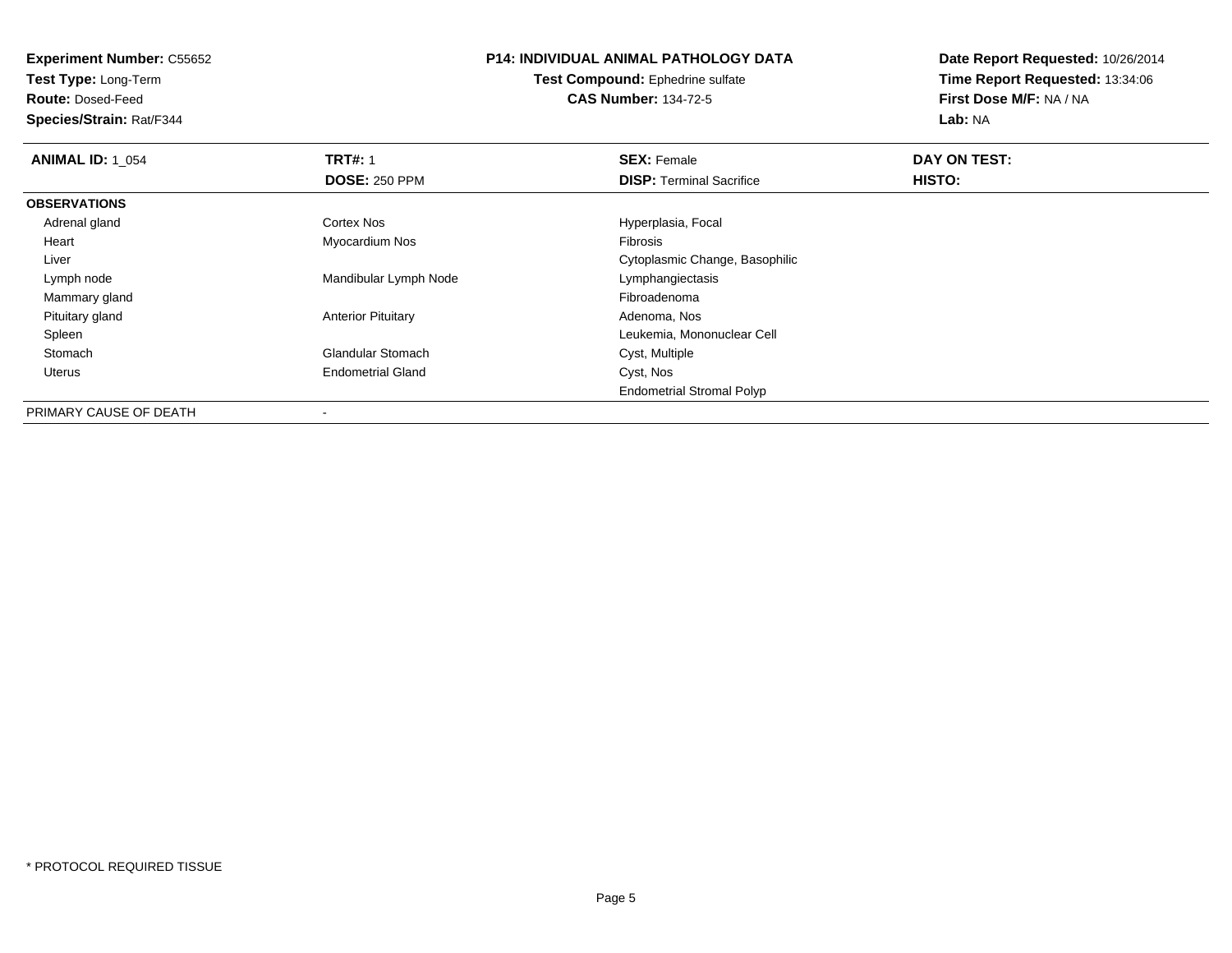**Test Type:** Long-Term

**Route:** Dosed-Feed

**Species/Strain:** Rat/F344

## **P14: INDIVIDUAL ANIMAL PATHOLOGY DATA**

**Test Compound:** Ephedrine sulfate**CAS Number:** 134-72-5

| <b>ANIMAL ID: 1_055</b> | <b>TRT#: 1</b>           | <b>SEX: Female</b>              | DAY ON TEST: |  |
|-------------------------|--------------------------|---------------------------------|--------------|--|
|                         | <b>DOSE: 250 PPM</b>     | <b>DISP: Terminal Sacrifice</b> | HISTO:       |  |
| <b>OBSERVATIONS</b>     |                          |                                 |              |  |
| Adrenal gland           | <b>Cortex Nos</b>        | Angiectasis                     |              |  |
|                         | Cortex Nos               | Degeneration, Nos               |              |  |
|                         | Medulla                  | Hyperplasia, Focal              |              |  |
|                         | Medulla                  | Pheochromocytoma                |              |  |
| Heart                   | Myocardium Nos           | Fibrosis                        |              |  |
| Liver                   |                          | Cytoplasmic Change, Basophilic  |              |  |
|                         |                          | Granuloma, Nos                  |              |  |
| Lymph node              | Mandibular Lymph Node    | Lymphangiectasis                |              |  |
| Pancreas                | Acinus                   | Atrophy, Nos                    |              |  |
| Stomach                 | <b>Glandular Stomach</b> | Cyst, Multiple                  |              |  |
| Thyroid                 |                          | Hyperplasia, C Cell             |              |  |
| Uterus                  | <b>Endometrial Gland</b> | Cyst, Nos                       |              |  |
| PRIMARY CAUSE OF DEATH  | $\blacksquare$           |                                 |              |  |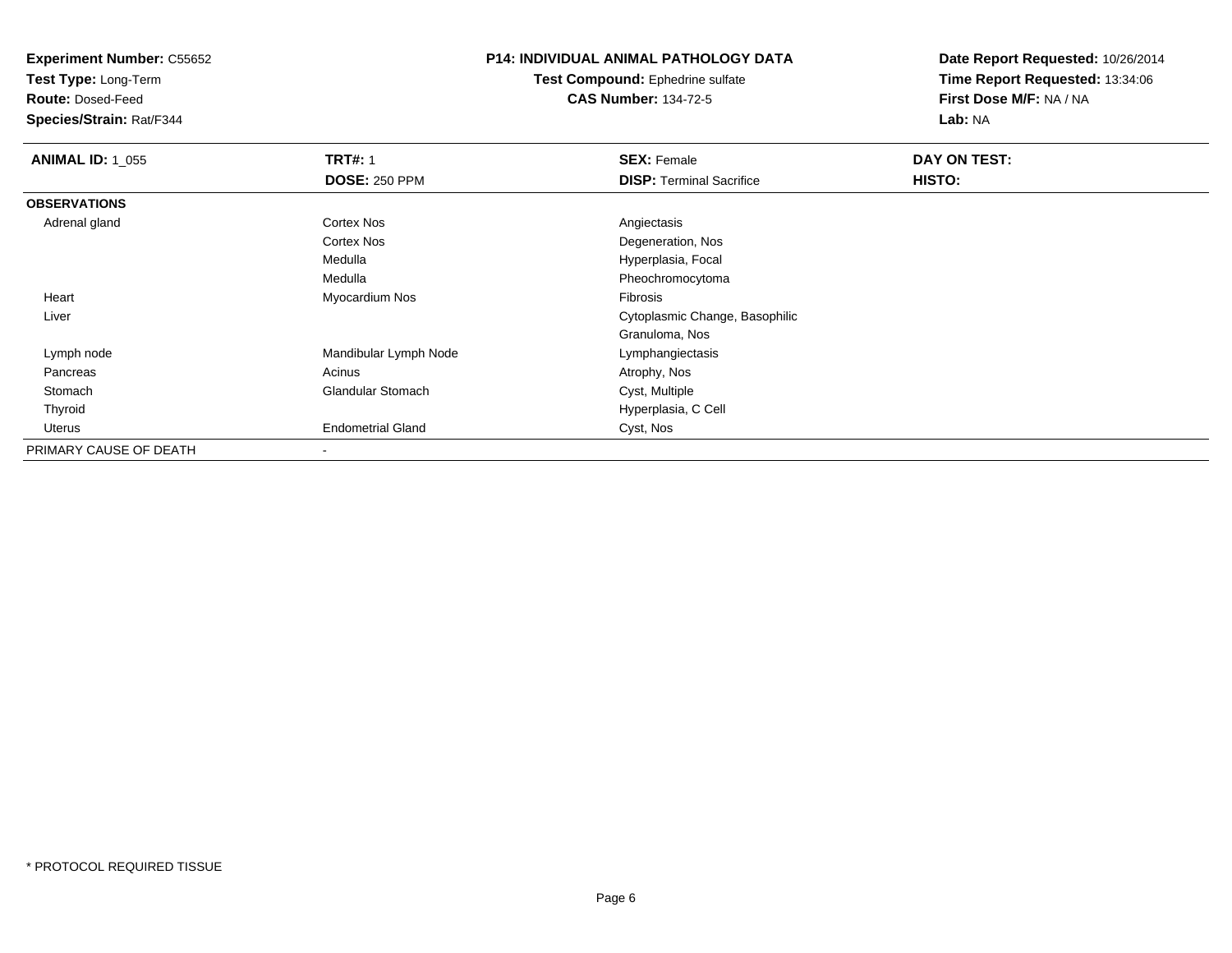**Test Type:** Long-Term

**Route:** Dosed-Feed

**Species/Strain:** Rat/F344

### **P14: INDIVIDUAL ANIMAL PATHOLOGY DATA**

**Test Compound:** Ephedrine sulfate**CAS Number:** 134-72-5

| <b>ANIMAL ID: 1_056</b> | <b>TRT#: 1</b>            | <b>SEX: Female</b>               | DAY ON TEST: |
|-------------------------|---------------------------|----------------------------------|--------------|
|                         | <b>DOSE: 250 PPM</b>      | <b>DISP:</b> Terminal Sacrifice  | HISTO:       |
| <b>OBSERVATIONS</b>     |                           |                                  |              |
| Adrenal gland           | <b>Cortex Nos</b>         | Angiectasis                      |              |
|                         | <b>Cortex Nos</b>         | Hyperplasia, Focal               |              |
| Kidney                  |                           | Nephropathy                      |              |
| Liver                   |                           | Cytoplasmic Change, Basophilic   |              |
|                         | Periportal Bile Ductule   | Hyperplasia, Nos                 |              |
| Lymph node              | Mandibular Lymph Node     | Lymphangiectasis                 |              |
| Pancreas                | Acinus                    | Atrophy, Nos                     |              |
| Pituitary gland         | <b>Anterior Pituitary</b> | Angiectasis                      |              |
| Stomach                 | <b>Glandular Stomach</b>  | Cyst, Multiple                   |              |
| Thymus                  |                           | Hemorrhage                       |              |
| Thyroid                 |                           | Hyperplasia, C Cell              |              |
| Unspecified             | Ear                       | Neurofibrosarcoma                |              |
| Uterus                  |                           | <b>Endometrial Stromal Polyp</b> |              |
| PRIMARY CAUSE OF DEATH  |                           |                                  |              |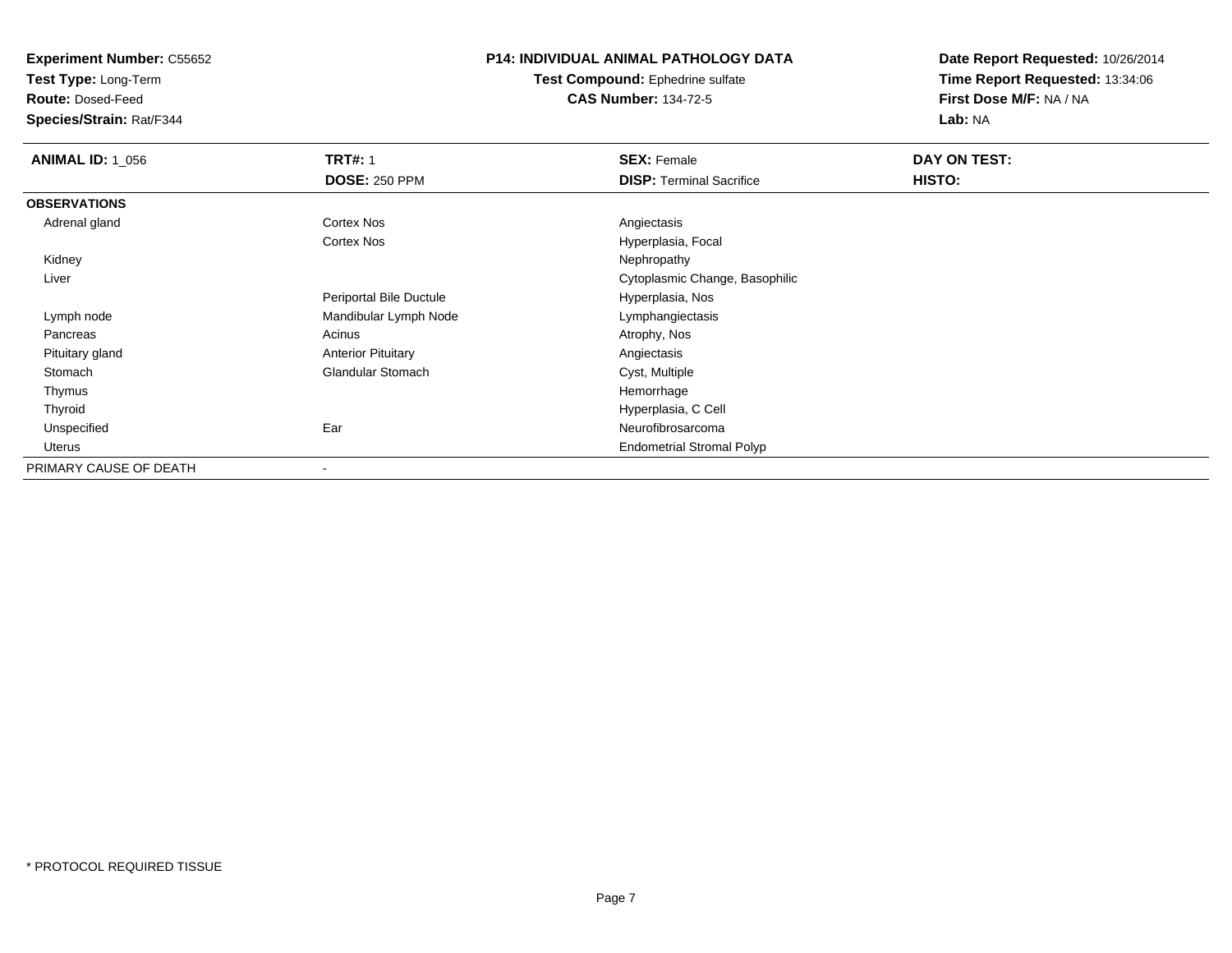| <b>Experiment Number: C55652</b><br>Test Type: Long-Term<br><b>Route: Dosed-Feed</b><br>Species/Strain: Rat/F344 |                          | <b>P14: INDIVIDUAL ANIMAL PATHOLOGY DATA</b><br>Date Report Requested: 10/26/2014<br>Time Report Requested: 13:34:06<br>Test Compound: Ephedrine sulfate<br><b>CAS Number: 134-72-5</b><br>First Dose M/F: NA / NA<br>Lab: NA |              |
|------------------------------------------------------------------------------------------------------------------|--------------------------|-------------------------------------------------------------------------------------------------------------------------------------------------------------------------------------------------------------------------------|--------------|
| <b>ANIMAL ID: 1 057</b>                                                                                          | <b>TRT#: 1</b>           | <b>SEX: Female</b>                                                                                                                                                                                                            | DAY ON TEST: |
|                                                                                                                  | <b>DOSE: 250 PPM</b>     | <b>DISP:</b> Natural Death                                                                                                                                                                                                    | HISTO:       |
| <b>OBSERVATIONS</b>                                                                                              |                          |                                                                                                                                                                                                                               |              |
| Bone marrow                                                                                                      |                          | Hyperplasia, Nos                                                                                                                                                                                                              |              |
| Heart                                                                                                            | Myocardium Nos           | Degeneration, Nos                                                                                                                                                                                                             |              |
| <b>Intestine Small</b>                                                                                           | <b>Ileum</b>             | Leiomyoma                                                                                                                                                                                                                     |              |
| Liver                                                                                                            |                          | Cytoplasmic Change, Basophilic                                                                                                                                                                                                |              |
| Thymus                                                                                                           |                          | Hemorrhage                                                                                                                                                                                                                    |              |
| Uterus                                                                                                           | <b>Endometrial Gland</b> | Cyst, Nos                                                                                                                                                                                                                     |              |
| PRIMARY CAUSE OF DEATH                                                                                           |                          |                                                                                                                                                                                                                               |              |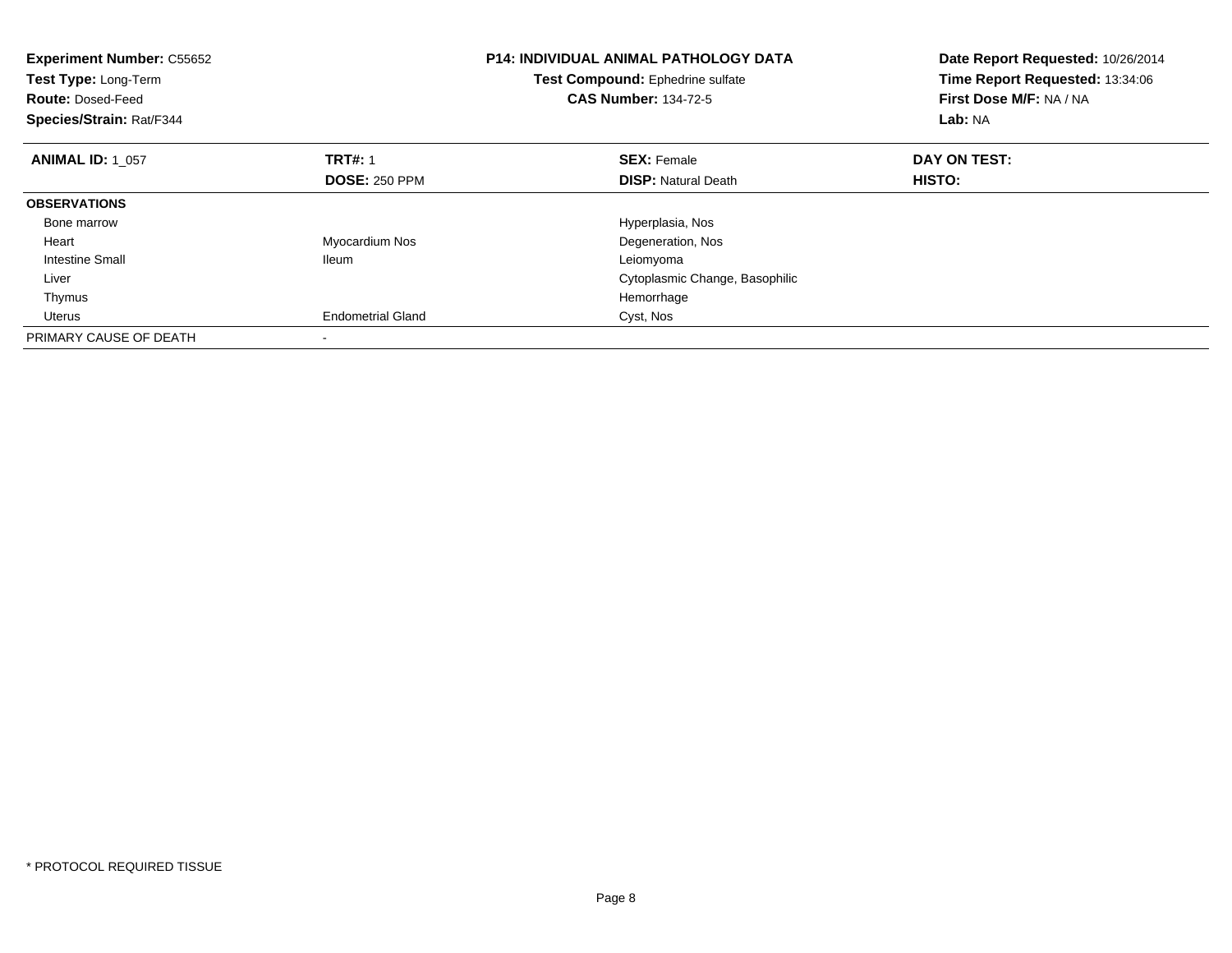| <b>Experiment Number: C55652</b><br>Test Type: Long-Term<br><b>Route: Dosed-Feed</b><br>Species/Strain: Rat/F344 |                          | <b>P14: INDIVIDUAL ANIMAL PATHOLOGY DATA</b><br>Test Compound: Ephedrine sulfate<br><b>CAS Number: 134-72-5</b> | Date Report Requested: 10/26/2014<br>Time Report Requested: 13:34:06<br>First Dose M/F: NA / NA<br>Lab: NA |
|------------------------------------------------------------------------------------------------------------------|--------------------------|-----------------------------------------------------------------------------------------------------------------|------------------------------------------------------------------------------------------------------------|
| <b>ANIMAL ID: 1 058</b>                                                                                          | <b>TRT#: 1</b>           | <b>SEX: Female</b>                                                                                              | DAY ON TEST:                                                                                               |
|                                                                                                                  | <b>DOSE: 250 PPM</b>     | <b>DISP:</b> Terminal Sacrifice                                                                                 | <b>HISTO:</b>                                                                                              |
| <b>OBSERVATIONS</b>                                                                                              |                          |                                                                                                                 |                                                                                                            |
| Heart                                                                                                            | Myocardium Nos           | <b>Fibrosis</b>                                                                                                 |                                                                                                            |
| Kidney                                                                                                           |                          | Nephropathy                                                                                                     |                                                                                                            |
| Liver                                                                                                            |                          | Cytoplasmic Change, Basophilic                                                                                  |                                                                                                            |
|                                                                                                                  | Periportal Bile Ductule  | Hyperplasia, Nos                                                                                                |                                                                                                            |
| Spleen                                                                                                           |                          | Hemosiderosis                                                                                                   |                                                                                                            |
| Stomach                                                                                                          | <b>Glandular Stomach</b> | Cyst, Multiple                                                                                                  |                                                                                                            |
| <b>Uterus</b>                                                                                                    |                          | <b>Endometrial Stromal Polyp</b>                                                                                |                                                                                                            |
| PRIMARY CAUSE OF DEATH                                                                                           |                          |                                                                                                                 |                                                                                                            |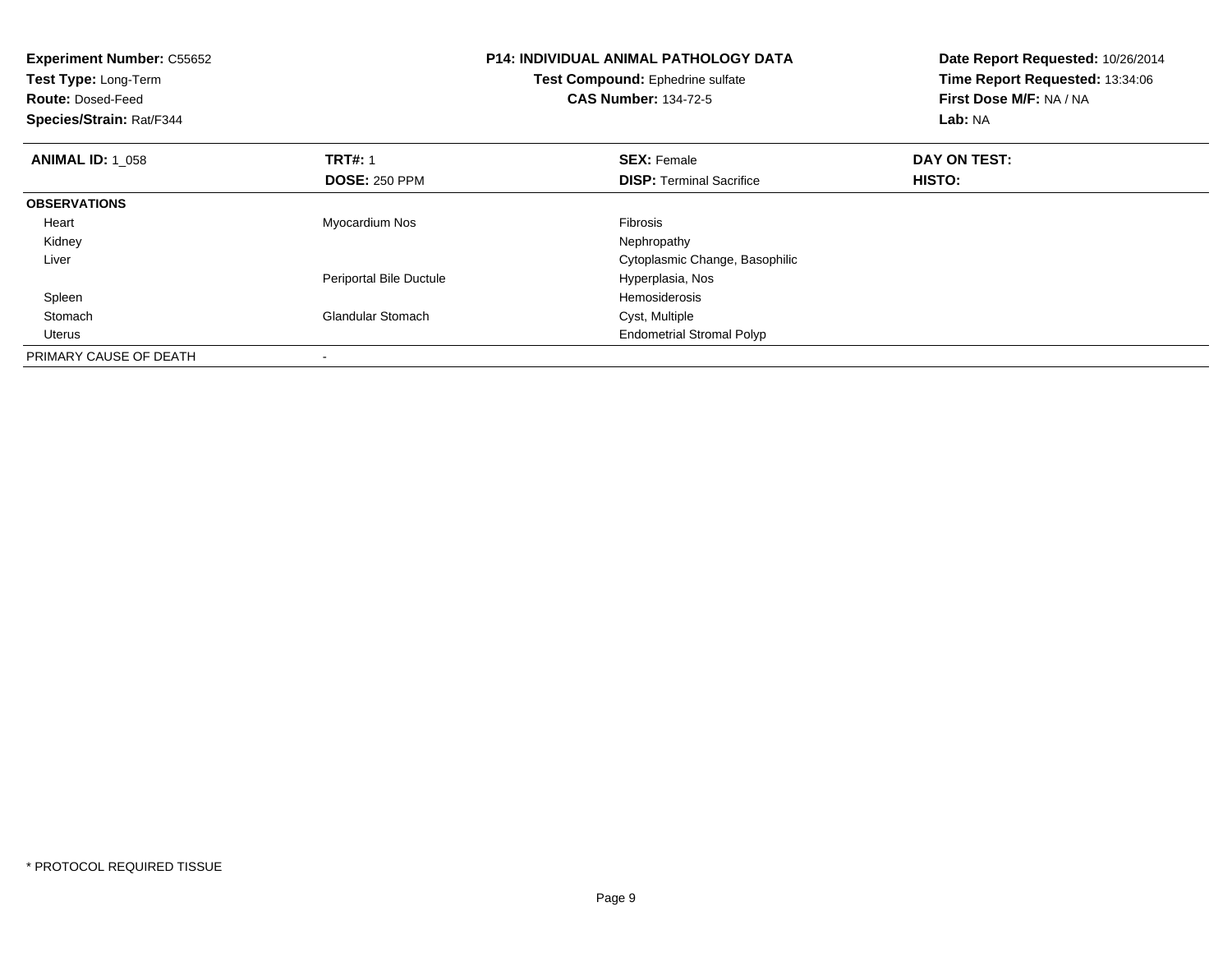**Test Type:** Long-Term

**Route:** Dosed-Feed

**Species/Strain:** Rat/F344

## **P14: INDIVIDUAL ANIMAL PATHOLOGY DATA**

**Test Compound:** Ephedrine sulfate**CAS Number:** 134-72-5

| <b>ANIMAL ID: 1_059</b> | <b>TRT#: 1</b>             | <b>SEX: Female</b>               | DAY ON TEST: |
|-------------------------|----------------------------|----------------------------------|--------------|
|                         | <b>DOSE: 250 PPM</b>       | <b>DISP: Terminal Sacrifice</b>  | HISTO:       |
| <b>OBSERVATIONS</b>     |                            |                                  |              |
| Kidney                  |                            | Nephropathy                      |              |
| Liver                   |                            | Cytoplasmic Change, Basophilic   |              |
| Lung                    |                            | Congestion, Nos                  |              |
| Lymph node              | Mandibular Lymph Node      | Lymphangiectasis                 |              |
| Pancreas                | Acinus                     | Atrophy, Nos                     |              |
| Pituitary gland         | <b>Anterior Pituitary</b>  | Adenoma, Nos                     |              |
|                         | Intermedia                 | Angiectasis                      |              |
|                         | <b>Anterior Pituitary</b>  | Cyst, Nos                        |              |
| Spleen                  |                            | Hemosiderosis                    |              |
| Unspecified             | <b>Multiple Organs Nos</b> | Leukemia, Mononuclear Cell       |              |
| Uterus                  |                            | <b>Endometrial Stromal Polyp</b> |              |
| PRIMARY CAUSE OF DEATH  |                            |                                  |              |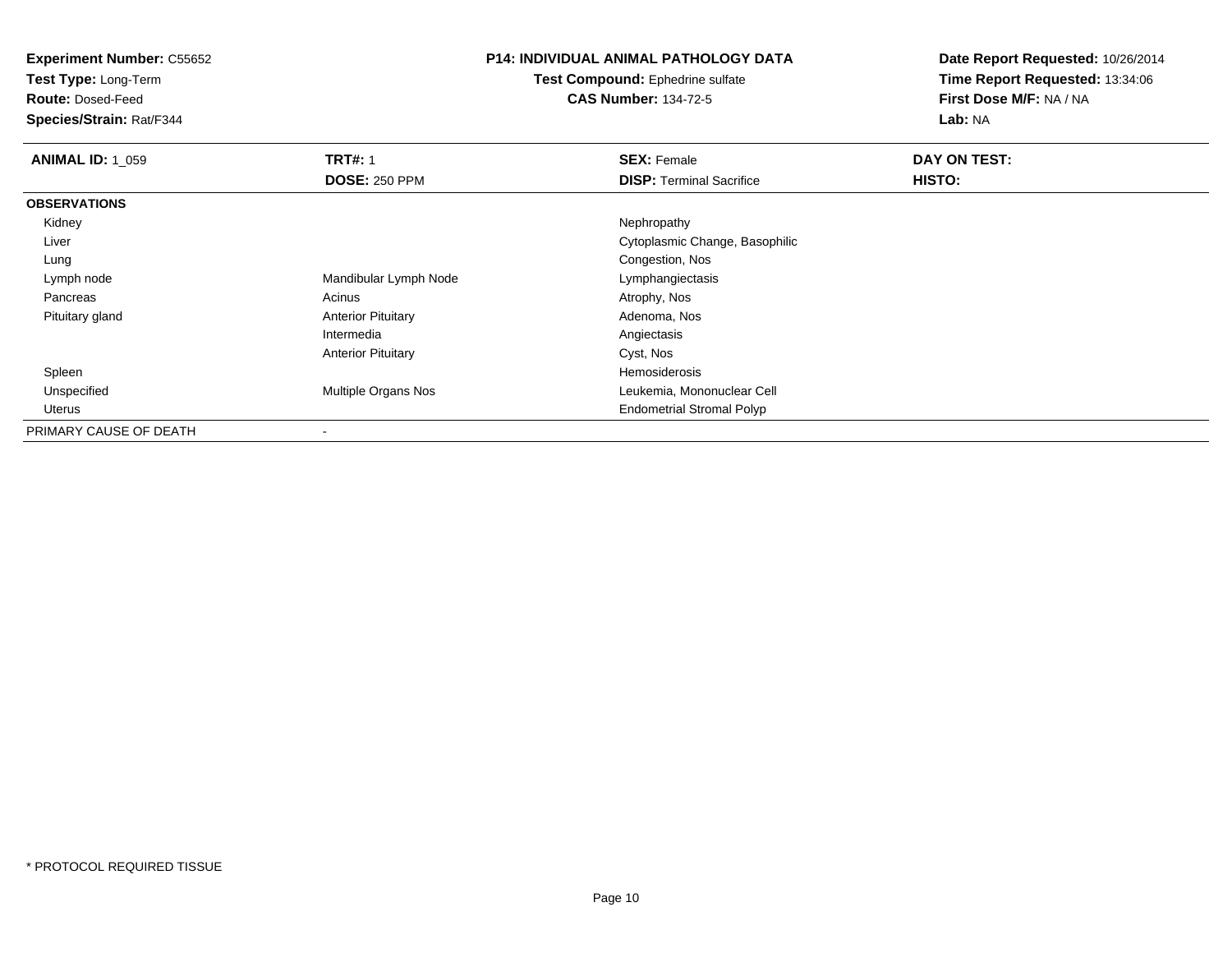| <b>Experiment Number: C55652</b><br>Test Type: Long-Term<br><b>Route: Dosed-Feed</b><br>Species/Strain: Rat/F344 |                           | <b>P14: INDIVIDUAL ANIMAL PATHOLOGY DATA</b><br>Date Report Requested: 10/26/2014<br>Time Report Requested: 13:34:06<br>Test Compound: Ephedrine sulfate<br>First Dose M/F: NA / NA<br><b>CAS Number: 134-72-5</b><br>Lab: NA |              |
|------------------------------------------------------------------------------------------------------------------|---------------------------|-------------------------------------------------------------------------------------------------------------------------------------------------------------------------------------------------------------------------------|--------------|
| <b>ANIMAL ID: 1_060</b>                                                                                          | <b>TRT#: 1</b>            | <b>SEX: Female</b>                                                                                                                                                                                                            | DAY ON TEST: |
|                                                                                                                  | <b>DOSE: 250 PPM</b>      | <b>DISP:</b> Terminal Sacrifice                                                                                                                                                                                               | HISTO:       |
| <b>OBSERVATIONS</b>                                                                                              |                           |                                                                                                                                                                                                                               |              |
| Heart                                                                                                            | Myocardium Nos            | <b>Fibrosis</b>                                                                                                                                                                                                               |              |
| Kidney                                                                                                           |                           | Nephropathy                                                                                                                                                                                                                   |              |
| Liver                                                                                                            |                           | Cytoplasmic Change, Basophilic                                                                                                                                                                                                |              |
|                                                                                                                  |                           | Granuloma, Nos                                                                                                                                                                                                                |              |
| Pituitary gland                                                                                                  | <b>Anterior Pituitary</b> | Angiectasis                                                                                                                                                                                                                   |              |
| Uterus                                                                                                           |                           | <b>Endometrial Stromal Polyp</b>                                                                                                                                                                                              |              |
| PRIMARY CAUSE OF DEATH                                                                                           |                           |                                                                                                                                                                                                                               |              |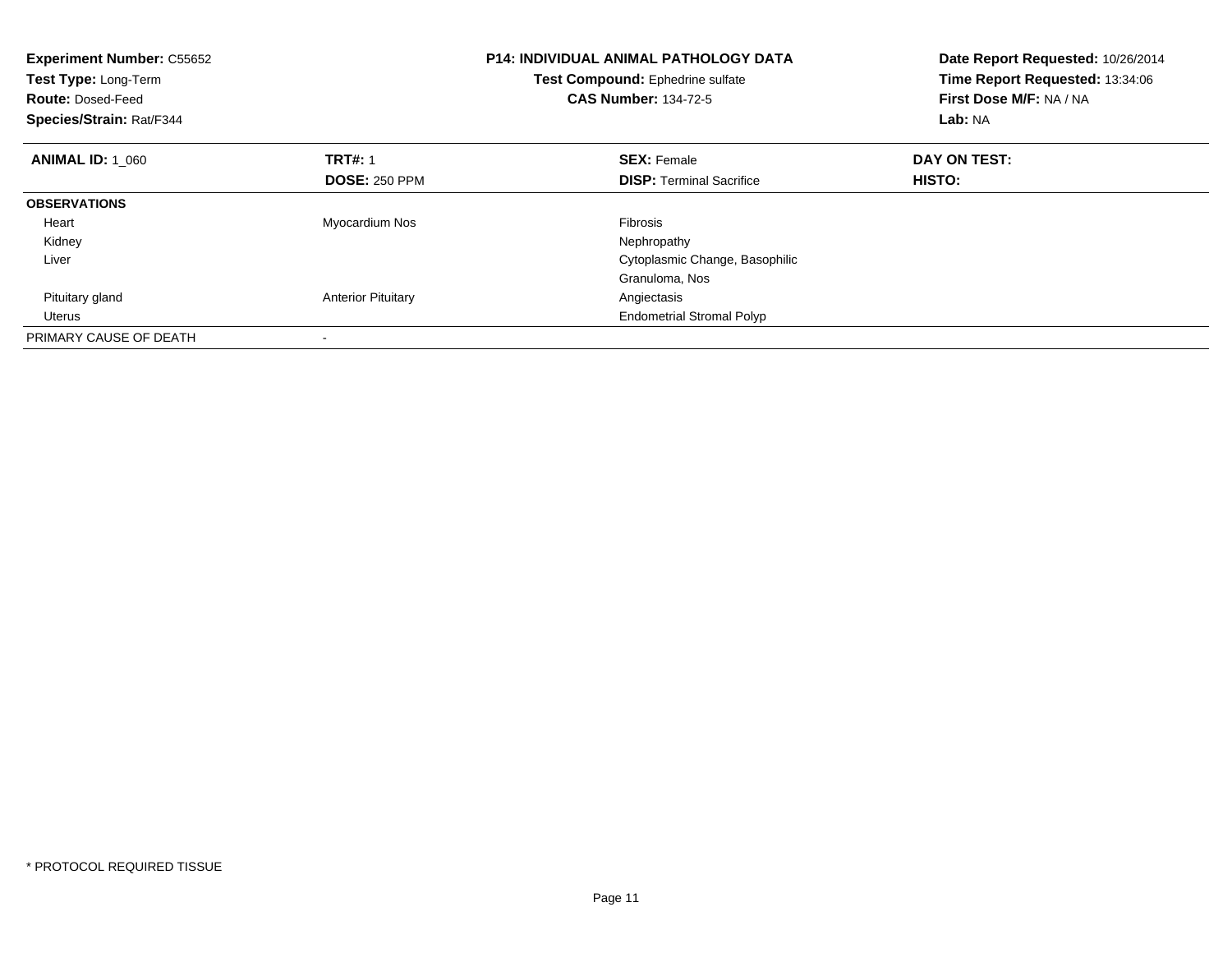**Test Type:** Long-Term

**Route:** Dosed-Feed

**Species/Strain:** Rat/F344

### **P14: INDIVIDUAL ANIMAL PATHOLOGY DATA**

**Test Compound:** Ephedrine sulfate**CAS Number:** 134-72-5

| <b>ANIMAL ID: 1_061</b> | <b>TRT#: 1</b>            | <b>SEX: Female</b>               | DAY ON TEST: |  |
|-------------------------|---------------------------|----------------------------------|--------------|--|
|                         | <b>DOSE: 250 PPM</b>      | <b>DISP: Terminal Sacrifice</b>  | HISTO:       |  |
| <b>OBSERVATIONS</b>     |                           |                                  |              |  |
| Adrenal gland           | Cortex Nos                | Angiectasis                      |              |  |
| Heart                   | Myocardium Nos            | <b>Fibrosis</b>                  |              |  |
| Kidney                  |                           | Nephropathy                      |              |  |
| Liver                   |                           | Cytoplasmic Change, Basophilic   |              |  |
|                         |                           | Granuloma, Nos                   |              |  |
| Lymph node              | Mandibular Lymph Node     | Lymphangiectasis                 |              |  |
| Mammary gland           |                           | Hyperplasia, Cystic              |              |  |
| Pituitary gland         | <b>Anterior Pituitary</b> | Adenoma, Nos                     |              |  |
|                         | <b>Anterior Pituitary</b> | Angiectasis                      |              |  |
| Spleen                  |                           | Hemosiderosis                    |              |  |
| Stomach                 | <b>Glandular Stomach</b>  | Cyst, Multiple                   |              |  |
| <b>Uterus</b>           | <b>Endometrial Gland</b>  | Cyst, Nos                        |              |  |
|                         |                           | <b>Endometrial Stromal Polyp</b> |              |  |
| PRIMARY CAUSE OF DEATH  |                           |                                  |              |  |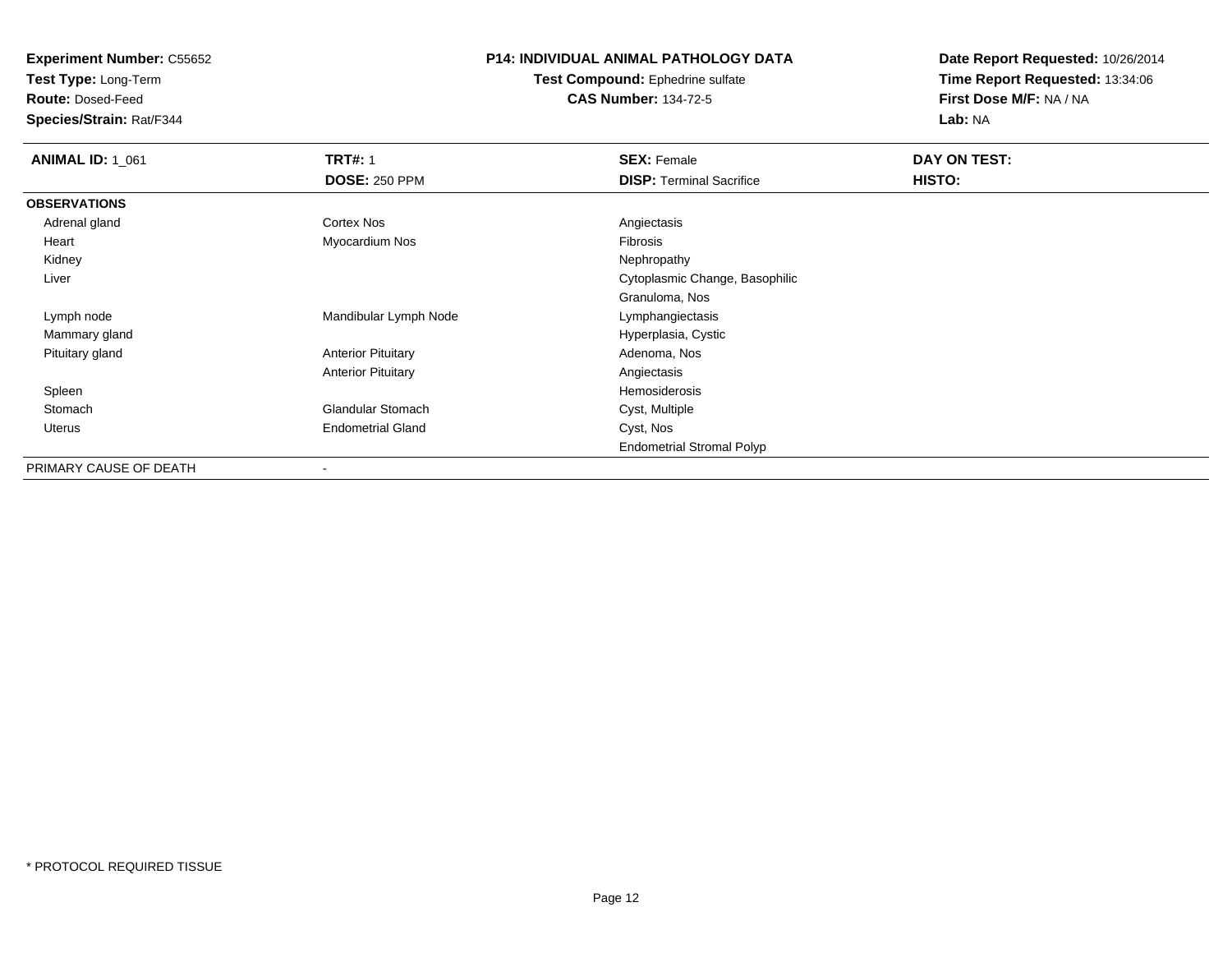| <b>Experiment Number: C55652</b><br><b>Test Type: Long-Term</b><br><b>Route: Dosed-Feed</b><br>Species/Strain: Rat/F344 | <b>P14: INDIVIDUAL ANIMAL PATHOLOGY DATA</b><br>Test Compound: Ephedrine sulfate<br><b>CAS Number: 134-72-5</b> |                                  | Date Report Requested: 10/26/2014<br>Time Report Requested: 13:34:06<br>First Dose M/F: NA / NA<br>Lab: NA |
|-------------------------------------------------------------------------------------------------------------------------|-----------------------------------------------------------------------------------------------------------------|----------------------------------|------------------------------------------------------------------------------------------------------------|
| <b>ANIMAL ID: 1 062</b>                                                                                                 | <b>TRT#: 1</b>                                                                                                  | <b>SEX: Female</b>               | DAY ON TEST:                                                                                               |
|                                                                                                                         | <b>DOSE: 250 PPM</b>                                                                                            | <b>DISP: Natural Death</b>       | HISTO:                                                                                                     |
| <b>OBSERVATIONS</b>                                                                                                     |                                                                                                                 |                                  |                                                                                                            |
| Bone marrow                                                                                                             |                                                                                                                 | Hyperplasia, Nos                 |                                                                                                            |
| Heart                                                                                                                   | Myocardium Nos                                                                                                  | <b>Fibrosis</b>                  |                                                                                                            |
| Liver                                                                                                                   |                                                                                                                 | Cytoplasmic Change, Basophilic   |                                                                                                            |
|                                                                                                                         | Periportal Bile Ductule                                                                                         | Hyperplasia, Nos                 |                                                                                                            |
| Pituitary gland                                                                                                         | <b>Anterior Pituitary</b>                                                                                       | Angiectasis                      |                                                                                                            |
| Unspecified                                                                                                             | <b>Multiple Organs Nos</b>                                                                                      | Leukemia, Mononuclear Cell       |                                                                                                            |
| <b>Uterus</b>                                                                                                           |                                                                                                                 | <b>Endometrial Stromal Polyp</b> |                                                                                                            |
| PRIMARY CAUSE OF DEATH                                                                                                  |                                                                                                                 |                                  |                                                                                                            |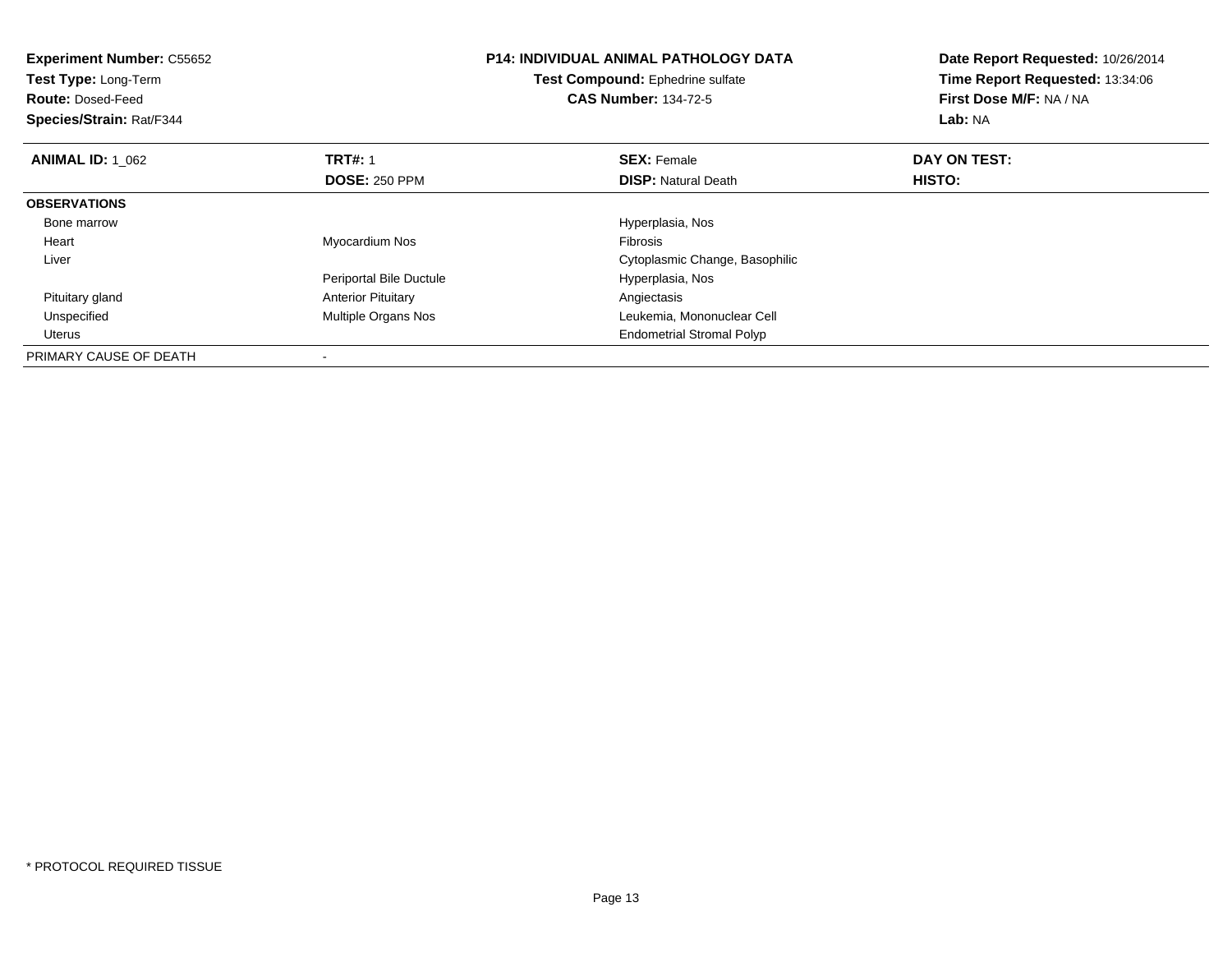**Test Type:** Long-Term

**Route:** Dosed-Feed

**Species/Strain:** Rat/F344

## **P14: INDIVIDUAL ANIMAL PATHOLOGY DATA**

**Test Compound:** Ephedrine sulfate**CAS Number:** 134-72-5

| <b>ANIMAL ID: 1 063</b> | <b>TRT#: 1</b>            | <b>SEX: Female</b>              | DAY ON TEST: |  |
|-------------------------|---------------------------|---------------------------------|--------------|--|
|                         | <b>DOSE: 250 PPM</b>      | <b>DISP: Terminal Sacrifice</b> | HISTO:       |  |
| <b>OBSERVATIONS</b>     |                           |                                 |              |  |
| Adrenal gland           | <b>Cortex Nos</b>         | Angiectasis                     |              |  |
| Bone marrow             |                           | Hyperplasia, Nos                |              |  |
| Kidney                  |                           | Nephropathy                     |              |  |
| Liver                   |                           | Cytoplasmic Change, Basophilic  |              |  |
|                         |                           | Granuloma, Nos                  |              |  |
|                         |                           | Necrosis, Focal                 |              |  |
| Mammary gland           |                           | Hyperplasia, Cystic             |              |  |
| Pancreas                | Acinus                    | Atrophy, Nos                    |              |  |
| Pituitary gland         | <b>Anterior Pituitary</b> | Adenoma, Nos                    |              |  |
|                         | <b>Anterior Pituitary</b> | Cyst, Nos                       |              |  |
|                         | <b>Anterior Pituitary</b> | Hyperplasia, Focal              |              |  |
| Uterus                  | <b>Endometrial Gland</b>  | Cyst, Nos                       |              |  |
| PRIMARY CAUSE OF DEATH  | $\,$                      |                                 |              |  |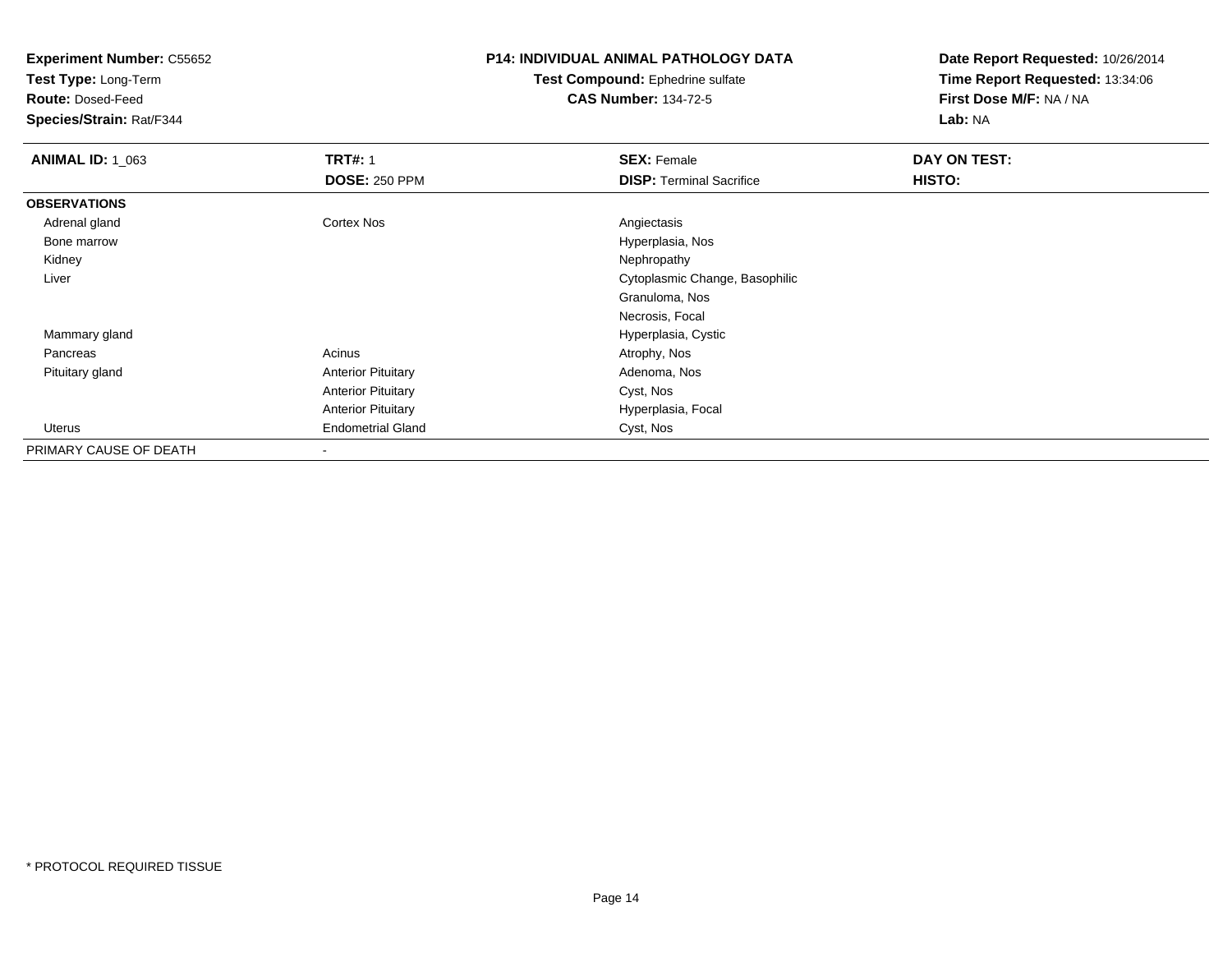**Test Type:** Long-Term

**Route:** Dosed-Feed

**Species/Strain:** Rat/F344

### **P14: INDIVIDUAL ANIMAL PATHOLOGY DATA**

#### **Test Compound:** Ephedrine sulfate**CAS Number:** 134-72-5

| <b>ANIMAL ID: 1_064</b> | <b>TRT#: 1</b>            | <b>SEX: Female</b>              | DAY ON TEST:  |  |
|-------------------------|---------------------------|---------------------------------|---------------|--|
|                         | <b>DOSE: 250 PPM</b>      | <b>DISP: Terminal Sacrifice</b> | <b>HISTO:</b> |  |
| <b>OBSERVATIONS</b>     |                           |                                 |               |  |
| Adrenal gland           | <b>Cortex Nos</b>         | Angiectasis                     |               |  |
|                         |                           | Cortical Adenoma                |               |  |
|                         | Cortex Nos                | Hyperplasia, Focal              |               |  |
| Bone marrow             |                           | Hyperplasia, Nos                |               |  |
| Heart                   | Myocardium Nos            | Degeneration, Nos               |               |  |
|                         | Myocardium Nos            | Fibrosis                        |               |  |
| Kidney                  |                           | Nephropathy                     |               |  |
| Liver                   |                           | Cytoplasmic Change, Basophilic  |               |  |
|                         | Hepatocytes               | Cytoplasmic Vacuolization       |               |  |
|                         | Periportal Bile Ductule   | Hyperplasia, Nos                |               |  |
| Lymph node              | Mandibular Lymph Node     | Lymphangiectasis                |               |  |
| Mammary gland           |                           | Hyperplasia, Cystic             |               |  |
| Pituitary gland         | <b>Anterior Pituitary</b> | Adenoma, Nos                    |               |  |
|                         | <b>Anterior Pituitary</b> | Angiectasis                     |               |  |
| Spleen                  |                           | Hemosiderosis                   |               |  |
| PRIMARY CAUSE OF DEATH  |                           |                                 |               |  |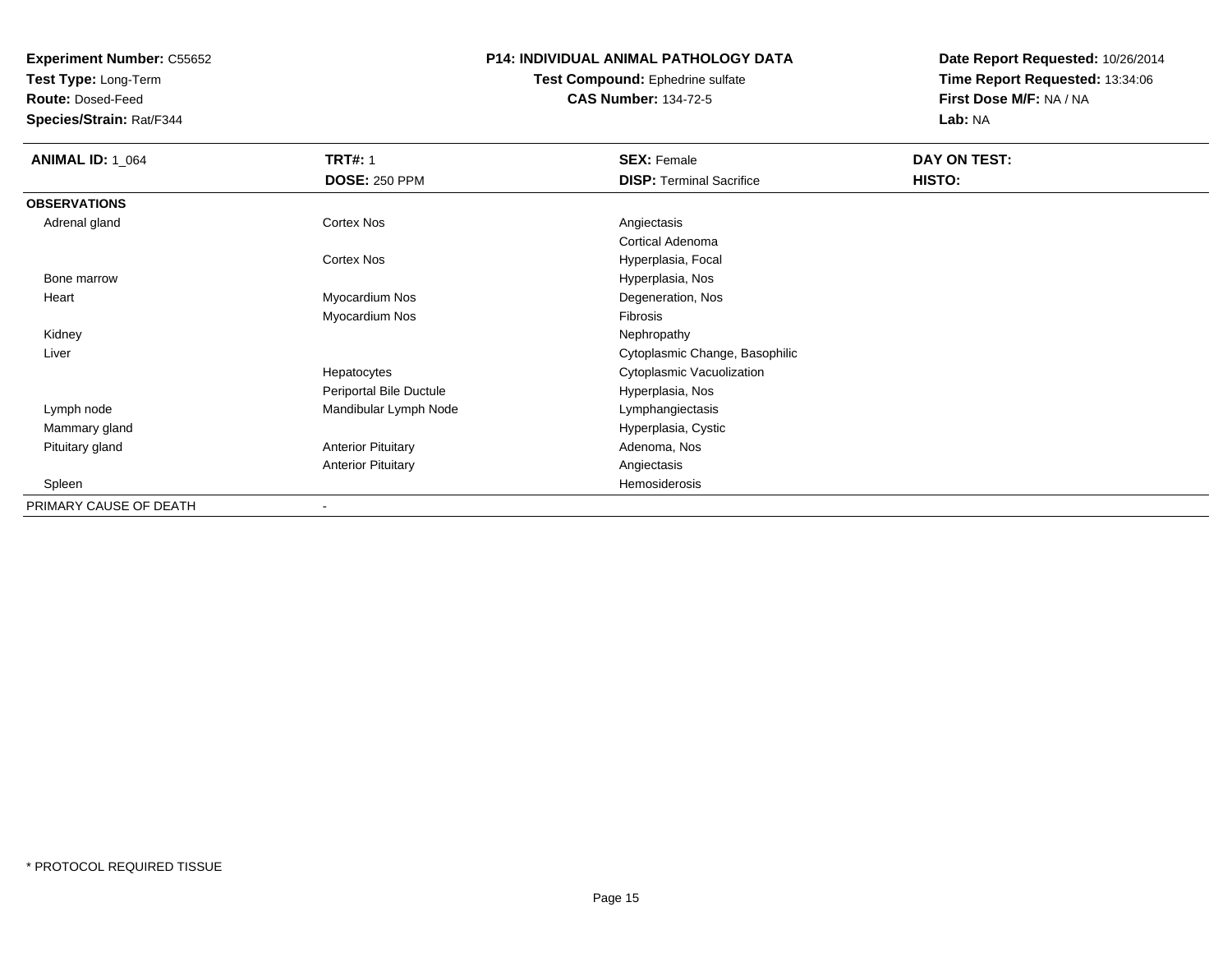| <b>Experiment Number: C55652</b><br>Test Type: Long-Term<br><b>Route: Dosed-Feed</b><br>Species/Strain: Rat/F344 | <b>P14: INDIVIDUAL ANIMAL PATHOLOGY DATA</b><br>Test Compound: Ephedrine sulfate<br><b>CAS Number: 134-72-5</b> |                                 | Date Report Requested: 10/26/2014<br>Time Report Requested: 13:34:06<br>First Dose M/F: NA / NA<br>Lab: NA |
|------------------------------------------------------------------------------------------------------------------|-----------------------------------------------------------------------------------------------------------------|---------------------------------|------------------------------------------------------------------------------------------------------------|
| <b>ANIMAL ID: 1 065</b>                                                                                          | <b>TRT#: 1</b>                                                                                                  | <b>SEX: Female</b>              | DAY ON TEST:                                                                                               |
|                                                                                                                  | <b>DOSE: 250 PPM</b>                                                                                            | <b>DISP:</b> Moribund Sacrifice | HISTO:                                                                                                     |
| <b>OBSERVATIONS</b>                                                                                              |                                                                                                                 |                                 |                                                                                                            |
| Adrenal gland                                                                                                    | Cortex Nos                                                                                                      | Angiectasis                     |                                                                                                            |
|                                                                                                                  | Cortex Nos                                                                                                      | Metamorphosis, Fatty            |                                                                                                            |
| Bone marrow                                                                                                      |                                                                                                                 | Hyperplasia, Nos                |                                                                                                            |
| Liver                                                                                                            |                                                                                                                 | Cytoplasmic Change, Basophilic  |                                                                                                            |
| Unspecified                                                                                                      | Multiple Organs Nos                                                                                             | Leukemia, Mononuclear Cell      |                                                                                                            |
| PRIMARY CAUSE OF DEATH                                                                                           |                                                                                                                 |                                 |                                                                                                            |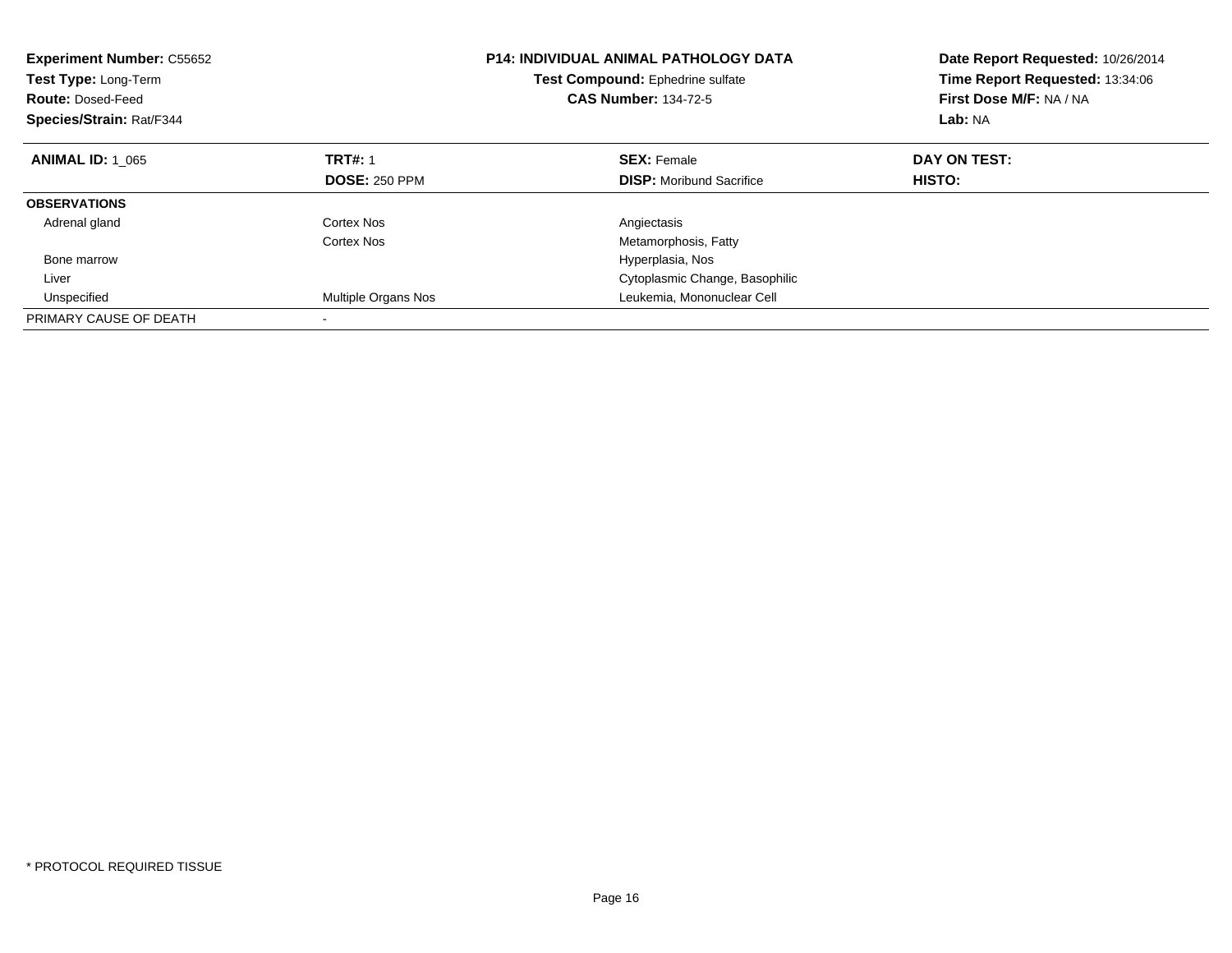| <b>Experiment Number: C55652</b><br>Test Type: Long-Term<br><b>Route: Dosed-Feed</b><br>Species/Strain: Rat/F344 |                           | <b>P14: INDIVIDUAL ANIMAL PATHOLOGY DATA</b><br>Test Compound: Ephedrine sulfate<br><b>CAS Number: 134-72-5</b> | Date Report Requested: 10/26/2014<br>Time Report Requested: 13:34:06<br>First Dose M/F: NA / NA<br>Lab: NA |
|------------------------------------------------------------------------------------------------------------------|---------------------------|-----------------------------------------------------------------------------------------------------------------|------------------------------------------------------------------------------------------------------------|
| <b>ANIMAL ID: 1 066</b>                                                                                          | <b>TRT#: 1</b>            | <b>SEX: Female</b>                                                                                              | DAY ON TEST:                                                                                               |
|                                                                                                                  | <b>DOSE: 250 PPM</b>      | <b>DISP:</b> Terminal Sacrifice                                                                                 | <b>HISTO:</b>                                                                                              |
| <b>OBSERVATIONS</b>                                                                                              |                           |                                                                                                                 |                                                                                                            |
| Adrenal gland                                                                                                    | <b>Cortex Nos</b>         | Angiectasis                                                                                                     |                                                                                                            |
|                                                                                                                  | Cortex Nos                | Hyperplasia, Focal                                                                                              |                                                                                                            |
| Heart                                                                                                            | Myocardium Nos            | Fibrosis                                                                                                        |                                                                                                            |
| Kidney                                                                                                           |                           | Nephropathy                                                                                                     |                                                                                                            |
| Liver                                                                                                            |                           | Cytoplasmic Change, Basophilic                                                                                  |                                                                                                            |
|                                                                                                                  | Periportal Bile Ductule   | Hyperplasia, Nos                                                                                                |                                                                                                            |
| Pituitary gland                                                                                                  | <b>Anterior Pituitary</b> | Adenoma, Nos                                                                                                    |                                                                                                            |
| Spleen                                                                                                           |                           | Hemosiderosis                                                                                                   |                                                                                                            |
| PRIMARY CAUSE OF DEATH                                                                                           |                           |                                                                                                                 |                                                                                                            |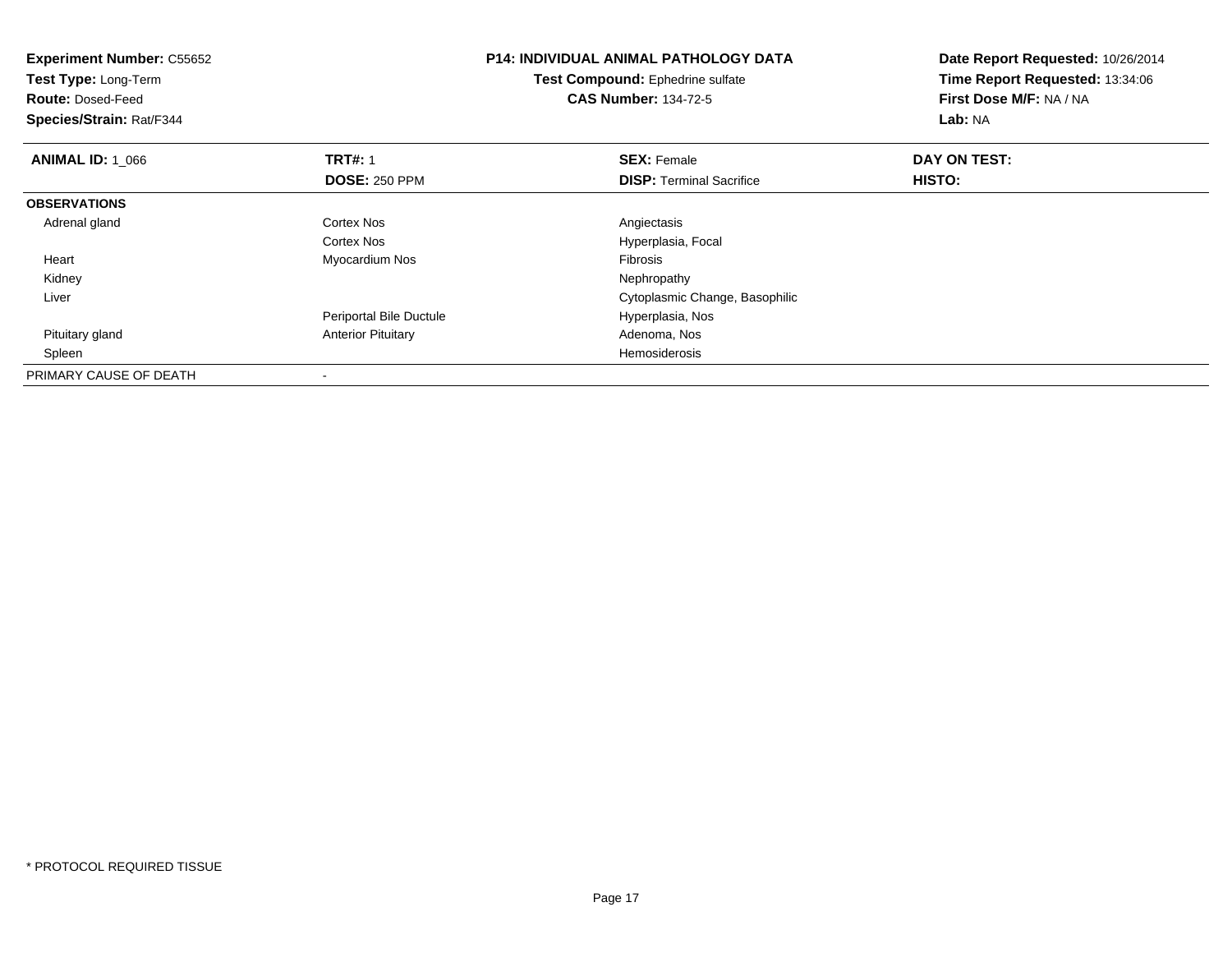**Test Type:** Long-Term

**Route:** Dosed-Feed

**Species/Strain:** Rat/F344

### **P14: INDIVIDUAL ANIMAL PATHOLOGY DATA**

**Test Compound:** Ephedrine sulfate**CAS Number:** 134-72-5

| <b>ANIMAL ID: 1_067</b> | <b>TRT#: 1</b>            | <b>SEX: Female</b>               | DAY ON TEST: |  |
|-------------------------|---------------------------|----------------------------------|--------------|--|
|                         | <b>DOSE: 250 PPM</b>      | <b>DISP:</b> Moribund Sacrifice  | HISTO:       |  |
| <b>OBSERVATIONS</b>     |                           |                                  |              |  |
| Adrenal gland           | <b>Cortex Nos</b>         | Hyperplasia, Focal               |              |  |
| Bone marrow             |                           | Hyperplasia, Nos                 |              |  |
| Heart                   | Myocardium Nos            | Degeneration, Nos                |              |  |
|                         | Myocardium Nos            | Fibrosis                         |              |  |
| Liver                   |                           | Angiectasis                      |              |  |
|                         | Periportal Bile Ductule   | Hyperplasia, Nos                 |              |  |
| Lung                    | Alveoli                   | Edema, Nos                       |              |  |
| Lymph node              | Mandibular Lymph Node     | Lymphangiectasis                 |              |  |
| Mammary gland           |                           | Hyperplasia, Cystic              |              |  |
| Pituitary gland         | <b>Anterior Pituitary</b> | Angiectasis                      |              |  |
| Stomach                 | Glandular Stomach         | Cyst, Multiple                   |              |  |
| Unspecified             | Multiple Organs Nos       | Leukemia, Mononuclear Cell       |              |  |
| Uterus                  |                           | <b>Endometrial Stromal Polyp</b> |              |  |
| PRIMARY CAUSE OF DEATH  |                           |                                  |              |  |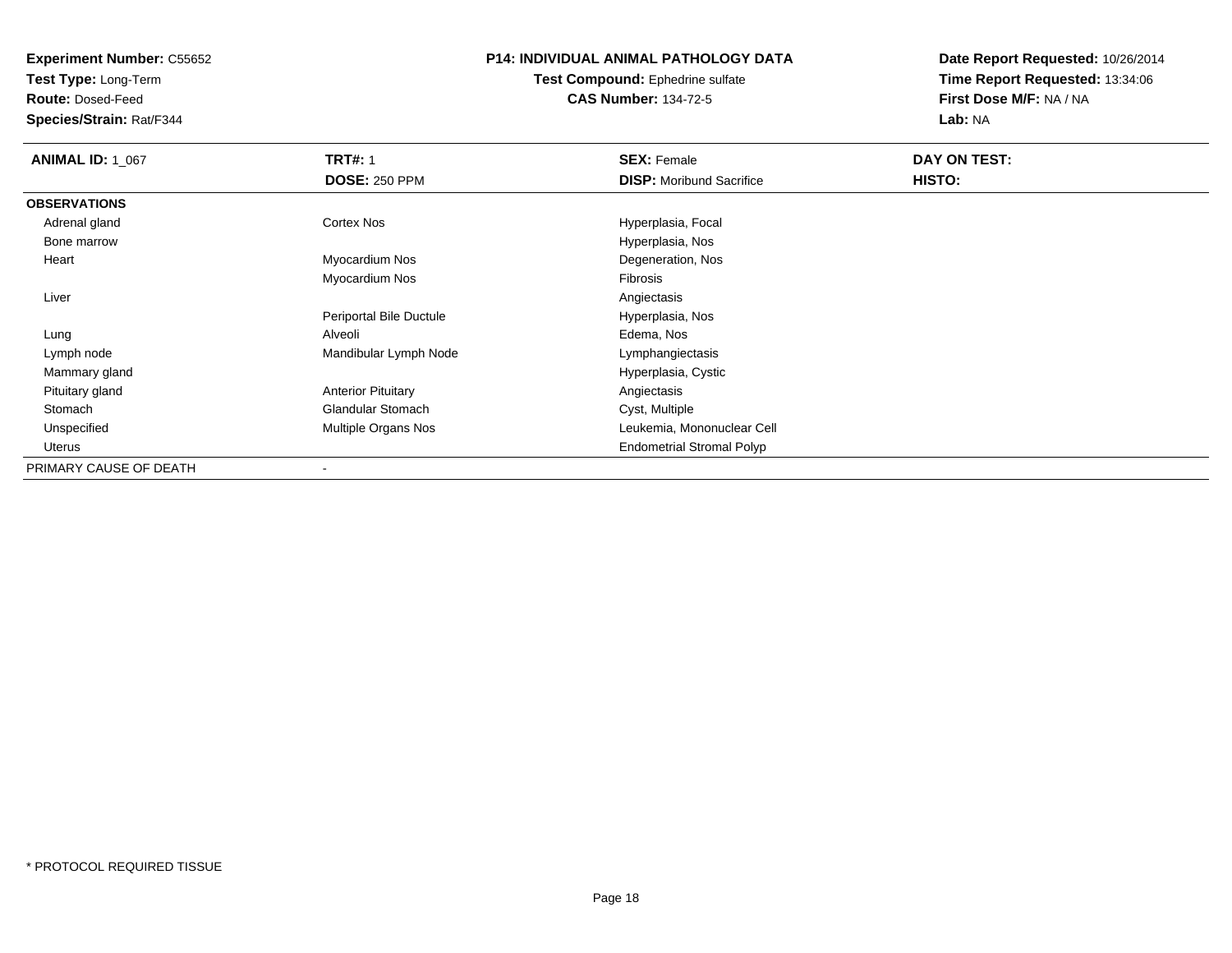| <b>Experiment Number: C55652</b><br>Test Type: Long-Term<br><b>Route: Dosed-Feed</b><br>Species/Strain: Rat/F344 |                           | <b>P14: INDIVIDUAL ANIMAL PATHOLOGY DATA</b><br>Test Compound: Ephedrine sulfate<br><b>CAS Number: 134-72-5</b> | Date Report Requested: 10/26/2014<br>Time Report Requested: 13:34:06<br>First Dose M/F: NA / NA<br>Lab: NA |  |
|------------------------------------------------------------------------------------------------------------------|---------------------------|-----------------------------------------------------------------------------------------------------------------|------------------------------------------------------------------------------------------------------------|--|
| <b>ANIMAL ID: 1_068</b>                                                                                          | <b>TRT#: 1</b>            | <b>SEX: Female</b>                                                                                              | DAY ON TEST:                                                                                               |  |
|                                                                                                                  | <b>DOSE: 250 PPM</b>      | <b>DISP:</b> Terminal Sacrifice                                                                                 | HISTO:                                                                                                     |  |
| <b>OBSERVATIONS</b>                                                                                              |                           |                                                                                                                 |                                                                                                            |  |
| Adrenal gland                                                                                                    | Cortex Nos                | Angiectasis                                                                                                     |                                                                                                            |  |
| Heart                                                                                                            | Myocardium Nos            | Fibrosis                                                                                                        |                                                                                                            |  |
| Kidney                                                                                                           |                           | Mineralization                                                                                                  |                                                                                                            |  |
|                                                                                                                  |                           | Nephropathy                                                                                                     |                                                                                                            |  |
| Liver                                                                                                            |                           | Cytoplasmic Change, Basophilic                                                                                  |                                                                                                            |  |
| Pituitary gland                                                                                                  | <b>Anterior Pituitary</b> | Adenoma, Nos                                                                                                    |                                                                                                            |  |
|                                                                                                                  | <b>Anterior Pituitary</b> | Hyperplasia, Focal                                                                                              |                                                                                                            |  |
| Stomach                                                                                                          | <b>Glandular Stomach</b>  | Cyst, Multiple                                                                                                  |                                                                                                            |  |
| Uterus                                                                                                           |                           | <b>Endometrial Stromal Polyp</b>                                                                                |                                                                                                            |  |
| PRIMARY CAUSE OF DEATH                                                                                           |                           |                                                                                                                 |                                                                                                            |  |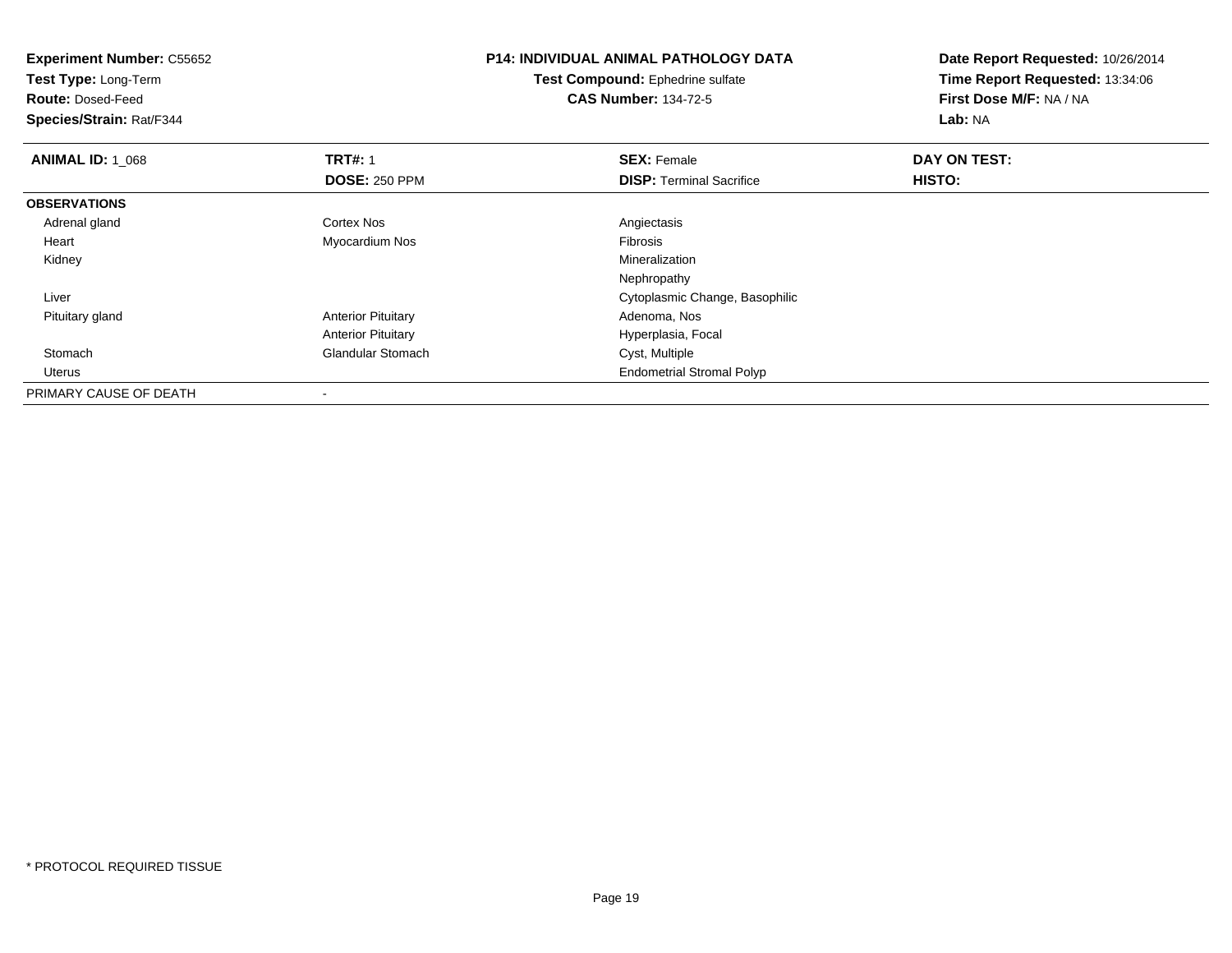**Test Type:** Long-Term

**Route:** Dosed-Feed

**Species/Strain:** Rat/F344

## **P14: INDIVIDUAL ANIMAL PATHOLOGY DATA**

**Test Compound:** Ephedrine sulfate**CAS Number:** 134-72-5

| <b>ANIMAL ID: 1 069</b> | <b>TRT#: 1</b>             | <b>SEX: Female</b>              | DAY ON TEST: |
|-------------------------|----------------------------|---------------------------------|--------------|
|                         | <b>DOSE: 250 PPM</b>       | <b>DISP: Terminal Sacrifice</b> | HISTO:       |
| <b>OBSERVATIONS</b>     |                            |                                 |              |
| Adrenal gland           | Cortex Nos                 | Hyperplasia, Focal              |              |
| Kidney                  |                            | Nephropathy                     |              |
| Liver                   |                            | Cytoplasmic Change, Basophilic  |              |
|                         | Periportal Bile Ductule    | Hyperplasia, Nos                |              |
| Lymph node              | Mandibular Lymph Node      | Lymphangiectasis                |              |
| Pituitary gland         | <b>Anterior Pituitary</b>  | Angiectasis                     |              |
|                         | <b>Anterior Pituitary</b>  | Hyperplasia, Focal              |              |
| Stomach                 | <b>Glandular Stomach</b>   | Cyst, Multiple                  |              |
| Thyroid                 |                            | C-Cell Carcinoma                |              |
| Unspecified             | <b>Multiple Organs Nos</b> | Leukemia, Mononuclear Cell      |              |
| Uterus                  | <b>Endometrial Gland</b>   | Cyst, Nos                       |              |
| PRIMARY CAUSE OF DEATH  | $\,$ $\,$                  |                                 |              |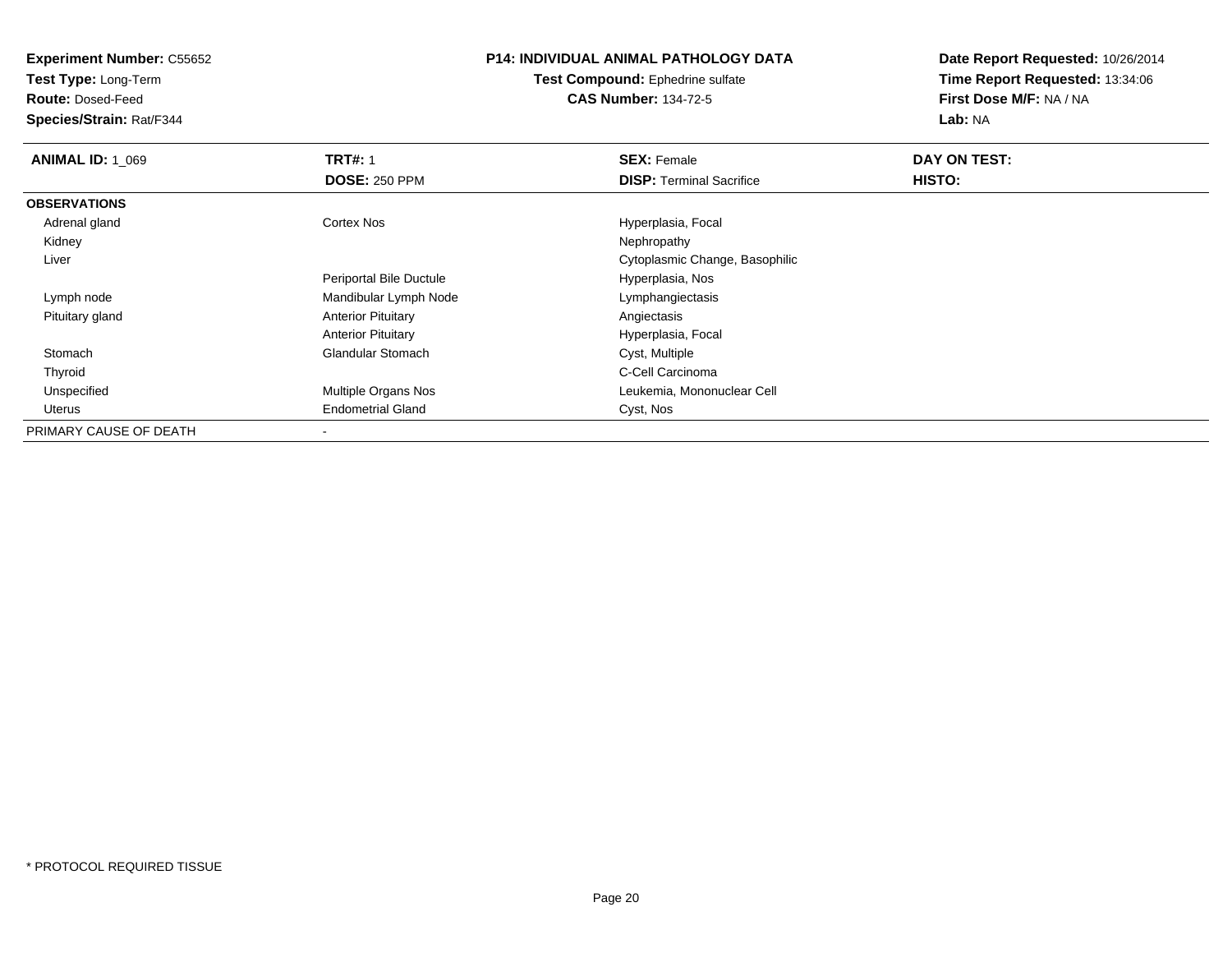**Test Type:** Long-Term

**Route:** Dosed-Feed

**Species/Strain:** Rat/F344

## **P14: INDIVIDUAL ANIMAL PATHOLOGY DATA**

**Test Compound:** Ephedrine sulfate**CAS Number:** 134-72-5

| <b>ANIMAL ID: 1_070</b> | <b>TRT#: 1</b>            | <b>SEX: Female</b>              | DAY ON TEST: |  |
|-------------------------|---------------------------|---------------------------------|--------------|--|
|                         | <b>DOSE: 250 PPM</b>      | <b>DISP: Terminal Sacrifice</b> | HISTO:       |  |
| <b>OBSERVATIONS</b>     |                           |                                 |              |  |
| Adrenal gland           | <b>Cortex Nos</b>         | Angiectasis                     |              |  |
|                         | <b>Cortex Nos</b>         | Hyperplasia, Focal              |              |  |
| Heart                   | Myocardium Nos            | Fibrosis                        |              |  |
| Kidney                  |                           | Nephropathy                     |              |  |
| Liver                   |                           | Cytoplasmic Change, Basophilic  |              |  |
|                         | Hepatocytes               | Cytoplasmic Vacuolization       |              |  |
|                         |                           | Granuloma, Nos                  |              |  |
| Mammary gland           |                           | Hyperplasia, Cystic             |              |  |
| Pituitary gland         | <b>Anterior Pituitary</b> | Adenoma, Nos                    |              |  |
| Spleen                  |                           | Leukemia, Mononuclear Cell      |              |  |
| Stomach                 | <b>Glandular Stomach</b>  | Cyst, Multiple                  |              |  |
| Thyroid                 |                           | Hyperplasia, C Cell             |              |  |
| PRIMARY CAUSE OF DEATH  |                           |                                 |              |  |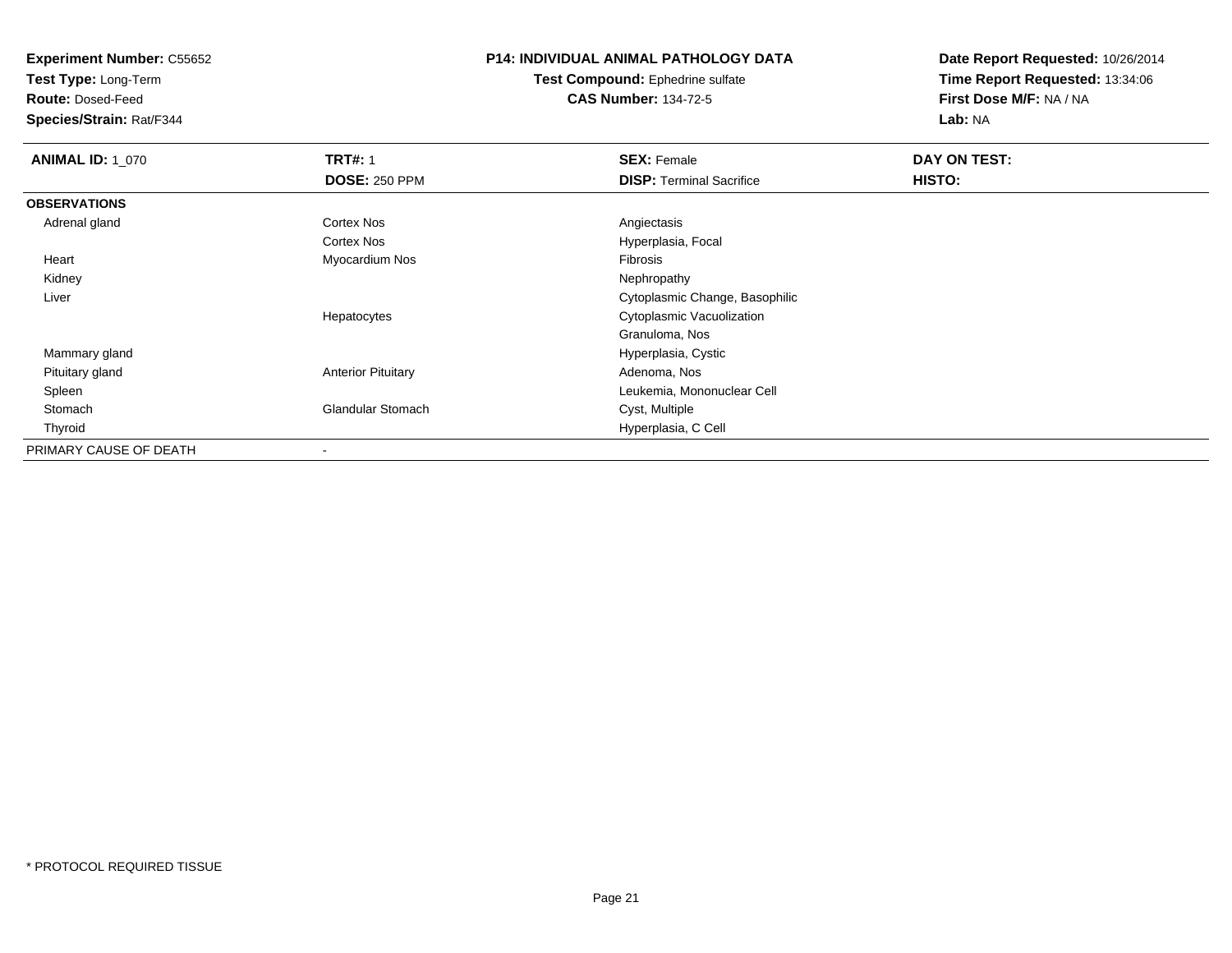**Experiment Number:** C55652**Test Type:** Long-Term**Route:** Dosed-Feed **Species/Strain:** Rat/F344**P14: INDIVIDUAL ANIMAL PATHOLOGY DATATest Compound:** Ephedrine sulfate**CAS Number:** 134-72-5**Date Report Requested:** 10/26/2014**Time Report Requested:** 13:34:06**First Dose M/F:** NA / NA**Lab:** NA**ANIMAL ID:** 1\_071**TRT#:** 1 **SEX:** Female **DAY ON TEST: DOSE:** 250 PPM**DISP:** Moribund Sacrifice **HISTO: OBSERVATIONS** Bone marrow Hyperplasia, Nos Kidney Pigmentation, Nos Liver Periportal Bile Ductule Hyperplasia, Nos Metamorphosis, Fatty Mammary gland Hyperplasia, Cystic Pituitary glandAnterior Pituitary **Angiectasis**<br>
Glandular Stomach **Angiectasis**<br>
Cyst, Multiple StomachGlandular Stomach<br>Multiple Organs Nos UnspecifiedLeukemia, Mononuclear Cell Uterus Endometrial Gland Cyst, Nos PRIMARY CAUSE OF DEATH-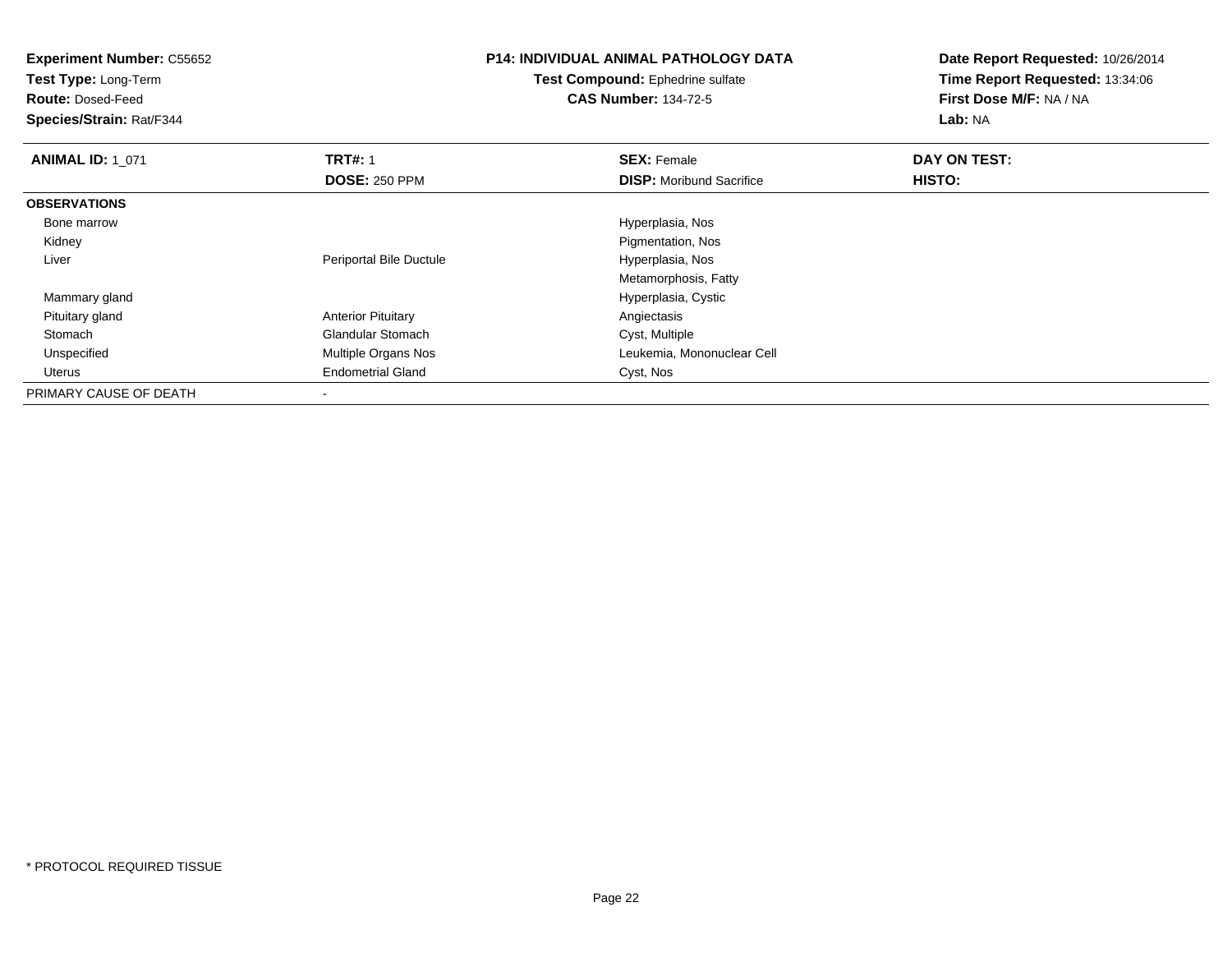| <b>Experiment Number: C55652</b><br>Test Type: Long-Term<br><b>Route: Dosed-Feed</b><br>Species/Strain: Rat/F344 |                          | <b>P14: INDIVIDUAL ANIMAL PATHOLOGY DATA</b><br><b>Test Compound: Ephedrine sulfate</b><br><b>CAS Number: 134-72-5</b> | Date Report Requested: 10/26/2014<br>Time Report Requested: 13:34:06<br>First Dose M/F: NA / NA<br>Lab: NA |  |
|------------------------------------------------------------------------------------------------------------------|--------------------------|------------------------------------------------------------------------------------------------------------------------|------------------------------------------------------------------------------------------------------------|--|
| <b>ANIMAL ID: 1_072</b>                                                                                          | <b>TRT#: 1</b>           | <b>SEX: Female</b>                                                                                                     | DAY ON TEST:                                                                                               |  |
|                                                                                                                  | <b>DOSE: 250 PPM</b>     | <b>DISP: Terminal Sacrifice</b>                                                                                        | <b>HISTO:</b>                                                                                              |  |
| <b>OBSERVATIONS</b>                                                                                              |                          |                                                                                                                        |                                                                                                            |  |
| Adrenal gland                                                                                                    | <b>Cortex Nos</b>        | Angiectasis                                                                                                            |                                                                                                            |  |
| Heart                                                                                                            | Myocardium Nos           | Fibrosis                                                                                                               |                                                                                                            |  |
| Kidney                                                                                                           |                          | Nephropathy                                                                                                            |                                                                                                            |  |
| Liver                                                                                                            |                          | Cytoplasmic Change, Basophilic                                                                                         |                                                                                                            |  |
|                                                                                                                  |                          | Granuloma, Nos                                                                                                         |                                                                                                            |  |
| Spleen                                                                                                           |                          | <b>Hemosiderosis</b>                                                                                                   |                                                                                                            |  |
| Stomach                                                                                                          | <b>Glandular Stomach</b> | Cyst, Multiple                                                                                                         |                                                                                                            |  |
| Thyroid                                                                                                          |                          | Hyperplasia, C Cell                                                                                                    |                                                                                                            |  |
| Uterus                                                                                                           |                          | <b>Endometrial Stromal Polyp</b>                                                                                       |                                                                                                            |  |
| PRIMARY CAUSE OF DEATH                                                                                           |                          |                                                                                                                        |                                                                                                            |  |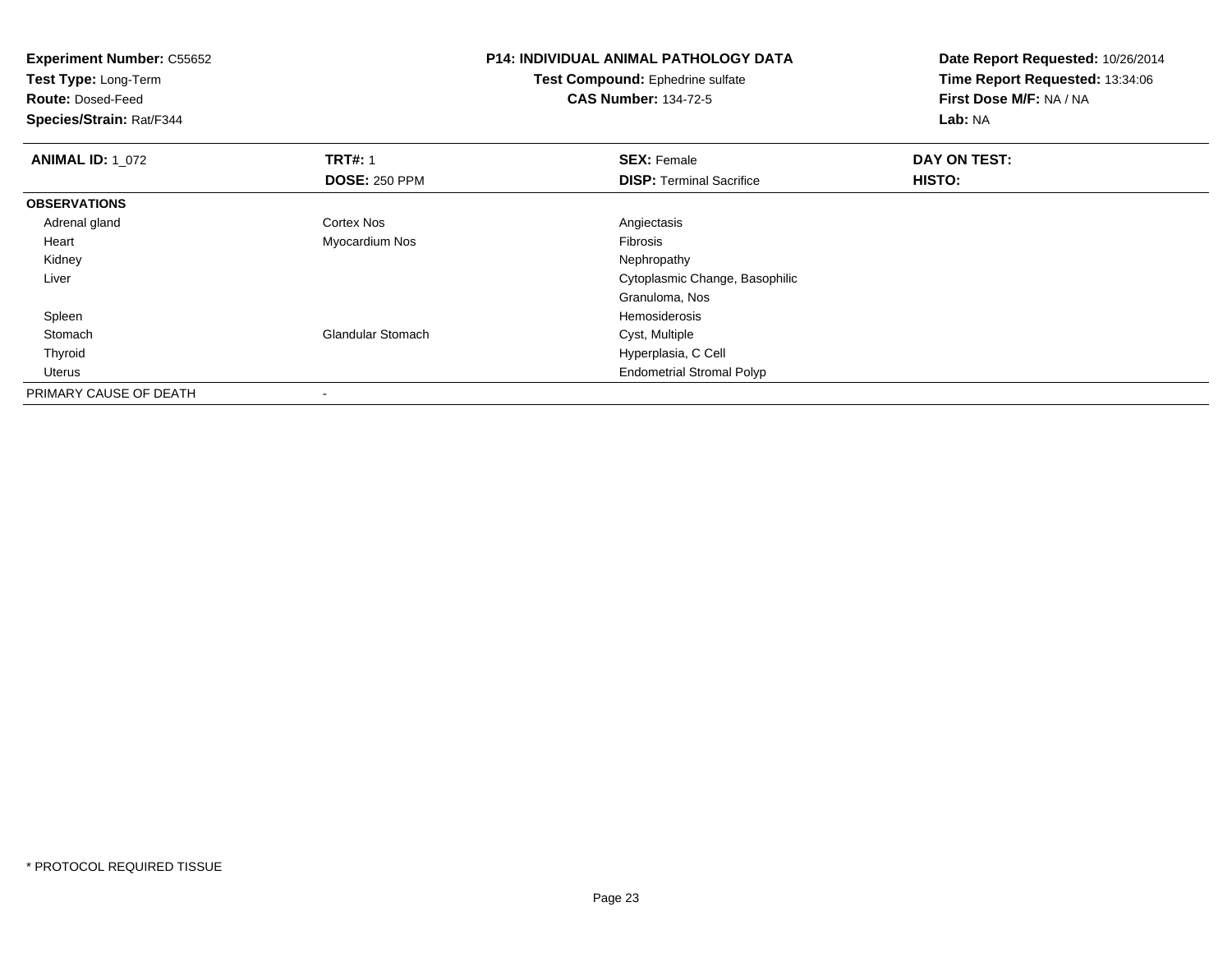**Test Type:** Long-Term

**Route:** Dosed-Feed

**Species/Strain:** Rat/F344

## **P14: INDIVIDUAL ANIMAL PATHOLOGY DATA**

#### **Test Compound:** Ephedrine sulfate**CAS Number:** 134-72-5

| <b>ANIMAL ID: 1_073</b> | <b>TRT#: 1</b>            | <b>SEX: Female</b>              | DAY ON TEST: |  |
|-------------------------|---------------------------|---------------------------------|--------------|--|
|                         | <b>DOSE: 250 PPM</b>      | <b>DISP:</b> Moribund Sacrifice | HISTO:       |  |
| <b>OBSERVATIONS</b>     |                           |                                 |              |  |
| Adrenal gland           | Cortex Nos                | Angiectasis                     |              |  |
| Brain                   |                           | Hydrocephalus, Nos              |              |  |
| Kidney                  |                           | Nephropathy                     |              |  |
| Liver                   |                           | Cytoplasmic Change, Basophilic  |              |  |
|                         |                           | Granuloma, Nos                  |              |  |
| Lymph node              | Mandibular Lymph Node     | Lymphangiectasis                |              |  |
| Mammary gland           |                           | Hyperplasia, Cystic             |              |  |
| Pancreas                | Acinus                    | Atrophy, Nos                    |              |  |
| Pituitary gland         | <b>Anterior Pituitary</b> | Adenoma, Nos                    |              |  |
| Spleen                  |                           | Hemosiderosis                   |              |  |
| Stomach                 | <b>Glandular Stomach</b>  | Cyst, Multiple                  |              |  |
| PRIMARY CAUSE OF DEATH  | $\overline{\phantom{a}}$  |                                 |              |  |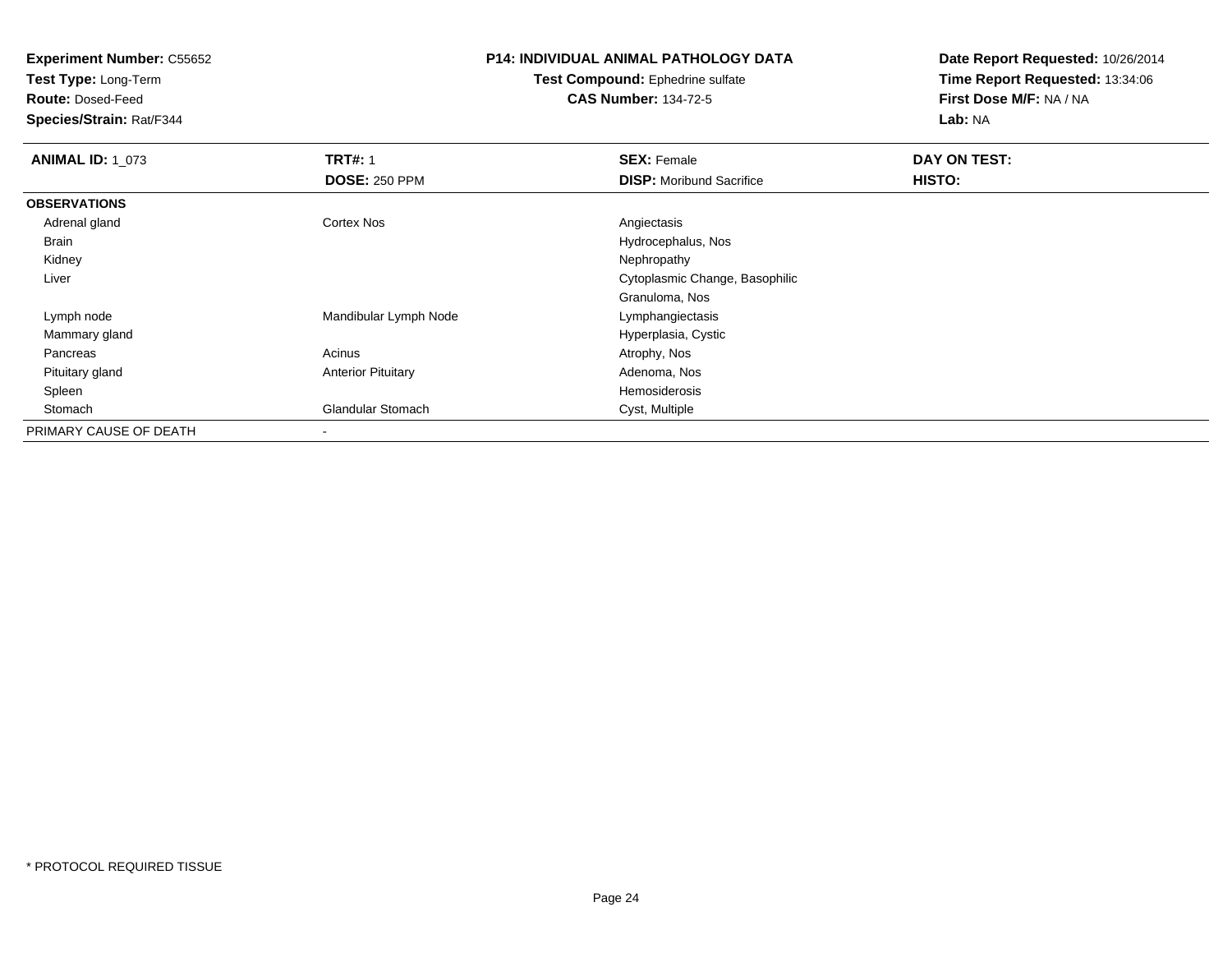**Test Type:** Long-Term

**Route:** Dosed-Feed

**Species/Strain:** Rat/F344

### **P14: INDIVIDUAL ANIMAL PATHOLOGY DATA**

**Test Compound:** Ephedrine sulfate**CAS Number:** 134-72-5

| <b>ANIMAL ID: 1_074</b> | <b>TRT#: 1</b>            | <b>SEX: Female</b>               | DAY ON TEST: |
|-------------------------|---------------------------|----------------------------------|--------------|
|                         | <b>DOSE: 250 PPM</b>      | <b>DISP: Terminal Sacrifice</b>  | HISTO:       |
| <b>OBSERVATIONS</b>     |                           |                                  |              |
| Adrenal gland           | Cortex Nos                | Angiectasis                      |              |
| Heart                   | Myocardium Nos            | Fibrosis                         |              |
| Kidney                  |                           | Nephropathy                      |              |
| Liver                   |                           | Cytoplasmic Change, Basophilic   |              |
|                         |                           | Focal Cellular Change            |              |
|                         |                           | Granuloma, Nos                   |              |
|                         | Periportal Bile Ductule   | Hyperplasia, Nos                 |              |
| Ovary                   |                           | Cyst, Nos                        |              |
| Pituitary gland         | <b>Anterior Pituitary</b> | Angiectasis                      |              |
|                         | <b>Anterior Pituitary</b> | Cyst, Nos                        |              |
|                         | <b>Anterior Pituitary</b> | Hyperplasia, Focal               |              |
| Stomach                 | Glandular Stomach         | Cyst, Multiple                   |              |
| Thyroid                 |                           | Hyperplasia, C Cell              |              |
| <b>Uterus</b>           |                           | <b>Endometrial Stromal Polyp</b> |              |
| PRIMARY CAUSE OF DEATH  | $\overline{\phantom{a}}$  |                                  |              |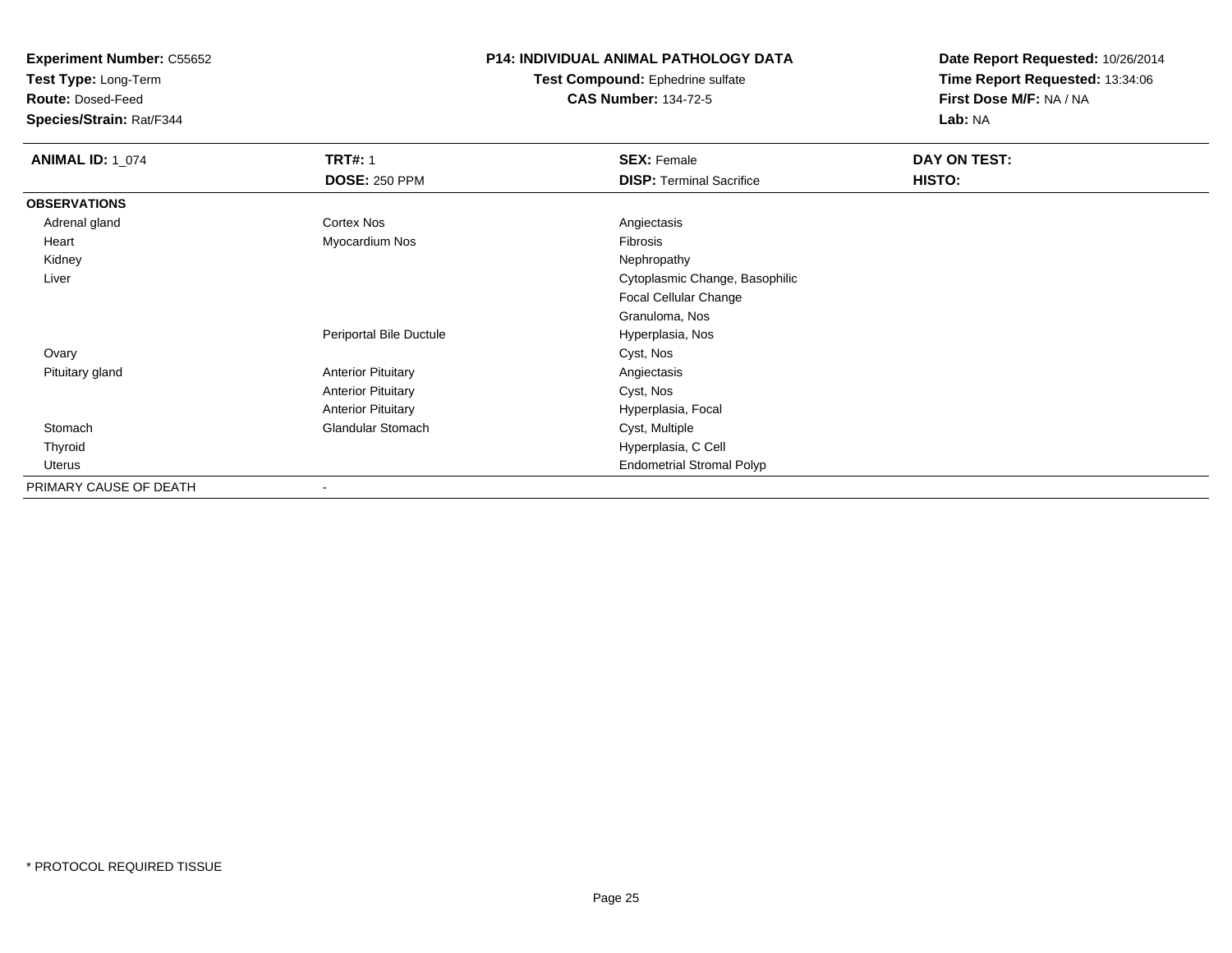**Test Type:** Long-Term

**Route:** Dosed-Feed

**Species/Strain:** Rat/F344

## **P14: INDIVIDUAL ANIMAL PATHOLOGY DATA**

**Test Compound:** Ephedrine sulfate**CAS Number:** 134-72-5

| <b>ANIMAL ID: 1_075</b> | <b>TRT#: 1</b>            | <b>SEX: Female</b>              | DAY ON TEST: |  |
|-------------------------|---------------------------|---------------------------------|--------------|--|
|                         | <b>DOSE: 250 PPM</b>      | <b>DISP: Terminal Sacrifice</b> | HISTO:       |  |
| <b>OBSERVATIONS</b>     |                           |                                 |              |  |
| Adrenal gland           | Cortex Nos                | Angiectasis                     |              |  |
|                         |                           | Cortical Adenoma                |              |  |
| Heart                   | Myocardium Nos            | Fibrosis                        |              |  |
| Kidney                  |                           | Nephropathy                     |              |  |
| Liver                   |                           | Cytoplasmic Change, Basophilic  |              |  |
|                         | Periportal Bile Ductule   | Hyperplasia, Nos                |              |  |
| Mammary gland           |                           | Fibroadenoma                    |              |  |
| Pancreas                | Acinus                    | Atrophy, Nos                    |              |  |
| Pituitary gland         | <b>Anterior Pituitary</b> | Angiectasis                     |              |  |
| Thyroid                 |                           | Hyperplasia, C Cell             |              |  |
| Uterus                  | <b>Endometrial Gland</b>  | Cyst, Nos                       |              |  |
| PRIMARY CAUSE OF DEATH  | $\,$ $\,$                 |                                 |              |  |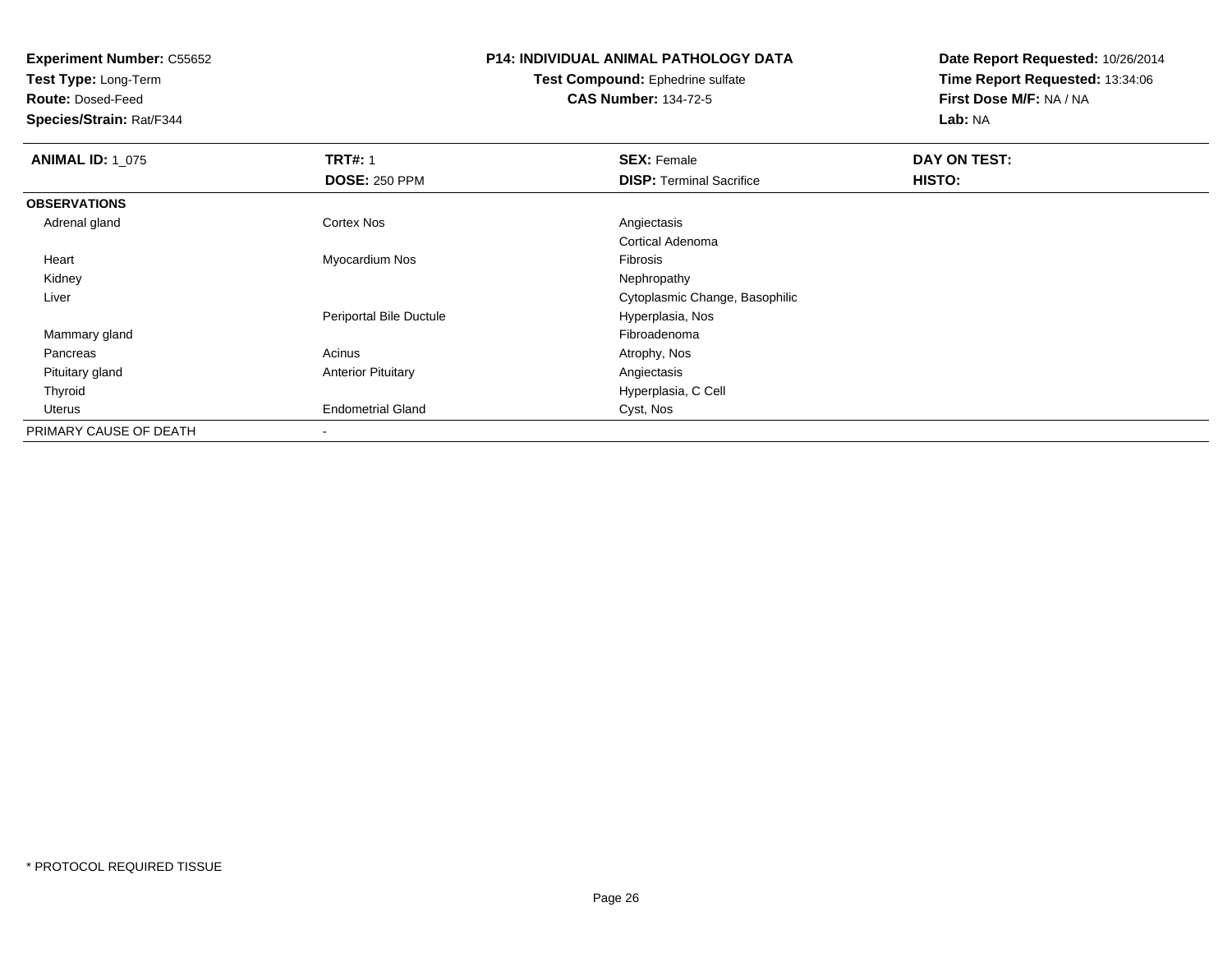**Test Type:** Long-Term

**Route:** Dosed-Feed

**Species/Strain:** Rat/F344

# **P14: INDIVIDUAL ANIMAL PATHOLOGY DATA**

**Test Compound:** Ephedrine sulfate**CAS Number:** 134-72-5

| <b>ANIMAL ID: 1 076</b> | <b>TRT#: 1</b>           | <b>SEX: Female</b>              | DAY ON TEST: |  |
|-------------------------|--------------------------|---------------------------------|--------------|--|
|                         | <b>DOSE: 250 PPM</b>     | <b>DISP: Terminal Sacrifice</b> | HISTO:       |  |
| <b>OBSERVATIONS</b>     |                          |                                 |              |  |
| Adrenal gland           | <b>Cortex Nos</b>        | Angiectasis                     |              |  |
| Bone marrow             |                          | Hyperplasia, Nos                |              |  |
| Heart                   | Myocardium Nos           | Fibrosis                        |              |  |
| Kidney                  |                          | Nephropathy                     |              |  |
| Liver                   |                          | Cytoplasmic Change, Basophilic  |              |  |
|                         |                          | Granuloma, Nos                  |              |  |
| Pituitary gland         | Intermedia               | Angiectasis                     |              |  |
| Spleen                  |                          | Hemosiderosis                   |              |  |
| Stomach                 | <b>Glandular Stomach</b> | Cyst, Multiple                  |              |  |
| Uterus                  | <b>Endometrial Gland</b> | Cyst, Nos                       |              |  |
| PRIMARY CAUSE OF DEATH  |                          |                                 |              |  |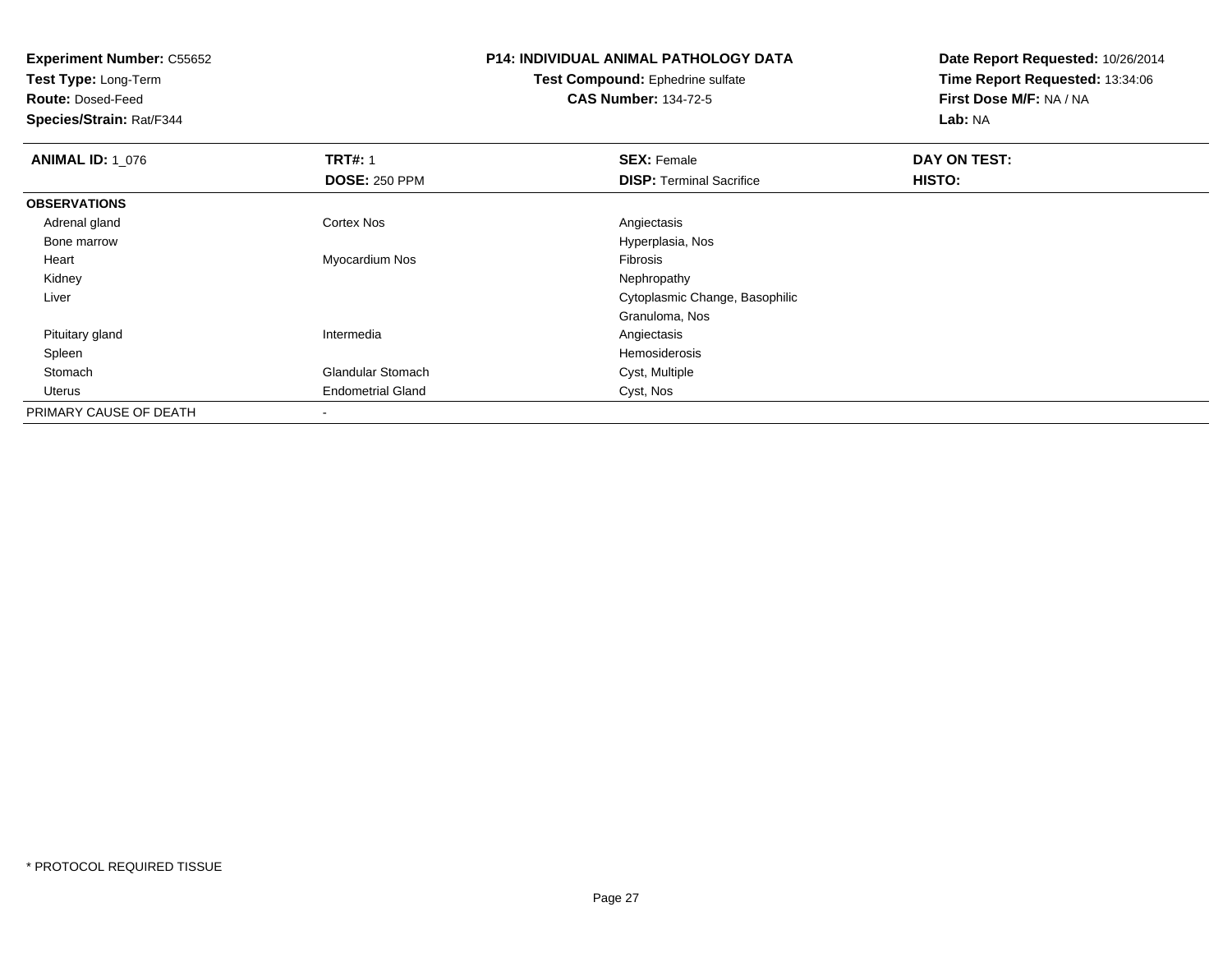| <b>Experiment Number: C55652</b><br><b>Test Type: Long-Term</b><br><b>Route: Dosed-Feed</b><br>Species/Strain: Rat/F344 | <b>P14: INDIVIDUAL ANIMAL PATHOLOGY DATA</b><br>Test Compound: Ephedrine sulfate<br><b>CAS Number: 134-72-5</b> |                                 |              |  |  |  | Date Report Requested: 10/26/2014<br>Time Report Requested: 13:34:06<br>First Dose M/F: NA / NA<br>Lab: NA |
|-------------------------------------------------------------------------------------------------------------------------|-----------------------------------------------------------------------------------------------------------------|---------------------------------|--------------|--|--|--|------------------------------------------------------------------------------------------------------------|
| <b>ANIMAL ID: 1 077</b>                                                                                                 | <b>TRT#: 1</b>                                                                                                  | <b>SEX: Female</b>              | DAY ON TEST: |  |  |  |                                                                                                            |
|                                                                                                                         | <b>DOSE: 250 PPM</b>                                                                                            | <b>DISP:</b> Moribund Sacrifice | HISTO:       |  |  |  |                                                                                                            |
| <b>OBSERVATIONS</b>                                                                                                     |                                                                                                                 |                                 |              |  |  |  |                                                                                                            |
| Adrenal gland                                                                                                           | Cortex Nos                                                                                                      | Degeneration, Lipoid            |              |  |  |  |                                                                                                            |
| Bone marrow                                                                                                             |                                                                                                                 | Hyperplasia, Nos                |              |  |  |  |                                                                                                            |
| Pituitary gland                                                                                                         | <b>Anterior Pituitary</b>                                                                                       | Angiectasis                     |              |  |  |  |                                                                                                            |
| Unspecified                                                                                                             | <b>Multiple Organs Nos</b>                                                                                      | Leukemia, Mononuclear Cell      |              |  |  |  |                                                                                                            |
|                                                                                                                         | Adipose Tissue                                                                                                  | Necrosis, Fat                   |              |  |  |  |                                                                                                            |
| PRIMARY CAUSE OF DEATH                                                                                                  |                                                                                                                 |                                 |              |  |  |  |                                                                                                            |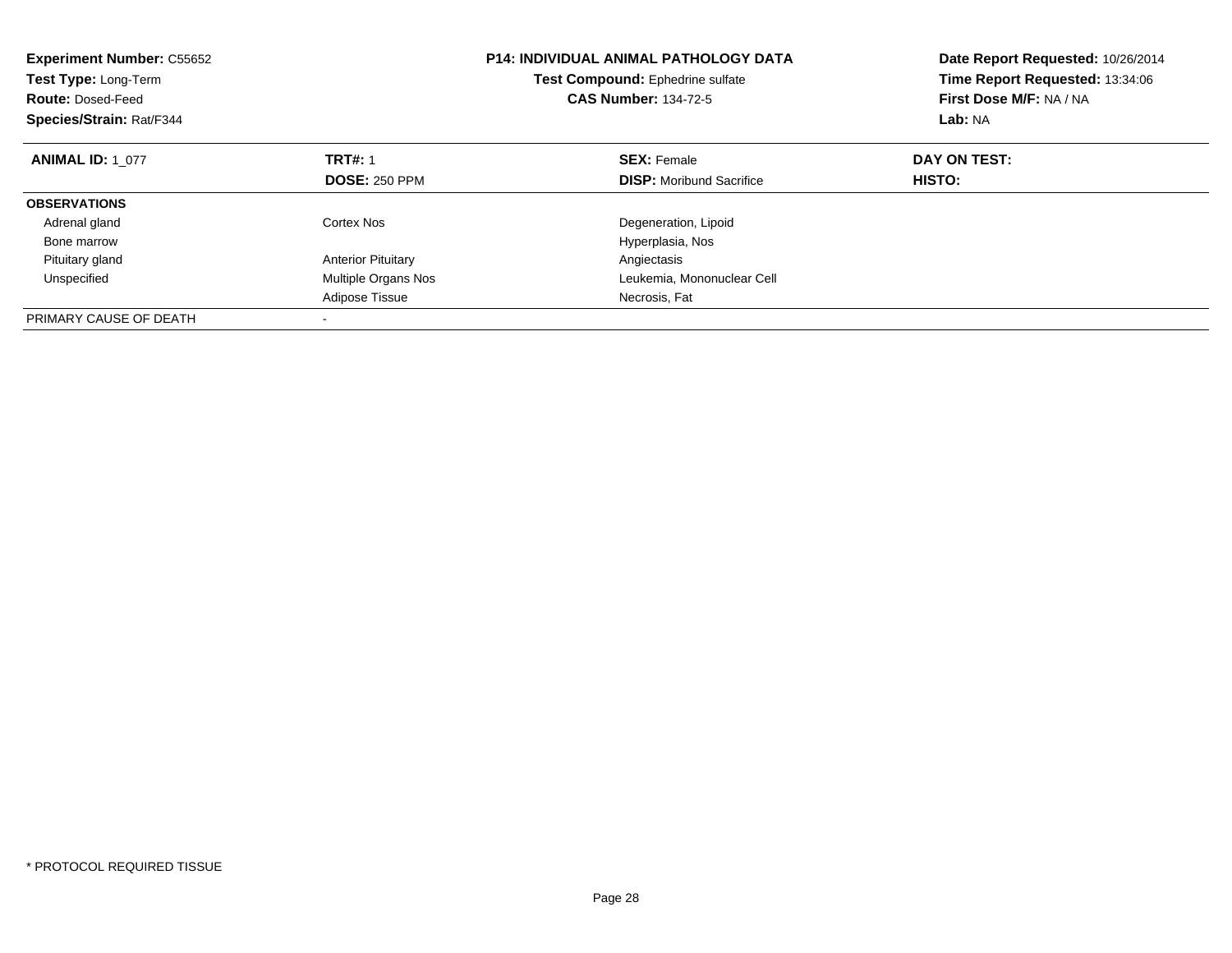**Test Type:** Long-Term

**Route:** Dosed-Feed

**Species/Strain:** Rat/F344

## **P14: INDIVIDUAL ANIMAL PATHOLOGY DATA**

**Test Compound:** Ephedrine sulfate**CAS Number:** 134-72-5

| <b>ANIMAL ID: 1_078</b> | <b>TRT#: 1</b>            | <b>SEX: Female</b>              | DAY ON TEST: |  |
|-------------------------|---------------------------|---------------------------------|--------------|--|
|                         | <b>DOSE: 250 PPM</b>      | <b>DISP:</b> Terminal Sacrifice | HISTO:       |  |
| <b>OBSERVATIONS</b>     |                           |                                 |              |  |
| Adrenal gland           | <b>Cortex Nos</b>         | Angiectasis                     |              |  |
|                         | <b>Cortex Nos</b>         | Hyperplasia, Focal              |              |  |
| Heart                   | Myocardium Nos            | Fibrosis                        |              |  |
| Kidney                  |                           | Nephropathy                     |              |  |
| Liver                   |                           | Cytoplasmic Change, Basophilic  |              |  |
|                         |                           | Granuloma, Nos                  |              |  |
| Pituitary gland         | <b>Anterior Pituitary</b> | Adenoma, Nos                    |              |  |
|                         | <b>Anterior Pituitary</b> | Angiectasis                     |              |  |
| Spleen                  |                           | Hemosiderosis                   |              |  |
| Stomach                 | <b>Glandular Stomach</b>  | Cyst, Multiple                  |              |  |
| Uterus                  | <b>Endometrial Gland</b>  | Cyst, Nos                       |              |  |
| PRIMARY CAUSE OF DEATH  |                           |                                 |              |  |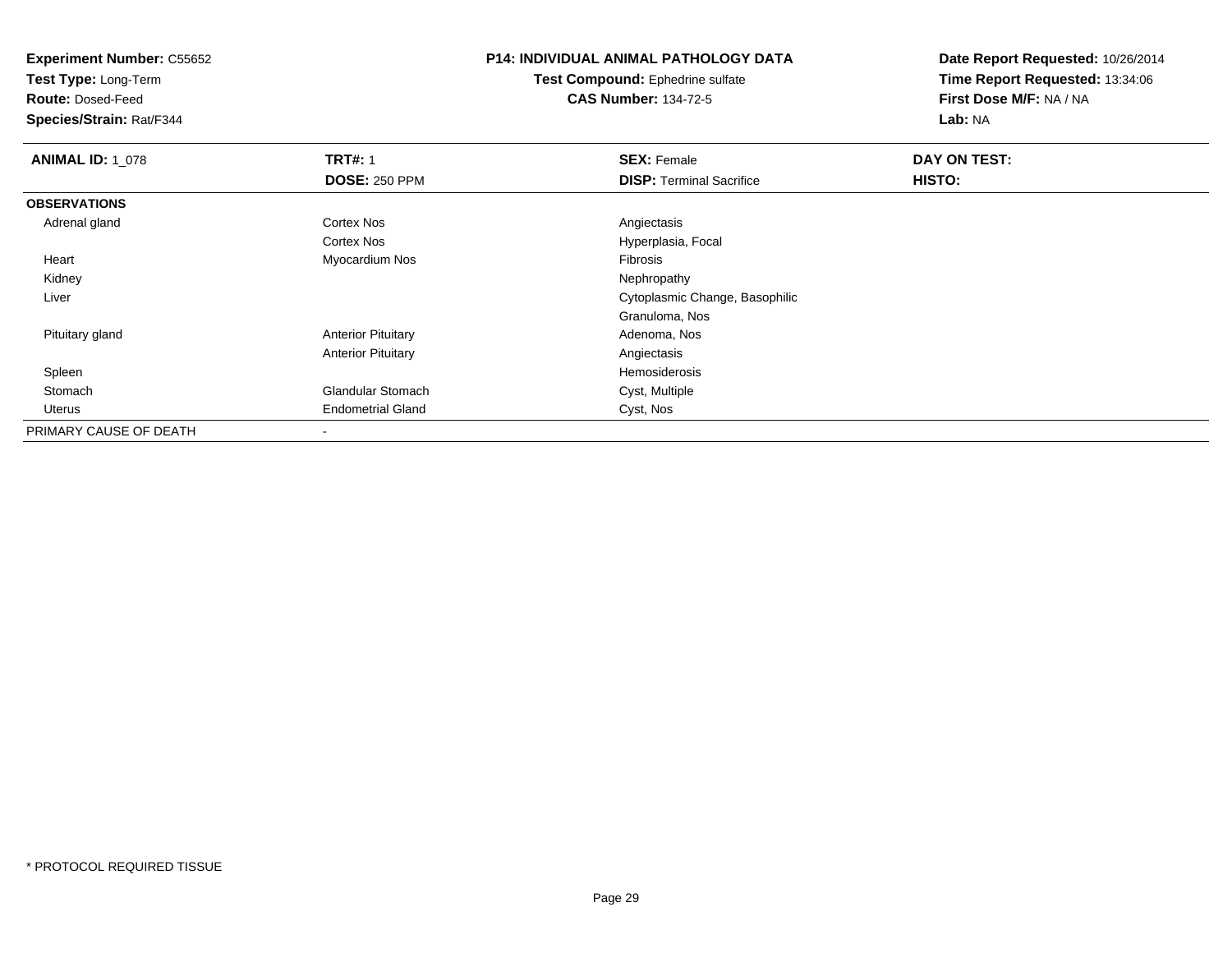**Test Type:** Long-Term

**Route:** Dosed-Feed

**Species/Strain:** Rat/F344

## **P14: INDIVIDUAL ANIMAL PATHOLOGY DATA**

**Test Compound:** Ephedrine sulfate**CAS Number:** 134-72-5

| <b>ANIMAL ID: 1 079</b> | <b>TRT#: 1</b>            | <b>SEX: Female</b>              | DAY ON TEST: |  |
|-------------------------|---------------------------|---------------------------------|--------------|--|
|                         | <b>DOSE: 250 PPM</b>      | <b>DISP: Terminal Sacrifice</b> | HISTO:       |  |
| <b>OBSERVATIONS</b>     |                           |                                 |              |  |
| Adrenal gland           | <b>Cortex Nos</b>         | Angiectasis                     |              |  |
|                         | <b>Cortex Nos</b>         | Hyperplasia, Focal              |              |  |
| Heart                   | Myocardium Nos            | Fibrosis                        |              |  |
| Kidney                  |                           | Nephropathy                     |              |  |
| Liver                   |                           | Cytoplasmic Change, Basophilic  |              |  |
| Lymph node              | Mandibular Lymph Node     | Lymphangiectasis                |              |  |
| Pituitary gland         | <b>Anterior Pituitary</b> | Adenoma, Nos                    |              |  |
| Spleen                  |                           | Hemosiderosis                   |              |  |
| Stomach                 | <b>Glandular Stomach</b>  | Cyst, Multiple                  |              |  |
| Thymus                  |                           | Thymoma, Benign                 |              |  |
| PRIMARY CAUSE OF DEATH  |                           |                                 |              |  |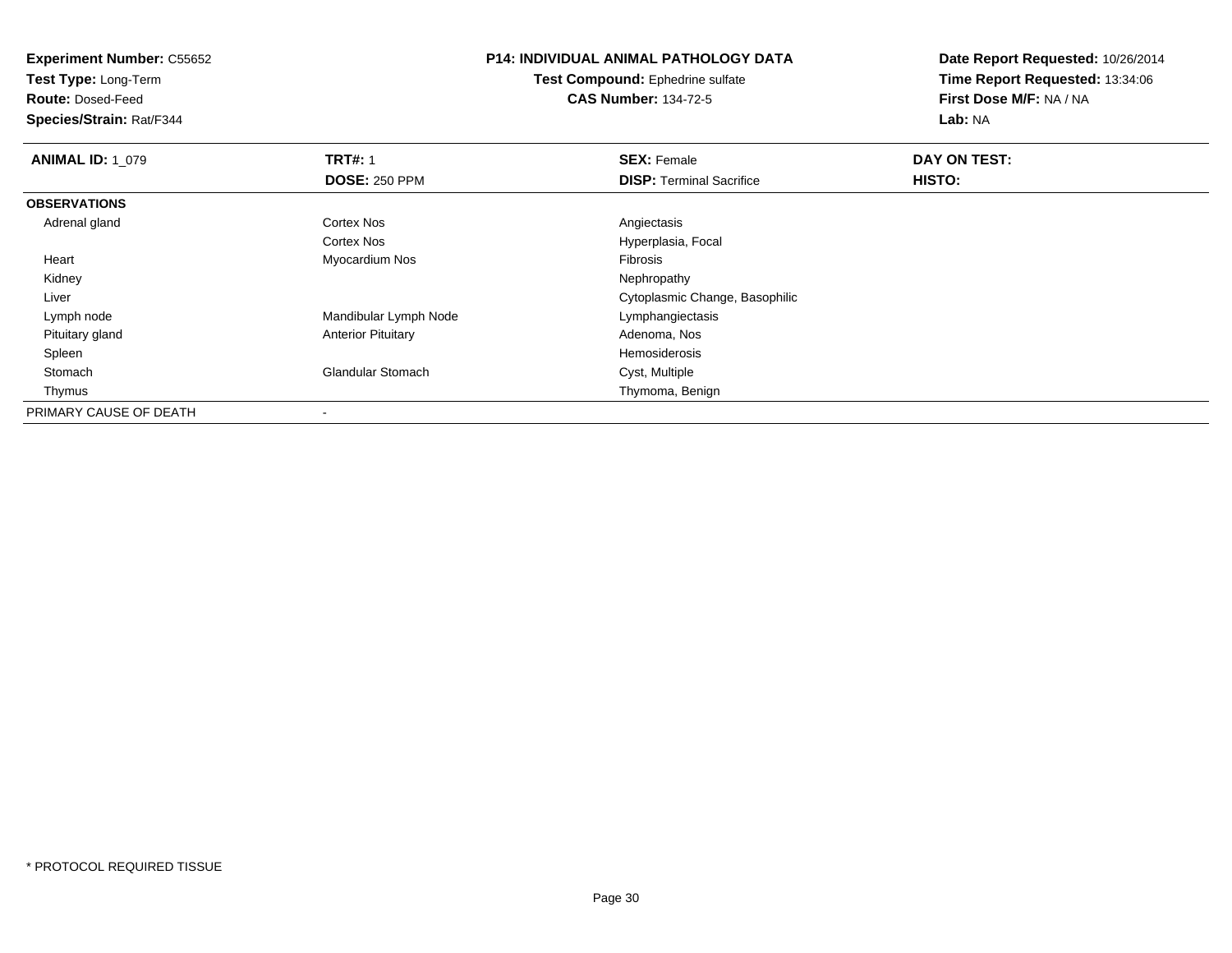| <b>Experiment Number: C55652</b><br>Test Type: Long-Term<br><b>Route: Dosed-Feed</b><br>Species/Strain: Rat/F344 |                           | <b>P14: INDIVIDUAL ANIMAL PATHOLOGY DATA</b><br>Test Compound: Ephedrine sulfate<br><b>CAS Number: 134-72-5</b> | Date Report Requested: 10/26/2014<br>Time Report Requested: 13:34:06<br>First Dose M/F: NA / NA<br>Lab: NA |
|------------------------------------------------------------------------------------------------------------------|---------------------------|-----------------------------------------------------------------------------------------------------------------|------------------------------------------------------------------------------------------------------------|
| <b>ANIMAL ID: 1 080</b>                                                                                          | <b>TRT#: 1</b>            | <b>SEX: Female</b>                                                                                              | DAY ON TEST:                                                                                               |
|                                                                                                                  | <b>DOSE: 250 PPM</b>      | <b>DISP:</b> Terminal Sacrifice                                                                                 | HISTO:                                                                                                     |
| <b>OBSERVATIONS</b>                                                                                              |                           |                                                                                                                 |                                                                                                            |
| Adrenal gland                                                                                                    | <b>Cortex Nos</b>         | Angiectasis                                                                                                     |                                                                                                            |
| Heart                                                                                                            | Myocardium Nos            | <b>Fibrosis</b>                                                                                                 |                                                                                                            |
| Kidney                                                                                                           |                           | Nephropathy                                                                                                     |                                                                                                            |
| Liver                                                                                                            |                           | Cytoplasmic Change, Basophilic                                                                                  |                                                                                                            |
|                                                                                                                  | Periportal Bile Ductule   | Hyperplasia, Nos                                                                                                |                                                                                                            |
| Mammary gland                                                                                                    |                           | Hyperplasia, Cystic                                                                                             |                                                                                                            |
| Pituitary gland                                                                                                  | <b>Anterior Pituitary</b> | Angiectasis                                                                                                     |                                                                                                            |
| Thyroid                                                                                                          |                           | Hyperplasia, C Cell                                                                                             |                                                                                                            |
| PRIMARY CAUSE OF DEATH                                                                                           |                           |                                                                                                                 |                                                                                                            |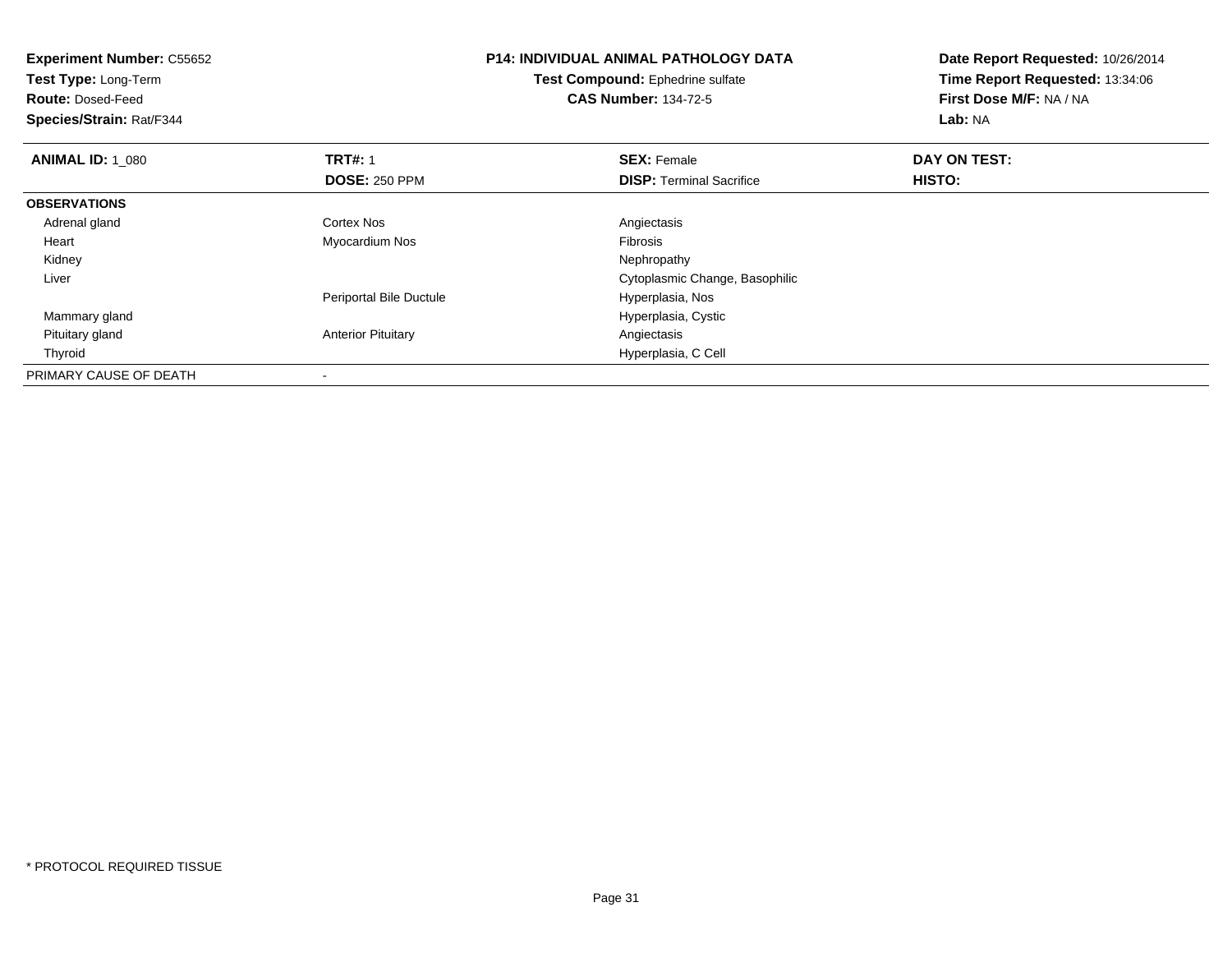**Test Type:** Long-Term

**Route:** Dosed-Feed

**Species/Strain:** Rat/F344

# **P14: INDIVIDUAL ANIMAL PATHOLOGY DATA**

**Test Compound:** Ephedrine sulfate**CAS Number:** 134-72-5

| <b>ANIMAL ID: 1 081</b> | <b>TRT#: 1</b>            | <b>SEX: Female</b>              | DAY ON TEST: |  |
|-------------------------|---------------------------|---------------------------------|--------------|--|
|                         | <b>DOSE: 250 PPM</b>      | <b>DISP: Terminal Sacrifice</b> | HISTO:       |  |
| <b>OBSERVATIONS</b>     |                           |                                 |              |  |
| Adrenal gland           | <b>Cortex Nos</b>         | Angiectasis                     |              |  |
| Kidney                  |                           | Nephropathy                     |              |  |
| Liver                   |                           | Cytoplasmic Change, Basophilic  |              |  |
|                         | Periportal Bile Ductule   | Hyperplasia, Nos                |              |  |
| Mammary gland           |                           | Hyperplasia, Cystic             |              |  |
| Pituitary gland         | <b>Anterior Pituitary</b> | Adenoma, Nos                    |              |  |
| Spleen                  |                           | Hemosiderosis                   |              |  |
| Stomach                 | <b>Glandular Stomach</b>  | Cyst, Multiple                  |              |  |
| Thyroid                 |                           | Hyperplasia, C Cell             |              |  |
| Uterus                  | <b>Endometrial Gland</b>  | Cyst, Nos                       |              |  |
| PRIMARY CAUSE OF DEATH  |                           |                                 |              |  |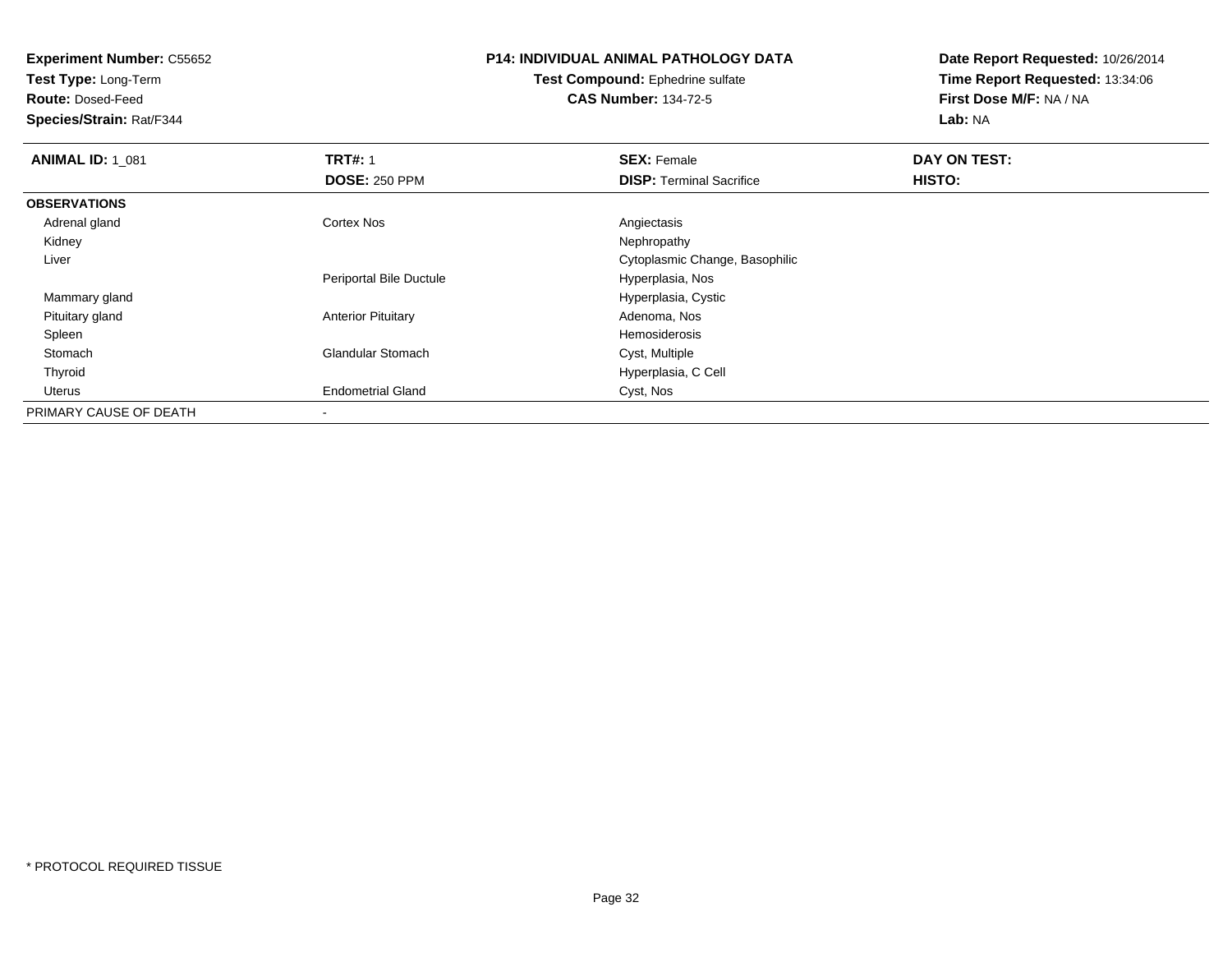**Test Type:** Long-Term

**Route:** Dosed-Feed

**Species/Strain:** Rat/F344

### **P14: INDIVIDUAL ANIMAL PATHOLOGY DATA**

**Test Compound:** Ephedrine sulfate**CAS Number:** 134-72-5

| <b>ANIMAL ID: 1_082</b> | <b>TRT#: 1</b>            | <b>SEX: Female</b>               | DAY ON TEST: |  |
|-------------------------|---------------------------|----------------------------------|--------------|--|
|                         | <b>DOSE: 250 PPM</b>      | <b>DISP: Terminal Sacrifice</b>  | HISTO:       |  |
| <b>OBSERVATIONS</b>     |                           |                                  |              |  |
| Adrenal gland           | <b>Cortex Nos</b>         | Angiectasis                      |              |  |
|                         | <b>Cortex Nos</b>         | Hyperplasia, Focal               |              |  |
| Heart                   | Myocardium Nos            | Fibrosis                         |              |  |
| Kidney                  |                           | Nephropathy                      |              |  |
| Liver                   |                           | Clear-Cell Change                |              |  |
|                         |                           | Cytoplasmic Change, Basophilic   |              |  |
|                         | Periportal Bile Ductule   | Hyperplasia, Nos                 |              |  |
| Mammary gland           |                           | Hyperplasia, Cystic              |              |  |
| Pituitary gland         | <b>Anterior Pituitary</b> | Adenoma, Nos                     |              |  |
| Stomach                 | <b>Glandular Stomach</b>  | Cyst, Multiple                   |              |  |
| Thyroid                 |                           | C-Cell Adenoma                   |              |  |
|                         |                           | Hyperplasia, C Cell              |              |  |
| Uterus                  | <b>Endometrial Gland</b>  | Cyst, Nos                        |              |  |
|                         |                           | <b>Endometrial Stromal Polyp</b> |              |  |
| PRIMARY CAUSE OF DEATH  | $\overline{\phantom{a}}$  |                                  |              |  |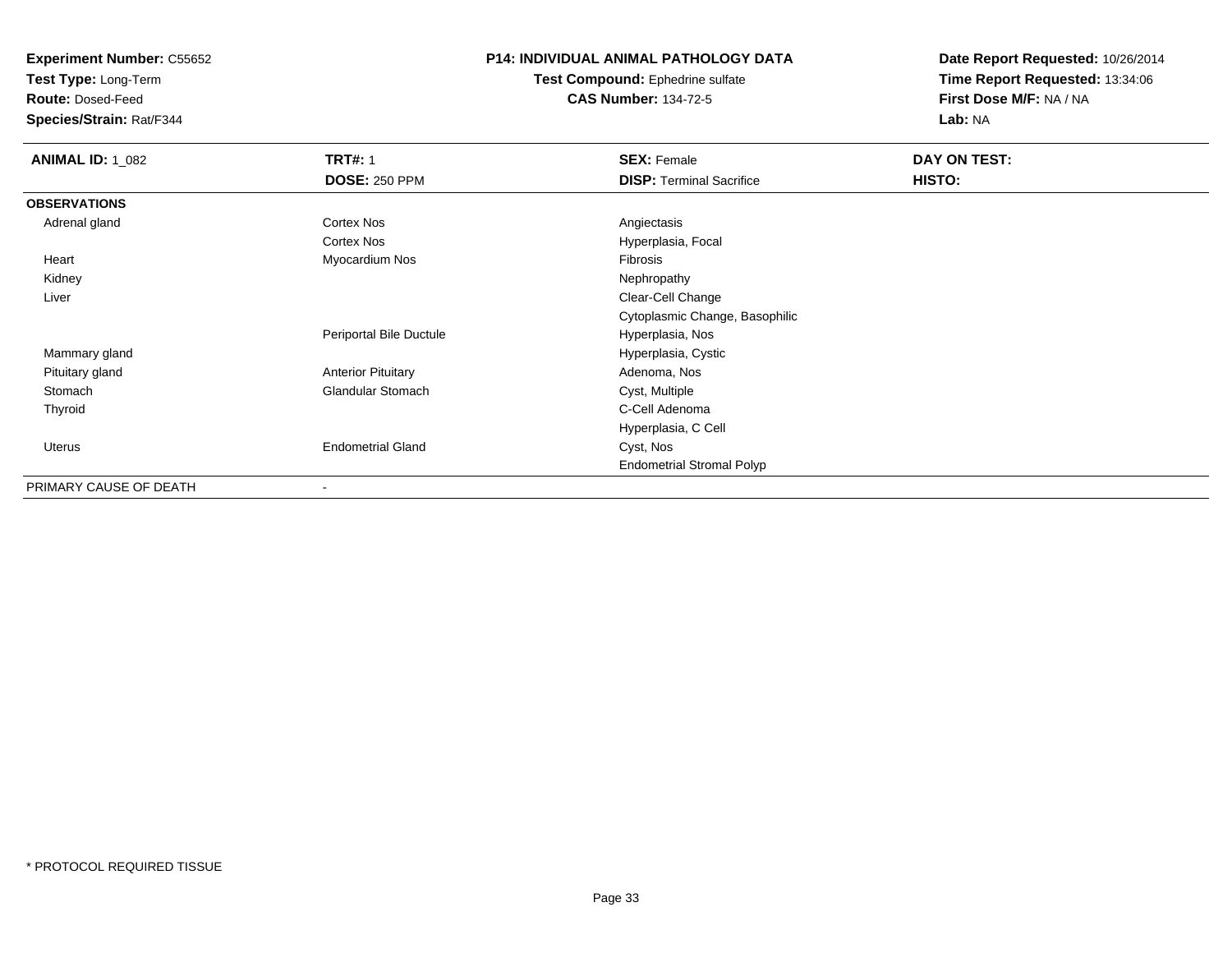**Test Type:** Long-Term

**Route:** Dosed-Feed

**Species/Strain:** Rat/F344

## **P14: INDIVIDUAL ANIMAL PATHOLOGY DATA**

**Test Compound:** Ephedrine sulfate**CAS Number:** 134-72-5

| <b>ANIMAL ID: 1_083</b> | <b>TRT#: 1</b>                 | <b>SEX: Female</b>               | DAY ON TEST: |  |
|-------------------------|--------------------------------|----------------------------------|--------------|--|
|                         | <b>DOSE: 250 PPM</b>           | <b>DISP: Terminal Sacrifice</b>  | HISTO:       |  |
| <b>OBSERVATIONS</b>     |                                |                                  |              |  |
| Adrenal gland           | Cortex Nos                     | Angiectasis                      |              |  |
| Heart                   | Myocardium Nos                 | Fibrosis                         |              |  |
| Intestine Small         | lleum                          | Leiomyosarcoma                   |              |  |
| Kidney                  |                                | Nephropathy                      |              |  |
| Liver                   | <b>Periportal Bile Ductule</b> | Hyperplasia, Nos                 |              |  |
| Pancreas                | Acinus                         | Atrophy, Nos                     |              |  |
| Pituitary gland         | <b>Anterior Pituitary</b>      | Adenoma, Nos                     |              |  |
|                         | Intermedia                     | Angiectasis                      |              |  |
| Spleen                  |                                | Hemosiderosis                    |              |  |
| Stomach                 | <b>Glandular Stomach</b>       | Cyst, Multiple                   |              |  |
| Uterus                  |                                | <b>Endometrial Stromal Polyp</b> |              |  |
| PRIMARY CAUSE OF DEATH  | $\,$                           |                                  |              |  |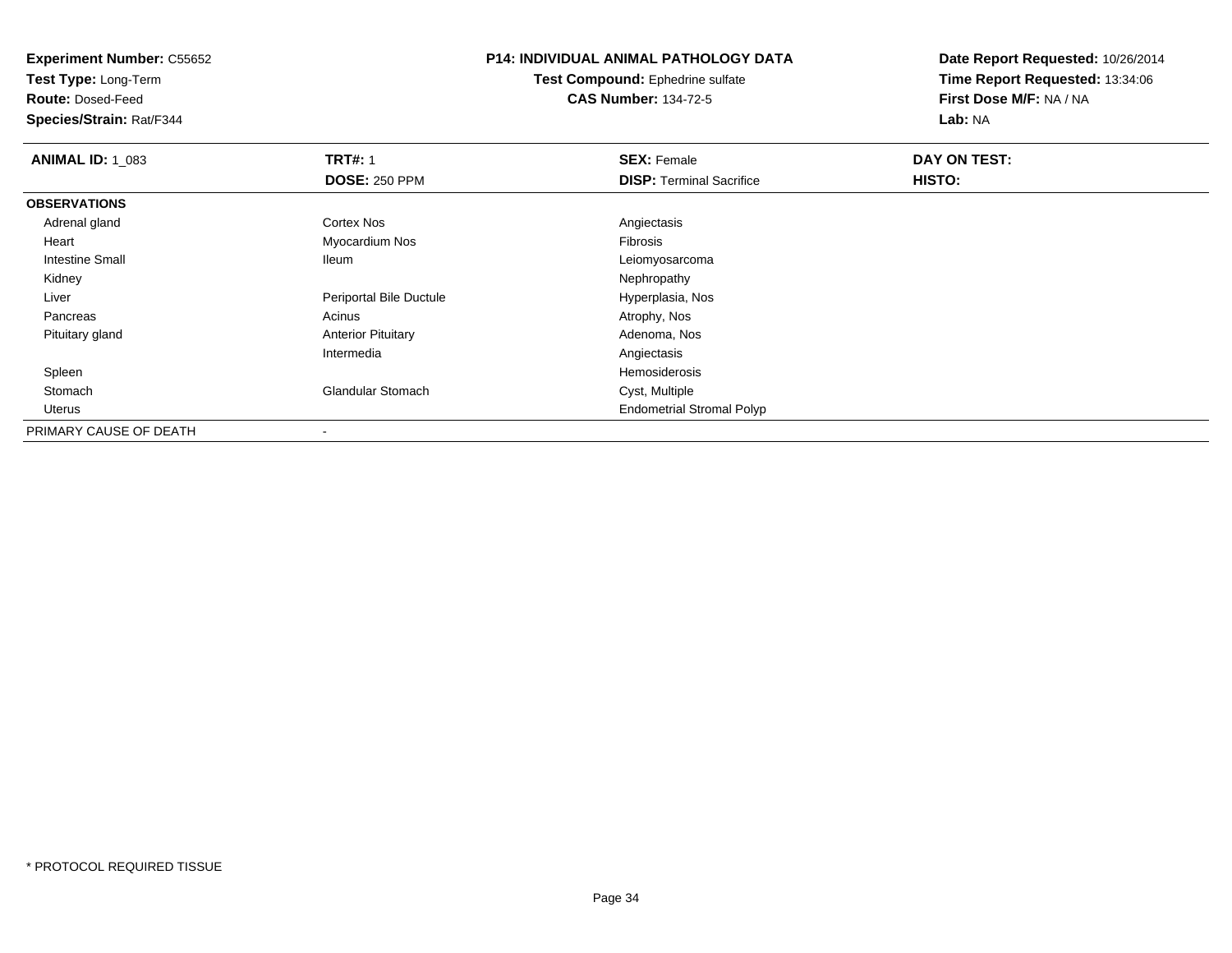**Test Type:** Long-Term

**Route:** Dosed-Feed

**Species/Strain:** Rat/F344

### **P14: INDIVIDUAL ANIMAL PATHOLOGY DATA**

**Test Compound:** Ephedrine sulfate**CAS Number:** 134-72-5

| <b>ANIMAL ID: 1 084</b> | <b>TRT#: 1</b>              | <b>SEX: Female</b>               | DAY ON TEST: |
|-------------------------|-----------------------------|----------------------------------|--------------|
|                         | <b>DOSE: 250 PPM</b>        | <b>DISP: Terminal Sacrifice</b>  | HISTO:       |
| <b>OBSERVATIONS</b>     |                             |                                  |              |
| Adrenal gland           | <b>Cortex Nos</b>           | Angiectasis                      |              |
|                         | Cortex Nos                  | Degeneration, Ballooning         |              |
|                         | Cortex Nos                  | Hyperplasia, Focal               |              |
| <b>Blood vessel</b>     | <b>Pulmonary Artery Nos</b> | Mineralization                   |              |
| Heart                   | Myocardium Nos              | Fibrosis                         |              |
| Kidney                  |                             | Nephropathy                      |              |
| Liver                   |                             | Cytoplasmic Change, Basophilic   |              |
| Lymph node              | Mandibular Lymph Node       | Lymphangiectasis                 |              |
| Ovary                   |                             | Cyst, Nos                        |              |
| Unspecified             | <b>Multiple Organs Nos</b>  | Leukemia, Mononuclear Cell       |              |
| Uterus                  |                             | <b>Endometrial Stromal Polyp</b> |              |
| PRIMARY CAUSE OF DEATH  |                             |                                  |              |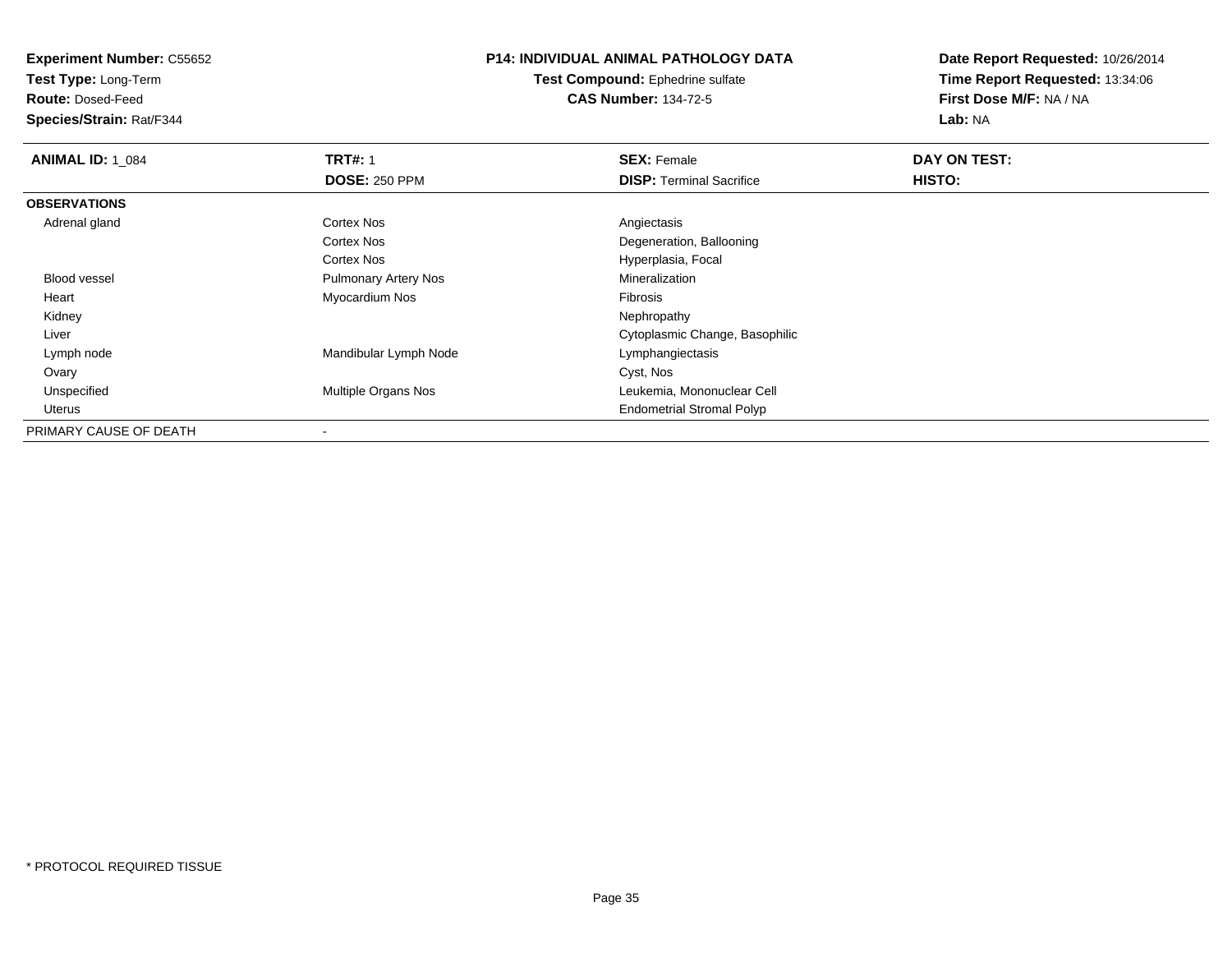| <b>Experiment Number: C55652</b><br>Test Type: Long-Term<br><b>Route: Dosed-Feed</b><br>Species/Strain: Rat/F344 |                           | <b>P14: INDIVIDUAL ANIMAL PATHOLOGY DATA</b><br>Test Compound: Ephedrine sulfate<br><b>CAS Number: 134-72-5</b> | Date Report Requested: 10/26/2014<br>Time Report Requested: 13:34:06<br>First Dose M/F: NA / NA<br>Lab: NA |
|------------------------------------------------------------------------------------------------------------------|---------------------------|-----------------------------------------------------------------------------------------------------------------|------------------------------------------------------------------------------------------------------------|
| <b>ANIMAL ID: 1 085</b>                                                                                          | <b>TRT#: 1</b>            | <b>SEX: Female</b>                                                                                              | DAY ON TEST:                                                                                               |
|                                                                                                                  | <b>DOSE: 250 PPM</b>      | <b>DISP:</b> Terminal Sacrifice                                                                                 | HISTO:                                                                                                     |
| <b>OBSERVATIONS</b>                                                                                              |                           |                                                                                                                 |                                                                                                            |
| Adrenal gland                                                                                                    | Cortex Nos                | Angiectasis                                                                                                     |                                                                                                            |
| Heart                                                                                                            | Myocardium Nos            | <b>Fibrosis</b>                                                                                                 |                                                                                                            |
| Liver                                                                                                            |                           | Cytoplasmic Change, Basophilic                                                                                  |                                                                                                            |
|                                                                                                                  |                           | Granuloma, Nos                                                                                                  |                                                                                                            |
| Pituitary gland                                                                                                  | <b>Anterior Pituitary</b> | Adenoma, Nos                                                                                                    |                                                                                                            |
|                                                                                                                  | <b>Anterior Pituitary</b> | Angiectasis                                                                                                     |                                                                                                            |
| Uterus                                                                                                           | <b>Endometrial Gland</b>  | Cyst, Nos                                                                                                       |                                                                                                            |
| PRIMARY CAUSE OF DEATH                                                                                           |                           |                                                                                                                 |                                                                                                            |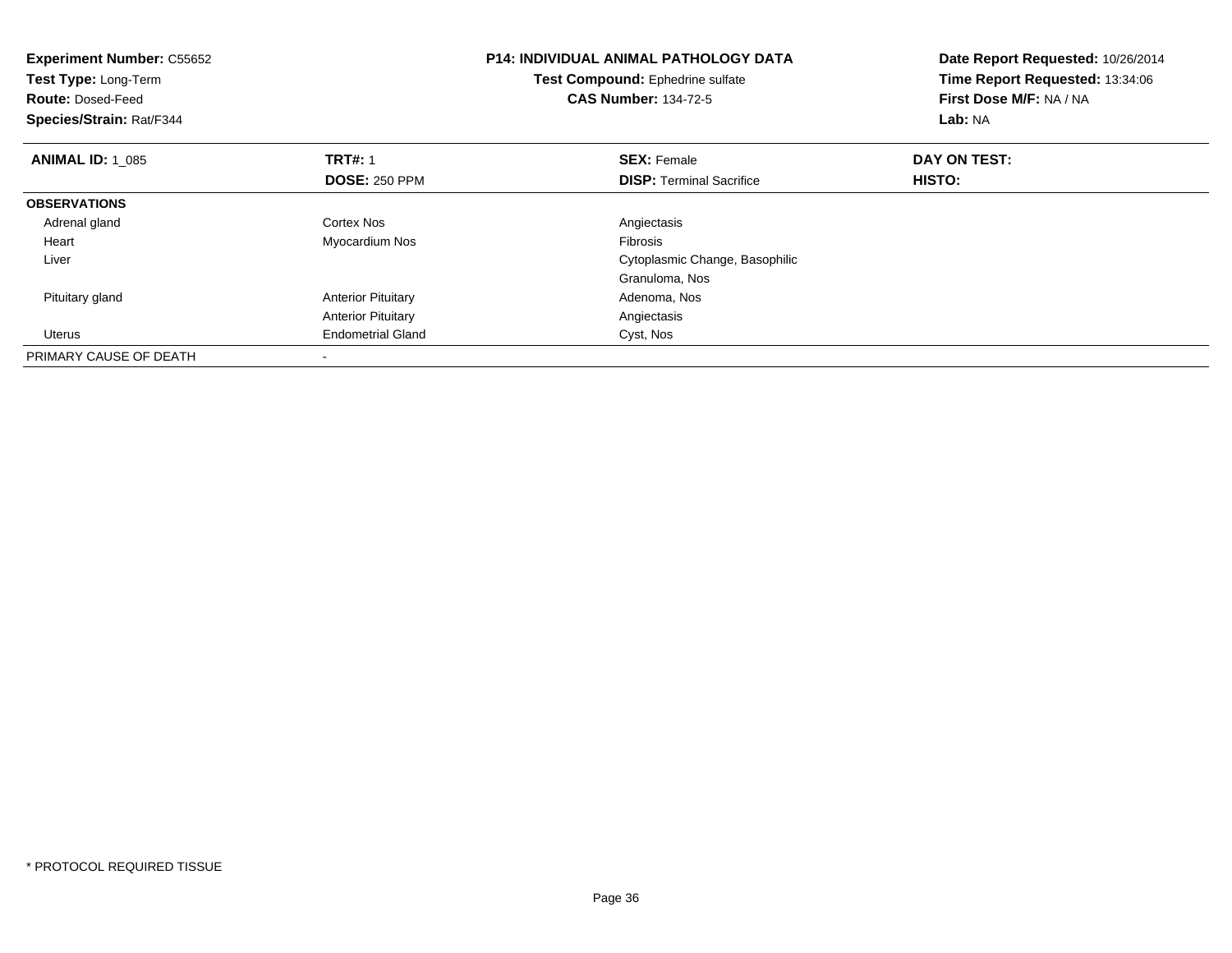| <b>Experiment Number: C55652</b><br>Test Type: Long-Term<br><b>Route: Dosed-Feed</b><br>Species/Strain: Rat/F344 |                      | <b>P14: INDIVIDUAL ANIMAL PATHOLOGY DATA</b><br>Test Compound: Ephedrine sulfate<br><b>CAS Number: 134-72-5</b> | Date Report Requested: 10/26/2014<br>Time Report Requested: 13:34:06<br>First Dose M/F: NA / NA<br>Lab: NA |
|------------------------------------------------------------------------------------------------------------------|----------------------|-----------------------------------------------------------------------------------------------------------------|------------------------------------------------------------------------------------------------------------|
| <b>ANIMAL ID: 1_086</b>                                                                                          | <b>TRT#: 1</b>       | <b>SEX: Female</b>                                                                                              | DAY ON TEST:                                                                                               |
|                                                                                                                  | <b>DOSE: 250 PPM</b> | <b>DISP:</b> Natural Death                                                                                      | HISTO:                                                                                                     |
| <b>OBSERVATIONS</b>                                                                                              |                      |                                                                                                                 |                                                                                                            |
| Adrenal gland                                                                                                    | Cortex Nos           | Hyperplasia, Focal                                                                                              |                                                                                                            |
| Bone marrow                                                                                                      |                      | Hyperplasia, Nos                                                                                                |                                                                                                            |
| Heart                                                                                                            | Myocardium Nos       | <b>Fibrosis</b>                                                                                                 |                                                                                                            |
| Kidney                                                                                                           |                      | Nephropathy                                                                                                     |                                                                                                            |
| Liver                                                                                                            |                      | Necrosis, Coagulative                                                                                           |                                                                                                            |
| Lung                                                                                                             | Alveoli              | Edema, Nos                                                                                                      |                                                                                                            |
| Unspecified                                                                                                      | Multiple Organs Nos  | Leukemia, Mononuclear Cell                                                                                      |                                                                                                            |
|                                                                                                                  | Adipose Tissue       | Necrosis, Fat                                                                                                   |                                                                                                            |
| PRIMARY CAUSE OF DEATH                                                                                           |                      |                                                                                                                 |                                                                                                            |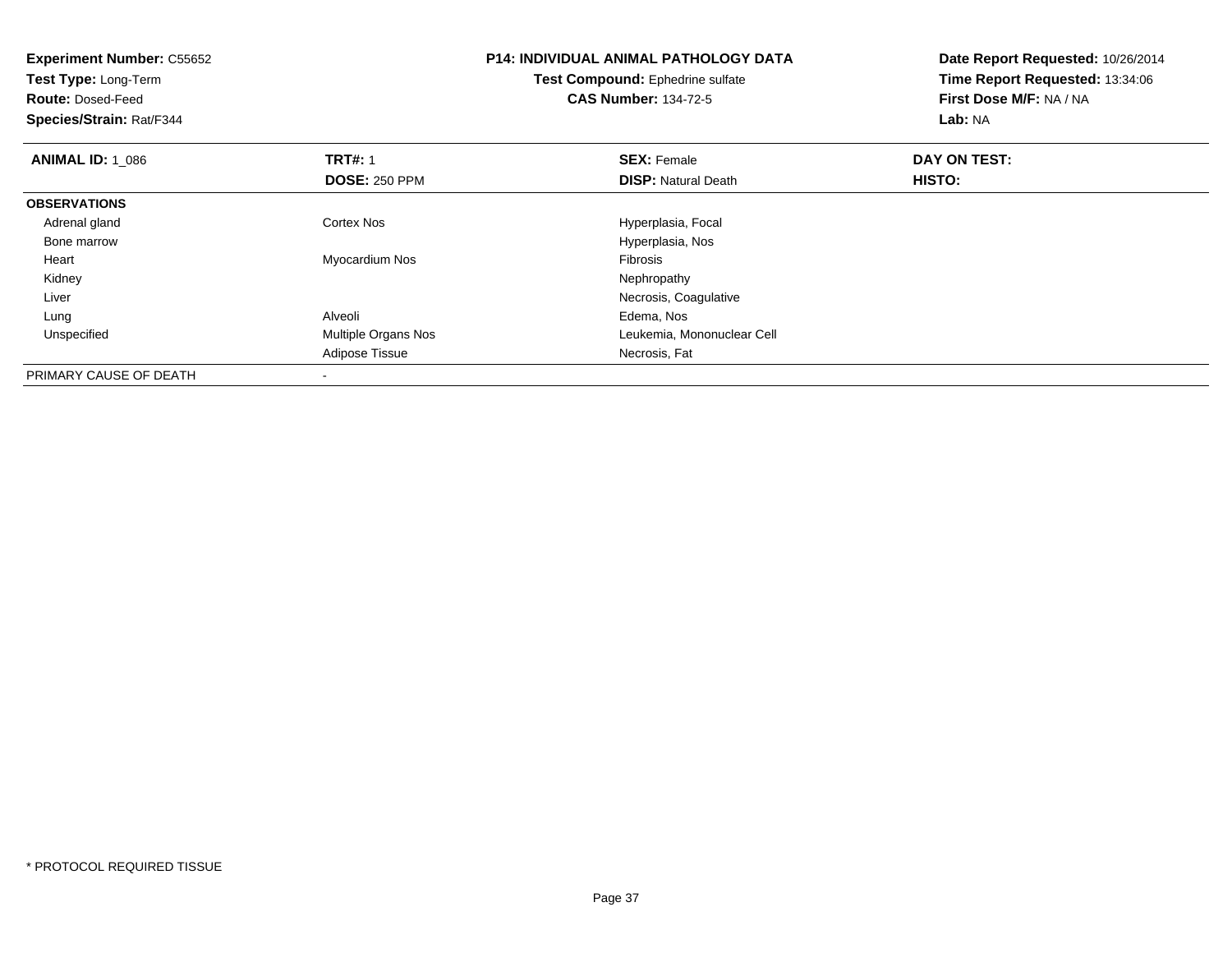**Experiment Number:** C55652**Test Type:** Long-Term**Route:** Dosed-Feed **Species/Strain:** Rat/F344**P14: INDIVIDUAL ANIMAL PATHOLOGY DATATest Compound:** Ephedrine sulfate**CAS Number:** 134-72-5**Date Report Requested:** 10/26/2014**Time Report Requested:** 13:34:06**First Dose M/F:** NA / NA**Lab:** NA**ANIMAL ID: 1\_087 TRT#:** 1 **SEX:** Female **DAY ON TEST: DOSE:** 250 PPM**DISP:** Terminal Sacrifice **HISTO: OBSERVATIONS** Adrenal glandd and the Cortex Nos and the Cortex Nos and the Angiectasis Heart Myocardium Nos Fibrosis Kidneyy the control of the control of the control of the control of the control of the control of the control of the control of the control of the control of the control of the control of the control of the control of the contro Liver Cytoplasmic Change, Basophilic Pituitary glandAnterior Pituitary **Anterior Pituitary Angiectasis** Anterior Pituitary Hyperplasia, Focal Spleen Leukemia, Mononuclear Cell StomachGlandular Stomach Uteruss and the contract of the contract of the contract of the contract of the contract of the contract of the contract of the contract of the contract of the contract of the contract of the contract of the contract of the cont PRIMARY CAUSE OF DEATH-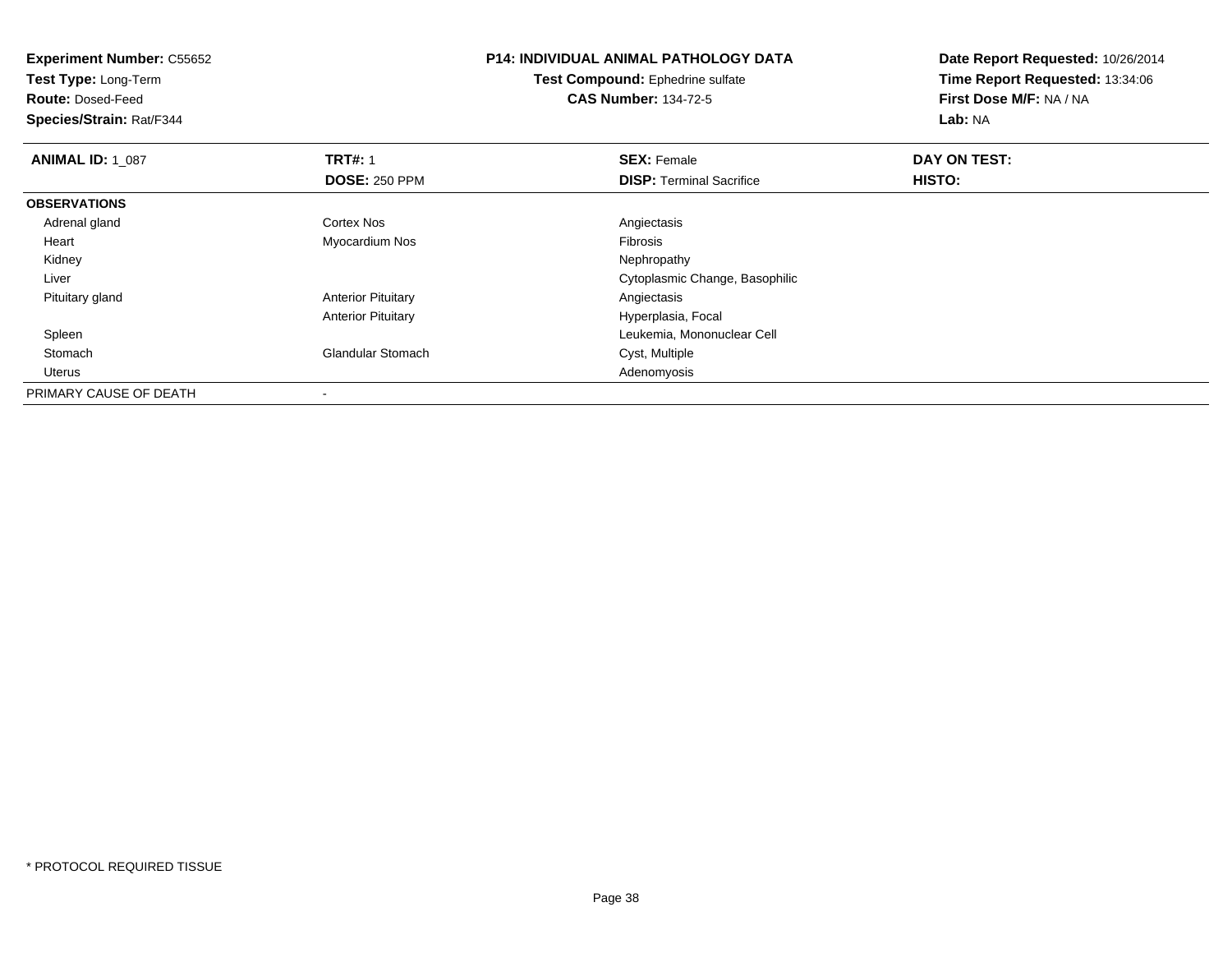**Test Type:** Long-Term

**Route:** Dosed-Feed

**Species/Strain:** Rat/F344

### **P14: INDIVIDUAL ANIMAL PATHOLOGY DATA**

**Test Compound:** Ephedrine sulfate**CAS Number:** 134-72-5

| <b>ANIMAL ID: 1_088</b> | <b>TRT#: 1</b><br><b>DOSE: 250 PPM</b> | <b>SEX: Female</b><br><b>DISP:</b> Terminal Sacrifice | DAY ON TEST:<br>HISTO: |
|-------------------------|----------------------------------------|-------------------------------------------------------|------------------------|
| <b>OBSERVATIONS</b>     |                                        |                                                       |                        |
| Adrenal gland           | <b>Cortex Nos</b>                      | Angiectasis                                           |                        |
|                         | <b>Cortex Nos</b>                      | Hyperplasia, Focal                                    |                        |
| Heart                   | Myocardium Nos                         | Fibrosis                                              |                        |
| Kidney                  |                                        | Nephropathy                                           |                        |
| Liver                   |                                        | Cytoplasmic Change, Basophilic                        |                        |
|                         | Hepatocytes                            | Cytoplasmic Vacuolization                             |                        |
|                         |                                        | Granuloma, Nos                                        |                        |
| Pituitary gland         | <b>Anterior Pituitary</b>              | Adenoma, Nos                                          |                        |
|                         | <b>Anterior Pituitary</b>              | Angiectasis                                           |                        |
| Spleen                  |                                        | Leukemia, Mononuclear Cell                            |                        |
| Stomach                 | <b>Glandular Stomach</b>               | Cyst, Multiple                                        |                        |
| Thyroid                 |                                        | C-Cell Carcinoma                                      |                        |
|                         |                                        | Hyperplasia, C Cell                                   |                        |
| PRIMARY CAUSE OF DEATH  |                                        |                                                       |                        |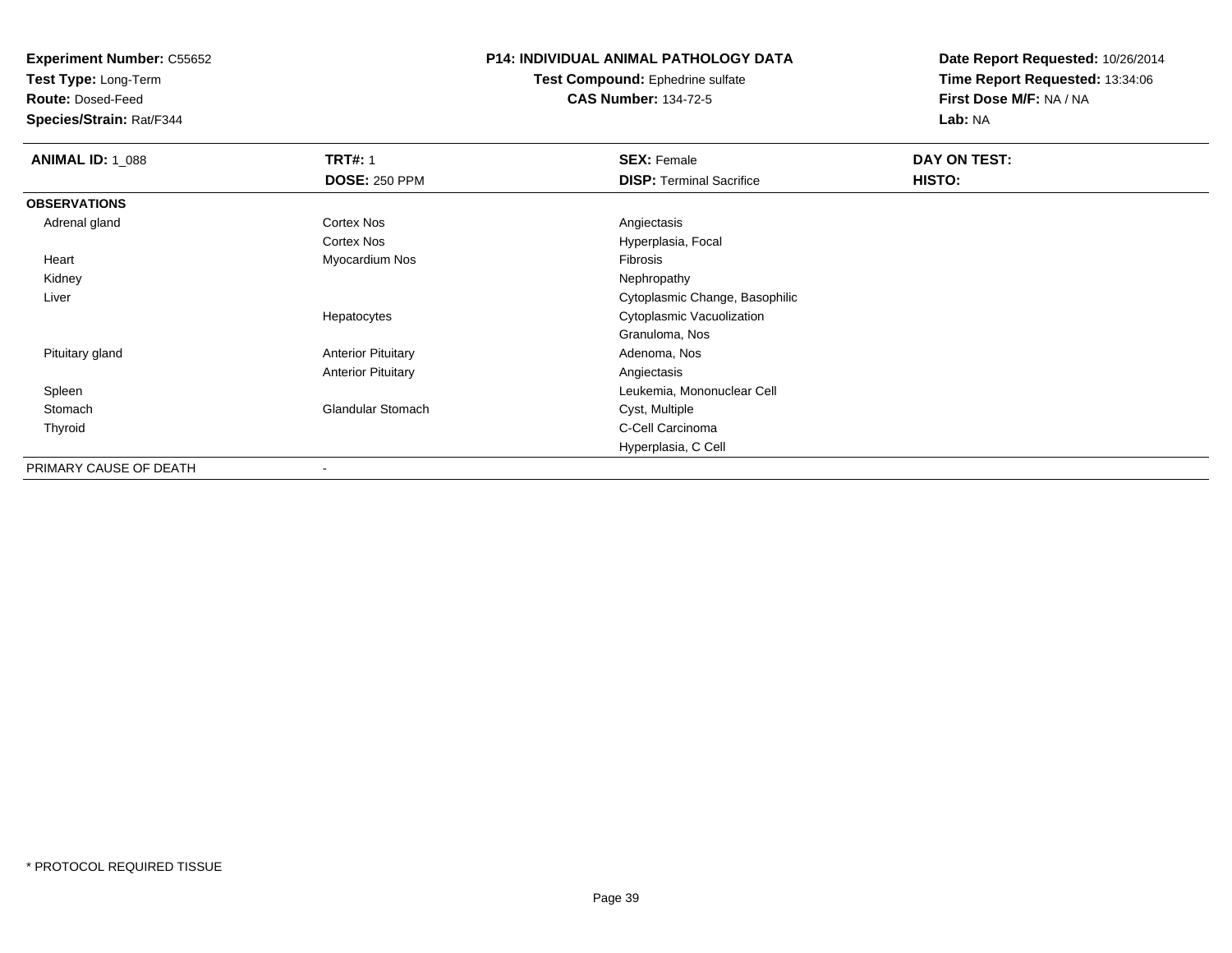**Test Type:** Long-Term

**Route:** Dosed-Feed

**Species/Strain:** Rat/F344

#### **P14: INDIVIDUAL ANIMAL PATHOLOGY DATA**

**Test Compound:** Ephedrine sulfate**CAS Number:** 134-72-5

| <b>ANIMAL ID: 1_089</b> | <b>TRT#: 1</b>            | <b>SEX: Female</b>               | DAY ON TEST: |
|-------------------------|---------------------------|----------------------------------|--------------|
|                         | <b>DOSE: 250 PPM</b>      | <b>DISP:</b> Terminal Sacrifice  | HISTO:       |
| <b>OBSERVATIONS</b>     |                           |                                  |              |
| Adrenal gland           | Cortex Nos                | Angiectasis                      |              |
|                         | <b>Cortex Nos</b>         | Hyperplasia, Focal               |              |
| Heart                   | Myocardium Nos            | Fibrosis                         |              |
| Kidney                  |                           | Nephropathy                      |              |
| Liver                   |                           | Cytoplasmic Change, Basophilic   |              |
|                         |                           | Granuloma, Nos                   |              |
|                         | Periportal Bile Ductule   | Hyperplasia, Nos                 |              |
| Mammary gland           |                           | Hyperplasia, Cystic              |              |
| Pituitary gland         | <b>Anterior Pituitary</b> | Adenoma, Nos                     |              |
|                         | <b>Anterior Pituitary</b> | Hyperplasia, Focal               |              |
| Stomach                 | <b>Glandular Stomach</b>  | Cyst, Multiple                   |              |
| Thyroid                 |                           | Hyperplasia, C Cell              |              |
| Uterus                  |                           | <b>Endometrial Stromal Polyp</b> |              |
| PRIMARY CAUSE OF DEATH  |                           |                                  |              |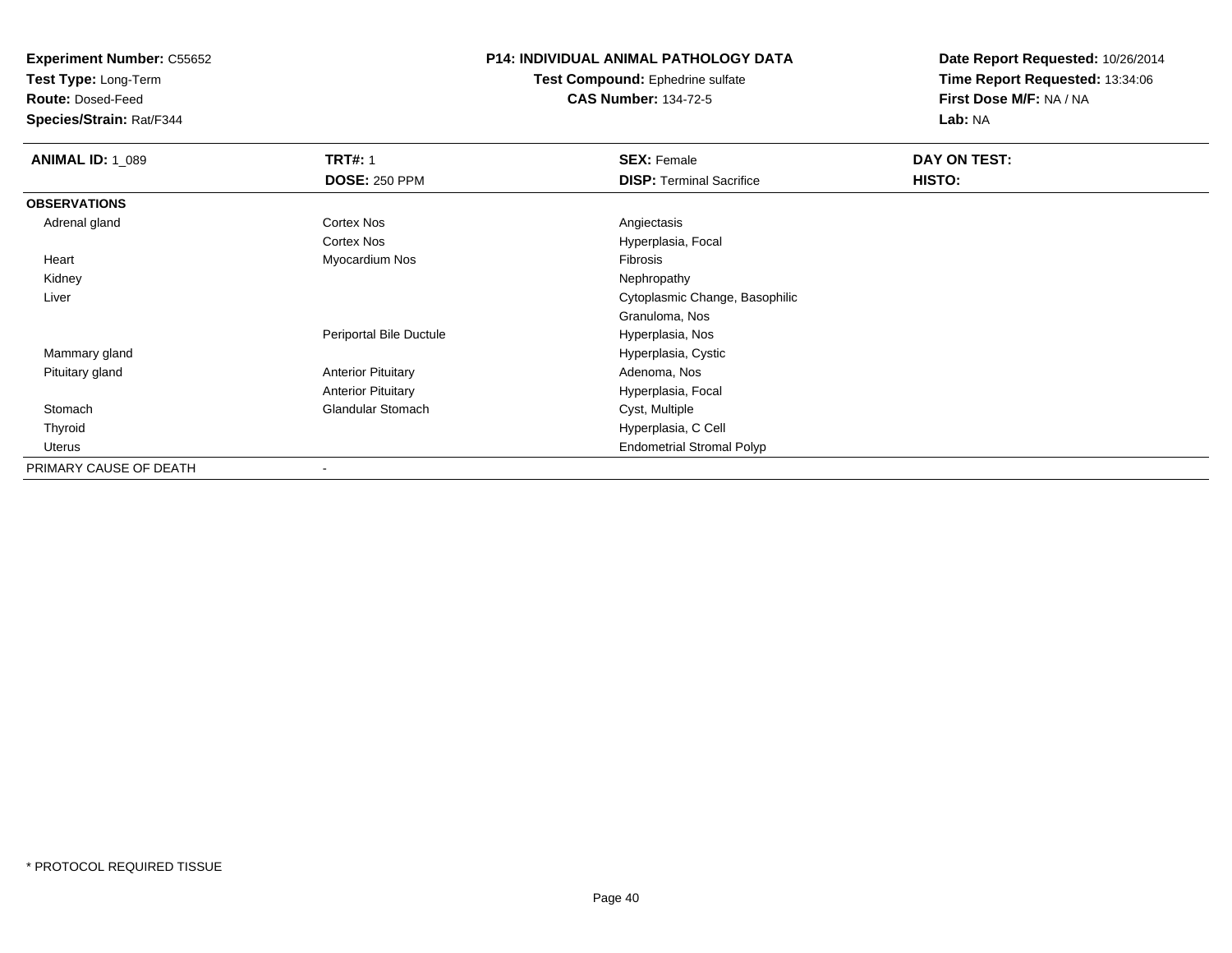**Test Type:** Long-Term

**Route:** Dosed-Feed

**Species/Strain:** Rat/F344

# **P14: INDIVIDUAL ANIMAL PATHOLOGY DATA**

**Test Compound:** Ephedrine sulfate**CAS Number:** 134-72-5

| <b>ANIMAL ID: 1 090</b> | <b>TRT#: 1</b>                 | <b>SEX: Female</b>              | DAY ON TEST: |  |
|-------------------------|--------------------------------|---------------------------------|--------------|--|
|                         | <b>DOSE: 250 PPM</b>           | <b>DISP: Terminal Sacrifice</b> | HISTO:       |  |
| <b>OBSERVATIONS</b>     |                                |                                 |              |  |
| Adrenal gland           | <b>Cortex Nos</b>              | Angiectasis                     |              |  |
|                         | Cortex Nos                     | Hyperplasia, Focal              |              |  |
| Kidney                  |                                | Nephropathy                     |              |  |
| Liver                   |                                | Granuloma, Nos                  |              |  |
|                         | <b>Periportal Bile Ductule</b> | Hyperplasia, Nos                |              |  |
| Mammary gland           |                                | Hyperplasia, Cystic             |              |  |
|                         |                                | Papillary Adenocarcinoma        |              |  |
| Pituitary gland         | <b>Anterior Pituitary</b>      | Adenoma, Nos                    |              |  |
| Spleen                  |                                | Hemosiderosis                   |              |  |
| Stomach                 | <b>Glandular Stomach</b>       | Cyst, Multiple                  |              |  |
| PRIMARY CAUSE OF DEATH  | $\,$                           |                                 |              |  |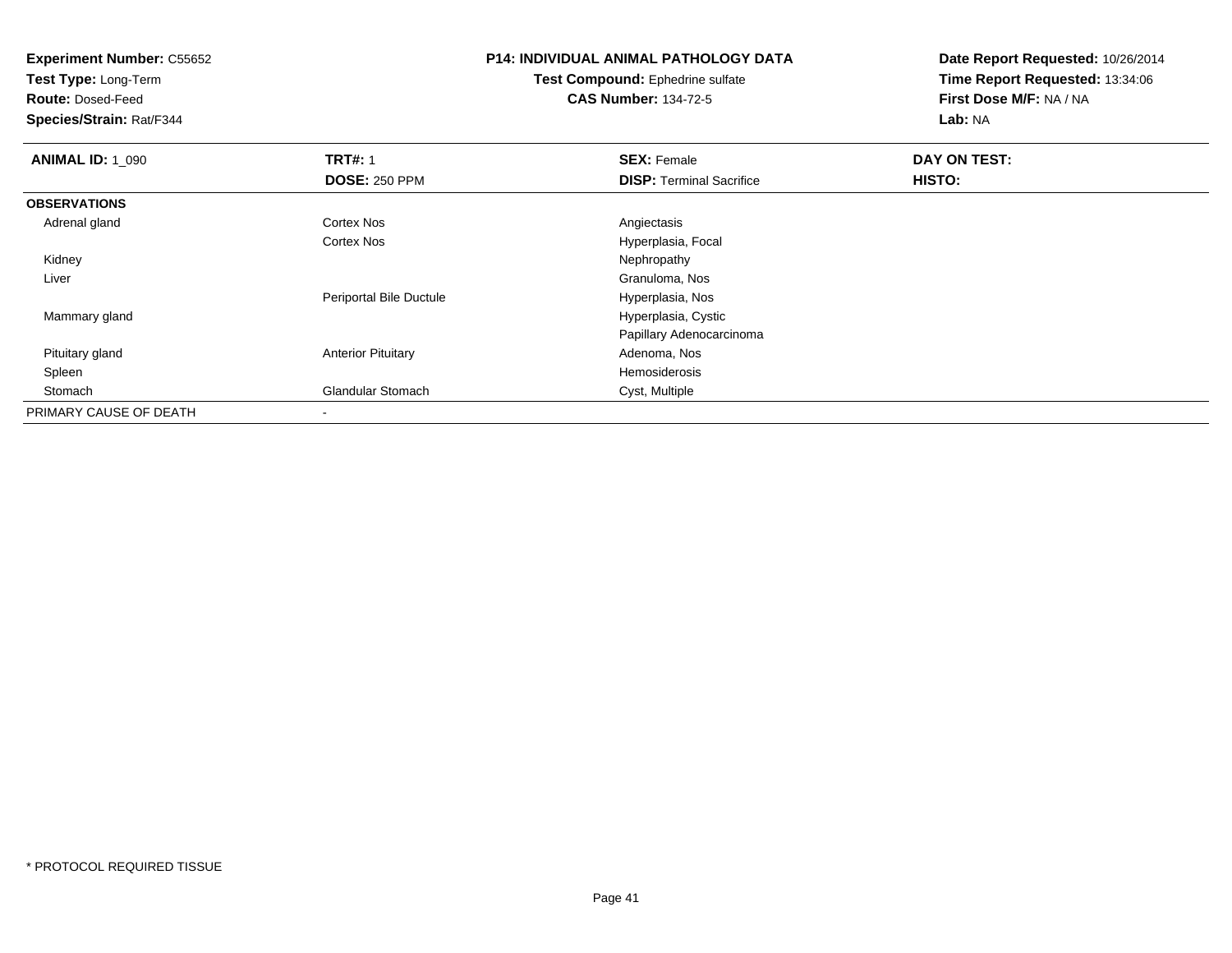**Test Type:** Long-Term

**Route:** Dosed-Feed

**Species/Strain:** Rat/F344

## **P14: INDIVIDUAL ANIMAL PATHOLOGY DATA**

**Test Compound:** Ephedrine sulfate**CAS Number:** 134-72-5

| <b>ANIMAL ID: 1_091</b> | <b>TRT#: 1</b>            | <b>SEX: Female</b>              | DAY ON TEST: |  |
|-------------------------|---------------------------|---------------------------------|--------------|--|
|                         | <b>DOSE: 250 PPM</b>      | <b>DISP:</b> Terminal Sacrifice | HISTO:       |  |
| <b>OBSERVATIONS</b>     |                           |                                 |              |  |
| Adrenal gland           | <b>Cortex Nos</b>         | Angiectasis                     |              |  |
|                         | Cortex Nos                | Hyperplasia, Focal              |              |  |
| Heart                   | Myocardium Nos            | Fibrosis                        |              |  |
| Kidney                  |                           | Nephropathy                     |              |  |
| Liver                   |                           | Cytoplasmic Change, Basophilic  |              |  |
|                         |                           | Necrosis, Focal                 |              |  |
| Pancreas                | Acinus                    | Atrophy, Nos                    |              |  |
| Pituitary gland         | <b>Anterior Pituitary</b> | Cyst, Nos                       |              |  |
| Stomach                 | <b>Glandular Stomach</b>  | Cyst, Multiple                  |              |  |
| Thyroid                 |                           | C-Cell Adenoma                  |              |  |
| Uterus                  | <b>Endometrial Gland</b>  | Cyst, Nos                       |              |  |
| PRIMARY CAUSE OF DEATH  |                           |                                 |              |  |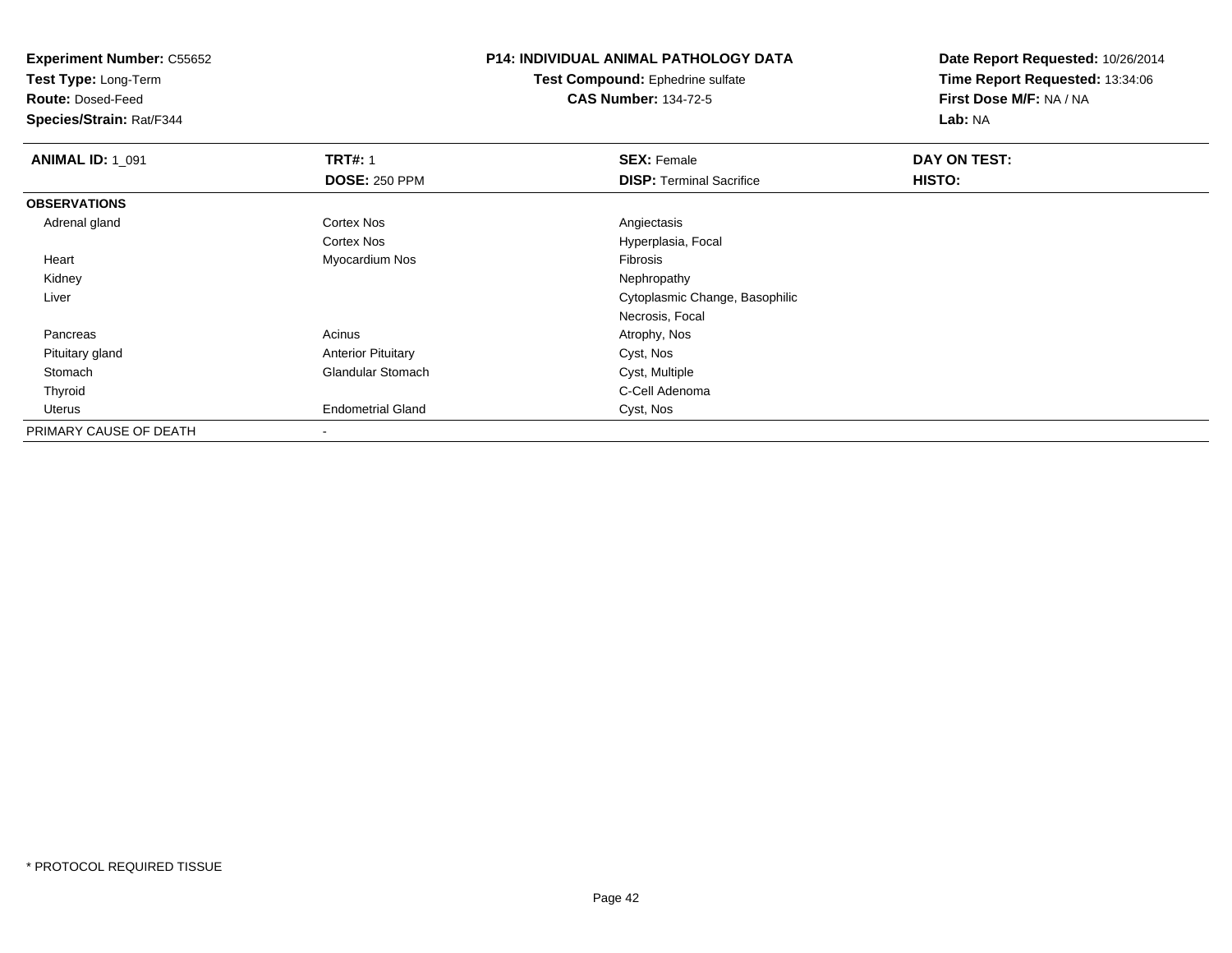**Test Type:** Long-Term

**Route:** Dosed-Feed

**Species/Strain:** Rat/F344

### **P14: INDIVIDUAL ANIMAL PATHOLOGY DATA**

**Test Compound:** Ephedrine sulfate**CAS Number:** 134-72-5

| <b>ANIMAL ID: 1_092</b> | <b>TRT#: 1</b>            | <b>SEX: Female</b>              | DAY ON TEST: |  |
|-------------------------|---------------------------|---------------------------------|--------------|--|
|                         | <b>DOSE: 250 PPM</b>      | <b>DISP: Terminal Sacrifice</b> | HISTO:       |  |
| <b>OBSERVATIONS</b>     |                           |                                 |              |  |
| Adrenal gland           | <b>Cortex Nos</b>         | Angiectasis                     |              |  |
| Clitoral gland          |                           | Adenoma, Nos                    |              |  |
| Heart                   | Myocardium Nos            | Fibrosis                        |              |  |
|                         | Myocardium Nos            | Inflammation, Chronic           |              |  |
| Kidney                  |                           | Nephropathy                     |              |  |
| Liver                   |                           | Cytoplasmic Change, Basophilic  |              |  |
|                         | Periportal Bile Ductule   | Hyperplasia, Nos                |              |  |
|                         |                           | Metamorphosis, Fatty            |              |  |
| Pituitary gland         | <b>Anterior Pituitary</b> | Angiectasis                     |              |  |
| Stomach                 | <b>Glandular Stomach</b>  | Cyst, Multiple                  |              |  |
| Thyroid                 |                           | Cyst, Follicular Nos            |              |  |
| Unspecified             | Adipose Tissue            | Necrosis, Fat                   |              |  |
| Uterus                  | <b>Endometrial Gland</b>  | Cyst, Nos                       |              |  |
| PRIMARY CAUSE OF DEATH  |                           |                                 |              |  |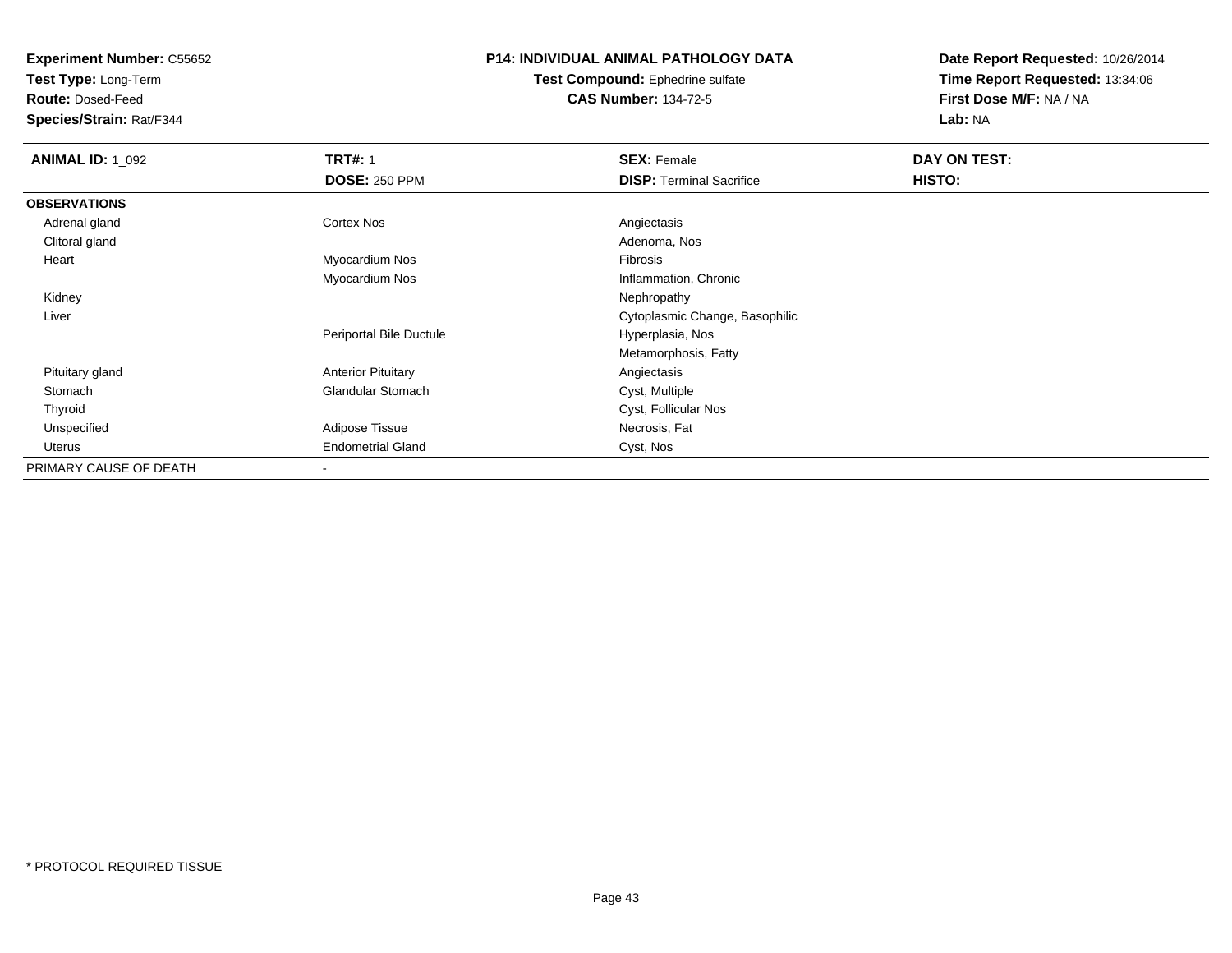| <b>Experiment Number: C55652</b><br>Test Type: Long-Term<br><b>Route: Dosed-Feed</b><br>Species/Strain: Rat/F344 |                           | <b>P14: INDIVIDUAL ANIMAL PATHOLOGY DATA</b><br>Test Compound: Ephedrine sulfate<br><b>CAS Number: 134-72-5</b> | Date Report Requested: 10/26/2014<br>Time Report Requested: 13:34:06<br>First Dose M/F: NA / NA<br>Lab: NA |
|------------------------------------------------------------------------------------------------------------------|---------------------------|-----------------------------------------------------------------------------------------------------------------|------------------------------------------------------------------------------------------------------------|
| <b>ANIMAL ID: 1 093</b>                                                                                          | <b>TRT#: 1</b>            | <b>SEX: Female</b>                                                                                              | DAY ON TEST:                                                                                               |
|                                                                                                                  | <b>DOSE: 250 PPM</b>      | <b>DISP:</b> Moribund Sacrifice                                                                                 | HISTO:                                                                                                     |
| <b>OBSERVATIONS</b>                                                                                              |                           |                                                                                                                 |                                                                                                            |
| Bone marrow                                                                                                      |                           | Fibrosis, Myelo                                                                                                 |                                                                                                            |
|                                                                                                                  |                           | Hyperplasia, Nos                                                                                                |                                                                                                            |
| Kidney                                                                                                           |                           | Nephropathy                                                                                                     |                                                                                                            |
| Liver                                                                                                            | Periportal Bile Ductule   | Hyperplasia, Nos                                                                                                |                                                                                                            |
| Mammary gland                                                                                                    |                           | Hyperplasia, Cystic                                                                                             |                                                                                                            |
| Pituitary gland                                                                                                  | <b>Anterior Pituitary</b> | Angiectasis                                                                                                     |                                                                                                            |
| Unspecified                                                                                                      | Multiple Organs Nos       | Leukemia, Mononuclear Cell                                                                                      |                                                                                                            |
| Uterus                                                                                                           |                           | <b>Endometrial Stromal Polyp</b>                                                                                |                                                                                                            |
| PRIMARY CAUSE OF DEATH                                                                                           |                           |                                                                                                                 |                                                                                                            |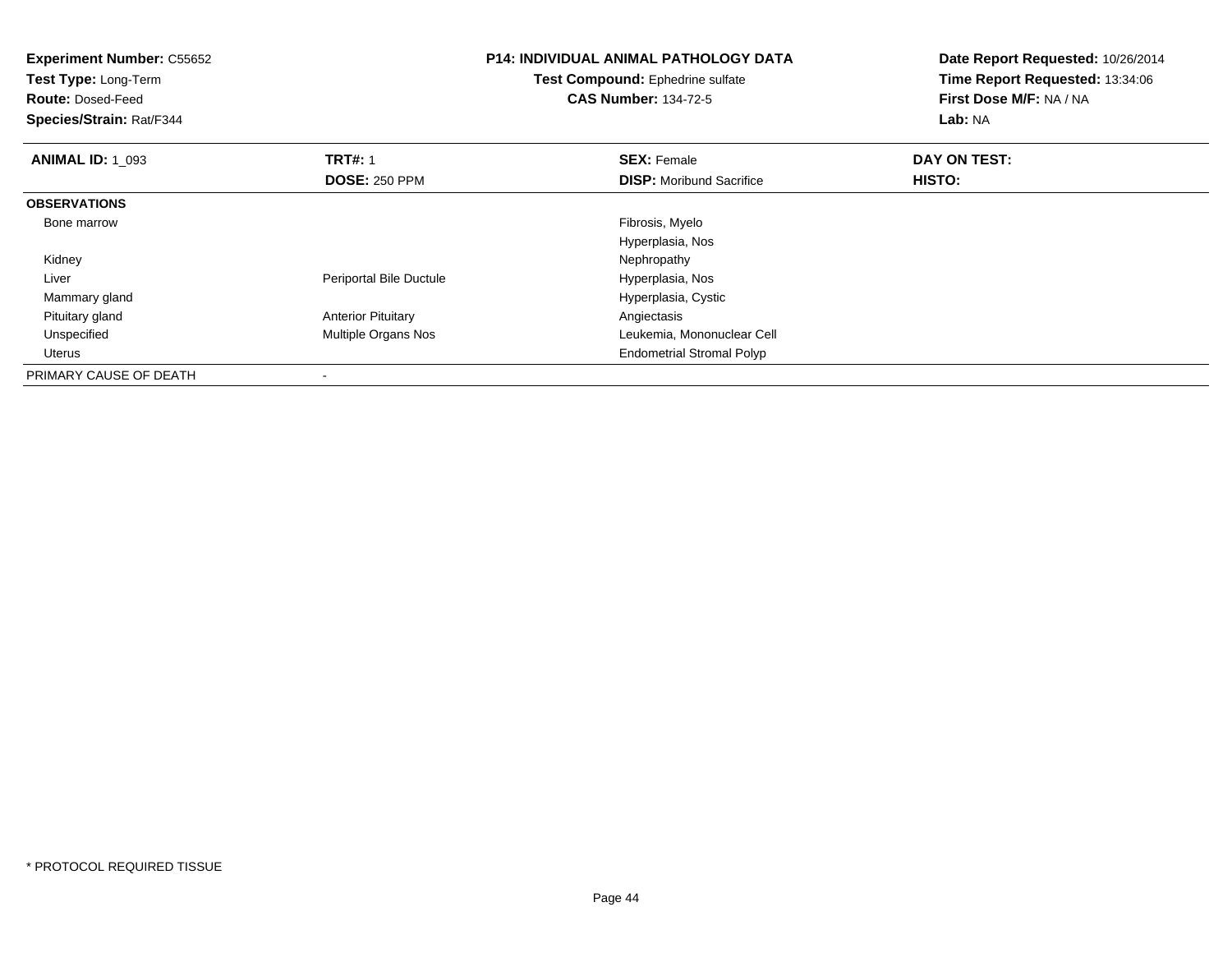| <b>Experiment Number: C55652</b><br>Test Type: Long-Term<br><b>Route: Dosed-Feed</b><br>Species/Strain: Rat/F344 |                             | <b>P14: INDIVIDUAL ANIMAL PATHOLOGY DATA</b><br>Test Compound: Ephedrine sulfate<br><b>CAS Number: 134-72-5</b> | Date Report Requested: 10/26/2014<br>Time Report Requested: 13:34:06<br>First Dose M/F: NA / NA<br>Lab: NA |
|------------------------------------------------------------------------------------------------------------------|-----------------------------|-----------------------------------------------------------------------------------------------------------------|------------------------------------------------------------------------------------------------------------|
| <b>ANIMAL ID: 1 094</b>                                                                                          | <b>TRT#: 1</b>              | <b>SEX: Female</b>                                                                                              | DAY ON TEST:                                                                                               |
|                                                                                                                  | <b>DOSE: 250 PPM</b>        | <b>DISP:</b> Natural Death                                                                                      | HISTO:                                                                                                     |
| <b>OBSERVATIONS</b>                                                                                              |                             |                                                                                                                 |                                                                                                            |
| Blood vessel                                                                                                     | <b>Pulmonary Artery Nos</b> | Mineralization                                                                                                  |                                                                                                            |
| Heart                                                                                                            | Myocardium Nos              | Fibrosis                                                                                                        |                                                                                                            |
| Liver                                                                                                            | Periportal Bile Ductule     | Hyperplasia, Nos                                                                                                |                                                                                                            |
| Lung                                                                                                             | Alveoli                     | Edema, Nos                                                                                                      |                                                                                                            |
| Mammary gland                                                                                                    |                             | Hyperplasia, Cystic                                                                                             |                                                                                                            |
| Pituitary gland                                                                                                  | <b>Anterior Pituitary</b>   | Angiectasis                                                                                                     |                                                                                                            |
| Unspecified                                                                                                      | Multiple Organs Nos         | Leukemia, Mononuclear Cell                                                                                      |                                                                                                            |
| PRIMARY CAUSE OF DEATH                                                                                           |                             |                                                                                                                 |                                                                                                            |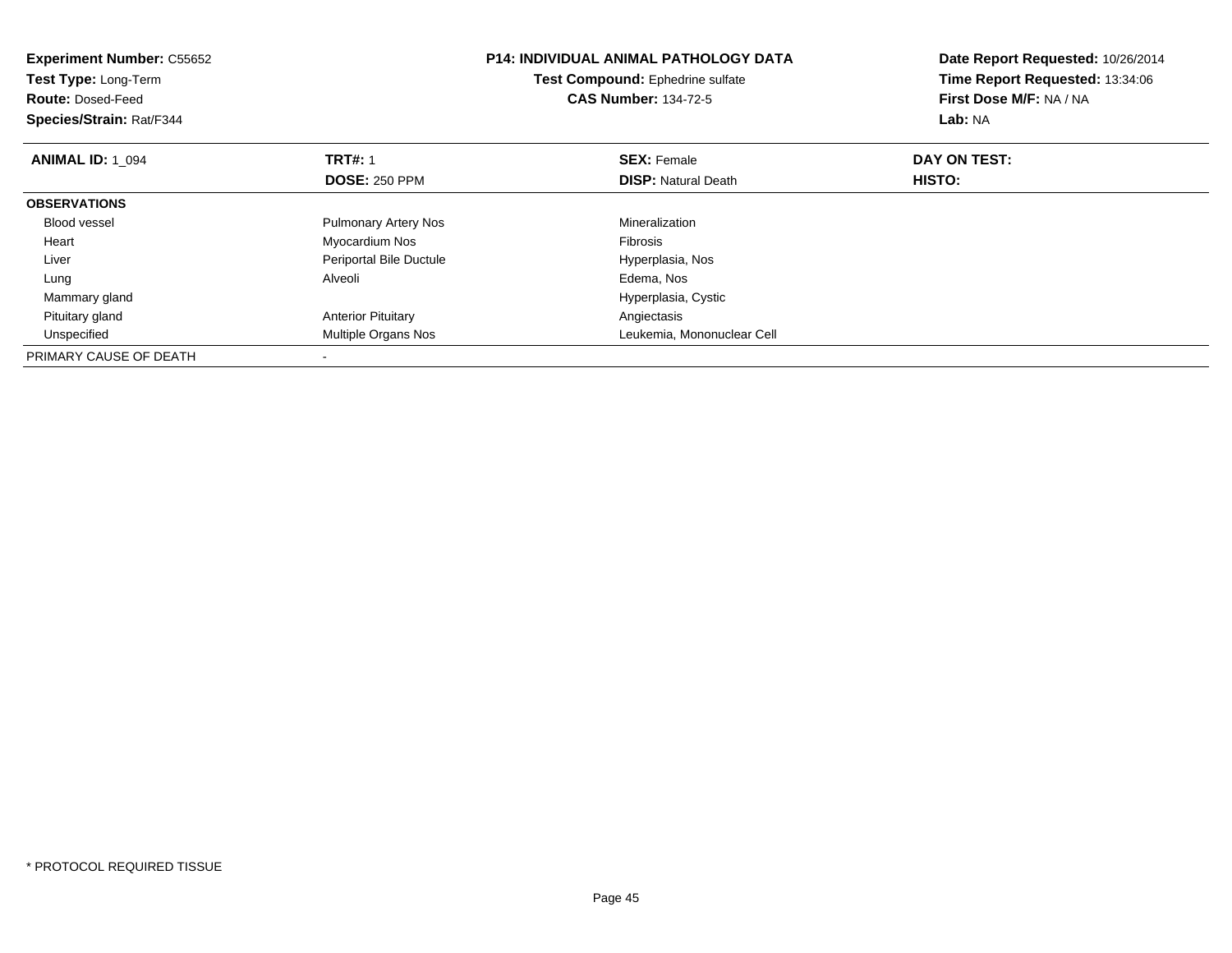**Experiment Number:** C55652**Test Type:** Long-Term**Route:** Dosed-Feed **Species/Strain:** Rat/F344**P14: INDIVIDUAL ANIMAL PATHOLOGY DATATest Compound:** Ephedrine sulfate**CAS Number:** 134-72-5**Date Report Requested:** 10/26/2014**Time Report Requested:** 13:34:06**First Dose M/F:** NA / NA**Lab:** NA**ANIMAL ID: 1\_095 TRT#:** 1 **SEX:** Female **DAY ON TEST: DOSE:** 250 PPM**DISP:** Terminal Sacrifice **HISTO: OBSERVATIONS** Adrenal glandd and the Cortex Nos and the Cortex Nos and the Angiectasis Heart Myocardium Nos Fibrosis Liver Cytoplasmic Change, Basophilic Lymph nodeMandibular Lymph Node Lymphangiectasis<br>Acinus Atrophy, Nos Pancreass and the contract of the contract of the contract of the contract of the contract  $\mathsf{A}$  at  $\mathsf{A}$  and  $\mathsf{A}$  and  $\mathsf{A}$  and  $\mathsf{A}$  and  $\mathsf{A}$  are contract of  $\mathsf{A}$  and  $\mathsf{A}$  and  $\mathsf{A}$  are contract of Pituitary glandAnterior Pituitary **Adenoma, Nos** Adenoma, Nos Spleen Leukemia, Mononuclear Cell StomachGlandular Stomach Thyroidd **C-Cell Adenoma** and the control of the control of the control of the control of the control of the control of the control of the control of the control of the control of the control of the control of the control of the PRIMARY CAUSE OF DEATH-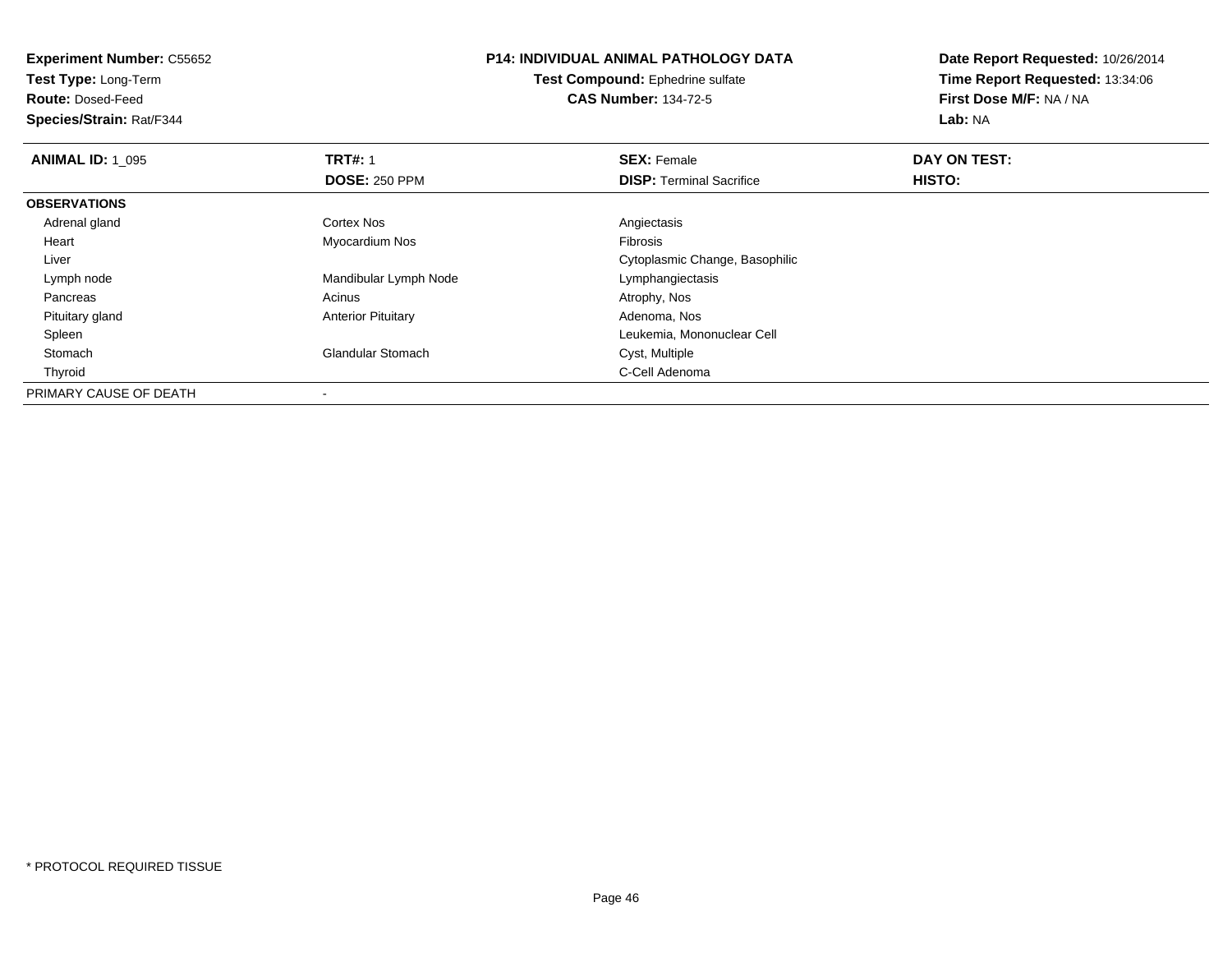**Test Type:** Long-Term

**Route:** Dosed-Feed

**Species/Strain:** Rat/F344

# **P14: INDIVIDUAL ANIMAL PATHOLOGY DATA**

**Test Compound:** Ephedrine sulfate**CAS Number:** 134-72-5

| <b>ANIMAL ID: 1_096</b> | <b>TRT#: 1</b>           | <b>SEX: Female</b>              | DAY ON TEST: |  |
|-------------------------|--------------------------|---------------------------------|--------------|--|
|                         | <b>DOSE: 250 PPM</b>     | <b>DISP: Terminal Sacrifice</b> | HISTO:       |  |
| <b>OBSERVATIONS</b>     |                          |                                 |              |  |
| Adrenal gland           | <b>Cortex Nos</b>        | Angiectasis                     |              |  |
| Heart                   | Myocardium Nos           | Fibrosis                        |              |  |
| Kidney                  |                          | Nephropathy                     |              |  |
| Liver                   |                          | Cytoplasmic Change, Basophilic  |              |  |
|                         |                          | Granuloma, Nos                  |              |  |
| Mammary gland           |                          | Hyperplasia, Cystic             |              |  |
| Pancreas                | Acinus                   | Atrophy, Nos                    |              |  |
| Spleen                  |                          | Hemosiderosis                   |              |  |
| Stomach                 | <b>Glandular Stomach</b> | Cyst, Multiple                  |              |  |
| Unspecified             |                          | Cyst, Epidermal Inclusion       |              |  |
| PRIMARY CAUSE OF DEATH  |                          |                                 |              |  |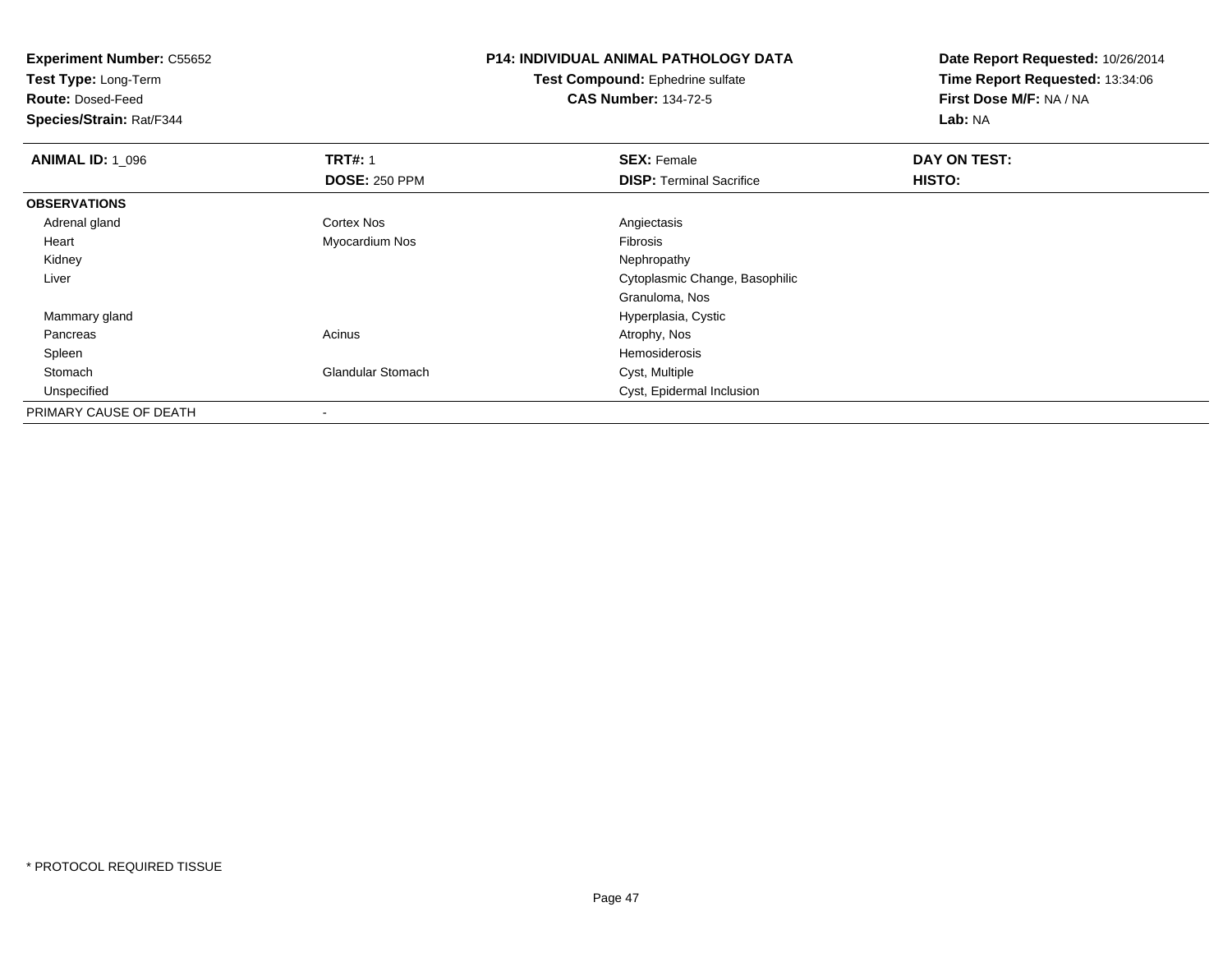**Test Type:** Long-Term

**Route:** Dosed-Feed

**Species/Strain:** Rat/F344

### **P14: INDIVIDUAL ANIMAL PATHOLOGY DATA**

**Test Compound:** Ephedrine sulfate**CAS Number:** 134-72-5

| <b>ANIMAL ID: 1_097</b> | <b>TRT#: 1</b>            | <b>SEX: Female</b>              | DAY ON TEST: |  |
|-------------------------|---------------------------|---------------------------------|--------------|--|
|                         | <b>DOSE: 250 PPM</b>      | <b>DISP: Terminal Sacrifice</b> | HISTO:       |  |
| <b>OBSERVATIONS</b>     |                           |                                 |              |  |
| Adrenal gland           | <b>Cortex Nos</b>         | Angiectasis                     |              |  |
|                         | <b>Cortex Nos</b>         | Hyperplasia, Focal              |              |  |
|                         | Medulla                   | Pheochromocytoma                |              |  |
| Heart                   | Myocardium Nos            | Fibrosis                        |              |  |
| Kidney                  |                           | Nephropathy                     |              |  |
| Liver                   |                           | Cytoplasmic Change, Basophilic  |              |  |
|                         |                           | Granuloma, Nos                  |              |  |
| Lymph node              | Mandibular Lymph Node     | Lymphangiectasis                |              |  |
| Mammary gland           |                           | Hyperplasia, Cystic             |              |  |
| Pituitary gland         | <b>Anterior Pituitary</b> | Adenoma, Nos                    |              |  |
| Spleen                  |                           | Hemosiderosis                   |              |  |
| Stomach                 | <b>Glandular Stomach</b>  | Cyst, Multiple                  |              |  |
| Thyroid                 |                           | Hyperplasia, C Cell             |              |  |
| PRIMARY CAUSE OF DEATH  |                           |                                 |              |  |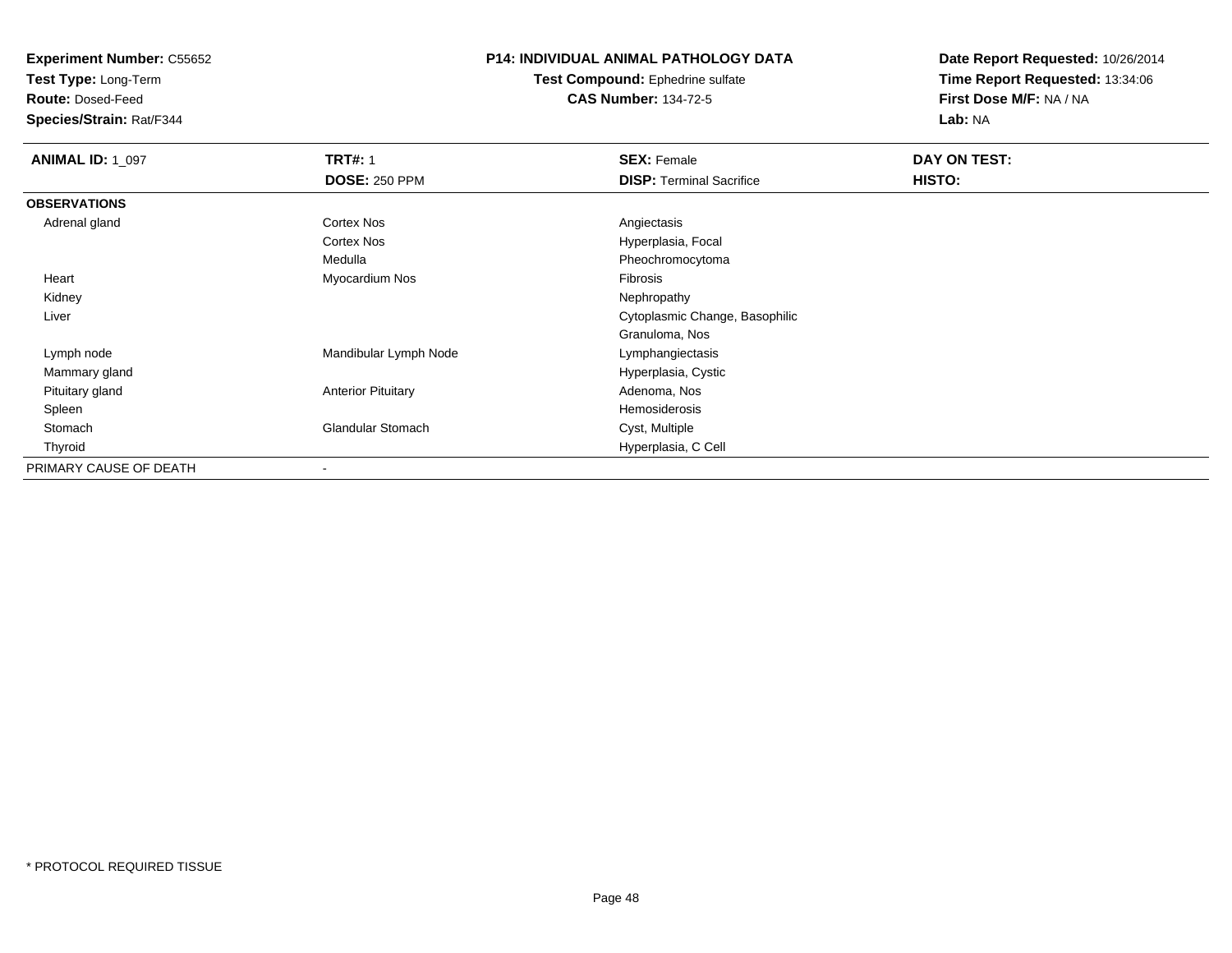| <b>Experiment Number: C55652</b><br>Test Type: Long-Term<br><b>Route: Dosed-Feed</b><br>Species/Strain: Rat/F344 |                      | <b>P14: INDIVIDUAL ANIMAL PATHOLOGY DATA</b><br>Test Compound: Ephedrine sulfate<br><b>CAS Number: 134-72-5</b> | Date Report Requested: 10/26/2014<br>Time Report Requested: 13:34:06<br>First Dose M/F: NA / NA<br>Lab: NA |
|------------------------------------------------------------------------------------------------------------------|----------------------|-----------------------------------------------------------------------------------------------------------------|------------------------------------------------------------------------------------------------------------|
| <b>ANIMAL ID: 1 098</b>                                                                                          | <b>TRT#: 1</b>       | <b>SEX: Female</b>                                                                                              | DAY ON TEST:                                                                                               |
|                                                                                                                  | <b>DOSE: 250 PPM</b> | <b>DISP:</b> Moribund Sacrifice                                                                                 | HISTO:                                                                                                     |
| <b>OBSERVATIONS</b>                                                                                              |                      |                                                                                                                 |                                                                                                            |
| Adrenal gland                                                                                                    | Cortex Nos           | Angiectasis                                                                                                     |                                                                                                            |
| Bone marrow                                                                                                      |                      | Hyperplasia, Nos                                                                                                |                                                                                                            |
| Kidney                                                                                                           |                      | Nephropathy                                                                                                     |                                                                                                            |
| Liver                                                                                                            |                      | Cytoplasmic Change, Basophilic                                                                                  |                                                                                                            |
|                                                                                                                  |                      | Granuloma, Nos                                                                                                  |                                                                                                            |
| Spleen                                                                                                           |                      | <b>Hemosiderosis</b>                                                                                            |                                                                                                            |
| PRIMARY CAUSE OF DEATH                                                                                           |                      |                                                                                                                 |                                                                                                            |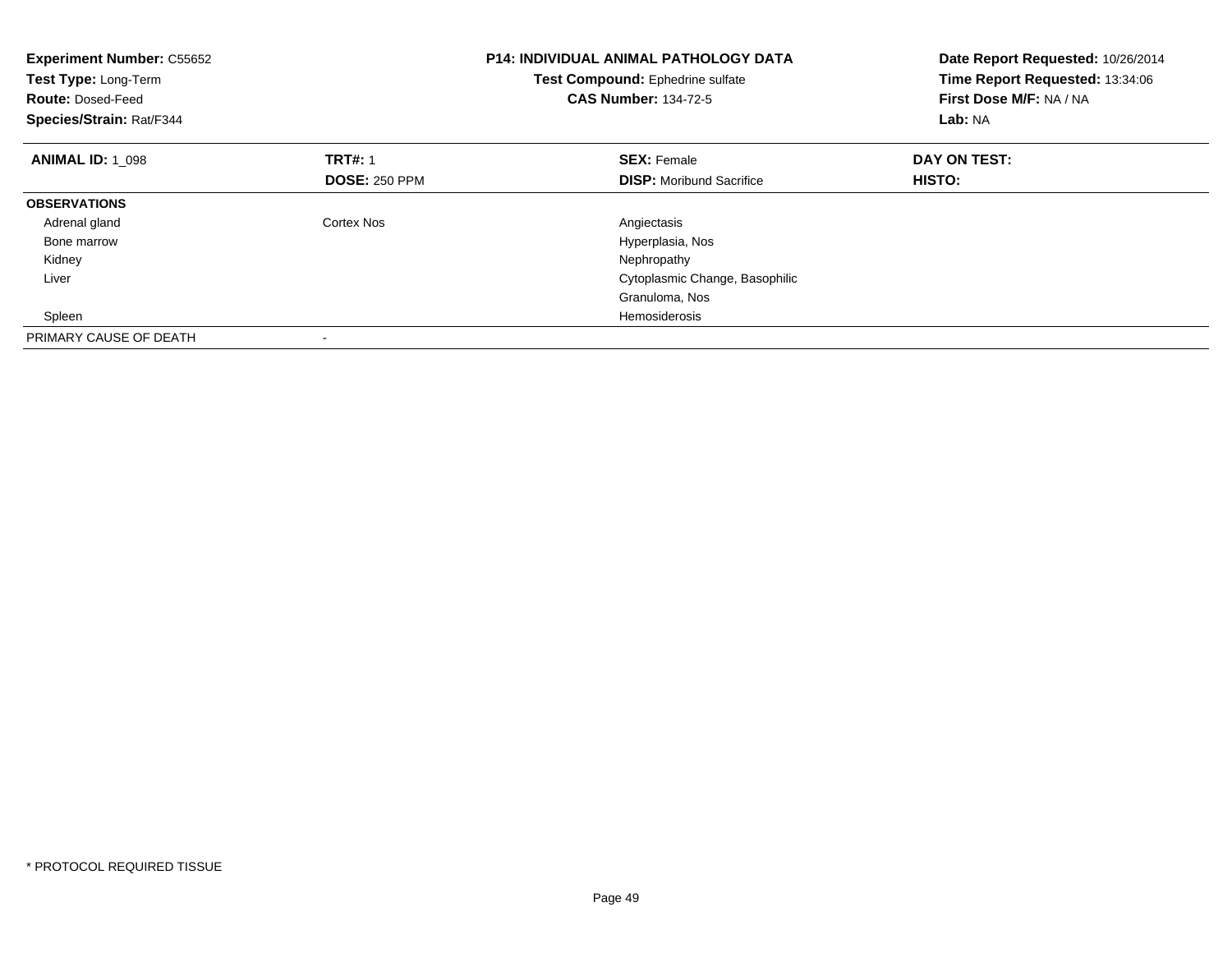| <b>Experiment Number: C55652</b><br>Test Type: Long-Term<br><b>Route: Dosed-Feed</b><br>Species/Strain: Rat/F344 |                           | <b>P14: INDIVIDUAL ANIMAL PATHOLOGY DATA</b><br>Test Compound: Ephedrine sulfate<br><b>CAS Number: 134-72-5</b> | Date Report Requested: 10/26/2014<br>Time Report Requested: 13:34:06<br>First Dose M/F: NA / NA<br>Lab: NA |
|------------------------------------------------------------------------------------------------------------------|---------------------------|-----------------------------------------------------------------------------------------------------------------|------------------------------------------------------------------------------------------------------------|
| <b>ANIMAL ID: 1 099</b>                                                                                          | <b>TRT#: 1</b>            | <b>SEX: Female</b>                                                                                              | DAY ON TEST:                                                                                               |
|                                                                                                                  | <b>DOSE: 250 PPM</b>      | <b>DISP:</b> Terminal Sacrifice                                                                                 | <b>HISTO:</b>                                                                                              |
| <b>OBSERVATIONS</b>                                                                                              |                           |                                                                                                                 |                                                                                                            |
| Adrenal gland                                                                                                    | Cortex Nos                | Angiectasis                                                                                                     |                                                                                                            |
| Heart                                                                                                            | Myocardium Nos            | Fibrosis                                                                                                        |                                                                                                            |
| Kidney                                                                                                           |                           | Nephropathy                                                                                                     |                                                                                                            |
| Liver                                                                                                            |                           | Cytoplasmic Change, Basophilic                                                                                  |                                                                                                            |
| Pituitary gland                                                                                                  | <b>Anterior Pituitary</b> | Angiectasis                                                                                                     |                                                                                                            |
|                                                                                                                  | Intermedia                | Angiectasis                                                                                                     |                                                                                                            |
| Spleen                                                                                                           |                           | Hemosiderosis                                                                                                   |                                                                                                            |
| Stomach                                                                                                          | Glandular Stomach         | Cyst, Multiple                                                                                                  |                                                                                                            |
| PRIMARY CAUSE OF DEATH                                                                                           | $\overline{\phantom{a}}$  |                                                                                                                 |                                                                                                            |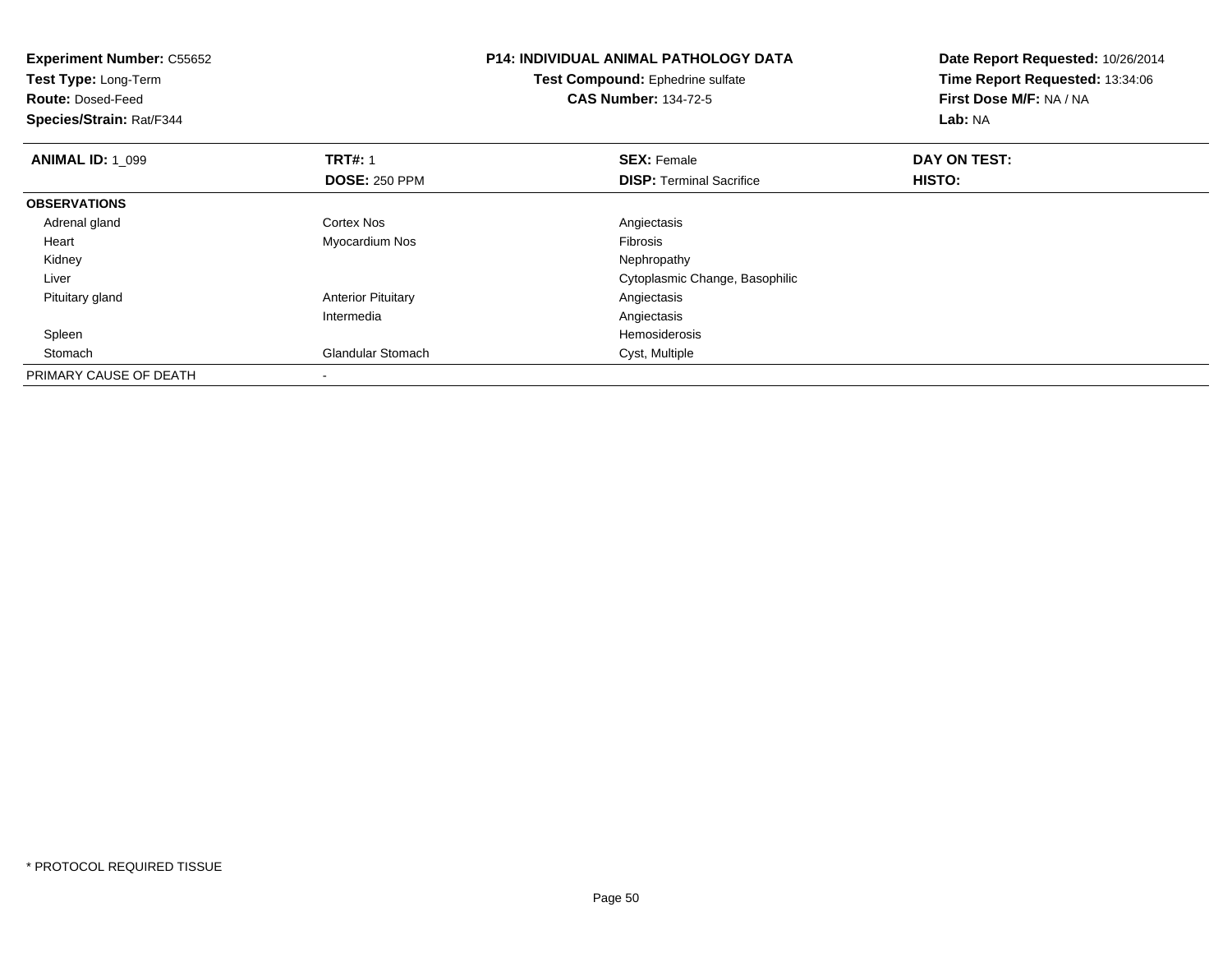**Test Type:** Long-Term

**Route:** Dosed-Feed

**Species/Strain:** Rat/F344

#### **P14: INDIVIDUAL ANIMAL PATHOLOGY DATA**

**Test Compound:** Ephedrine sulfate**CAS Number:** 134-72-5

| <b>ANIMAL ID: 1_100</b> | <b>TRT#: 1</b>            | <b>SEX: Female</b>               | DAY ON TEST: |
|-------------------------|---------------------------|----------------------------------|--------------|
|                         | <b>DOSE: 250 PPM</b>      | <b>DISP: Terminal Sacrifice</b>  | HISTO:       |
| <b>OBSERVATIONS</b>     |                           |                                  |              |
| Adrenal gland           | Cortex Nos                | Angiectasis                      |              |
|                         | Cortex Nos                | Hyperplasia, Focal               |              |
| Bone marrow             |                           | Fibrosis, Myelo                  |              |
| Heart                   | Myocardium Nos            | Fibrosis                         |              |
| Kidney                  |                           | Nephropathy                      |              |
| Liver                   |                           | Cytoplasmic Change, Basophilic   |              |
|                         |                           | Granuloma, Nos                   |              |
| Lung                    |                           | Perivascular Cuffing             |              |
| Lymph node              | Mandibular Lymph Node     | Lymphangiectasis                 |              |
| Mammary gland           |                           | Adenoma, Nos                     |              |
|                         |                           | Fibroadenoma                     |              |
|                         |                           | Hyperplasia, Cystic              |              |
| Pituitary gland         | <b>Anterior Pituitary</b> | Adenoma, Nos                     |              |
| Spleen                  |                           | Hematopoiesis                    |              |
| Stomach                 | <b>Glandular Stomach</b>  | Cyst, Multiple                   |              |
| Thymus                  |                           | Hemorrhage                       |              |
| Thyroid                 |                           | Hyperplasia, C Cell              |              |
| Uterus                  |                           | <b>Endometrial Stromal Polyp</b> |              |
| PRIMARY CAUSE OF DEATH  | $\overline{\phantom{a}}$  |                                  |              |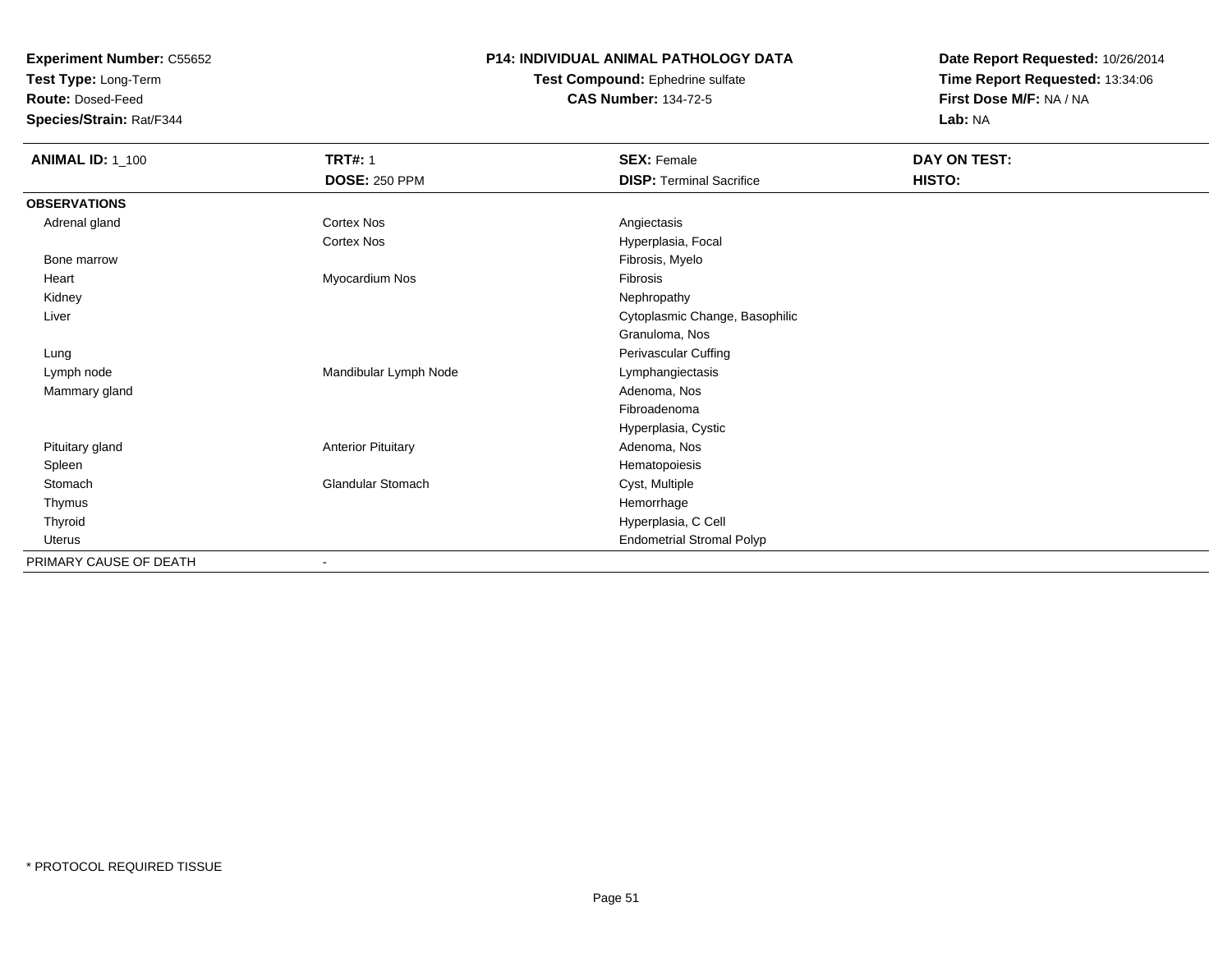**Experiment Number:** C55652**Test Type:** Long-Term**Route:** Dosed-Feed **Species/Strain:** Rat/F344**P14: INDIVIDUAL ANIMAL PATHOLOGY DATATest Compound:** Ephedrine sulfate**CAS Number:** 134-72-5**Date Report Requested:** 10/26/2014**Time Report Requested:** 13:34:06**First Dose M/F:** NA / NA**Lab:** NA**ANIMAL ID: 2 001 TRT#:** 2 **SEX:** Female **DAY ON TEST: DOSE:** 125 PPM**DISP:** Terminal Sacrifice **HISTO: OBSERVATIONS** Adrenal glandd and the Cortex Nos and the Cortex Nos and the Angiectasis Cortex NosHyperplasia, Focal<br>Nephropathy Kidneyy the control of the control of the control of the control of the control of the control of the control of the control of the control of the control of the control of the control of the control of the control of the contro Liver Clear-Cell Change Cytoplasmic Change, BasophilicPeriportal Bile Ductule Hyperplasia, Nos Pituitary glandAnterior Pituitary **Angiectasis**<br>
Glandular Stomach **Angiectasis**<br>
Cyst, Multiple StomachGlandular Stomach Cyst, Multiple<br>
Hemorrhage Thymuss and the control of the control of the control of the control of the control of the control of the control of the control of the control of the control of the control of the control of the control of the control of the co C-Cell Adenoma Thyroidd **C-Cell Adenoma** and the control of the control of the control of the control of the control of the control of the control of the control of the control of the control of the control of the control of the control of the PRIMARY CAUSE OF DEATH-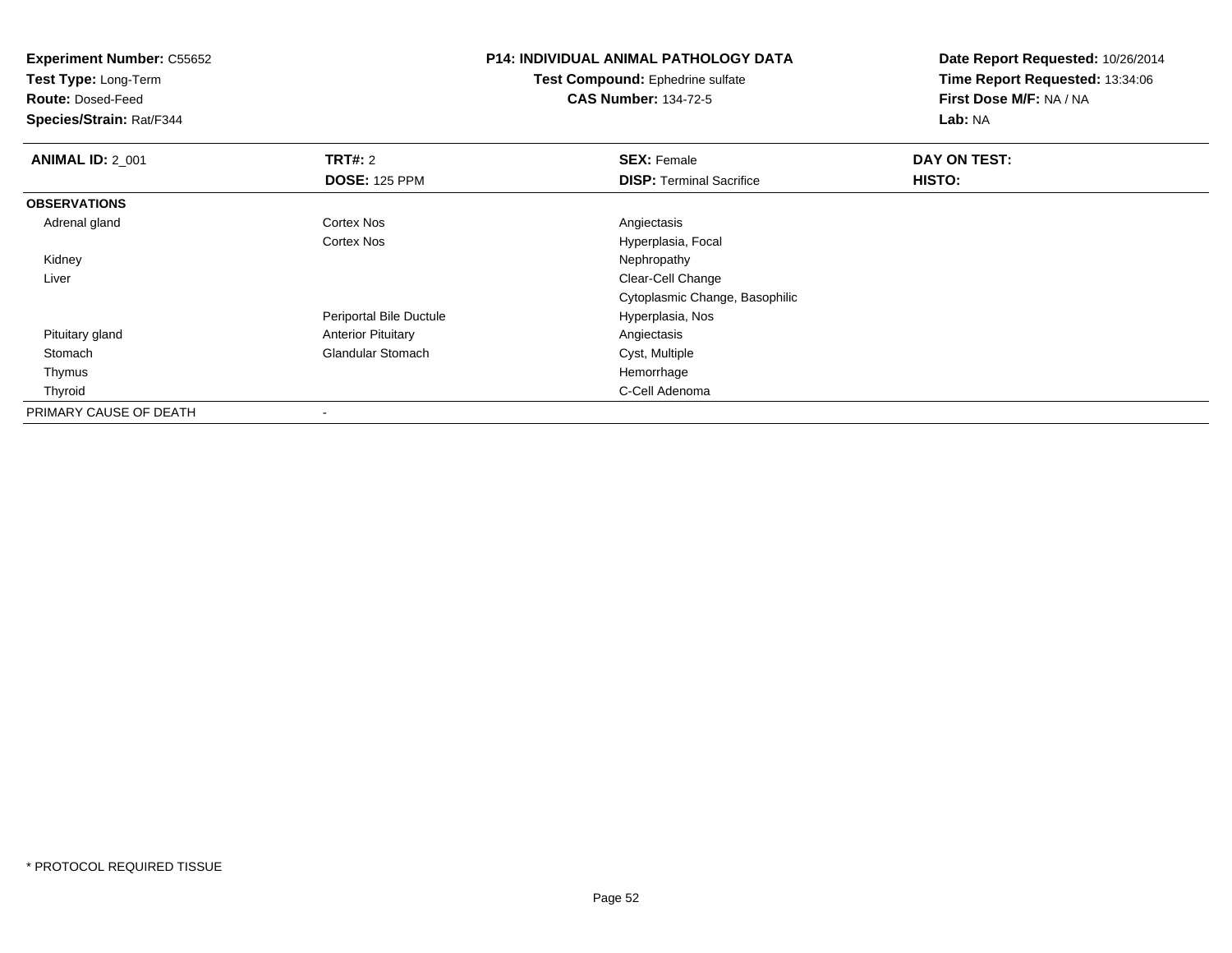**Test Type:** Long-Term

**Route:** Dosed-Feed

**Species/Strain:** Rat/F344

#### **P14: INDIVIDUAL ANIMAL PATHOLOGY DATA**

**Test Compound:** Ephedrine sulfate**CAS Number:** 134-72-5

| <b>ANIMAL ID: 2_002</b> | TRT#: 2                   | <b>SEX: Female</b>              | DAY ON TEST: |
|-------------------------|---------------------------|---------------------------------|--------------|
|                         | <b>DOSE: 125 PPM</b>      | <b>DISP: Terminal Sacrifice</b> | HISTO:       |
| <b>OBSERVATIONS</b>     |                           |                                 |              |
| Adrenal gland           | Cortex Nos                | Angiectasis                     |              |
|                         | Cortex Nos                | Hyperplasia, Focal              |              |
| Heart                   | Myocardium Nos            | Fibrosis                        |              |
| Kidney                  |                           | Nephropathy                     |              |
| Liver                   |                           | Cytoplasmic Change, Basophilic  |              |
|                         |                           | Granuloma, Nos                  |              |
| Lung                    |                           | Perivascular Cuffing            |              |
| Lymph node              | Mandibular Lymph Node     | Lymphangiectasis                |              |
| Mammary gland           |                           | Hyperplasia, Cystic             |              |
| Pancreas                | Acinus                    | Hypertrophy, Nos                |              |
| Pituitary gland         | <b>Anterior Pituitary</b> | Adenoma, Nos                    |              |
|                         | <b>Anterior Pituitary</b> | Angiectasis                     |              |
| Spleen                  |                           | Hemosiderosis                   |              |
| Stomach                 | Glandular Stomach         | Cyst, Multiple                  |              |
| Thyroid                 |                           | Hyperplasia, C Cell             |              |
| Unspecified             | Multiple Organs Nos       | Leukemia, Mononuclear Cell      |              |
|                         | Adipose Tissue            | Necrosis, Fat                   |              |
| Uterus                  | <b>Endometrial Gland</b>  | Cyst, Nos                       |              |
| PRIMARY CAUSE OF DEATH  | $\overline{\phantom{a}}$  |                                 |              |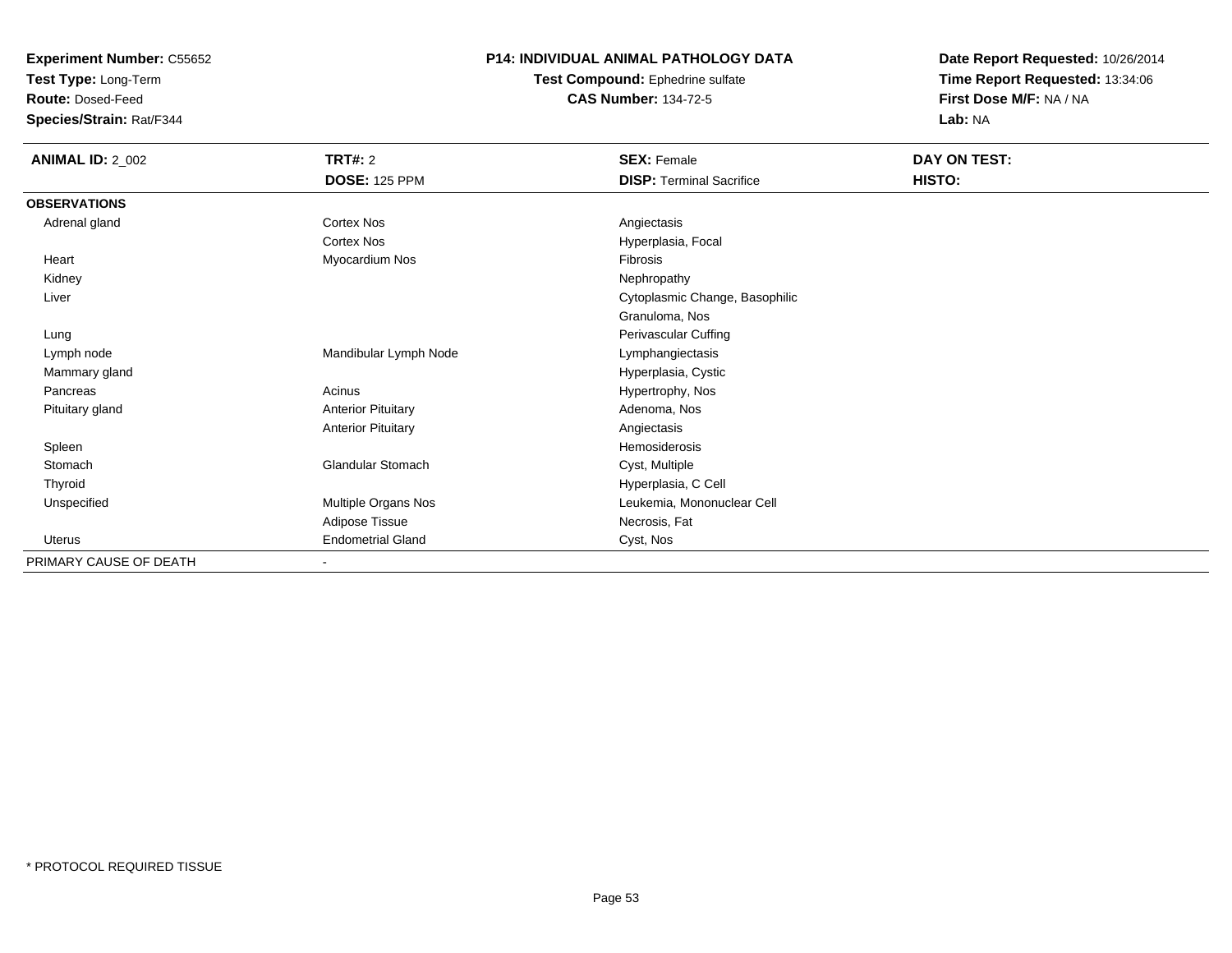**Test Type:** Long-Term

**Route:** Dosed-Feed

**Species/Strain:** Rat/F344

# **P14: INDIVIDUAL ANIMAL PATHOLOGY DATA**

**Test Compound:** Ephedrine sulfate**CAS Number:** 134-72-5

| <b>ANIMAL ID: 2 003</b> | <b>TRT#: 2</b>             | <b>SEX: Female</b>               | DAY ON TEST: |  |
|-------------------------|----------------------------|----------------------------------|--------------|--|
|                         | <b>DOSE: 125 PPM</b>       | <b>DISP:</b> Moribund Sacrifice  | HISTO:       |  |
| <b>OBSERVATIONS</b>     |                            |                                  |              |  |
| Adrenal gland           | Cortex Nos                 | Hyperplasia, Focal               |              |  |
| Bone marrow             |                            | Hyperplasia, Nos                 |              |  |
| Kidney                  |                            | Nephropathy                      |              |  |
| Liver                   |                            | Cytoplasmic Change, Basophilic   |              |  |
| Mammary gland           |                            | Hyperplasia, Cystic              |              |  |
| Pituitary gland         | <b>Anterior Pituitary</b>  | Angiectasis                      |              |  |
| Spleen                  |                            | Necrosis, Nos                    |              |  |
| Stomach                 | <b>Glandular Stomach</b>   | Cyst, Multiple                   |              |  |
| Unspecified             | <b>Multiple Organs Nos</b> | Leukemia, Mononuclear Cell       |              |  |
| Uterus                  | <b>Endometrial Gland</b>   | Cyst, Nos                        |              |  |
|                         |                            | <b>Endometrial Stromal Polyp</b> |              |  |
| PRIMARY CAUSE OF DEATH  |                            |                                  |              |  |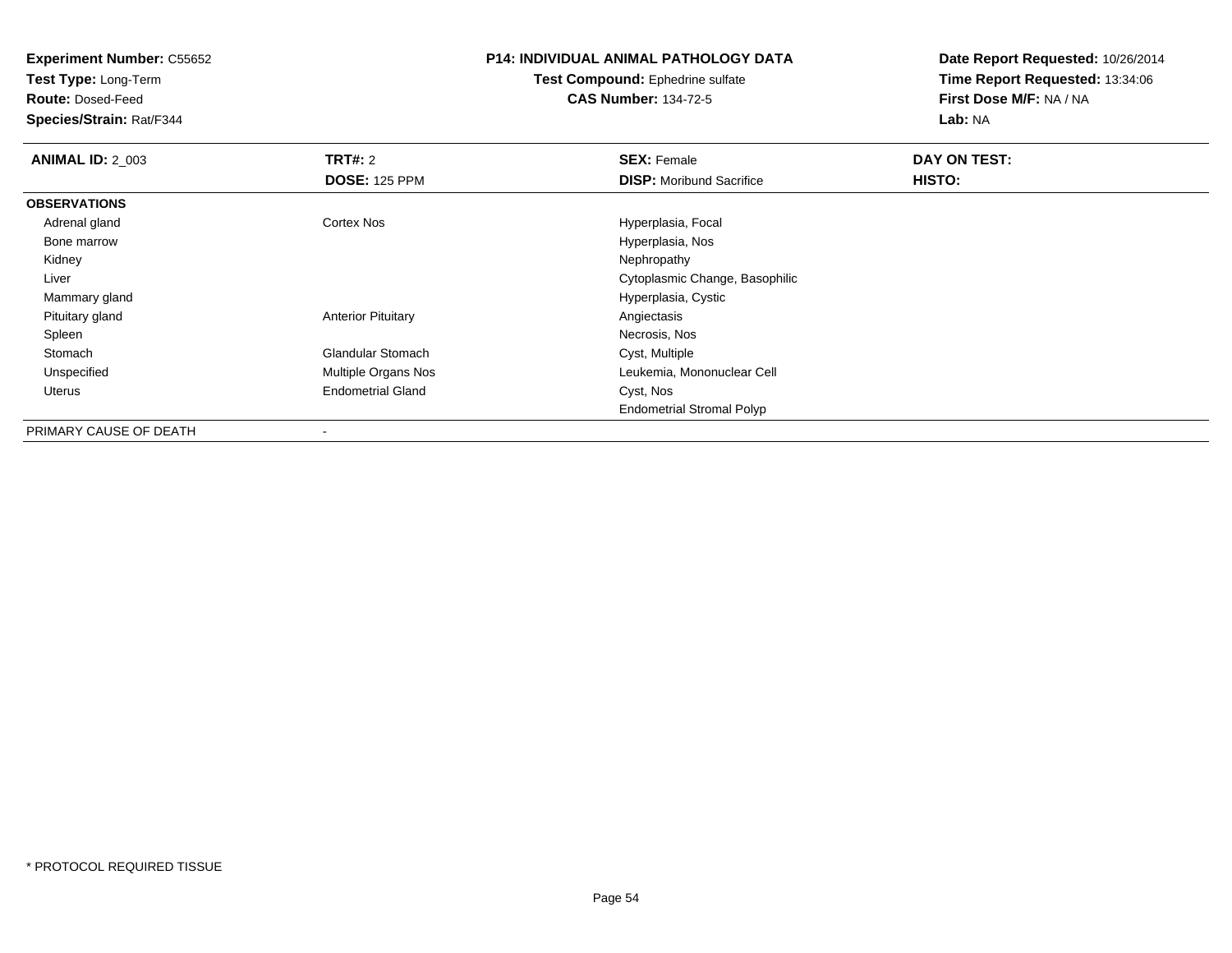**Test Type:** Long-Term

**Route:** Dosed-Feed

**Species/Strain:** Rat/F344

# **P14: INDIVIDUAL ANIMAL PATHOLOGY DATA**

**Test Compound:** Ephedrine sulfate**CAS Number:** 134-72-5

| <b>ANIMAL ID: 2_004</b> | TRT#: 2                    | <b>SEX: Female</b>              | DAY ON TEST: |  |
|-------------------------|----------------------------|---------------------------------|--------------|--|
|                         | <b>DOSE: 125 PPM</b>       | <b>DISP:</b> Moribund Sacrifice | HISTO:       |  |
| <b>OBSERVATIONS</b>     |                            |                                 |              |  |
| Adrenal gland           | <b>Cortex Nos</b>          | Angiectasis                     |              |  |
| Bone marrow             |                            | Hyperplasia, Nos                |              |  |
| Eye                     | Retina                     | Atrophy, Nos                    |              |  |
| Kidney                  |                            | Nephropathy                     |              |  |
| Liver                   |                            | Cytoplasmic Change, Basophilic  |              |  |
| Lymph node              | Mandibular Lymph Node      | Lymphangiectasis                |              |  |
| Mammary gland           |                            | Hyperplasia, Cystic             |              |  |
| Pituitary gland         | <b>Anterior Pituitary</b>  | Angiectasis                     |              |  |
|                         | Intermedia                 | Angiectasis                     |              |  |
| Thyroid                 |                            | Hyperplasia, C Cell             |              |  |
| Unspecified             | <b>Multiple Organs Nos</b> | Leukemia, Mononuclear Cell      |              |  |
| Uterus                  |                            | Leiomyoma                       |              |  |
| PRIMARY CAUSE OF DEATH  |                            |                                 |              |  |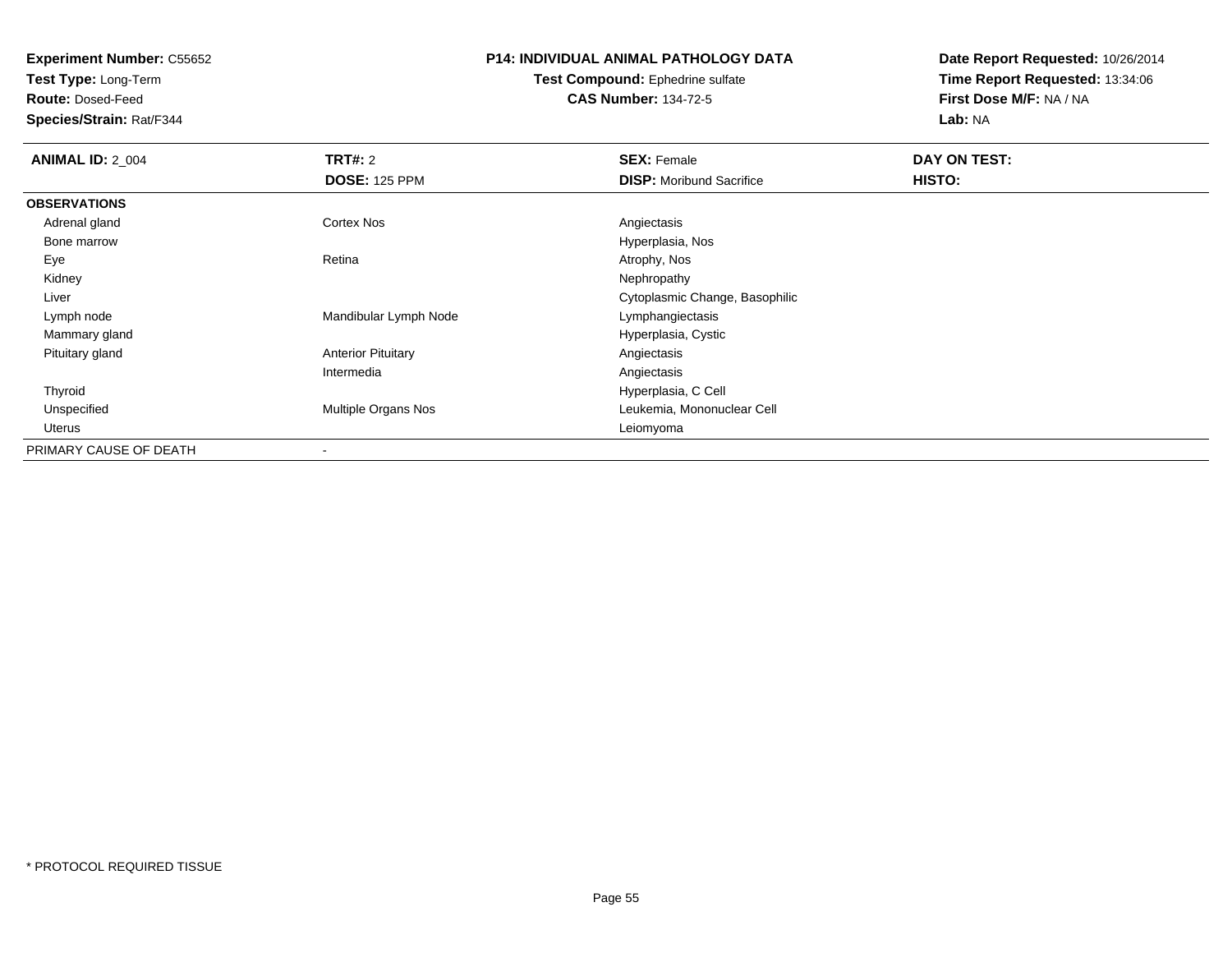**Test Type:** Long-Term

**Route:** Dosed-Feed

**Species/Strain:** Rat/F344

## **P14: INDIVIDUAL ANIMAL PATHOLOGY DATA**

**Test Compound:** Ephedrine sulfate**CAS Number:** 134-72-5

| <b>ANIMAL ID: 2_005</b> | TRT#: 2                   | <b>SEX: Female</b>               | DAY ON TEST: |  |
|-------------------------|---------------------------|----------------------------------|--------------|--|
|                         | <b>DOSE: 125 PPM</b>      | <b>DISP: Terminal Sacrifice</b>  | HISTO:       |  |
| <b>OBSERVATIONS</b>     |                           |                                  |              |  |
| Adrenal gland           | <b>Cortex Nos</b>         | Angiectasis                      |              |  |
|                         | <b>Cortex Nos</b>         | Degeneration, Cystic             |              |  |
|                         | <b>Cortex Nos</b>         | Hyperplasia, Focal               |              |  |
| Bone marrow             |                           | Fibrosis, Myelo                  |              |  |
| Heart                   | Myocardium Nos            | Fibrosis                         |              |  |
| Kidney                  |                           | Nephropathy                      |              |  |
| Liver                   |                           | Cytoplasmic Change, Basophilic   |              |  |
|                         |                           | Cytoplasmic Change, Ground-Glass |              |  |
| Pituitary gland         | <b>Anterior Pituitary</b> | Adenoma, Nos                     |              |  |
|                         | <b>Anterior Pituitary</b> | Angiectasis                      |              |  |
| Spleen                  |                           | Hematopoiesis                    |              |  |
| Stomach                 | <b>Glandular Stomach</b>  | Cyst, Multiple                   |              |  |
| Thyroid                 |                           | Hyperplasia, C Cell              |              |  |
| PRIMARY CAUSE OF DEATH  |                           |                                  |              |  |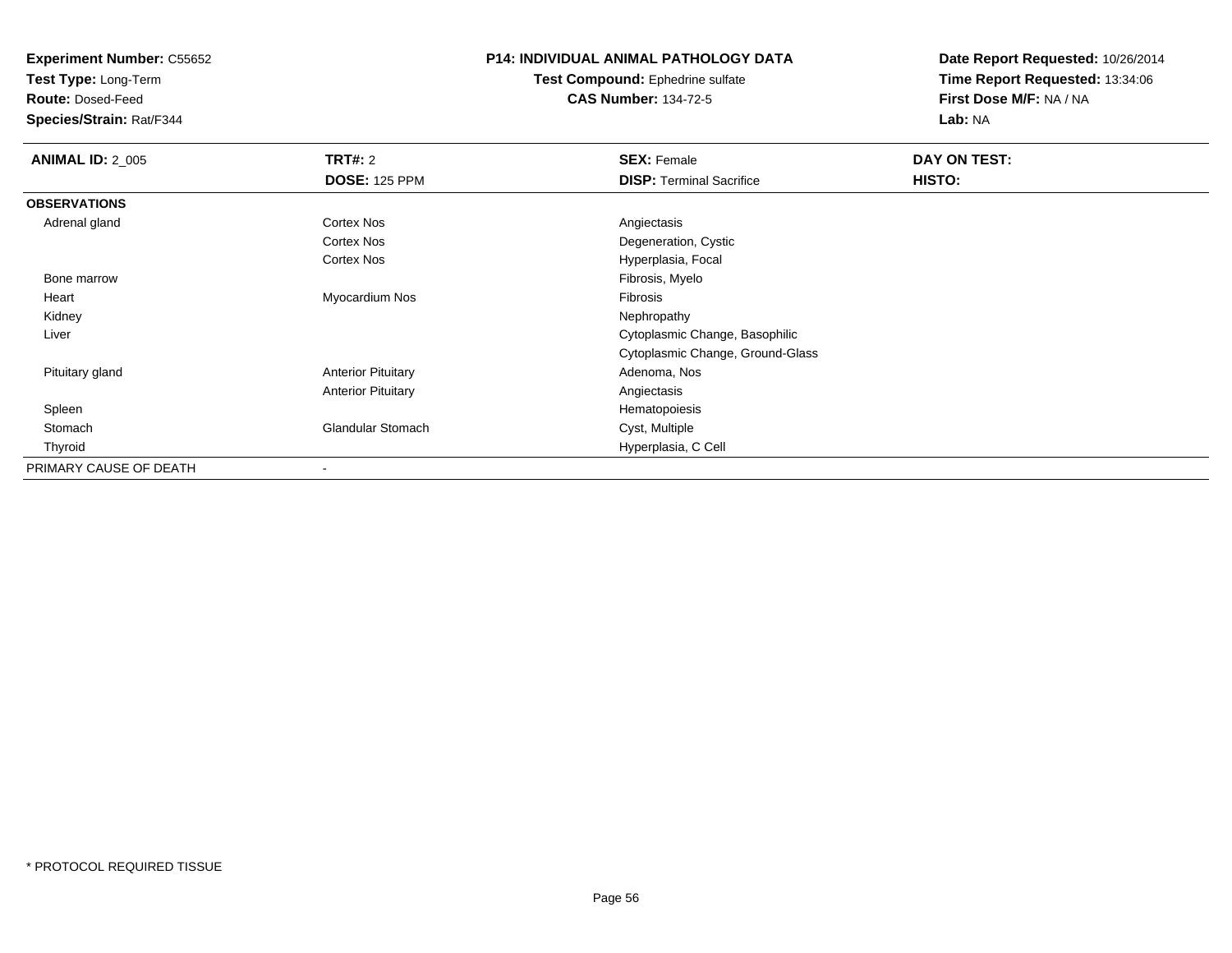**Test Type:** Long-Term

**Route:** Dosed-Feed

**Species/Strain:** Rat/F344

# **P14: INDIVIDUAL ANIMAL PATHOLOGY DATA**

**Test Compound:** Ephedrine sulfate**CAS Number:** 134-72-5

| <b>ANIMAL ID: 2_006</b> | TRT#: 2                    | <b>SEX: Female</b>              | DAY ON TEST: |  |
|-------------------------|----------------------------|---------------------------------|--------------|--|
|                         | <b>DOSE: 125 PPM</b>       | <b>DISP:</b> Terminal Sacrifice | HISTO:       |  |
| <b>OBSERVATIONS</b>     |                            |                                 |              |  |
| Adrenal gland           | Cortex Nos                 | Angiectasis                     |              |  |
|                         | Cortex Nos                 | Hyperplasia, Focal              |              |  |
| Heart                   | Myocardium Nos             | Fibrosis                        |              |  |
| Kidney                  |                            | Nephropathy                     |              |  |
| Liver                   |                            | Cytoplasmic Change, Basophilic  |              |  |
| Mammary gland           |                            | Hyperplasia, Cystic             |              |  |
| Pituitary gland         | <b>Anterior Pituitary</b>  | Adenoma, Nos                    |              |  |
|                         | <b>Anterior Pituitary</b>  | Angiectasis                     |              |  |
| Stomach                 | <b>Glandular Stomach</b>   | Cyst, Multiple                  |              |  |
| Tongue                  |                            | Squamous Cell Papilloma         |              |  |
| Unspecified             | <b>Multiple Organs Nos</b> | Leukemia, Mononuclear Cell      |              |  |
| PRIMARY CAUSE OF DEATH  |                            |                                 |              |  |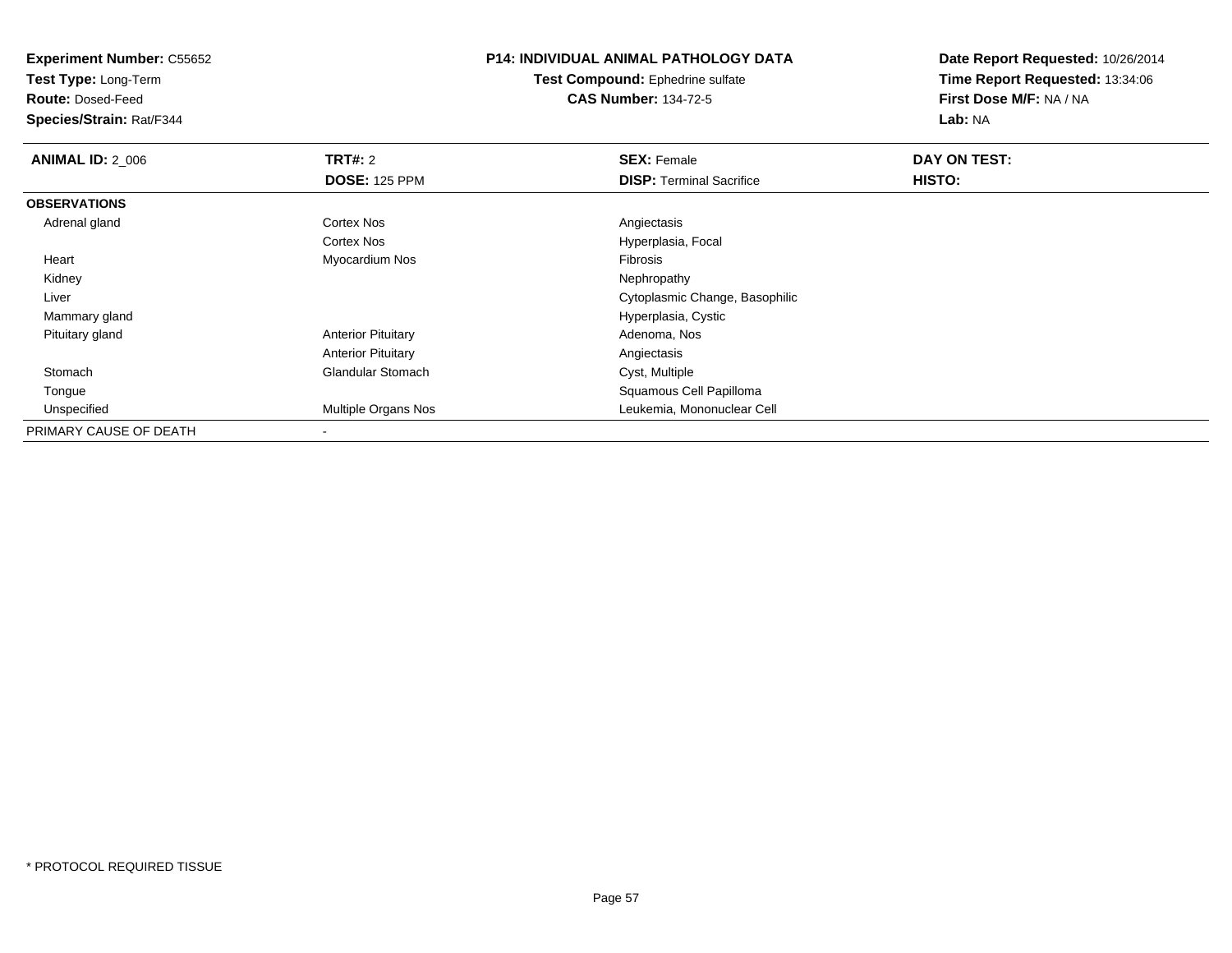**Test Type:** Long-Term

**Route:** Dosed-Feed

**Species/Strain:** Rat/F344

#### **P14: INDIVIDUAL ANIMAL PATHOLOGY DATA**

#### **Test Compound:** Ephedrine sulfate**CAS Number:** 134-72-5

| <b>ANIMAL ID: 2_007</b> | <b>TRT#: 2</b>            | <b>SEX: Female</b>               | DAY ON TEST: |  |
|-------------------------|---------------------------|----------------------------------|--------------|--|
|                         | <b>DOSE: 125 PPM</b>      | <b>DISP:</b> Moribund Sacrifice  | HISTO:       |  |
| <b>OBSERVATIONS</b>     |                           |                                  |              |  |
| Adrenal gland           | Cortex Nos                | Angiectasis                      |              |  |
|                         | Medulla                   | Pheochromocytoma                 |              |  |
| <b>Brain</b>            |                           | Hydrocephalus, Nos               |              |  |
| Heart                   | Myocardium Nos            | Degeneration, Nos                |              |  |
| Kidney                  |                           | Nephropathy                      |              |  |
| Liver                   |                           | Granuloma, Nos                   |              |  |
|                         | Periportal Bile Ductule   | Hyperplasia, Nos                 |              |  |
| Mammary gland           |                           | Hyperplasia, Cystic              |              |  |
| Pancreas                | Acinus                    | Atrophy, Nos                     |              |  |
| Pituitary gland         | <b>Anterior Pituitary</b> | Adenoma, Nos                     |              |  |
| Spleen                  |                           | Hemosiderosis                    |              |  |
| Stomach                 | Glandular Stomach         | Cyst, Multiple                   |              |  |
| Uterus                  | <b>Endometrial Gland</b>  | Cyst, Nos                        |              |  |
|                         |                           | <b>Endometrial Stromal Polyp</b> |              |  |
| PRIMARY CAUSE OF DEATH  | $\overline{\phantom{a}}$  |                                  |              |  |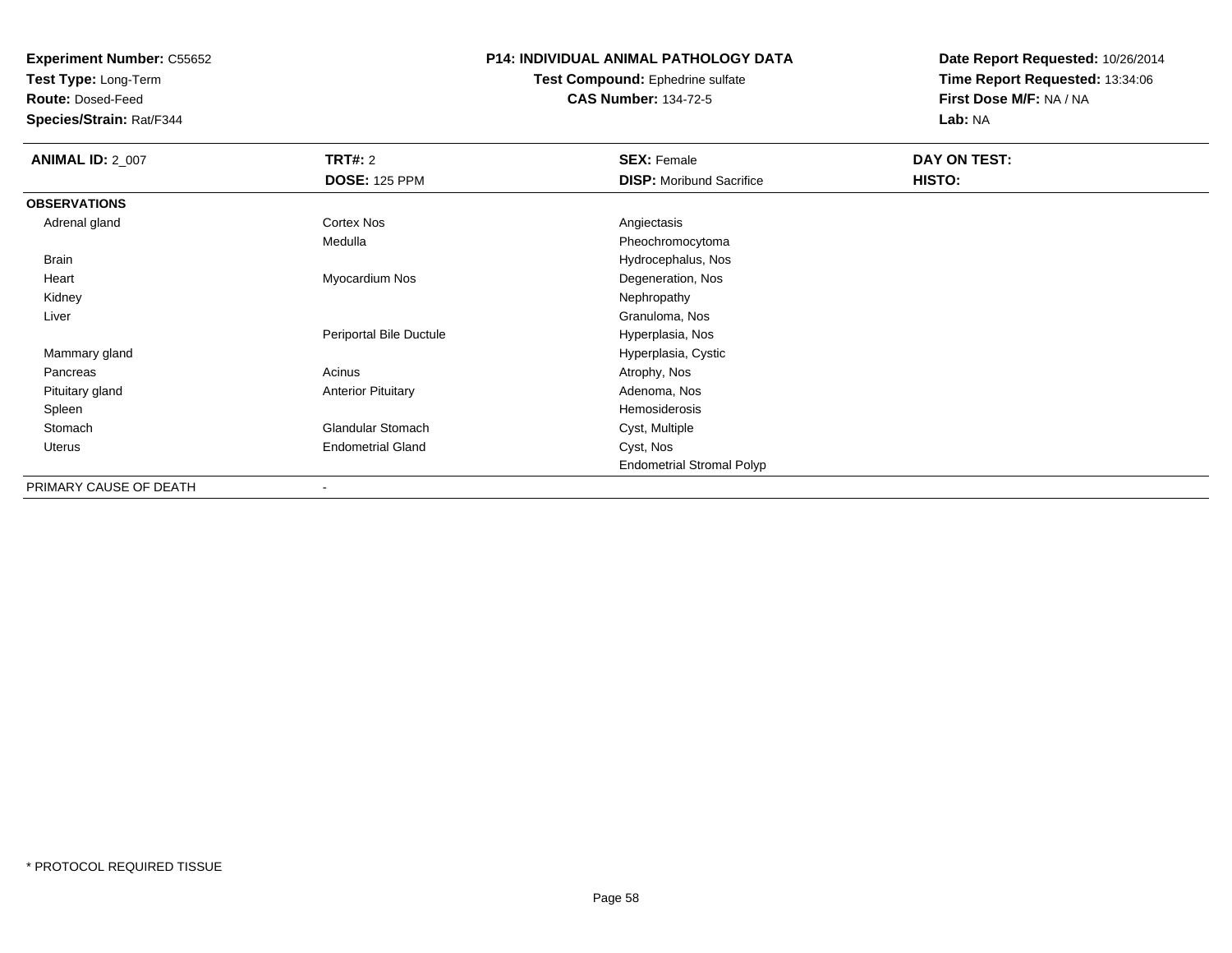| <b>Experiment Number: C55652</b><br>Test Type: Long-Term<br><b>Route: Dosed-Feed</b><br>Species/Strain: Rat/F344 | <b>P14: INDIVIDUAL ANIMAL PATHOLOGY DATA</b><br>Test Compound: Ephedrine sulfate<br><b>CAS Number: 134-72-5</b> |                                                       | Date Report Requested: 10/26/2014<br>Time Report Requested: 13:34:06<br>First Dose M/F: NA / NA<br>Lab: NA |
|------------------------------------------------------------------------------------------------------------------|-----------------------------------------------------------------------------------------------------------------|-------------------------------------------------------|------------------------------------------------------------------------------------------------------------|
| <b>ANIMAL ID: 2_008</b>                                                                                          | <b>TRT#:</b> 2<br><b>DOSE: 125 PPM</b>                                                                          | <b>SEX: Female</b><br><b>DISP: Terminal Sacrifice</b> | DAY ON TEST:<br>HISTO:                                                                                     |
| <b>OBSERVATIONS</b>                                                                                              |                                                                                                                 |                                                       |                                                                                                            |
| Adrenal gland                                                                                                    | Cortex Nos                                                                                                      | Angiectasis                                           |                                                                                                            |
| Heart                                                                                                            | Myocardium Nos                                                                                                  | <b>Fibrosis</b>                                       |                                                                                                            |
| Liver                                                                                                            |                                                                                                                 | Cytoplasmic Change, Basophilic                        |                                                                                                            |
|                                                                                                                  |                                                                                                                 | Granuloma, Nos                                        |                                                                                                            |
|                                                                                                                  | Periportal Bile Ductule                                                                                         | Hyperplasia, Nos                                      |                                                                                                            |
| Pituitary gland                                                                                                  | <b>Anterior Pituitary</b>                                                                                       | Angiectasis                                           |                                                                                                            |
| Spleen                                                                                                           |                                                                                                                 | Hemosiderosis                                         |                                                                                                            |
| Stomach                                                                                                          | Glandular Stomach                                                                                               | Cyst, Multiple                                        |                                                                                                            |
| Thyroid                                                                                                          |                                                                                                                 | C-Cell Adenoma                                        |                                                                                                            |
| PRIMARY CAUSE OF DEATH                                                                                           |                                                                                                                 |                                                       |                                                                                                            |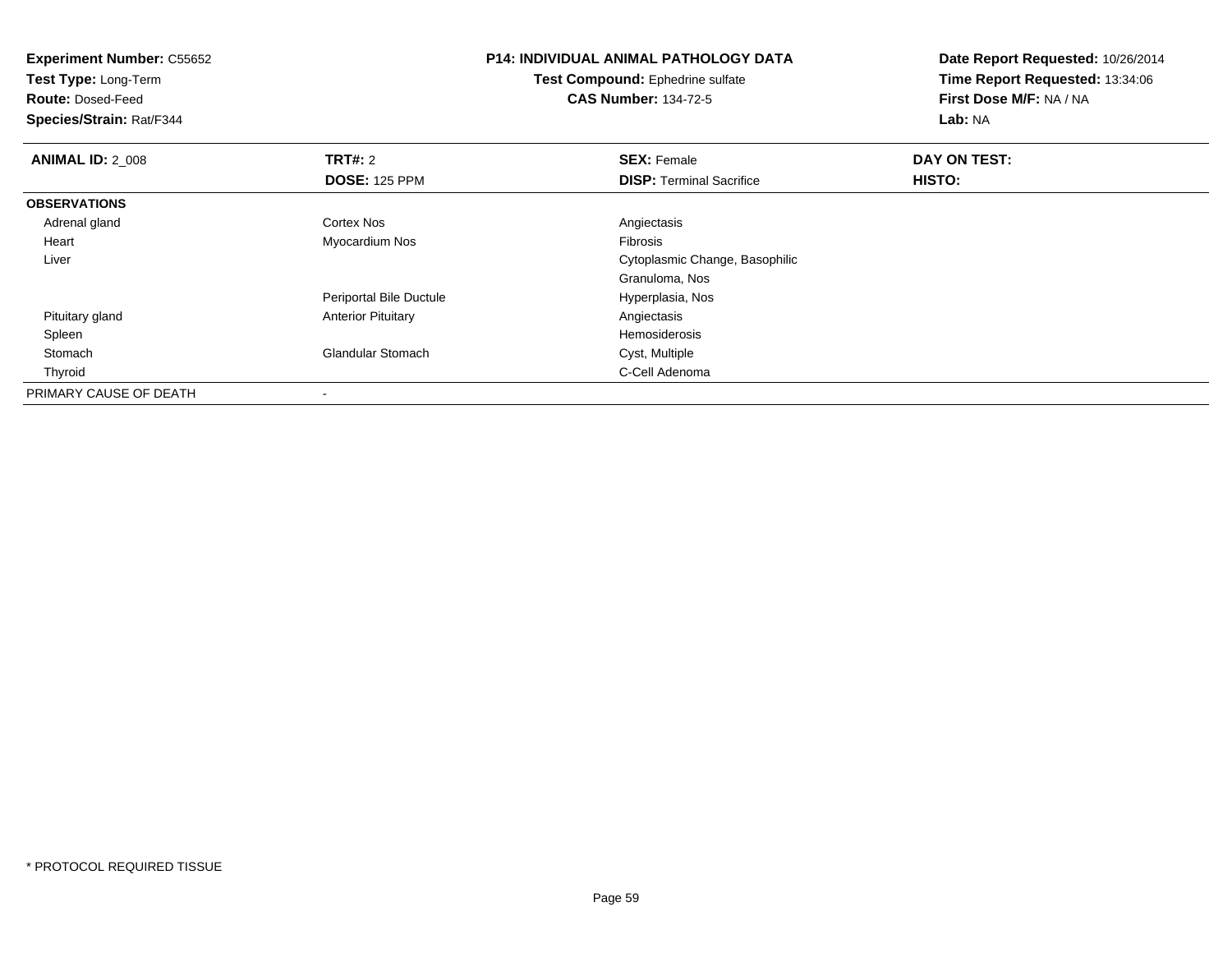**Test Type:** Long-Term

**Route:** Dosed-Feed

**Species/Strain:** Rat/F344

#### **P14: INDIVIDUAL ANIMAL PATHOLOGY DATA**

**Test Compound:** Ephedrine sulfate**CAS Number:** 134-72-5

| <b>ANIMAL ID: 2_009</b> | TRT#: 2                   | <b>SEX: Female</b>               | DAY ON TEST: |
|-------------------------|---------------------------|----------------------------------|--------------|
|                         | <b>DOSE: 125 PPM</b>      | <b>DISP: Terminal Sacrifice</b>  | HISTO:       |
| <b>OBSERVATIONS</b>     |                           |                                  |              |
| Adrenal gland           | <b>Cortex Nos</b>         | Angiectasis                      |              |
|                         | <b>Cortex Nos</b>         | Hyperplasia, Focal               |              |
| Eye                     | Retina                    | Atrophy, Nos                     |              |
| Heart                   | Myocardium Nos            | Fibrosis                         |              |
| Kidney                  |                           | Nephropathy                      |              |
| Liver                   |                           | Clear-Cell Change                |              |
|                         |                           | Cytoplasmic Change, Basophilic   |              |
|                         |                           | Granuloma, Nos                   |              |
|                         | Periportal Bile Ductule   | Hyperplasia, Nos                 |              |
| Lymph node              | Mandibular Lymph Node     | Lymphangiectasis                 |              |
| Pancreas                | Acinus                    | Atrophy, Nos                     |              |
| Pituitary gland         | <b>Anterior Pituitary</b> | Adenoma, Nos                     |              |
|                         | <b>Anterior Pituitary</b> | Hyperplasia, Focal               |              |
| Spleen                  |                           | Hemosiderosis                    |              |
| Uterus                  |                           | <b>Endometrial Stromal Polyp</b> |              |
| PRIMARY CAUSE OF DEATH  | $\overline{\phantom{a}}$  |                                  |              |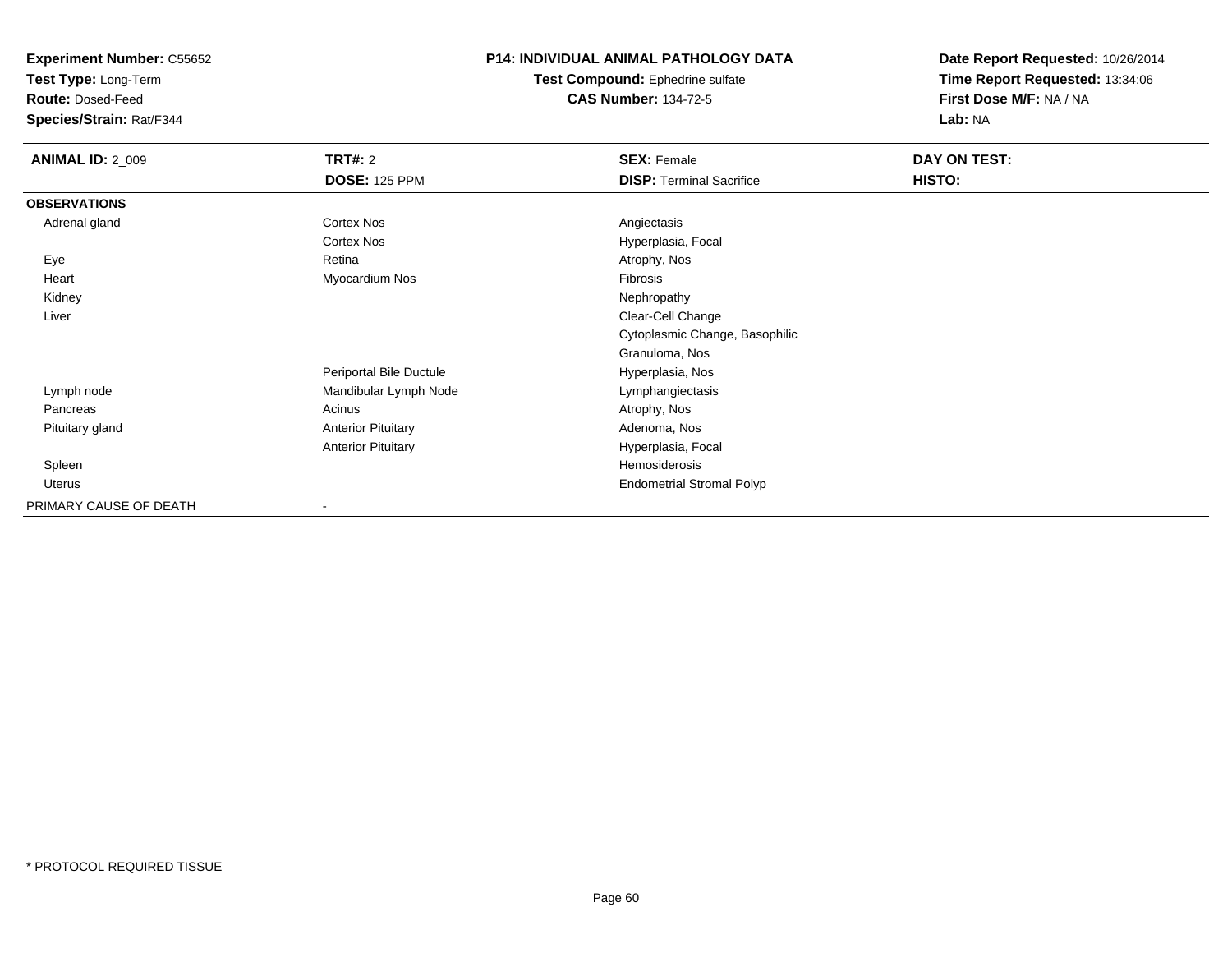**Test Type:** Long-Term

**Route:** Dosed-Feed

**Species/Strain:** Rat/F344

# **P14: INDIVIDUAL ANIMAL PATHOLOGY DATA**

**Test Compound:** Ephedrine sulfate**CAS Number:** 134-72-5

| <b>ANIMAL ID: 2_010</b> | <b>TRT#: 2</b>           | <b>SEX: Female</b>              | DAY ON TEST: |  |
|-------------------------|--------------------------|---------------------------------|--------------|--|
|                         | <b>DOSE: 125 PPM</b>     | <b>DISP: Terminal Sacrifice</b> | HISTO:       |  |
| <b>OBSERVATIONS</b>     |                          |                                 |              |  |
| Adrenal gland           | Cortex Nos               | Angiectasis                     |              |  |
| Heart                   | Myocardium Nos           | <b>Fibrosis</b>                 |              |  |
| Kidney                  |                          | Nephropathy                     |              |  |
| Liver                   |                          | Cytoplasmic Change, Basophilic  |              |  |
|                         | Periportal Bile Ductule  | Hyperplasia, Nos                |              |  |
| Mammary gland           |                          | Fibroadenoma                    |              |  |
|                         |                          | Hyperplasia, Cystic             |              |  |
| Spleen                  |                          | Hemosiderosis                   |              |  |
| Stomach                 | <b>Glandular Stomach</b> | Cyst, Multiple                  |              |  |
| Thyroid                 |                          | Cyst, Follicular Nos            |              |  |
| PRIMARY CAUSE OF DEATH  |                          |                                 |              |  |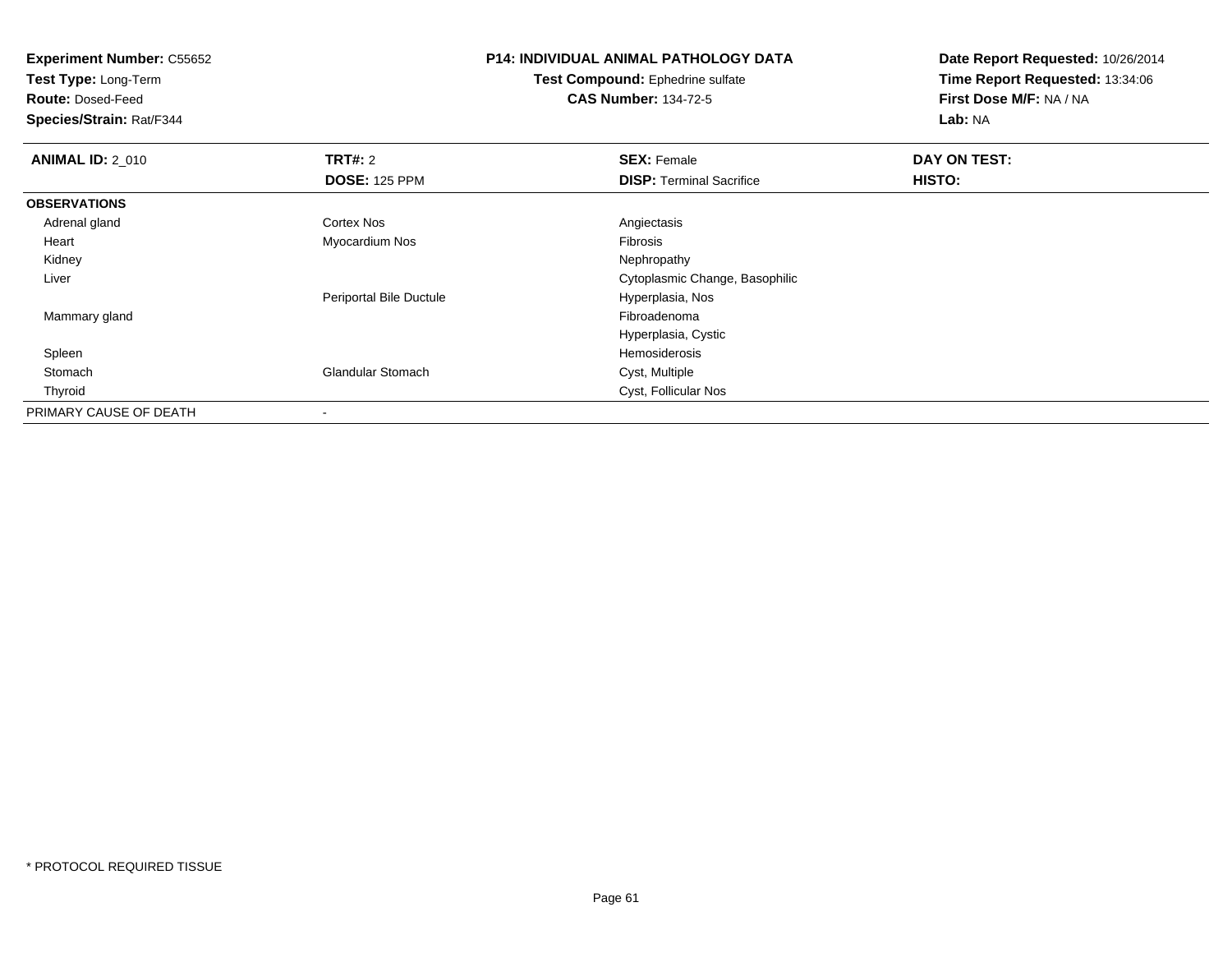**Test Type:** Long-Term

**Route:** Dosed-Feed

**Species/Strain:** Rat/F344

#### **P14: INDIVIDUAL ANIMAL PATHOLOGY DATA**

**Test Compound:** Ephedrine sulfate**CAS Number:** 134-72-5

| <b>ANIMAL ID: 2_011</b> | <b>TRT#: 2</b>            | <b>SEX: Female</b>              | DAY ON TEST: |  |
|-------------------------|---------------------------|---------------------------------|--------------|--|
|                         | <b>DOSE: 125 PPM</b>      | <b>DISP: Terminal Sacrifice</b> | HISTO:       |  |
| <b>OBSERVATIONS</b>     |                           |                                 |              |  |
| Adrenal gland           | Cortex Nos                | Angiectasis                     |              |  |
|                         | Cortex Nos                | Hyperplasia, Focal              |              |  |
| Heart                   | Myocardium Nos            | Fibrosis                        |              |  |
| Kidney                  |                           | Nephropathy                     |              |  |
| Liver                   |                           | Cytoplasmic Change, Basophilic  |              |  |
|                         |                           | Granuloma, Nos                  |              |  |
|                         | Periportal Bile Ductule   | Hyperplasia, Nos                |              |  |
| Lymph node              | Mandibular Lymph Node     | Lymphangiectasis                |              |  |
| Mammary gland           |                           | Hyperplasia, Cystic             |              |  |
| Pituitary gland         | <b>Anterior Pituitary</b> | Angiectasis                     |              |  |
|                         | <b>Anterior Pituitary</b> | Hyperplasia, Focal              |              |  |
| Stomach                 | Glandular Stomach         | Cyst, Multiple                  |              |  |
| Thyroid                 |                           | Hyperplasia, C Cell             |              |  |
| <b>Uterus</b>           | <b>Endometrial Gland</b>  | Cyst, Nos                       |              |  |
| PRIMARY CAUSE OF DEATH  | -                         |                                 |              |  |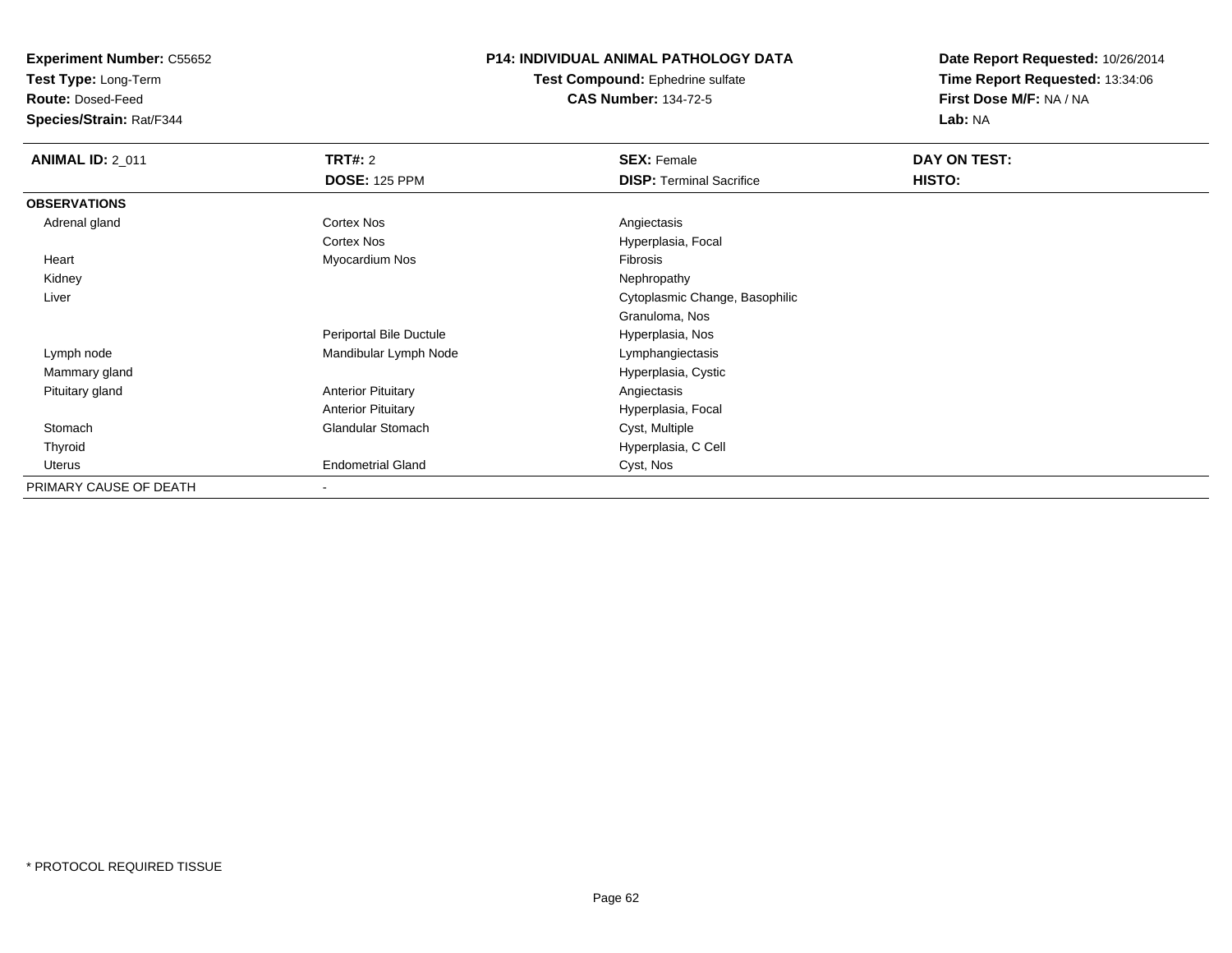**Test Type:** Long-Term

**Route:** Dosed-Feed

**Species/Strain:** Rat/F344

## **P14: INDIVIDUAL ANIMAL PATHOLOGY DATA**

**Test Compound:** Ephedrine sulfate**CAS Number:** 134-72-5

| <b>ANIMAL ID: 2_012</b> | <b>TRT#: 2</b>            | <b>SEX: Female</b>               | DAY ON TEST: |  |
|-------------------------|---------------------------|----------------------------------|--------------|--|
|                         | <b>DOSE: 125 PPM</b>      | <b>DISP: Terminal Sacrifice</b>  | HISTO:       |  |
| <b>OBSERVATIONS</b>     |                           |                                  |              |  |
| Adrenal gland           | <b>Cortex Nos</b>         | Hyperplasia, Focal               |              |  |
| Bone marrow             |                           | Hyperplasia, Nos                 |              |  |
| Heart                   | Myocardium Nos            | Fibrosis                         |              |  |
| Liver                   |                           | Cytoplasmic Change, Eosinophilic |              |  |
| Pancreas                | Acinus                    | Atrophy, Nos                     |              |  |
| Pituitary gland         | <b>Anterior Pituitary</b> | Adenoma, Nos                     |              |  |
|                         | <b>Anterior Pituitary</b> | Angiectasis                      |              |  |
|                         | <b>Anterior Pituitary</b> | Hyperplasia, Focal               |              |  |
| Stomach                 | <b>Glandular Stomach</b>  | Cyst, Multiple                   |              |  |
| Thyroid                 |                           | Hyperplasia, C Cell              |              |  |
| Unspecified             | Multiple Organs Nos       | Leukemia, Mononuclear Cell       |              |  |
| Uterus                  | <b>Endometrial Gland</b>  | Cyst, Nos                        |              |  |
|                         |                           | <b>Endometrial Stromal Polyp</b> |              |  |
| PRIMARY CAUSE OF DEATH  |                           |                                  |              |  |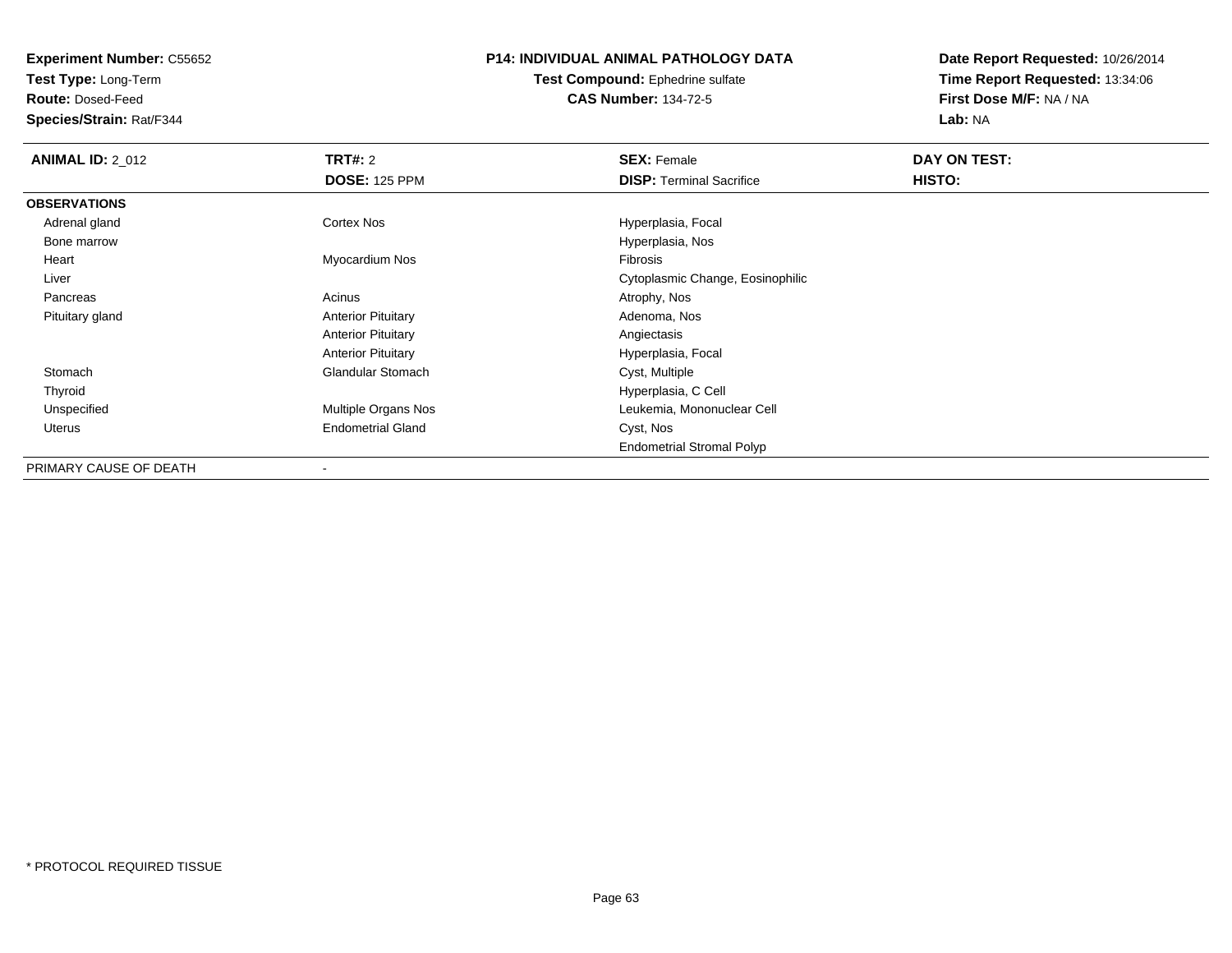**Test Type:** Long-Term

**Route:** Dosed-Feed

**Species/Strain:** Rat/F344

# **P14: INDIVIDUAL ANIMAL PATHOLOGY DATA**

**Test Compound:** Ephedrine sulfate**CAS Number:** 134-72-5

| <b>ANIMAL ID: 2 013</b> | <b>TRT#: 2</b>            | <b>SEX: Female</b>              | DAY ON TEST: |
|-------------------------|---------------------------|---------------------------------|--------------|
|                         | <b>DOSE: 125 PPM</b>      | <b>DISP: Terminal Sacrifice</b> | HISTO:       |
| <b>OBSERVATIONS</b>     |                           |                                 |              |
| Adrenal gland           | Cortex Nos                | Angiectasis                     |              |
| Heart                   | Myocardium Nos            | Fibrosis                        |              |
| Kidney                  |                           | Nephropathy                     |              |
| Liver                   |                           | Cytoplasmic Change, Basophilic  |              |
|                         | Periportal Bile Ductule   | Hyperplasia, Nos                |              |
| Pancreas                | Acinus                    | Atrophy, Nos                    |              |
| Pituitary gland         | <b>Anterior Pituitary</b> | Adenoma, Nos                    |              |
| Spleen                  |                           | Hemosiderosis                   |              |
| Stomach                 | <b>Glandular Stomach</b>  | Cyst, Multiple                  |              |
| Thymus                  |                           | Hemorrhage                      |              |
| Thyroid                 |                           | Hyperplasia, C Cell             |              |
| PRIMARY CAUSE OF DEATH  | $\,$ $\,$                 |                                 |              |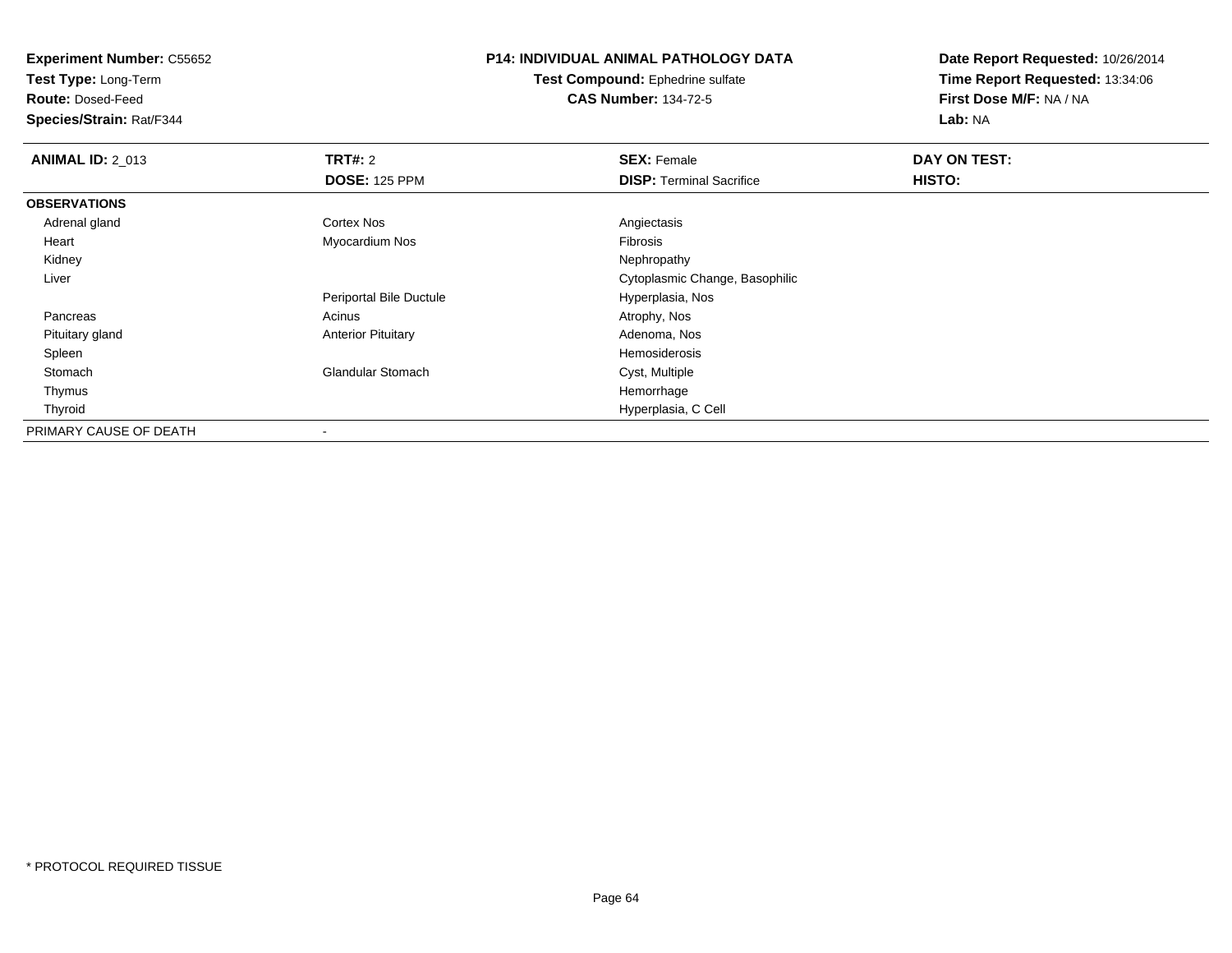**Test Type:** Long-Term

**Route:** Dosed-Feed

**Species/Strain:** Rat/F344

## **P14: INDIVIDUAL ANIMAL PATHOLOGY DATA**

**Test Compound:** Ephedrine sulfate**CAS Number:** 134-72-5

| <b>ANIMAL ID: 2 014</b> | <b>TRT#: 2</b>            | <b>SEX: Female</b>              | DAY ON TEST: |  |
|-------------------------|---------------------------|---------------------------------|--------------|--|
|                         | <b>DOSE: 125 PPM</b>      | <b>DISP: Terminal Sacrifice</b> | HISTO:       |  |
| <b>OBSERVATIONS</b>     |                           |                                 |              |  |
| Adrenal gland           | <b>Cortex Nos</b>         | Angiectasis                     |              |  |
| Heart                   | Myocardium Nos            | Fibrosis                        |              |  |
| Kidney                  |                           | Nephropathy                     |              |  |
| Liver                   |                           | Cytoplasmic Change, Basophilic  |              |  |
|                         | Hepatocytes               | Cytoplasmic Vacuolization       |              |  |
|                         |                           | Granuloma, Nos                  |              |  |
|                         | Periportal Bile Ductule   | Hyperplasia, Nos                |              |  |
| Lymph node              | Mandibular Lymph Node     | Lymphangiectasis                |              |  |
| Mammary gland           |                           | Hyperplasia, Cystic             |              |  |
| Pituitary gland         | <b>Anterior Pituitary</b> | Adenoma, Nos                    |              |  |
|                         | <b>Anterior Pituitary</b> | Angiectasis                     |              |  |
| Stomach                 | <b>Glandular Stomach</b>  | Cyst, Multiple                  |              |  |
| Thyroid                 |                           | Hyperplasia, C Cell             |              |  |
| Uterus                  |                           | Hydrometra                      |              |  |
| PRIMARY CAUSE OF DEATH  | $\blacksquare$            |                                 |              |  |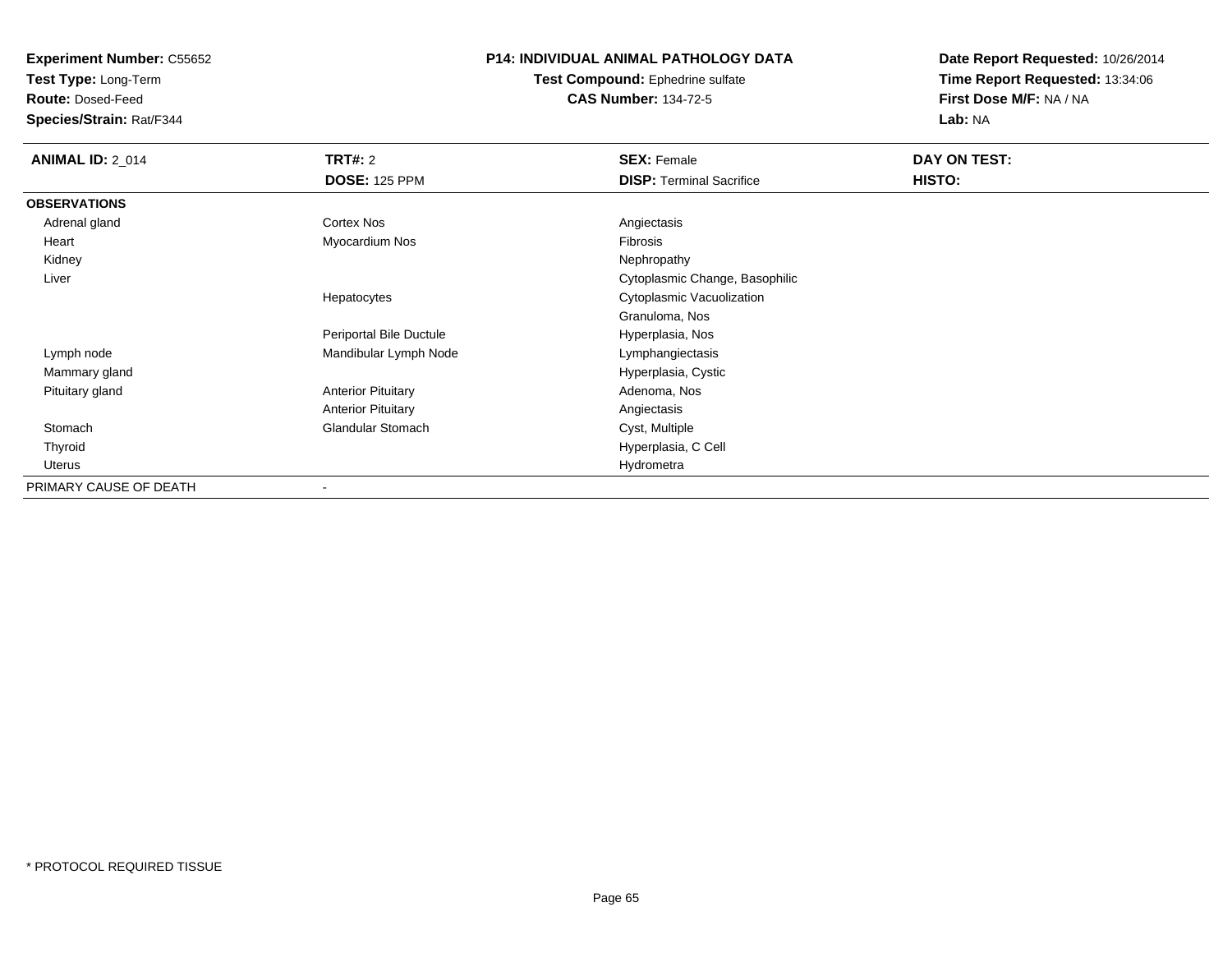**Experiment Number:** C55652**Test Type:** Long-Term**Route:** Dosed-Feed **Species/Strain:** Rat/F344**P14: INDIVIDUAL ANIMAL PATHOLOGY DATATest Compound:** Ephedrine sulfate**CAS Number:** 134-72-5**Date Report Requested:** 10/26/2014**Time Report Requested:** 13:34:06**First Dose M/F:** NA / NA**Lab:** NA**ANIMAL ID: 2 015 TRT#:** 2 **SEX:** Female **DAY ON TEST: DOSE:** 125 PPM**DISP:** Terminal Sacrifice **HISTO: OBSERVATIONS** Adrenal glandd and the Cortex Nos and the Cortex Nos and the Angiectasis Cortex NosHyperplasia, Focal<br>Nephropathy Kidneyy the control of the control of the control of the control of the control of the control of the control of the control of the control of the control of the control of the control of the control of the control of the contro Liver Cytoplasmic Change, BasophilicFocal Cellular Change Pancreass and the contract of the contract of the contract of the contract of the contract  $\mathsf{A}$  at  $\mathsf{A}$  and  $\mathsf{A}$  and  $\mathsf{A}$  and  $\mathsf{A}$  and  $\mathsf{A}$  are contract of  $\mathsf{A}$  and  $\mathsf{A}$  and  $\mathsf{A}$  are contract of Pituitary glandAnterior Pituitary **Anterior Pituitary Angiectasis** Anterior Pituitary Hyperplasia, Focal Spleenn and the state of the state of the state of the state of the state of the state of the state of the state of the state of the state of the state of the state of the state of the state of the state of the state of the stat StomachGlandular Stomach Cyst, Multiple PRIMARY CAUSE OF DEATH-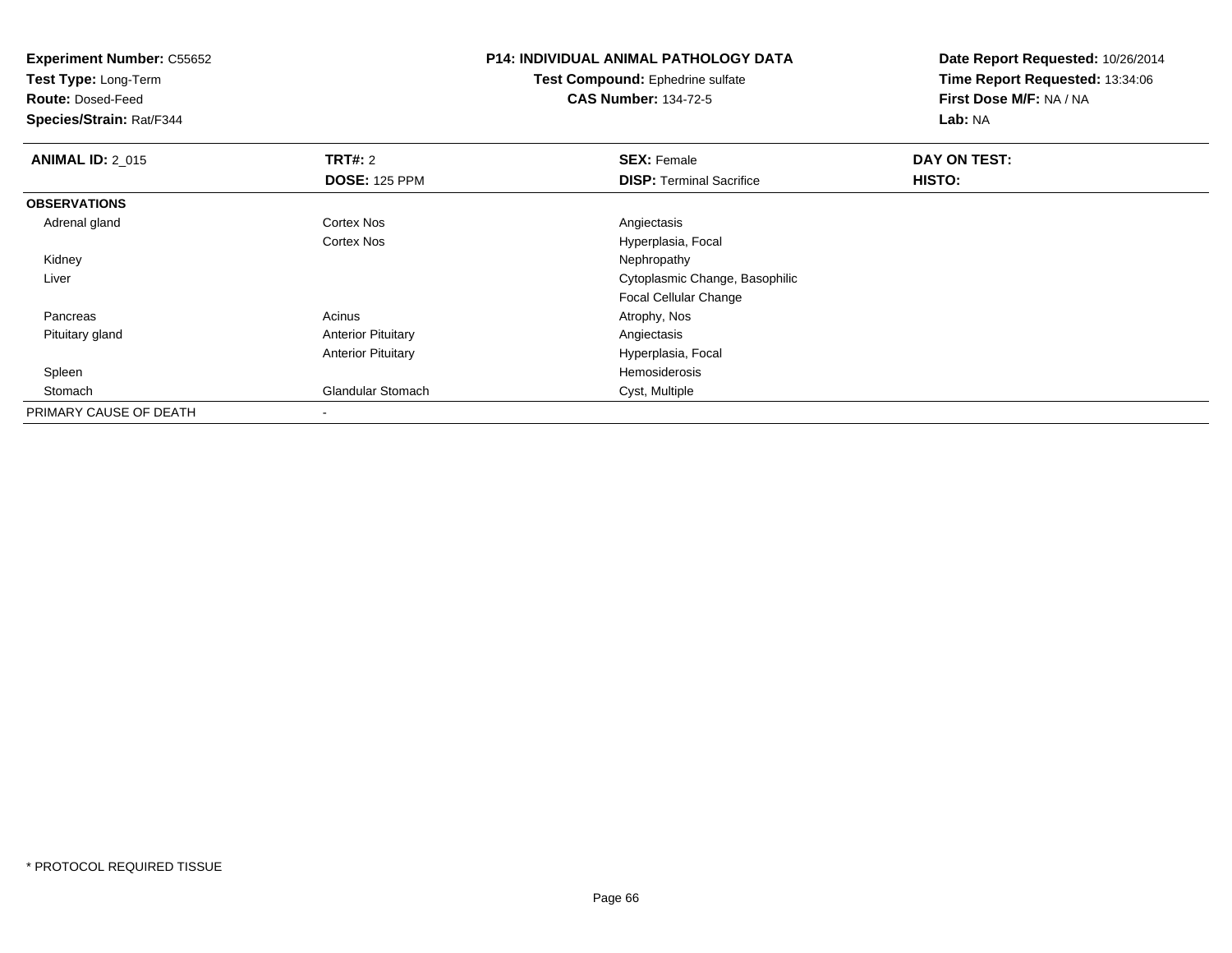**Test Type:** Long-Term

**Route:** Dosed-Feed

**Species/Strain:** Rat/F344

#### **P14: INDIVIDUAL ANIMAL PATHOLOGY DATA**

**Test Compound:** Ephedrine sulfate**CAS Number:** 134-72-5

| <b>ANIMAL ID: 2_016</b> | <b>TRT#:</b> 2            | <b>SEX: Female</b>              | DAY ON TEST: |  |
|-------------------------|---------------------------|---------------------------------|--------------|--|
|                         | <b>DOSE: 125 PPM</b>      | <b>DISP: Terminal Sacrifice</b> | HISTO:       |  |
| <b>OBSERVATIONS</b>     |                           |                                 |              |  |
| Adrenal gland           | Cortex Nos                | Angiectasis                     |              |  |
|                         | Cortex Nos                | Hyperplasia, Focal              |              |  |
| Heart                   | Myocardium Nos            | Fibrosis                        |              |  |
| Kidney                  |                           | Nephropathy                     |              |  |
| Liver                   |                           | Cytoplasmic Change, Basophilic  |              |  |
|                         |                           | Granuloma, Nos                  |              |  |
|                         | Periportal Bile Ductule   | Hyperplasia, Nos                |              |  |
| Lymph node              | Mandibular Lymph Node     | Lymphangiectasis                |              |  |
| Mammary gland           |                           | Fibroadenoma                    |              |  |
|                         |                           | Hyperplasia, Cystic             |              |  |
| Pituitary gland         | <b>Anterior Pituitary</b> | Adenoma, Nos                    |              |  |
| Spleen                  |                           | Hemosiderosis                   |              |  |
| Stomach                 | <b>Glandular Stomach</b>  | Cyst, Multiple                  |              |  |
| Thyroid                 |                           | Hyperplasia, C Cell             |              |  |
| PRIMARY CAUSE OF DEATH  | $\blacksquare$            |                                 |              |  |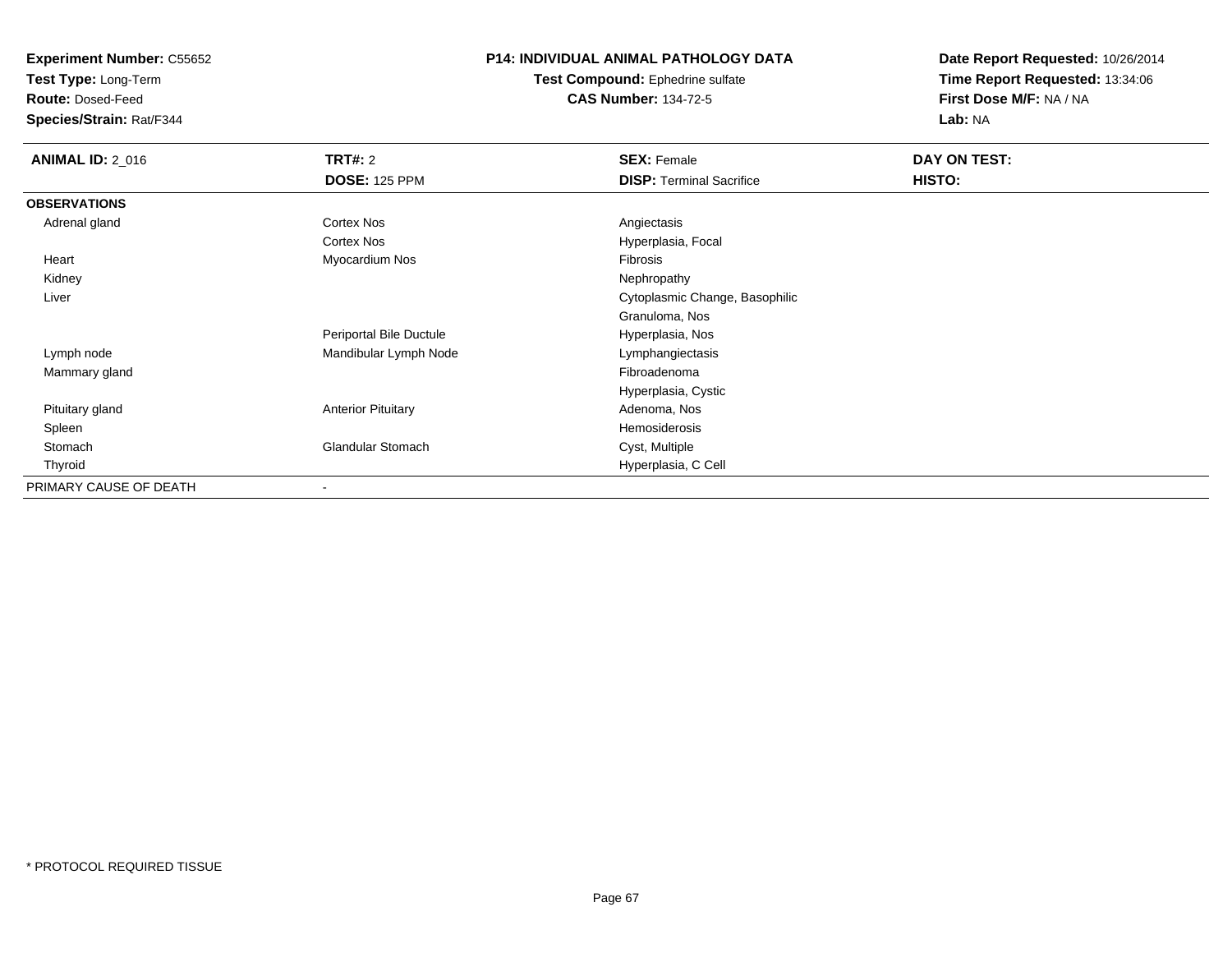**Test Type:** Long-Term

**Route:** Dosed-Feed

**Species/Strain:** Rat/F344

## **P14: INDIVIDUAL ANIMAL PATHOLOGY DATA**

**Test Compound:** Ephedrine sulfate**CAS Number:** 134-72-5

| <b>ANIMAL ID: 2_017</b> | <b>TRT#: 2</b>            | <b>SEX: Female</b>               | DAY ON TEST: |
|-------------------------|---------------------------|----------------------------------|--------------|
|                         | <b>DOSE: 125 PPM</b>      | <b>DISP: Terminal Sacrifice</b>  | HISTO:       |
| <b>OBSERVATIONS</b>     |                           |                                  |              |
| Adrenal gland           | Cortex Nos                | Angiectasis                      |              |
| Kidney                  |                           | Nephropathy                      |              |
| Liver                   |                           | Cytoplasmic Change, Basophilic   |              |
|                         |                           | Granuloma, Nos                   |              |
|                         | Periportal Bile Ductule   | Hyperplasia, Nos                 |              |
| Lymph node              | Mandibular Lymph Node     | Lymphangiectasis                 |              |
| Mammary gland           |                           | Hyperplasia, Cystic              |              |
| Pancreas                | Acinus                    | Hypertrophy, Nos                 |              |
| Pituitary gland         | <b>Anterior Pituitary</b> | Adenoma, Nos                     |              |
|                         | <b>Anterior Pituitary</b> | Hyperplasia, Focal               |              |
| Salivary gland          |                           | Atrophy, Nos                     |              |
| Stomach                 | <b>Glandular Stomach</b>  | Cyst, Multiple                   |              |
| Uterus                  |                           | <b>Endometrial Stromal Polyp</b> |              |
| PRIMARY CAUSE OF DEATH  | $\,$                      |                                  |              |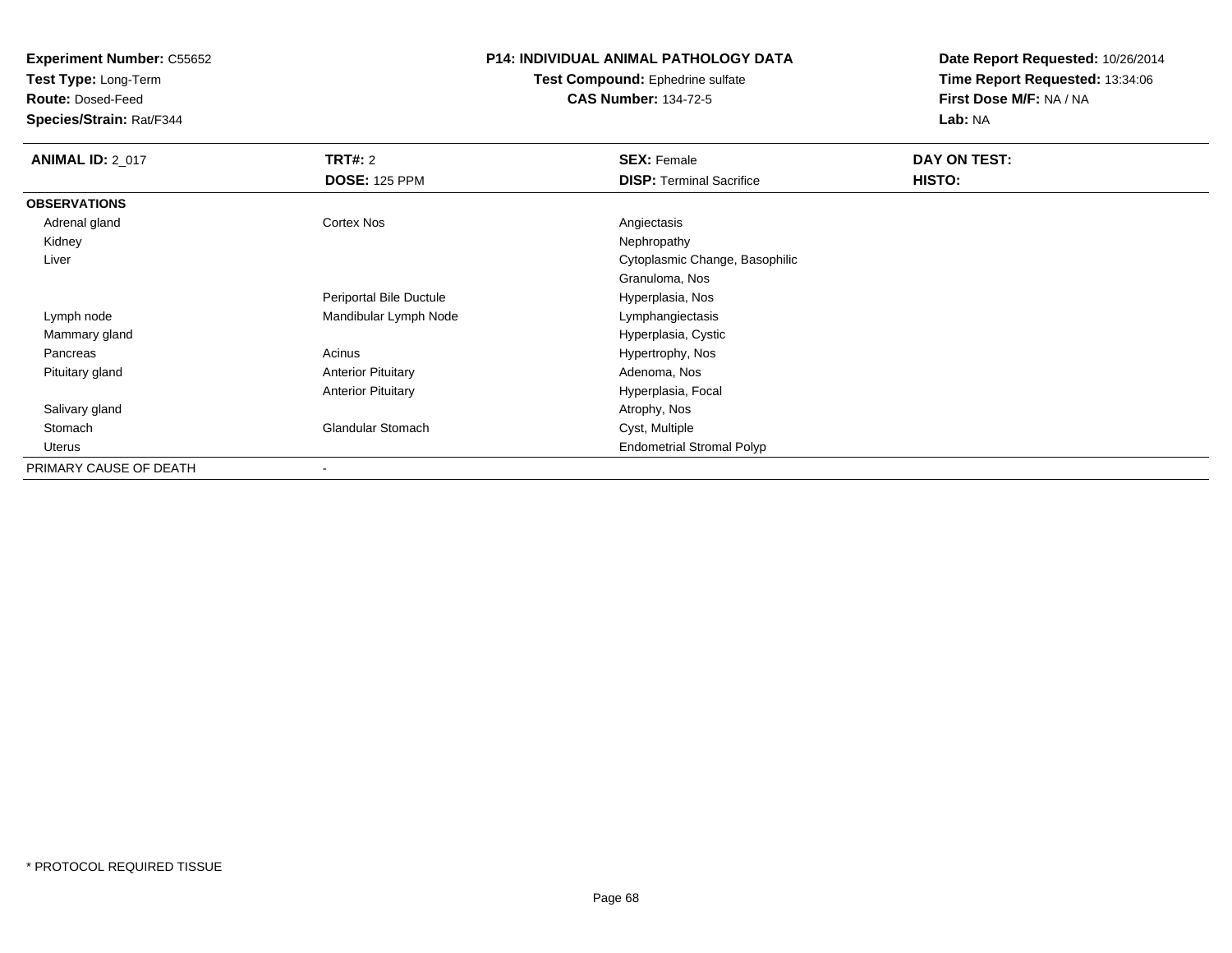**Test Type:** Long-Term

**Route:** Dosed-Feed

**Species/Strain:** Rat/F344

#### **P14: INDIVIDUAL ANIMAL PATHOLOGY DATA**

#### **Test Compound:** Ephedrine sulfate**CAS Number:** 134-72-5

| <b>ANIMAL ID: 2_018</b> | <b>TRT#:</b> 2            | <b>SEX: Female</b>              | DAY ON TEST: |  |
|-------------------------|---------------------------|---------------------------------|--------------|--|
|                         | <b>DOSE: 125 PPM</b>      | <b>DISP: Terminal Sacrifice</b> | HISTO:       |  |
| <b>OBSERVATIONS</b>     |                           |                                 |              |  |
| Bone marrow             |                           | Hyperplasia, Nos                |              |  |
| Kidney                  | <b>Convoluted Tubules</b> | Metamorphosis, Fatty            |              |  |
|                         |                           | Nephropathy                     |              |  |
| Liver                   |                           | Cytoplasmic Change, Basophilic  |              |  |
| Lung                    |                           | Edema, Nos                      |              |  |
| Lymph node              | Mandibular Lymph Node     | Lymphangiectasis                |              |  |
| Mammary gland           |                           | Hyperplasia, Cystic             |              |  |
| Pancreas                | Acinus                    | Atrophy, Nos                    |              |  |
| Parathyroid gland       |                           | Hyperplasia, Focal              |              |  |
| Pituitary gland         | <b>Anterior Pituitary</b> | Angiectasis                     |              |  |
| Spleen                  |                           | Fibrosis                        |              |  |
| Stomach                 | <b>Glandular Stomach</b>  | Cyst, Multiple                  |              |  |
| Thymus                  |                           | Hemorrhage                      |              |  |
| Thyroid                 |                           | Hyperplasia, C Cell             |              |  |
| Unspecified             | Multiple Organs Nos       | Leukemia, Mononuclear Cell      |              |  |
| PRIMARY CAUSE OF DEATH  |                           |                                 |              |  |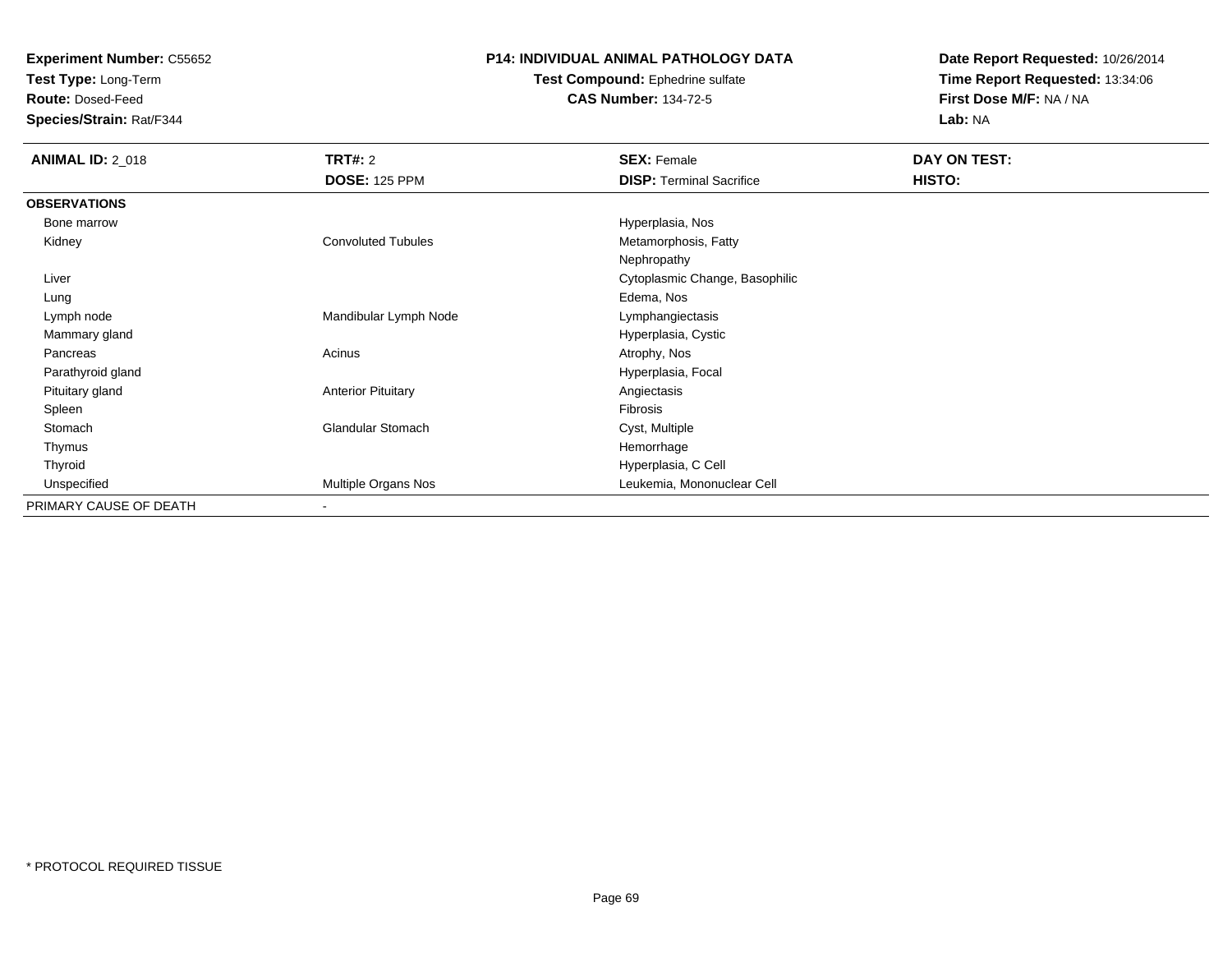**Test Type:** Long-Term

**Route:** Dosed-Feed

**Species/Strain:** Rat/F344

#### **P14: INDIVIDUAL ANIMAL PATHOLOGY DATA**

**Test Compound:** Ephedrine sulfate**CAS Number:** 134-72-5

| <b>ANIMAL ID: 2_019</b> | <b>TRT#: 2</b>            | <b>SEX: Female</b>               | DAY ON TEST: |
|-------------------------|---------------------------|----------------------------------|--------------|
|                         | <b>DOSE: 125 PPM</b>      | <b>DISP: Terminal Sacrifice</b>  | HISTO:       |
| <b>OBSERVATIONS</b>     |                           |                                  |              |
| Adrenal gland           | Cortex Nos                | Angiectasis                      |              |
|                         | Cortex Nos                | Hyperplasia, Focal               |              |
| Eye                     | Retina                    | Atrophy, Nos                     |              |
|                         | Lens, Cortex              | Mineralization                   |              |
| Heart                   | Myocardium Nos            | Fibrosis                         |              |
| Kidney                  |                           | Nephropathy                      |              |
| Liver                   |                           | Cytoplasmic Change, Basophilic   |              |
|                         |                           | Granuloma, Nos                   |              |
|                         |                           | Metamorphosis, Fatty             |              |
|                         |                           | <b>Nuclear Alteration</b>        |              |
| Lymph node              | Mandibular Lymph Node     | Lymphangiectasis                 |              |
| Mammary gland           |                           | Hyperplasia, Cystic              |              |
| Pancreas                | Acinus                    | Atrophy, Nos                     |              |
| Pituitary gland         | <b>Anterior Pituitary</b> | Adenoma, Nos                     |              |
| Stomach                 | <b>Glandular Stomach</b>  | Cyst, Multiple                   |              |
| Uterus                  |                           | <b>Endometrial Stromal Polyp</b> |              |
| PRIMARY CAUSE OF DEATH  | $\blacksquare$            |                                  |              |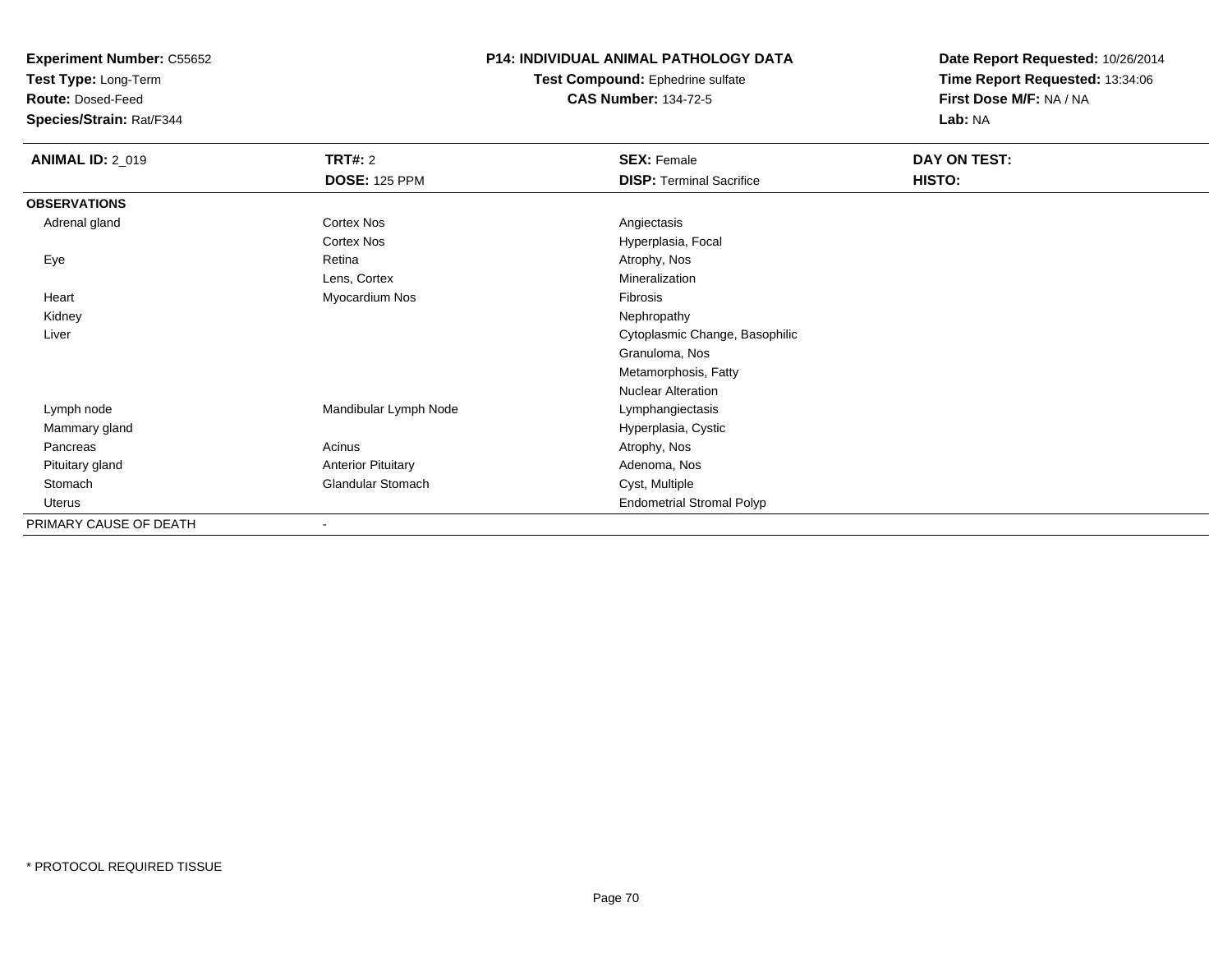**Test Type:** Long-Term

**Route:** Dosed-Feed

**Species/Strain:** Rat/F344

# **P14: INDIVIDUAL ANIMAL PATHOLOGY DATA**

**Test Compound:** Ephedrine sulfate**CAS Number:** 134-72-5

| <b>ANIMAL ID: 2 020</b> | <b>TRT#: 2</b>            | <b>SEX: Female</b>              | DAY ON TEST: |  |
|-------------------------|---------------------------|---------------------------------|--------------|--|
|                         | <b>DOSE: 125 PPM</b>      | <b>DISP: Terminal Sacrifice</b> | HISTO:       |  |
| <b>OBSERVATIONS</b>     |                           |                                 |              |  |
| Adrenal gland           | <b>Cortex Nos</b>         | Angiectasis                     |              |  |
| Heart                   | Myocardium Nos            | Fibrosis                        |              |  |
| Kidney                  |                           | Nephropathy                     |              |  |
| Liver                   |                           | Cytoplasmic Change, Basophilic  |              |  |
| Lymph node              | Mandibular Lymph Node     | Lymphangiectasis                |              |  |
| Pituitary gland         | <b>Anterior Pituitary</b> | Adenoma, Nos                    |              |  |
|                         | <b>Anterior Pituitary</b> | Angiectasis                     |              |  |
| Spleen                  |                           | Hemosiderosis                   |              |  |
| Stomach                 | <b>Glandular Stomach</b>  | Cyst, Multiple                  |              |  |
| Thyroid                 |                           | Hyperplasia, C Cell             |              |  |
| PRIMARY CAUSE OF DEATH  |                           |                                 |              |  |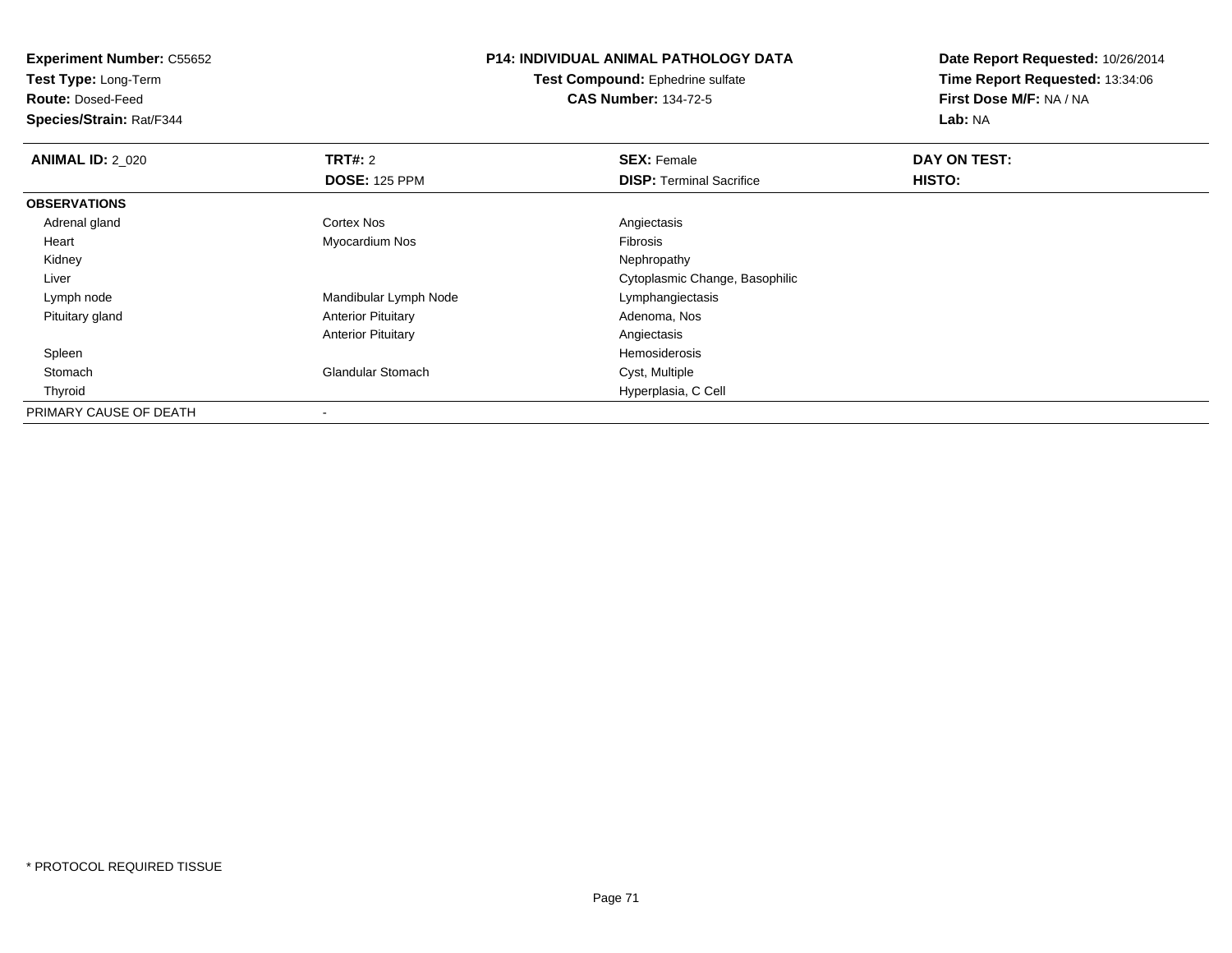**Test Type:** Long-Term

**Route:** Dosed-Feed

**Species/Strain:** Rat/F344

#### **P14: INDIVIDUAL ANIMAL PATHOLOGY DATA**

**Test Compound:** Ephedrine sulfate**CAS Number:** 134-72-5

| <b>ANIMAL ID: 2_021</b> | TRT#: 2                   | <b>SEX: Female</b>               | DAY ON TEST: |
|-------------------------|---------------------------|----------------------------------|--------------|
|                         | <b>DOSE: 125 PPM</b>      | <b>DISP:</b> Terminal Sacrifice  | HISTO:       |
| <b>OBSERVATIONS</b>     |                           |                                  |              |
| Adrenal gland           | Cortex Nos                | Angiectasis                      |              |
|                         | <b>Cortex Nos</b>         | Hyperplasia, Focal               |              |
| Heart                   | Myocardium Nos            | Fibrosis                         |              |
| Kidney                  |                           | Nephropathy                      |              |
| Liver                   |                           | Cytoplasmic Change, Basophilic   |              |
|                         |                           | Granuloma, Nos                   |              |
|                         | Periportal Bile Ductule   | Hyperplasia, Nos                 |              |
| Lymph node              | Mandibular Lymph Node     | Lymphangiectasis                 |              |
| Mammary gland           |                           | Hyperplasia, Cystic              |              |
| Pituitary gland         | <b>Anterior Pituitary</b> | Adenoma, Nos                     |              |
|                         | <b>Anterior Pituitary</b> | Angiectasis                      |              |
| Stomach                 | <b>Glandular Stomach</b>  | Cyst, Multiple                   |              |
| Uterus                  |                           | <b>Endometrial Stromal Polyp</b> |              |
| PRIMARY CAUSE OF DEATH  |                           |                                  |              |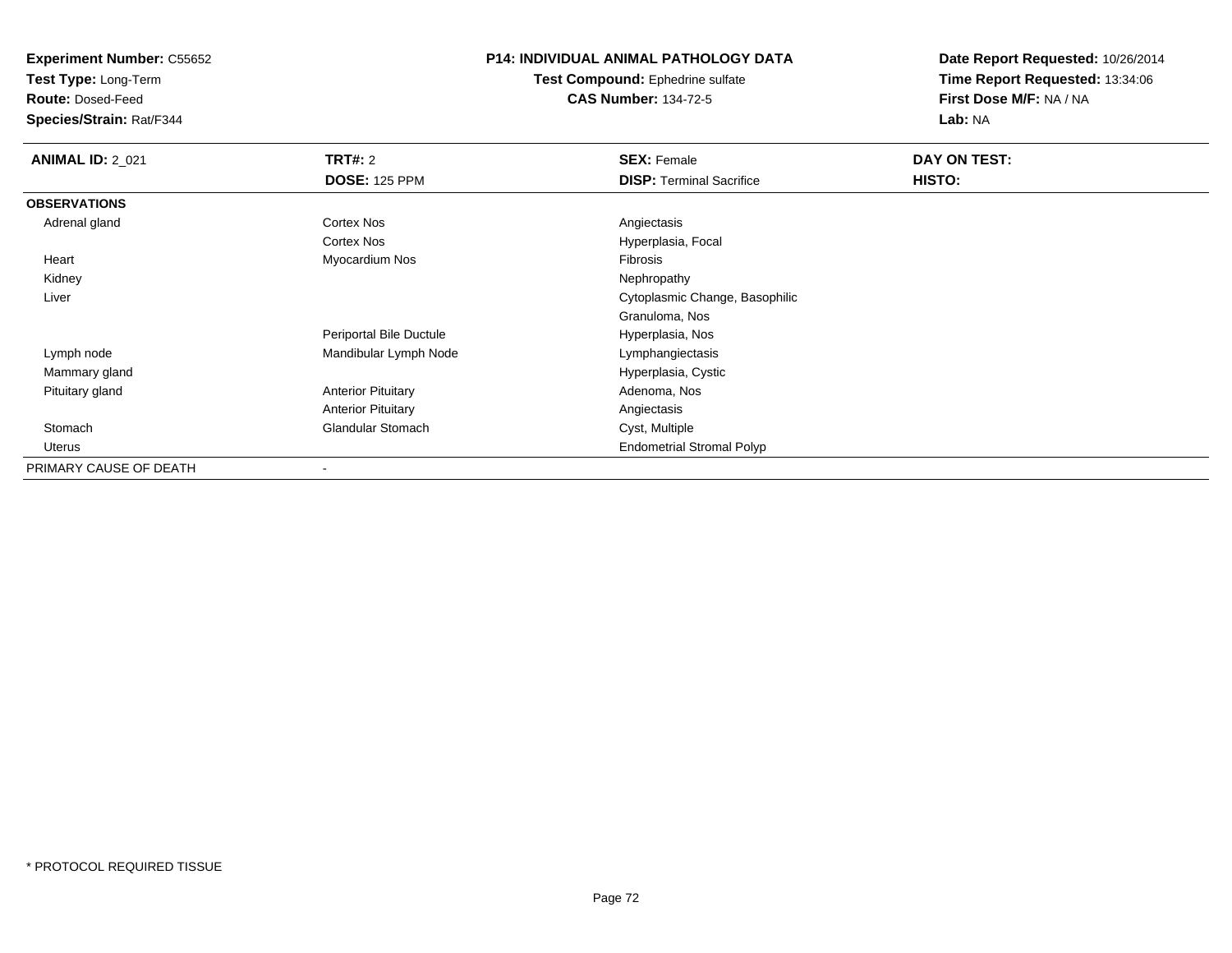**Test Type:** Long-Term

**Route:** Dosed-Feed

**Species/Strain:** Rat/F344

### **P14: INDIVIDUAL ANIMAL PATHOLOGY DATA**

**Test Compound:** Ephedrine sulfate**CAS Number:** 134-72-5

**Date Report Requested:** 10/26/2014**Time Report Requested:** 13:34:06**First Dose M/F:** NA / NA**Lab:** NA

| <b>ANIMAL ID: 2_022</b> | <b>TRT#: 2</b>            | <b>SEX: Female</b>               | DAY ON TEST: |  |
|-------------------------|---------------------------|----------------------------------|--------------|--|
|                         | <b>DOSE: 125 PPM</b>      | <b>DISP:</b> Moribund Sacrifice  | HISTO:       |  |
| <b>OBSERVATIONS</b>     |                           |                                  |              |  |
| Adrenal gland           | Cortex Nos                | Hyperplasia, Focal               |              |  |
| Bone marrow             |                           | Hyperplasia, Nos                 |              |  |
| Heart                   | Myocardium Nos            | Degeneration, Nos                |              |  |
|                         | Myocardium Nos            | Fibrosis                         |              |  |
| Kidney                  |                           | Nephropathy                      |              |  |
| Liver                   |                           | Angiectasis                      |              |  |
|                         | Periportal Bile Ductule   | Hyperplasia, Nos                 |              |  |
|                         |                           | Necrosis, Coagulative            |              |  |
| Mammary gland           |                           | Hyperplasia, Cystic              |              |  |
| Pancreas                | Acinus                    | Atrophy, Nos                     |              |  |
|                         |                           | Edema, Nos                       |              |  |
| Pituitary gland         | <b>Anterior Pituitary</b> | Angiectasis                      |              |  |
| Spleen                  | Capsule                   | Fibrosis                         |              |  |
| Stomach                 | Glandular Stomach         | Cyst, Multiple                   |              |  |
| Thymus                  |                           | Cyst, Nos                        |              |  |
| Unspecified             | Multiple Organs Nos       | Leukemia, Mononuclear Cell       |              |  |
| Uterus                  | <b>Endometrial Gland</b>  | Cyst, Nos                        |              |  |
|                         |                           | <b>Endometrial Stromal Polyp</b> |              |  |
| PRIMARY CAUSE OF DEATH  | ٠                         |                                  |              |  |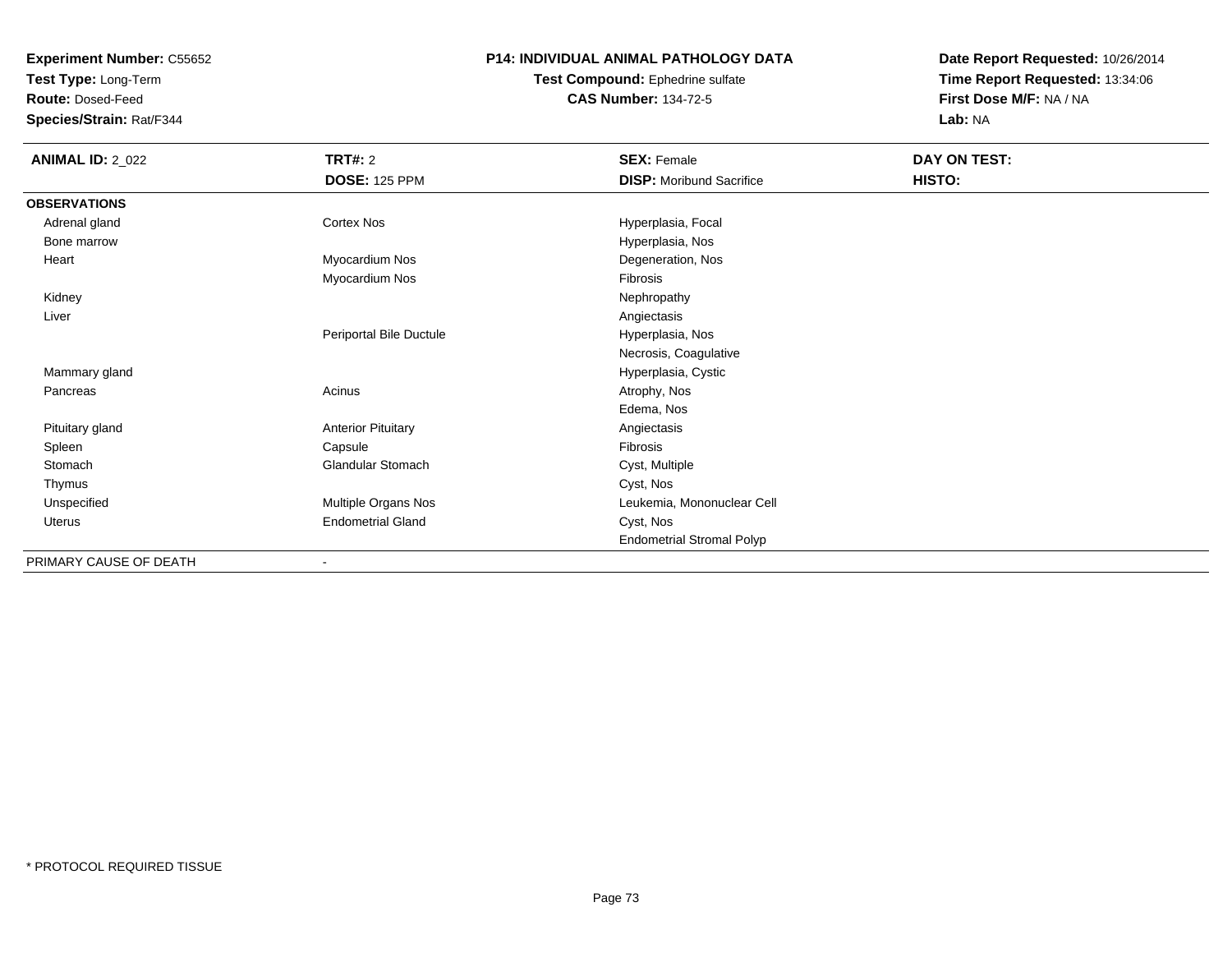**Test Type:** Long-Term

**Route:** Dosed-Feed

**Species/Strain:** Rat/F344

# **P14: INDIVIDUAL ANIMAL PATHOLOGY DATA**

**Test Compound:** Ephedrine sulfate**CAS Number:** 134-72-5

| <b>ANIMAL ID: 2_023</b> | TRT#: 2                   | <b>SEX: Female</b>               | DAY ON TEST: |  |
|-------------------------|---------------------------|----------------------------------|--------------|--|
|                         | <b>DOSE: 125 PPM</b>      | <b>DISP:</b> Moribund Sacrifice  | HISTO:       |  |
| <b>OBSERVATIONS</b>     |                           |                                  |              |  |
| Adrenal gland           | <b>Cortex Nos</b>         | Metamorphosis, Fatty             |              |  |
| Bone marrow             |                           | Hyperplasia, Nos                 |              |  |
| Liver                   |                           | Cytoplasmic Change, Basophilic   |              |  |
|                         | Periportal Bile Ductule   | Hyperplasia, Nos                 |              |  |
| Mammary gland           |                           | Hyperplasia, Cystic              |              |  |
| Pituitary gland         | <b>Anterior Pituitary</b> | Angiectasis                      |              |  |
| Stomach                 | <b>Glandular Stomach</b>  | Cyst, Multiple                   |              |  |
| Unspecified             | Multiple Organs Nos       | Leukemia, Mononuclear Cell       |              |  |
| Uterus                  | <b>Endometrial Gland</b>  | Cyst, Nos                        |              |  |
|                         |                           | <b>Endometrial Stromal Polyp</b> |              |  |
| PRIMARY CAUSE OF DEATH  | $\,$                      |                                  |              |  |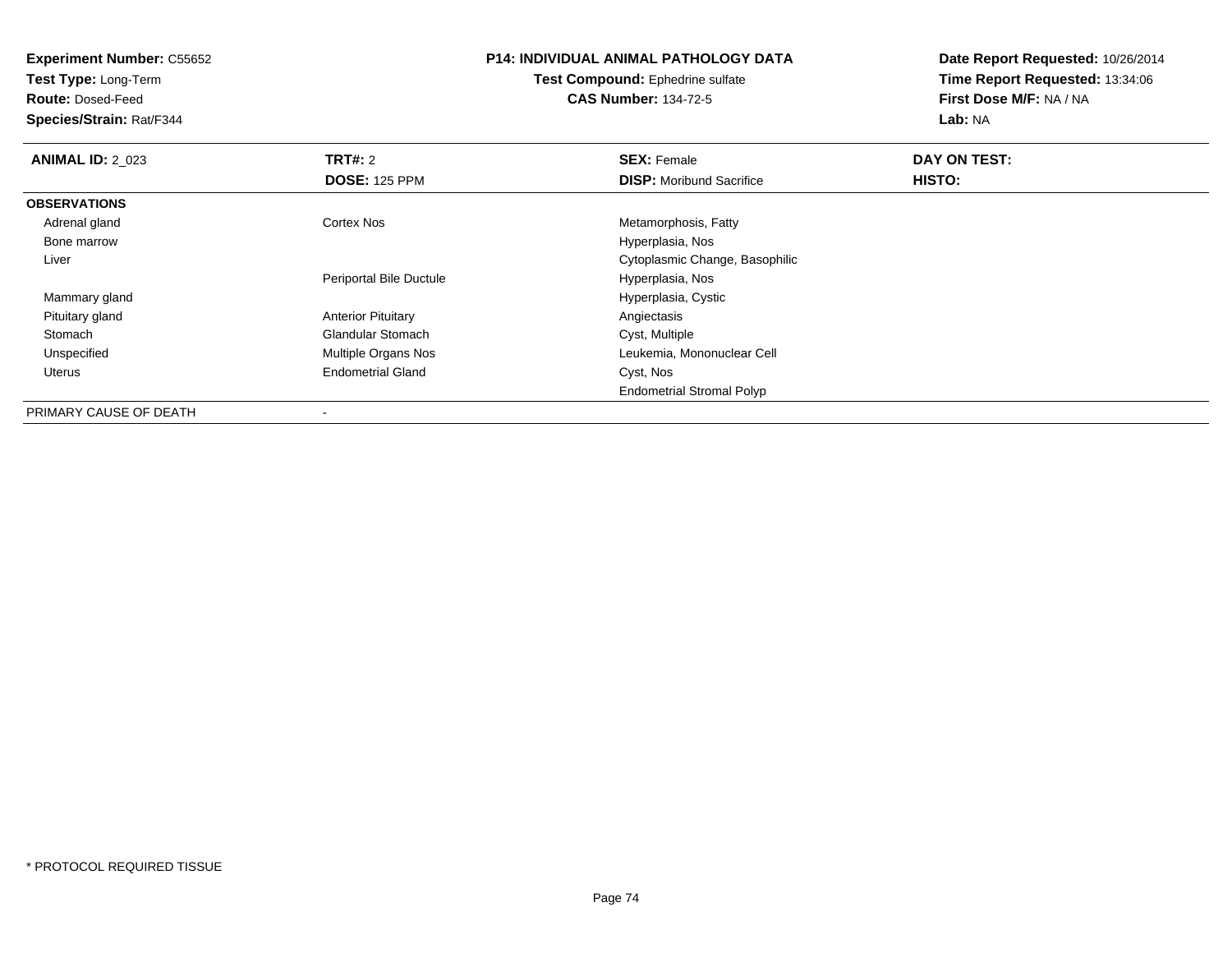| <b>Experiment Number: C55652</b><br>Test Type: Long-Term<br><b>Route: Dosed-Feed</b><br>Species/Strain: Rat/F344 |                          | <b>P14: INDIVIDUAL ANIMAL PATHOLOGY DATA</b><br><b>Test Compound:</b> Ephedrine sulfate<br><b>CAS Number: 134-72-5</b> | Date Report Requested: 10/26/2014<br>Time Report Requested: 13:34:06<br>First Dose M/F: NA / NA<br>Lab: NA |
|------------------------------------------------------------------------------------------------------------------|--------------------------|------------------------------------------------------------------------------------------------------------------------|------------------------------------------------------------------------------------------------------------|
| <b>ANIMAL ID: 2_024</b>                                                                                          | <b>TRT#: 2</b>           | <b>SEX: Female</b>                                                                                                     | DAY ON TEST:                                                                                               |
|                                                                                                                  | <b>DOSE: 125 PPM</b>     | <b>DISP:</b> Terminal Sacrifice                                                                                        | HISTO:                                                                                                     |
| <b>OBSERVATIONS</b>                                                                                              |                          |                                                                                                                        |                                                                                                            |
| Adrenal gland                                                                                                    | Cortex Nos               | Angiectasis                                                                                                            |                                                                                                            |
| Kidney                                                                                                           |                          | Nephropathy                                                                                                            |                                                                                                            |
| Liver                                                                                                            |                          | Cytoplasmic Change, Basophilic                                                                                         |                                                                                                            |
|                                                                                                                  |                          | Granuloma, Nos                                                                                                         |                                                                                                            |
|                                                                                                                  | Periportal Bile Ductule  | Hyperplasia, Nos                                                                                                       |                                                                                                            |
|                                                                                                                  |                          | Neoplastic Nodule                                                                                                      |                                                                                                            |
| Mammary gland                                                                                                    |                          | Hyperplasia, Cystic                                                                                                    |                                                                                                            |
| Stomach                                                                                                          | <b>Glandular Stomach</b> | Cyst, Multiple                                                                                                         |                                                                                                            |
| Unspecified                                                                                                      | Multiple Organs Nos      | Leukemia, Mononuclear Cell                                                                                             |                                                                                                            |
| PRIMARY CAUSE OF DEATH                                                                                           |                          |                                                                                                                        |                                                                                                            |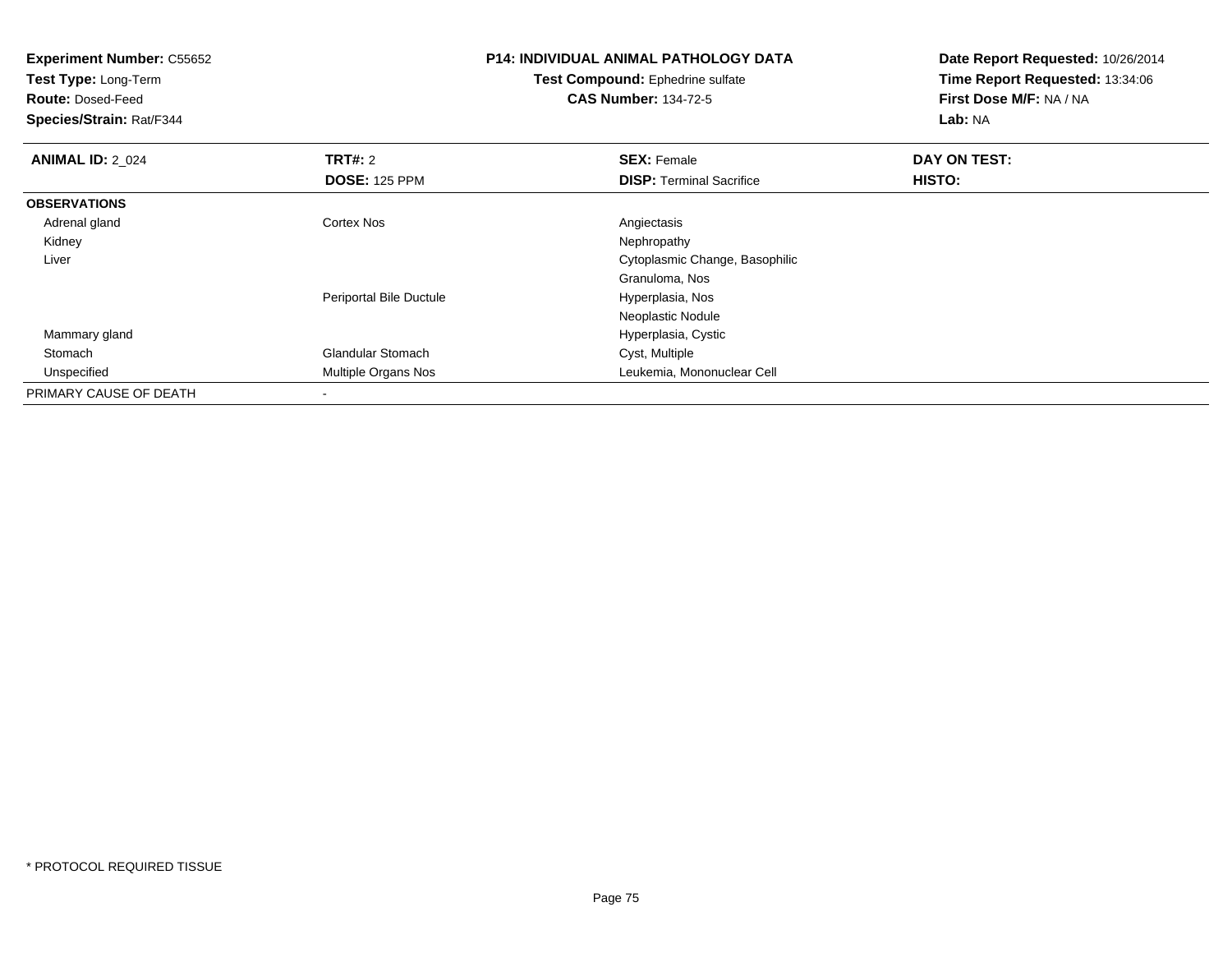**Test Type:** Long-Term

**Route:** Dosed-Feed

**Species/Strain:** Rat/F344

# **P14: INDIVIDUAL ANIMAL PATHOLOGY DATA**

**Test Compound:** Ephedrine sulfate**CAS Number:** 134-72-5

| <b>ANIMAL ID: 2 025</b> | <b>TRT#: 2</b>        | <b>SEX: Female</b>              | DAY ON TEST: |  |
|-------------------------|-----------------------|---------------------------------|--------------|--|
|                         | <b>DOSE: 125 PPM</b>  | <b>DISP: Terminal Sacrifice</b> | HISTO:       |  |
| <b>OBSERVATIONS</b>     |                       |                                 |              |  |
| Adrenal gland           | Cortex Nos            | Angiectasis                     |              |  |
| Heart                   | Myocardium Nos        | <b>Fibrosis</b>                 |              |  |
| Kidney                  |                       | Nephropathy                     |              |  |
| Liver                   |                       | Cytoplasmic Change, Basophilic  |              |  |
|                         |                       | <b>Focal Cellular Change</b>    |              |  |
|                         |                       | Granuloma, Nos                  |              |  |
| Lymph node              | Mandibular Lymph Node | Lymphangiectasis                |              |  |
| Mammary gland           |                       | Hyperplasia, Cystic             |              |  |
| Pancreas                | Acinus                | Atrophy, Nos                    |              |  |
| Stomach                 | Forestomach           | Hyperplasia, Epithelial         |              |  |
| PRIMARY CAUSE OF DEATH  |                       |                                 |              |  |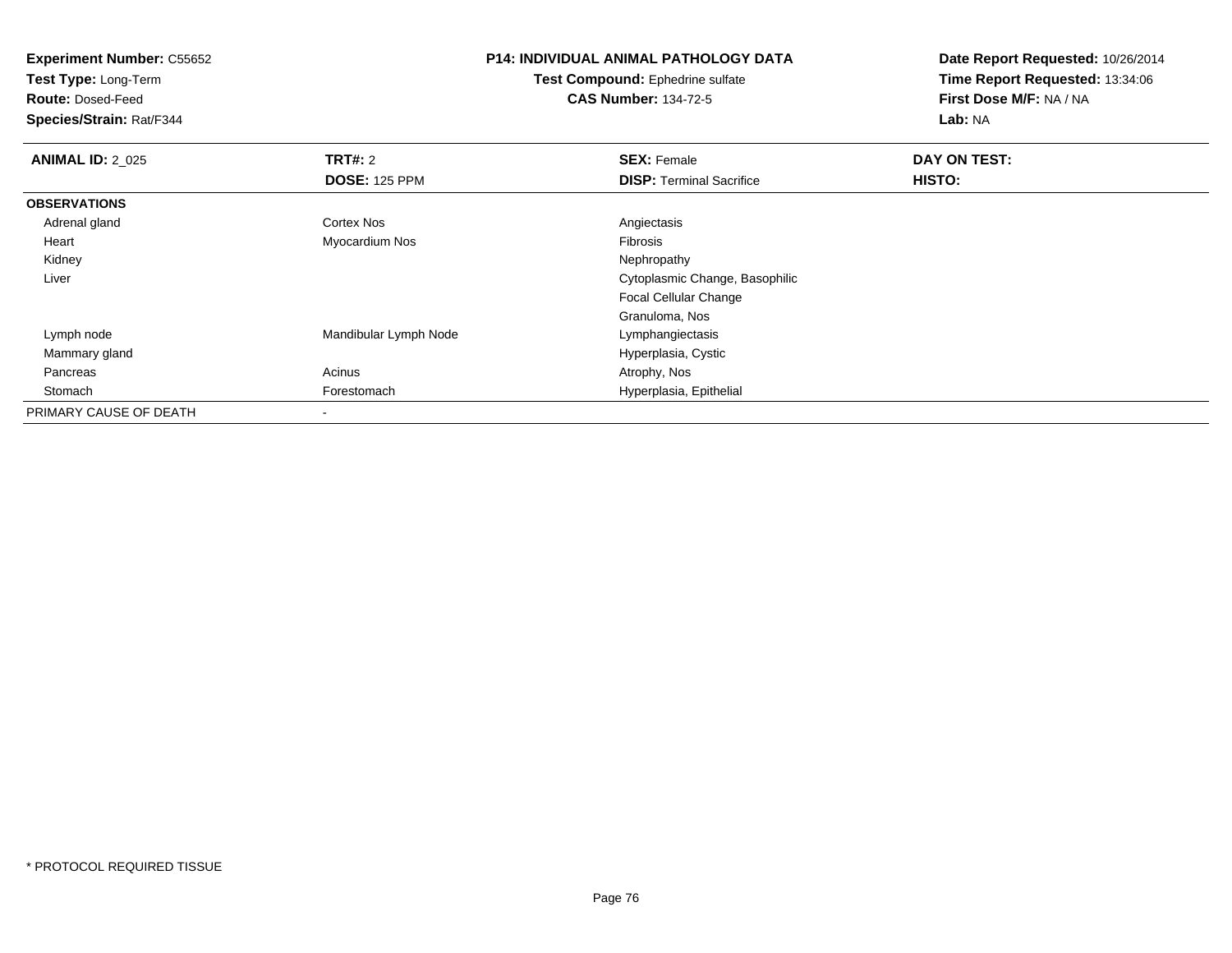| <b>Experiment Number: C55652</b> |                             | <b>P14: INDIVIDUAL ANIMAL PATHOLOGY DATA</b> | Date Report Requested: 10/26/2014 |
|----------------------------------|-----------------------------|----------------------------------------------|-----------------------------------|
| Test Type: Long-Term             |                             | Test Compound: Ephedrine sulfate             | Time Report Requested: 13:34:06   |
| <b>Route: Dosed-Feed</b>         | <b>CAS Number: 134-72-5</b> |                                              | First Dose M/F: NA / NA           |
| <b>Species/Strain: Rat/F344</b>  |                             |                                              | Lab: NA                           |
| <b>ANIMAL ID: 2_026</b>          | <b>TRT#: 2</b>              | <b>SEX: Female</b>                           | DAY ON TEST:                      |
|                                  | <b>DOSE: 125 PPM</b>        | <b>DISP:</b> Terminal Sacrifice              | HISTO:                            |
| <b>OBSERVATIONS</b>              |                             |                                              |                                   |
| Adrenal gland                    | Cortex Nos                  | Angiectasis                                  |                                   |
| Heart                            | Myocardium Nos              | <b>Fibrosis</b>                              |                                   |
| Kidney                           |                             | Nephropathy                                  |                                   |
| Liver                            |                             | Cytoplasmic Change, Basophilic               |                                   |
|                                  |                             | Granuloma, Nos                               |                                   |
| Lymph node                       | Mandibular Lymph Node       | Lymphangiectasis                             |                                   |
| Pancreas                         | Acinus                      | Atrophy, Nos                                 |                                   |
| Spleen                           |                             | Hemosiderosis                                |                                   |
| Stomach                          | Glandular Stomach           | Cyst, Multiple                               |                                   |
| PRIMARY CAUSE OF DEATH           |                             |                                              |                                   |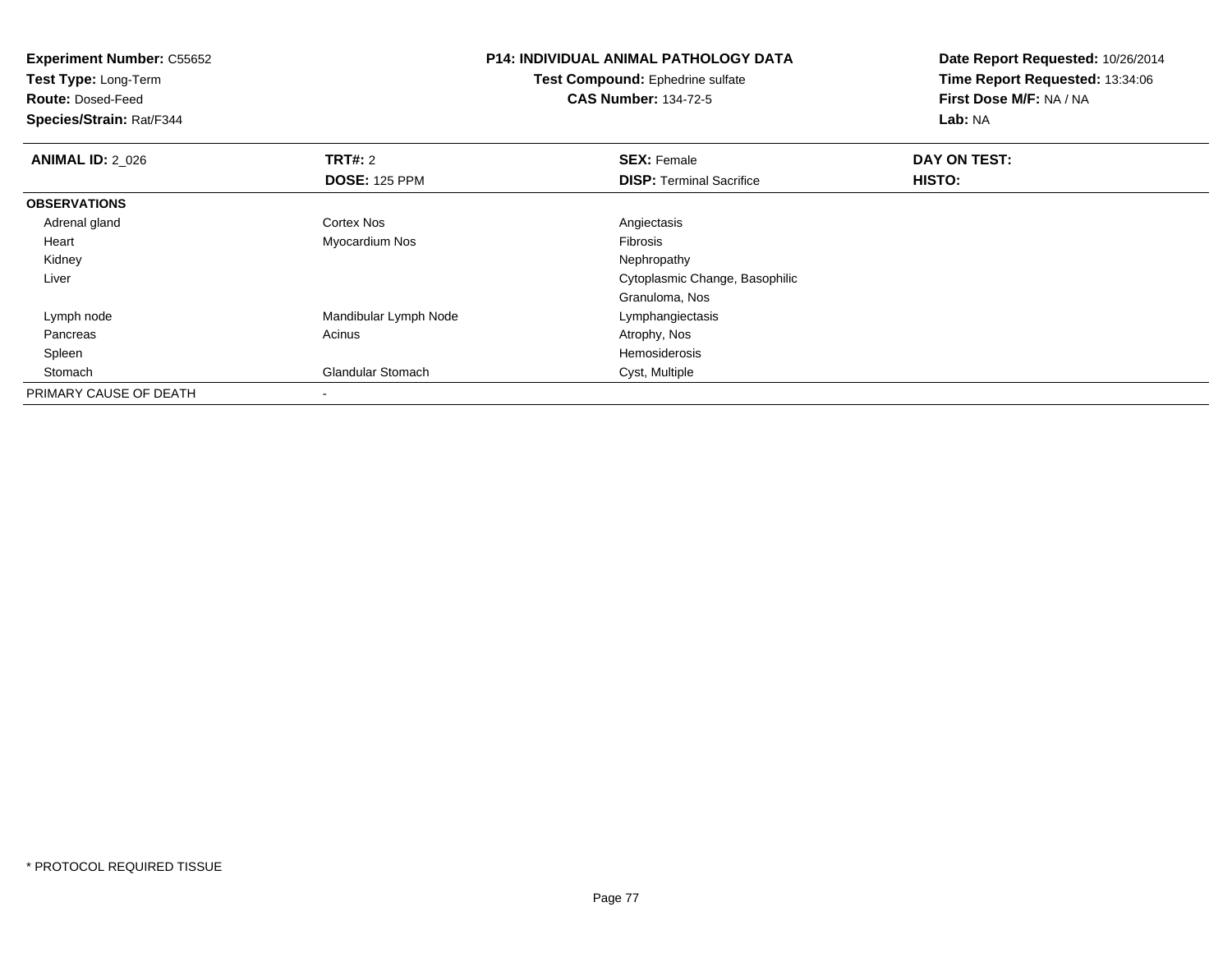**Test Type:** Long-Term

**Route:** Dosed-Feed

**Species/Strain:** Rat/F344

# **P14: INDIVIDUAL ANIMAL PATHOLOGY DATA**

**Test Compound:** Ephedrine sulfate**CAS Number:** 134-72-5

| <b>ANIMAL ID: 2_027</b> | TRT#: 2                   | <b>SEX: Female</b>              | DAY ON TEST: |  |
|-------------------------|---------------------------|---------------------------------|--------------|--|
|                         | <b>DOSE: 125 PPM</b>      | <b>DISP:</b> Moribund Sacrifice | HISTO:       |  |
| <b>OBSERVATIONS</b>     |                           |                                 |              |  |
| Adrenal gland           | <b>Cortex Nos</b>         | Hyperplasia, Focal              |              |  |
| Kidney                  |                           | Nephropathy                     |              |  |
| Liver                   |                           | Cytoplasmic Change, Basophilic  |              |  |
|                         |                           | Granuloma, Nos                  |              |  |
| Mammary gland           |                           | Hyperplasia, Cystic             |              |  |
| Pancreas                | Acinus                    | Atrophy, Nos                    |              |  |
| Pituitary gland         | <b>Anterior Pituitary</b> | Adenoma, Nos                    |              |  |
|                         | <b>Anterior Pituitary</b> | Angiectasis                     |              |  |
| Skin                    |                           | Inflammation, Chronic           |              |  |
| Spleen                  |                           | Hemosiderosis                   |              |  |
| Urinary bladder         |                           | Inflammation, Acute             |              |  |
| PRIMARY CAUSE OF DEATH  |                           |                                 |              |  |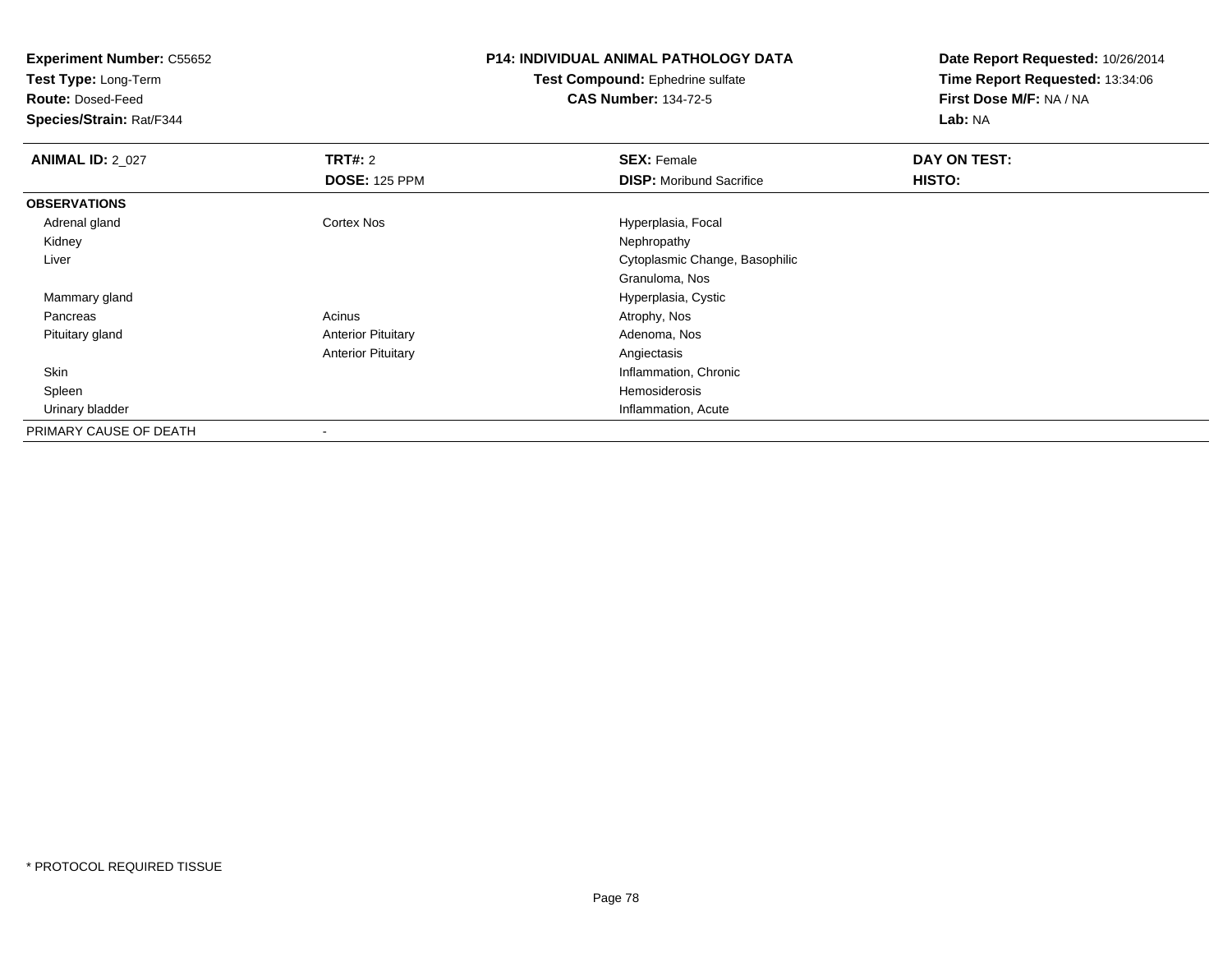**Test Type:** Long-Term

**Route:** Dosed-Feed

**Species/Strain:** Rat/F344

# **P14: INDIVIDUAL ANIMAL PATHOLOGY DATA**

**Test Compound:** Ephedrine sulfate**CAS Number:** 134-72-5

| <b>ANIMAL ID: 2 028</b> | TRT#: 2                   | <b>SEX: Female</b>              | DAY ON TEST: |  |
|-------------------------|---------------------------|---------------------------------|--------------|--|
|                         | <b>DOSE: 125 PPM</b>      | <b>DISP: Terminal Sacrifice</b> | HISTO:       |  |
| <b>OBSERVATIONS</b>     |                           |                                 |              |  |
| Adrenal gland           | <b>Cortex Nos</b>         | Angiectasis                     |              |  |
| Heart                   | Myocardium Nos            | Fibrosis                        |              |  |
| Kidney                  |                           | Nephropathy                     |              |  |
| Liver                   |                           | Cytoplasmic Change, Basophilic  |              |  |
|                         |                           | Granuloma, Nos                  |              |  |
|                         | Periportal Bile Ductule   | Hyperplasia, Nos                |              |  |
| Mammary gland           |                           | Hyperplasia, Cystic             |              |  |
| Pituitary gland         | <b>Anterior Pituitary</b> | Adenoma, Nos                    |              |  |
| Spleen                  |                           | Hemosiderosis                   |              |  |
| Stomach                 | <b>Glandular Stomach</b>  | Cyst, Multiple                  |              |  |
| PRIMARY CAUSE OF DEATH  | $\blacksquare$            |                                 |              |  |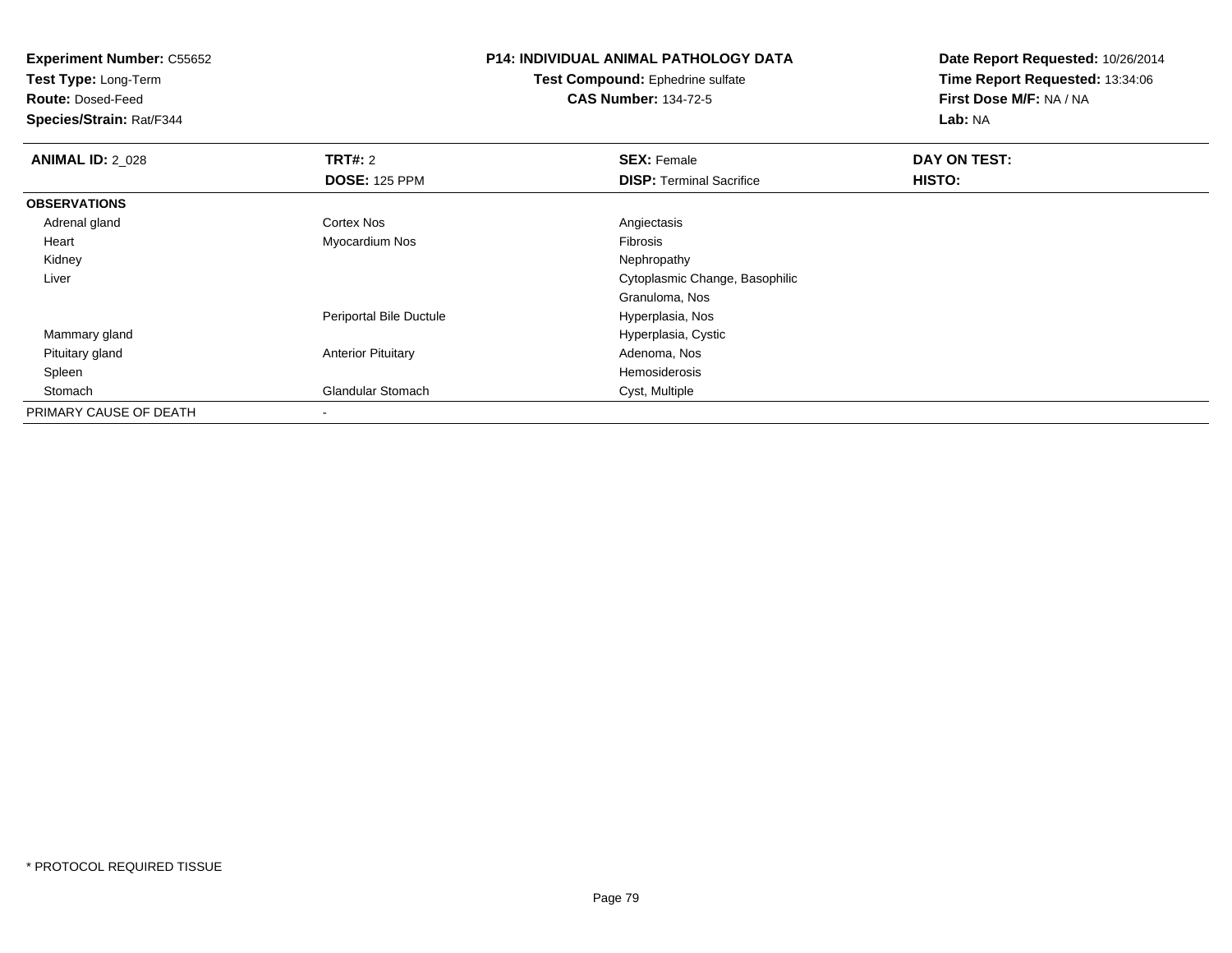**Test Type:** Long-Term

**Route:** Dosed-Feed

**Species/Strain:** Rat/F344

### **P14: INDIVIDUAL ANIMAL PATHOLOGY DATA**

**Test Compound:** Ephedrine sulfate**CAS Number:** 134-72-5

| <b>ANIMAL ID: 2 029</b> | <b>TRT#: 2</b>             | <b>SEX: Female</b>              | DAY ON TEST: |  |
|-------------------------|----------------------------|---------------------------------|--------------|--|
|                         | <b>DOSE: 125 PPM</b>       | <b>DISP: Terminal Sacrifice</b> | HISTO:       |  |
| <b>OBSERVATIONS</b>     |                            |                                 |              |  |
| Adrenal gland           |                            | Cortical Adenoma                |              |  |
|                         | <b>Cortex Nos</b>          | Hyperplasia, Focal              |              |  |
| Bone marrow             |                            | Hyperplasia, Nos                |              |  |
| Heart                   | Myocardium Nos             | <b>Fibrosis</b>                 |              |  |
| Kidney                  |                            | Nephropathy                     |              |  |
| Liver                   |                            | Cytoplasmic Change, Basophilic  |              |  |
|                         | Periportal Bile Ductule    | Hyperplasia, Nos                |              |  |
| Mammary gland           |                            | Hyperplasia, Cystic             |              |  |
|                         |                            | Papillary Adenocarcinoma        |              |  |
| Pituitary gland         | <b>Anterior Pituitary</b>  | Adenoma, Nos                    |              |  |
| Thyroid                 |                            | Hyperplasia, C Cell             |              |  |
| Unspecified             | <b>Multiple Organs Nos</b> | Leukemia, Mononuclear Cell      |              |  |
| PRIMARY CAUSE OF DEATH  |                            |                                 |              |  |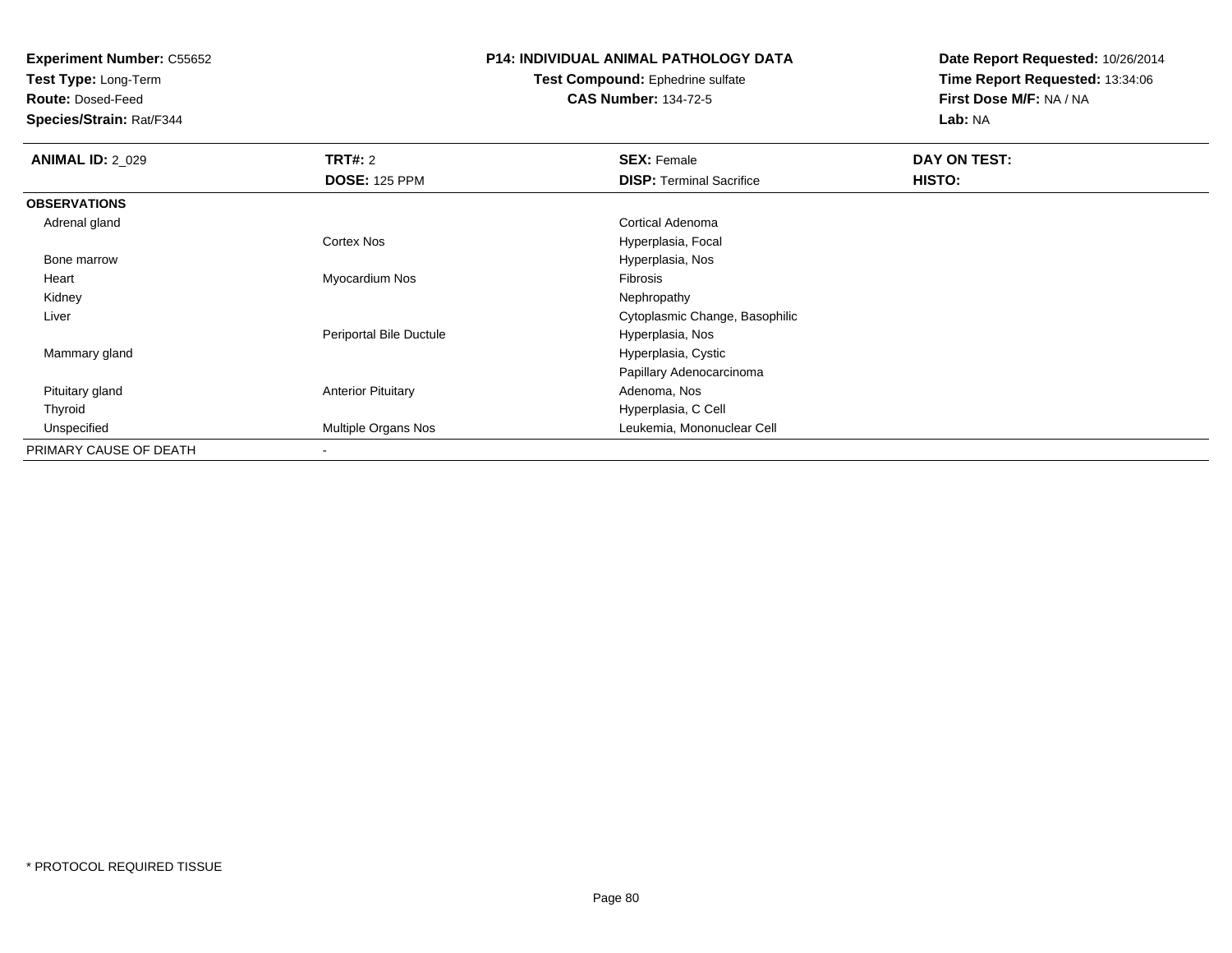| <b>Experiment Number: C55652</b><br>Test Type: Long-Term<br><b>Route: Dosed-Feed</b><br>Species/Strain: Rat/F344 |                                        | <b>P14: INDIVIDUAL ANIMAL PATHOLOGY DATA</b><br>Test Compound: Ephedrine sulfate<br><b>CAS Number: 134-72-5</b> | Date Report Requested: 10/26/2014<br>Time Report Requested: 13:34:06<br>First Dose M/F: NA / NA<br>Lab: NA |
|------------------------------------------------------------------------------------------------------------------|----------------------------------------|-----------------------------------------------------------------------------------------------------------------|------------------------------------------------------------------------------------------------------------|
| <b>ANIMAL ID: 2 030</b>                                                                                          | <b>TRT#: 2</b><br><b>DOSE: 125 PPM</b> | <b>SEX: Female</b><br><b>DISP:</b> Terminal Sacrifice                                                           | DAY ON TEST:<br>HISTO:                                                                                     |
| <b>OBSERVATIONS</b>                                                                                              |                                        |                                                                                                                 |                                                                                                            |
| Adrenal gland                                                                                                    | Cortex Nos                             | Angiectasis                                                                                                     |                                                                                                            |
| Heart                                                                                                            | Myocardium Nos                         | Fibrosis                                                                                                        |                                                                                                            |
| Kidney                                                                                                           |                                        | Nephropathy                                                                                                     |                                                                                                            |
| Liver                                                                                                            |                                        | Cytoplasmic Change, Basophilic                                                                                  |                                                                                                            |
| Mammary gland                                                                                                    |                                        | Hyperplasia, Cystic                                                                                             |                                                                                                            |
| Pituitary gland                                                                                                  | <b>Anterior Pituitary</b>              | Adenoma, Nos                                                                                                    |                                                                                                            |
| Stomach                                                                                                          | <b>Glandular Stomach</b>               | Cyst, Multiple                                                                                                  |                                                                                                            |
| Thymus                                                                                                           |                                        | Hemorrhage                                                                                                      |                                                                                                            |
| <b>Uterus</b>                                                                                                    | <b>Endometrial Gland</b>               | Cyst, Nos                                                                                                       |                                                                                                            |
| PRIMARY CAUSE OF DEATH                                                                                           |                                        |                                                                                                                 |                                                                                                            |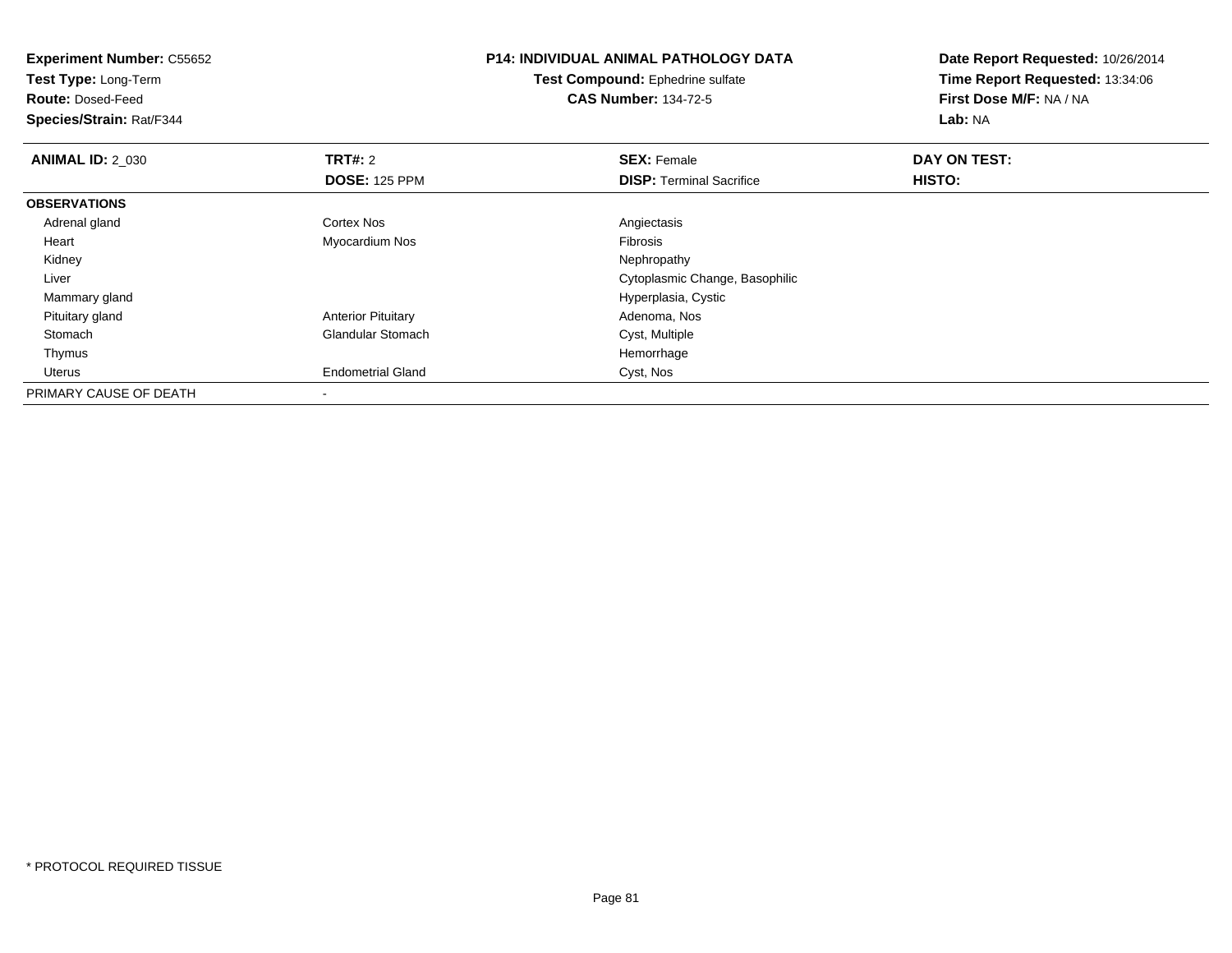**Test Type:** Long-Term

**Route:** Dosed-Feed

**Species/Strain:** Rat/F344

## **P14: INDIVIDUAL ANIMAL PATHOLOGY DATA**

**Test Compound:** Ephedrine sulfate**CAS Number:** 134-72-5

| <b>ANIMAL ID: 2_031</b> | <b>TRT#: 2</b>            | <b>SEX: Female</b>              | DAY ON TEST: |  |
|-------------------------|---------------------------|---------------------------------|--------------|--|
|                         | <b>DOSE: 125 PPM</b>      | <b>DISP:</b> Moribund Sacrifice | HISTO:       |  |
| <b>OBSERVATIONS</b>     |                           |                                 |              |  |
| Bone marrow             |                           | Hyperplasia, Nos                |              |  |
| Heart                   | Myocardium Nos            | Degeneration, Nos               |              |  |
|                         | Myocardium Nos            | Fibrosis                        |              |  |
| Liver                   |                           | Cytoplasmic Change, Basophilic  |              |  |
|                         | Periportal Bile Ductule   | Hyperplasia, Nos                |              |  |
|                         |                           | Metamorphosis, Fatty            |              |  |
| Lung                    | Alveoli                   | Edema, Nos                      |              |  |
| Mammary gland           |                           | Fibroadenoma                    |              |  |
|                         |                           | Hyperplasia, Cystic             |              |  |
| Pituitary gland         | <b>Anterior Pituitary</b> | Adenoma, Nos                    |              |  |
|                         | <b>Anterior Pituitary</b> | Angiectasis                     |              |  |
| Unspecified             | Multiple Organs Nos       | Leukemia, Mononuclear Cell      |              |  |
| PRIMARY CAUSE OF DEATH  |                           |                                 |              |  |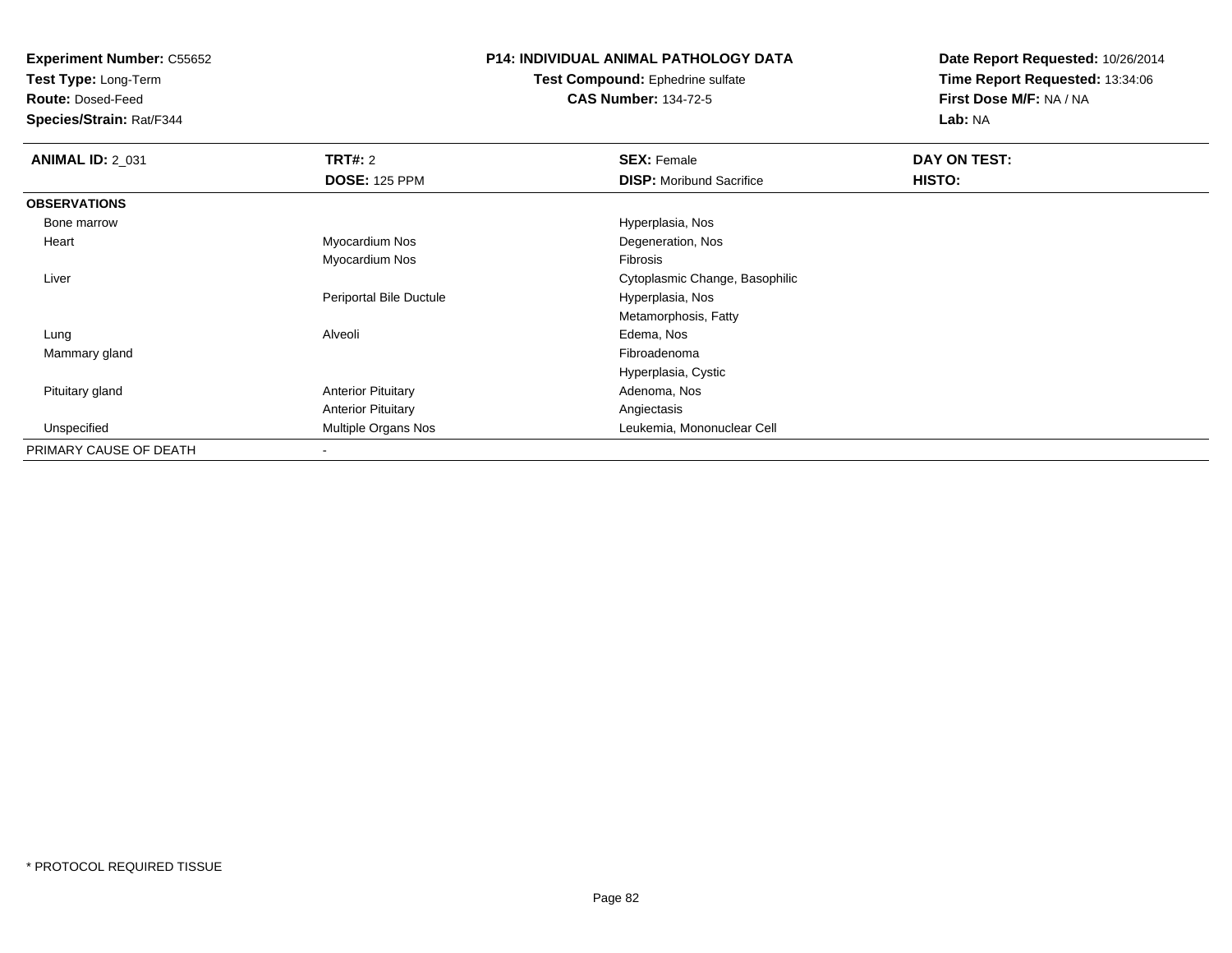**Test Type:** Long-Term

**Route:** Dosed-Feed

**Species/Strain:** Rat/F344

### **P14: INDIVIDUAL ANIMAL PATHOLOGY DATA**

**Test Compound:** Ephedrine sulfate**CAS Number:** 134-72-5

| <b>ANIMAL ID: 2_032</b> | <b>TRT#:</b> 2            | <b>SEX: Female</b>               | DAY ON TEST: |  |
|-------------------------|---------------------------|----------------------------------|--------------|--|
|                         | <b>DOSE: 125 PPM</b>      | <b>DISP:</b> Moribund Sacrifice  | HISTO:       |  |
| <b>OBSERVATIONS</b>     |                           |                                  |              |  |
| Adrenal gland           | Medulla                   | Ganglioneuroma                   |              |  |
|                         | Medulla                   | Pheochromocytoma                 |              |  |
| Bone marrow             |                           | Hyperplasia, Nos                 |              |  |
| Heart                   | Myocardium Nos            | Fibrosis                         |              |  |
| Kidney                  |                           | Nephropathy                      |              |  |
| Liver                   |                           | Angiectasis                      |              |  |
|                         | Periportal Bile Ductule   | Hyperplasia, Nos                 |              |  |
|                         |                           | Necrosis, Coagulative            |              |  |
| Lymph node              | Mandibular Lymph Node     | Lymphangiectasis                 |              |  |
| Mammary gland           |                           | Hyperplasia, Cystic              |              |  |
| Pancreas                | Acinus                    | Atrophy, Nos                     |              |  |
| Pituitary gland         | <b>Anterior Pituitary</b> | Angiectasis                      |              |  |
| Stomach                 | <b>Glandular Stomach</b>  | Cyst, Multiple                   |              |  |
| Unspecified             | Multiple Organs Nos       | Leukemia, Mononuclear Cell       |              |  |
| Uterus                  | <b>Endometrial Gland</b>  | Cyst, Nos                        |              |  |
|                         |                           | <b>Endometrial Stromal Polyp</b> |              |  |
| PRIMARY CAUSE OF DEATH  |                           |                                  |              |  |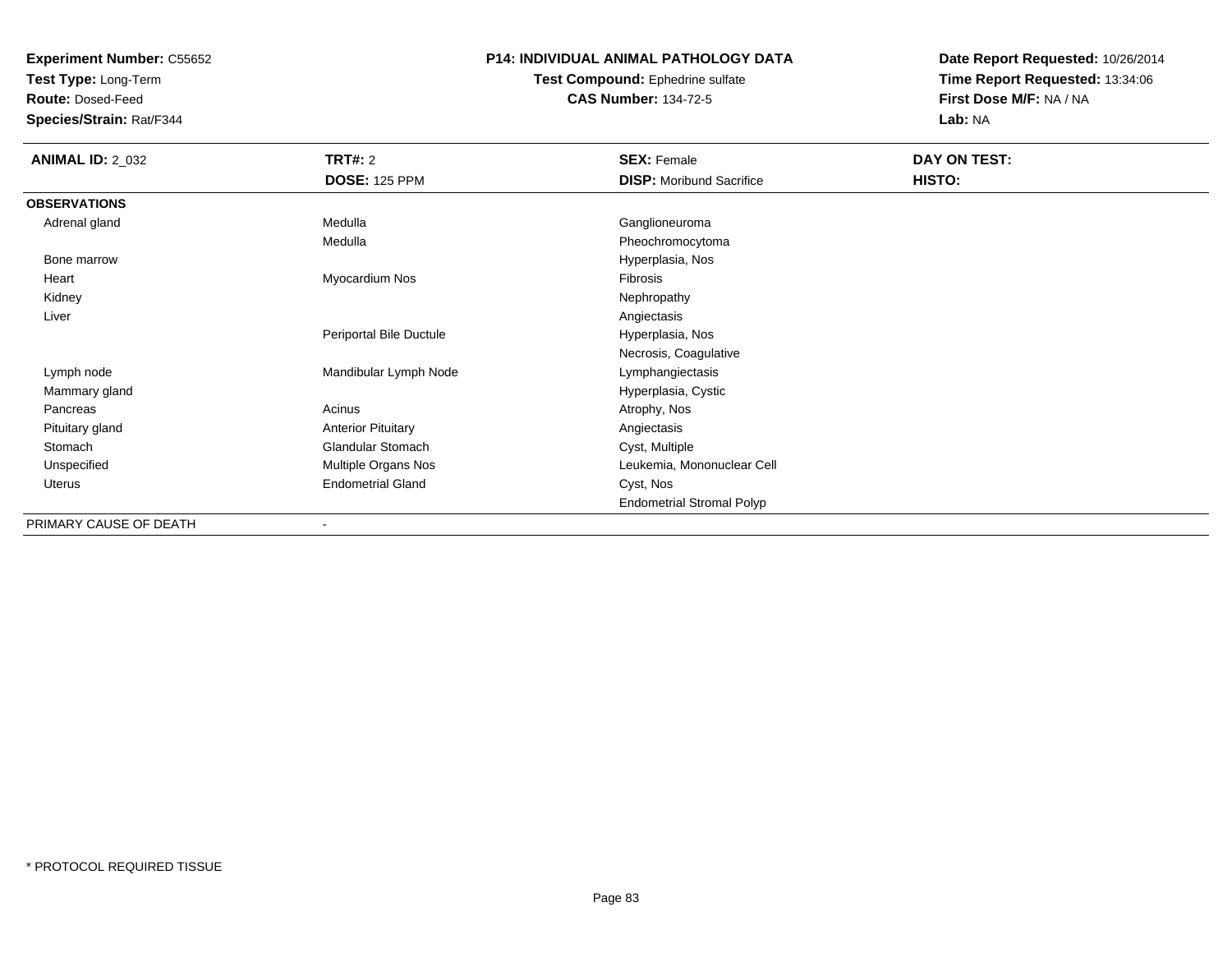| <b>Experiment Number: C55652</b><br>Test Type: Long-Term<br><b>Route: Dosed-Feed</b><br>Species/Strain: Rat/F344 |                      | <b>P14: INDIVIDUAL ANIMAL PATHOLOGY DATA</b><br>Test Compound: Ephedrine sulfate<br><b>CAS Number: 134-72-5</b> | Date Report Requested: 10/26/2014<br>Time Report Requested: 13:34:06<br>First Dose M/F: NA / NA<br>Lab: NA |
|------------------------------------------------------------------------------------------------------------------|----------------------|-----------------------------------------------------------------------------------------------------------------|------------------------------------------------------------------------------------------------------------|
| <b>ANIMAL ID: 2_033</b>                                                                                          | TRT#: 2              | <b>SEX: Female</b>                                                                                              | DAY ON TEST:                                                                                               |
|                                                                                                                  | <b>DOSE: 125 PPM</b> | <b>DISP:</b> Moribund Sacrifice                                                                                 | HISTO:                                                                                                     |
| <b>OBSERVATIONS</b>                                                                                              |                      |                                                                                                                 |                                                                                                            |
| Adrenal gland                                                                                                    | Cortex Nos           | Hyperplasia, Focal                                                                                              |                                                                                                            |
|                                                                                                                  | <b>Cortex Nos</b>    | Metamorphosis, Fatty                                                                                            |                                                                                                            |
|                                                                                                                  | Medulla              | Pheochromocytoma                                                                                                |                                                                                                            |
| Bone marrow                                                                                                      |                      | Hyperplasia, Nos                                                                                                |                                                                                                            |
| Heart                                                                                                            | Myocardium Nos       | <b>Fibrosis</b>                                                                                                 |                                                                                                            |
| Kidney                                                                                                           |                      | Nephropathy                                                                                                     |                                                                                                            |
| Liver                                                                                                            |                      | Metamorphosis, Fatty                                                                                            |                                                                                                            |
| Thyroid                                                                                                          |                      | Hyperplasia, C Cell                                                                                             |                                                                                                            |
| Unspecified                                                                                                      | Multiple Organs Nos  | Leukemia, Mononuclear Cell                                                                                      |                                                                                                            |
| PRIMARY CAUSE OF DEATH                                                                                           |                      |                                                                                                                 |                                                                                                            |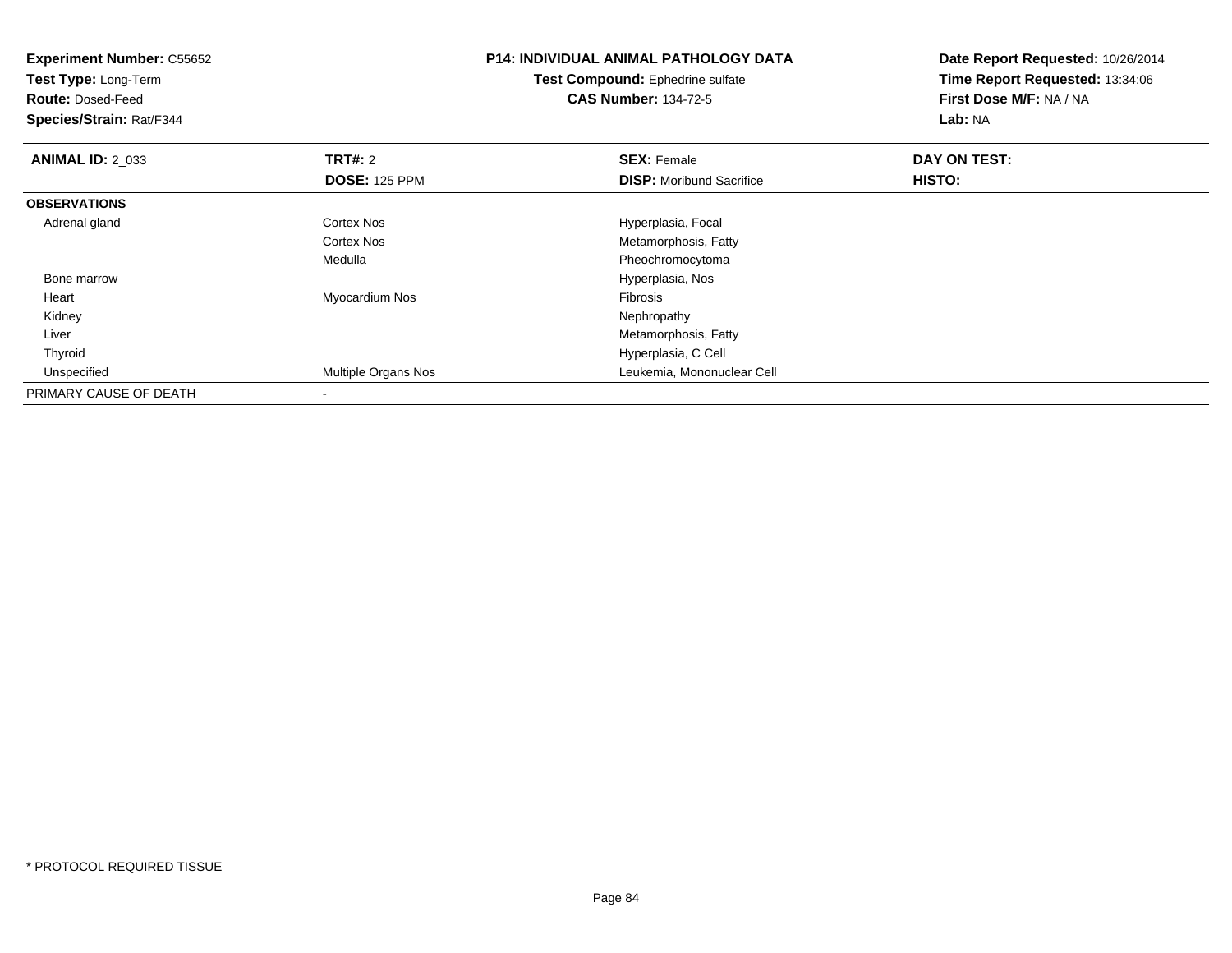**Test Type:** Long-Term

**Route:** Dosed-Feed

**Species/Strain:** Rat/F344

# **P14: INDIVIDUAL ANIMAL PATHOLOGY DATA**

**Test Compound:** Ephedrine sulfate**CAS Number:** 134-72-5

| <b>ANIMAL ID: 2_034</b> | TRT#: 2                   | <b>SEX: Female</b>              | DAY ON TEST: |  |
|-------------------------|---------------------------|---------------------------------|--------------|--|
|                         | <b>DOSE: 125 PPM</b>      | <b>DISP: Terminal Sacrifice</b> | HISTO:       |  |
| <b>OBSERVATIONS</b>     |                           |                                 |              |  |
| Adrenal gland           | <b>Cortex Nos</b>         | Angiectasis                     |              |  |
| Heart                   | Myocardium Nos            | Fibrosis                        |              |  |
| Kidney                  |                           | Nephropathy                     |              |  |
| Liver                   |                           | Granuloma, Nos                  |              |  |
|                         | Periportal Bile Ductule   | Hyperplasia, Nos                |              |  |
|                         |                           | Neoplastic Nodule               |              |  |
| Mammary gland           |                           | Hyperplasia, Cystic             |              |  |
| Ovary                   |                           | Granulosa-Cell Tumor            |              |  |
| Pancreas                | Acinus                    | Atrophy, Nos                    |              |  |
| Pituitary gland         | <b>Anterior Pituitary</b> | Adenoma, Nos                    |              |  |
| Stomach                 | <b>Glandular Stomach</b>  | Cyst, Multiple                  |              |  |
| PRIMARY CAUSE OF DEATH  |                           |                                 |              |  |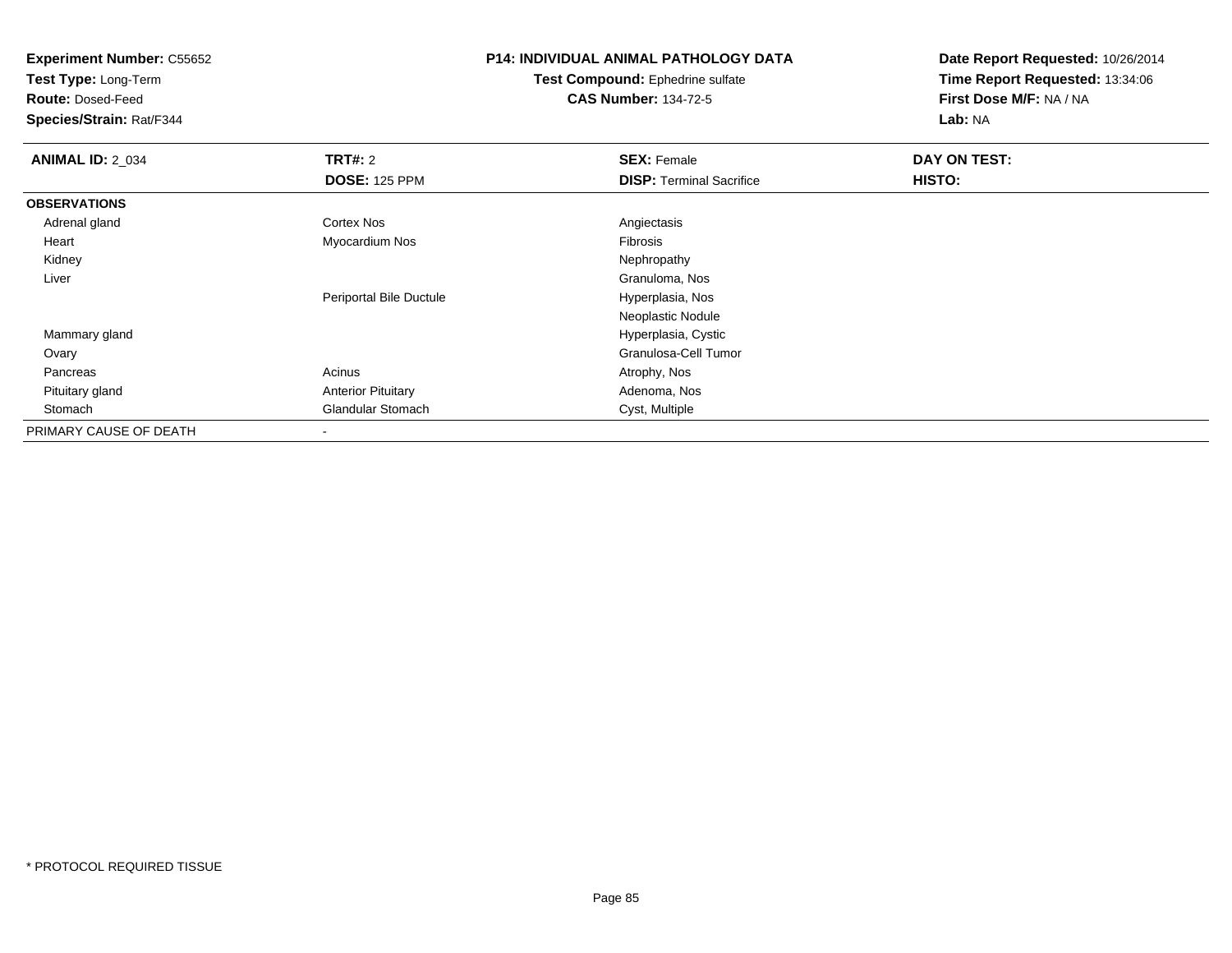| <b>Experiment Number: C55652</b><br>Test Type: Long-Term<br><b>Route: Dosed-Feed</b><br>Species/Strain: Rat/F344 |                                        | <b>P14: INDIVIDUAL ANIMAL PATHOLOGY DATA</b><br><b>Test Compound: Ephedrine sulfate</b><br><b>CAS Number: 134-72-5</b> | Date Report Requested: 10/26/2014<br>Time Report Requested: 13:34:06<br>First Dose M/F: NA / NA<br>Lab: NA |
|------------------------------------------------------------------------------------------------------------------|----------------------------------------|------------------------------------------------------------------------------------------------------------------------|------------------------------------------------------------------------------------------------------------|
| <b>ANIMAL ID: 2_035</b>                                                                                          | <b>TRT#: 2</b><br><b>DOSE: 125 PPM</b> | <b>SEX: Female</b><br><b>DISP:</b> Terminal Sacrifice                                                                  | DAY ON TEST:<br><b>HISTO:</b>                                                                              |
| <b>OBSERVATIONS</b>                                                                                              |                                        |                                                                                                                        |                                                                                                            |
| Adrenal gland                                                                                                    | Cortex Nos                             | Angiectasis                                                                                                            |                                                                                                            |
| Heart                                                                                                            | Myocardium Nos                         | Fibrosis                                                                                                               |                                                                                                            |
| Kidney                                                                                                           |                                        | Nephropathy                                                                                                            |                                                                                                            |
| Liver                                                                                                            |                                        | Cytoplasmic Change, Basophilic                                                                                         |                                                                                                            |
| Mammary gland                                                                                                    |                                        | Fibroadenoma                                                                                                           |                                                                                                            |
|                                                                                                                  |                                        | Hyperplasia, Cystic                                                                                                    |                                                                                                            |
| Pituitary gland                                                                                                  | <b>Anterior Pituitary</b>              | Carcinoma, Nos                                                                                                         |                                                                                                            |
| Spleen                                                                                                           |                                        | Hemosiderosis                                                                                                          |                                                                                                            |
| Stomach                                                                                                          | <b>Glandular Stomach</b>               | Cyst, Multiple                                                                                                         |                                                                                                            |
| PRIMARY CAUSE OF DEATH                                                                                           |                                        |                                                                                                                        |                                                                                                            |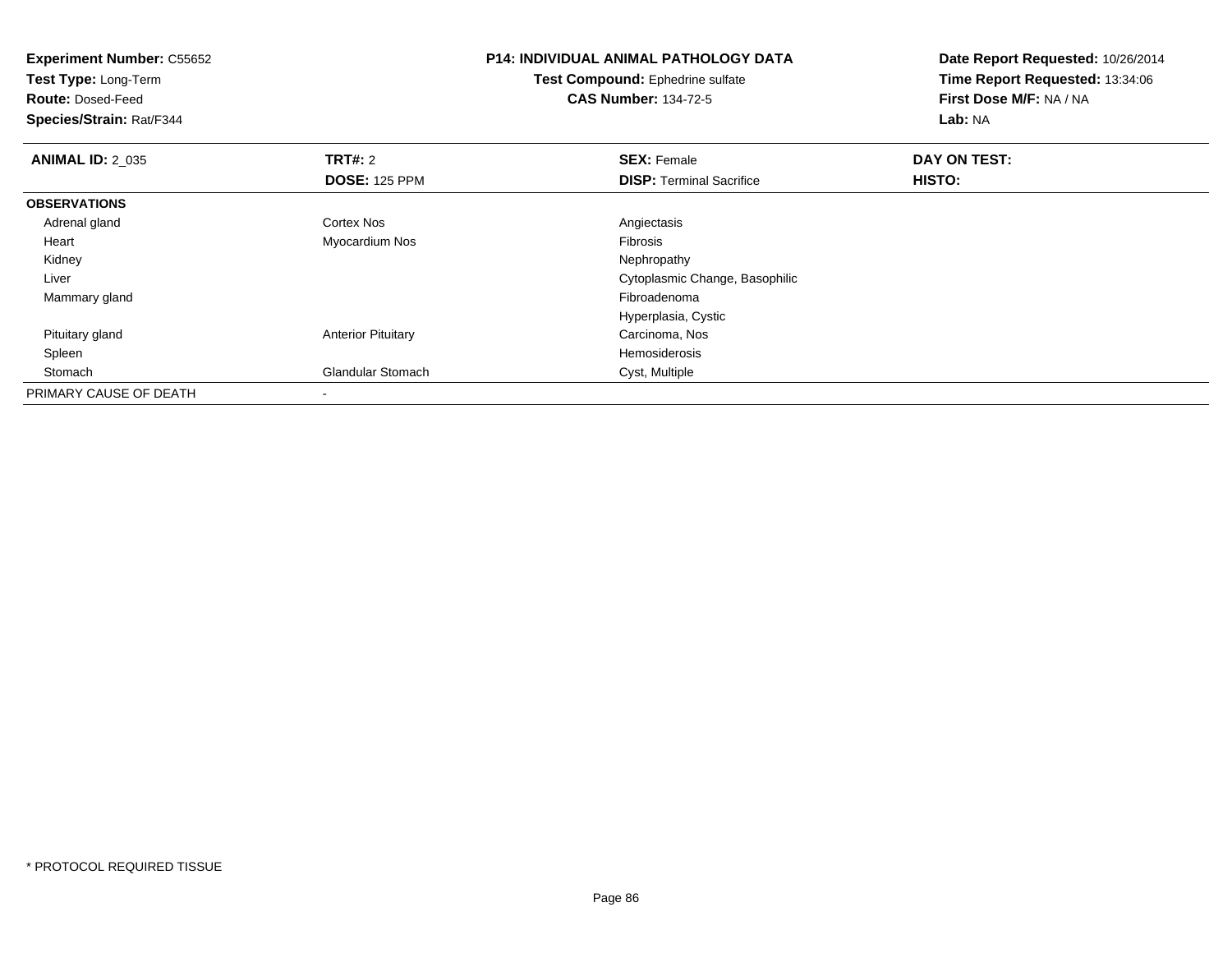**Test Type:** Long-Term

**Route:** Dosed-Feed

**Species/Strain:** Rat/F344

## **P14: INDIVIDUAL ANIMAL PATHOLOGY DATA**

**Test Compound:** Ephedrine sulfate**CAS Number:** 134-72-5

| <b>ANIMAL ID: 2_036</b> | TRT#: 2                   | <b>SEX: Female</b>              | DAY ON TEST: |  |
|-------------------------|---------------------------|---------------------------------|--------------|--|
|                         | <b>DOSE: 125 PPM</b>      | <b>DISP: Terminal Sacrifice</b> | HISTO:       |  |
| <b>OBSERVATIONS</b>     |                           |                                 |              |  |
| Adrenal gland           | Cortex Nos                | Angiectasis                     |              |  |
|                         | Cortex Nos                | Hyperplasia, Focal              |              |  |
| Clitoral gland          |                           | Adenoma, Nos                    |              |  |
| Kidney                  |                           | Nephropathy                     |              |  |
| Liver                   |                           | Cytoplasmic Change, Basophilic  |              |  |
|                         |                           | Granuloma, Nos                  |              |  |
| Lymph node              |                           | Lymphangiectasis                |              |  |
| Mammary gland           |                           | Fibroadenoma                    |              |  |
| Pituitary gland         | <b>Anterior Pituitary</b> | Angiectasis                     |              |  |
| Stomach                 | <b>Glandular Stomach</b>  | Cyst, Multiple                  |              |  |
| Thyroid                 |                           | Hyperplasia, C Cell             |              |  |
| Uterus                  | <b>Endometrial Gland</b>  | Cyst, Nos                       |              |  |
| PRIMARY CAUSE OF DEATH  |                           |                                 |              |  |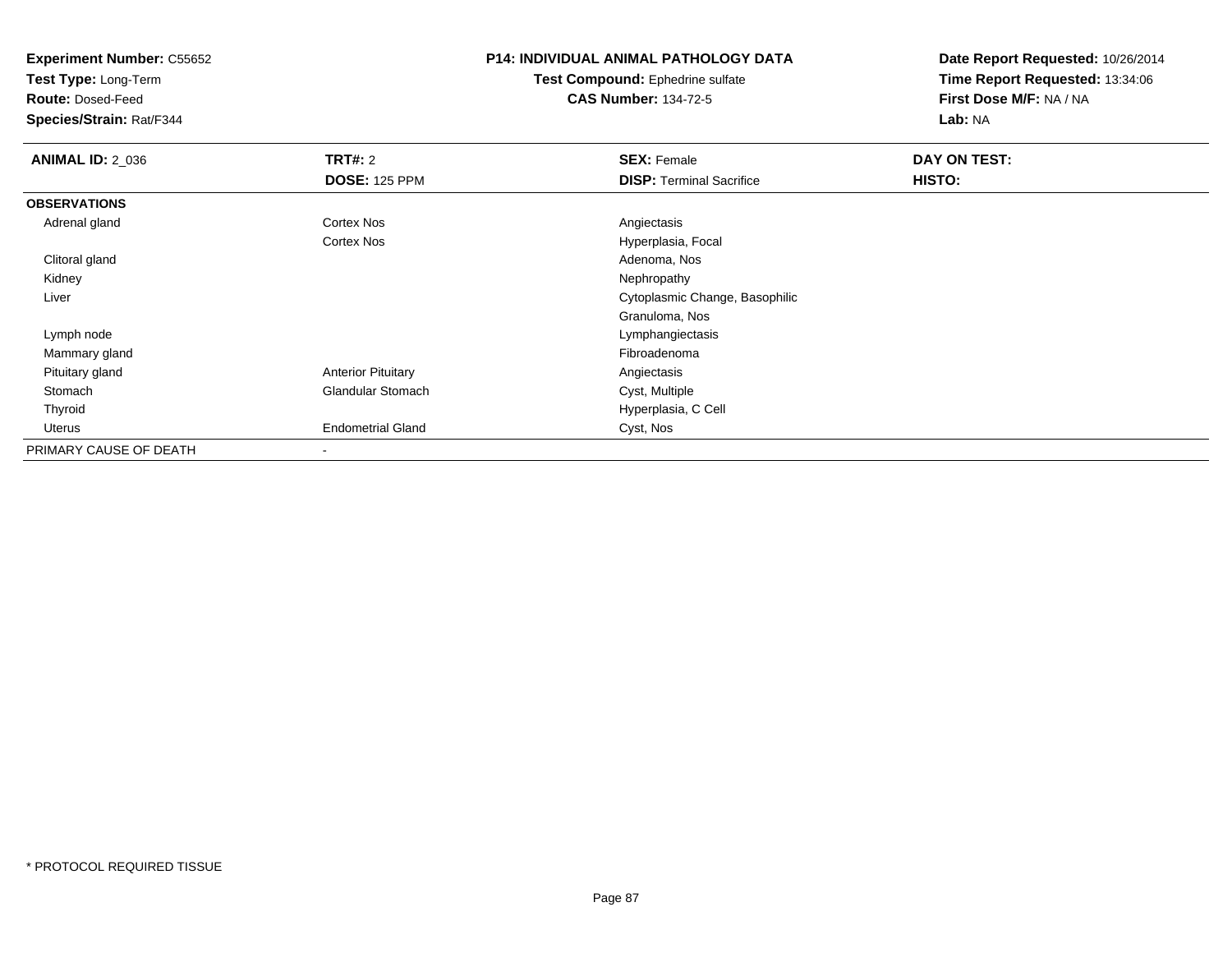**Test Type:** Long-Term

**Route:** Dosed-Feed

**Species/Strain:** Rat/F344

#### **P14: INDIVIDUAL ANIMAL PATHOLOGY DATA**

**Test Compound:** Ephedrine sulfate**CAS Number:** 134-72-5

| <b>ANIMAL ID: 2_037</b> | TRT#: 2                   | <b>SEX: Female</b>              | DAY ON TEST: |
|-------------------------|---------------------------|---------------------------------|--------------|
|                         | <b>DOSE: 125 PPM</b>      | <b>DISP: Terminal Sacrifice</b> | HISTO:       |
| <b>OBSERVATIONS</b>     |                           |                                 |              |
| Adrenal gland           | Cortex Nos                | Angiectasis                     |              |
|                         | Cortex Nos                | Hyperplasia, Focal              |              |
| Heart                   | Myocardium Nos            | Fibrosis                        |              |
| Kidney                  |                           | Nephropathy                     |              |
| Liver                   |                           | Cytoplasmic Change, Basophilic  |              |
|                         |                           | Granuloma, Nos                  |              |
|                         | Periportal Bile Ductule   | Hyperplasia, Nos                |              |
| Lymph node              | Mandibular Lymph Node     | Lymphangiectasis                |              |
| Ovary                   |                           | Cyst, Nos                       |              |
| Pituitary gland         | <b>Anterior Pituitary</b> | Adenoma, Nos                    |              |
|                         | <b>Anterior Pituitary</b> | Angiectasis                     |              |
| Spleen                  |                           | Hemosiderosis                   |              |
| Stomach                 | <b>Glandular Stomach</b>  | Cyst, Multiple                  |              |
| Uterus                  | <b>Endometrial Gland</b>  | Cyst, Nos                       |              |
| PRIMARY CAUSE OF DEATH  | ٠                         |                                 |              |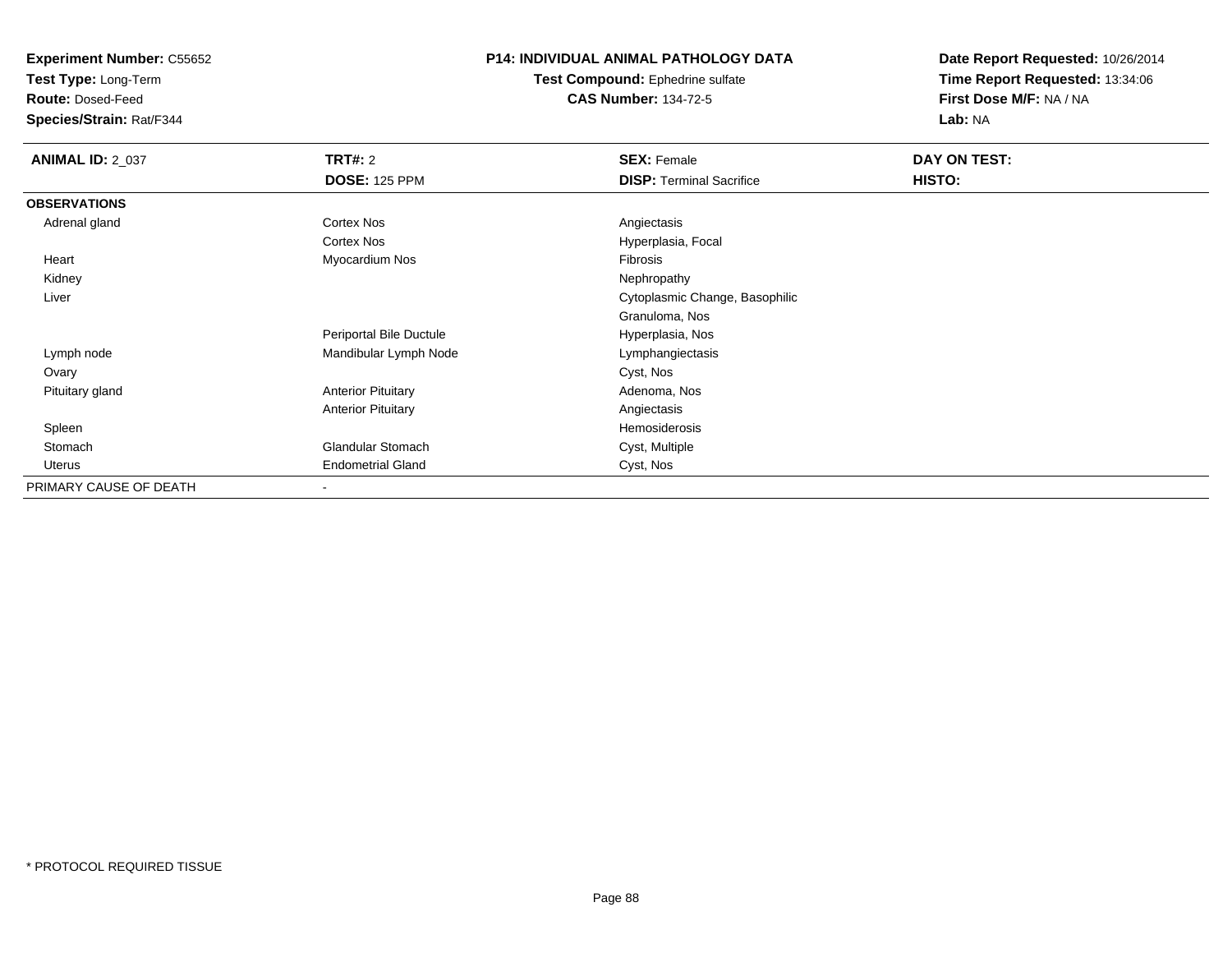**Test Type:** Long-Term

**Route:** Dosed-Feed

**Species/Strain:** Rat/F344

# **P14: INDIVIDUAL ANIMAL PATHOLOGY DATA**

**Test Compound:** Ephedrine sulfate**CAS Number:** 134-72-5

| <b>ANIMAL ID: 2 038</b> | TRT#: 2                   | <b>SEX: Female</b>              | DAY ON TEST: |
|-------------------------|---------------------------|---------------------------------|--------------|
|                         | <b>DOSE: 125 PPM</b>      | <b>DISP: Terminal Sacrifice</b> | HISTO:       |
| <b>OBSERVATIONS</b>     |                           |                                 |              |
| Adrenal gland           | <b>Cortex Nos</b>         | Angiectasis                     |              |
| Heart                   | Myocardium Nos            | Fibrosis                        |              |
| Kidney                  |                           | Nephropathy                     |              |
| Liver                   |                           | Cytoplasmic Change, Basophilic  |              |
|                         |                           | Granuloma, Nos                  |              |
|                         | Periportal Bile Ductule   | Hyperplasia, Nos                |              |
| Lymph node              | Mandibular Lymph Node     | Lymphangiectasis                |              |
| Mammary gland           |                           | Hyperplasia, Cystic             |              |
| Pituitary gland         | <b>Anterior Pituitary</b> | Adenoma, Nos                    |              |
| Spleen                  |                           | Hemosiderosis                   |              |
| Stomach                 | <b>Glandular Stomach</b>  | Cyst, Multiple                  |              |
| Thyroid                 |                           | C-Cell Carcinoma                |              |
| PRIMARY CAUSE OF DEATH  | $\,$                      |                                 |              |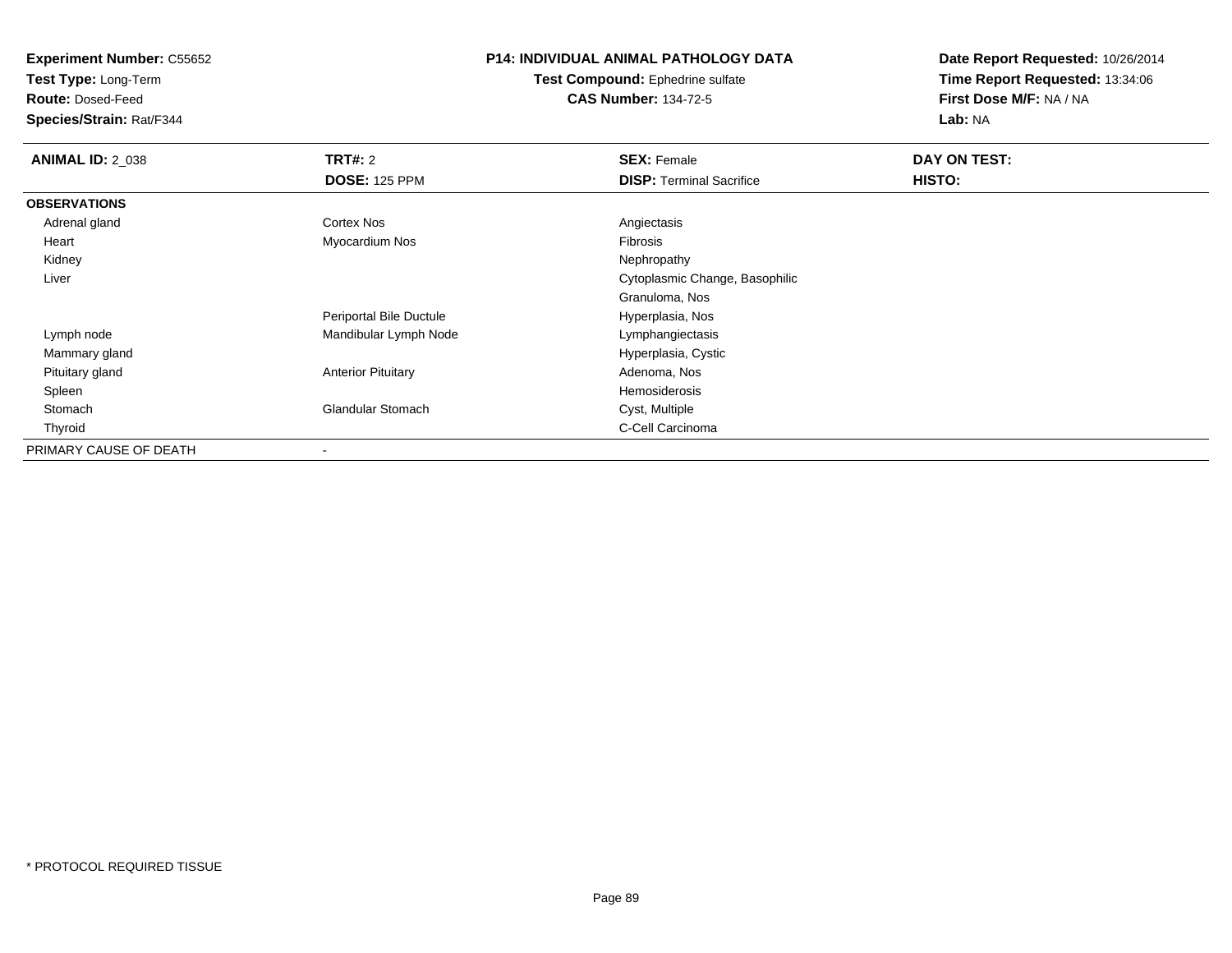| <b>Experiment Number: C55652</b><br>Test Type: Long-Term<br><b>Route: Dosed-Feed</b><br>Species/Strain: Rat/F344 |                           | <b>P14: INDIVIDUAL ANIMAL PATHOLOGY DATA</b><br>Test Compound: Ephedrine sulfate<br><b>CAS Number: 134-72-5</b> | Date Report Requested: 10/26/2014<br>Time Report Requested: 13:34:06<br>First Dose M/F: NA / NA<br>Lab: NA |
|------------------------------------------------------------------------------------------------------------------|---------------------------|-----------------------------------------------------------------------------------------------------------------|------------------------------------------------------------------------------------------------------------|
| <b>ANIMAL ID: 2 039</b>                                                                                          | <b>TRT#: 2</b>            | <b>SEX: Female</b>                                                                                              | DAY ON TEST:                                                                                               |
|                                                                                                                  | <b>DOSE: 125 PPM</b>      | <b>DISP:</b> Terminal Sacrifice                                                                                 | HISTO:                                                                                                     |
| <b>OBSERVATIONS</b>                                                                                              |                           |                                                                                                                 |                                                                                                            |
| Adrenal gland                                                                                                    | <b>Cortex Nos</b>         | Angiectasis                                                                                                     |                                                                                                            |
| Kidney                                                                                                           |                           | Nephropathy                                                                                                     |                                                                                                            |
| Liver                                                                                                            |                           | Cytoplasmic Change, Basophilic                                                                                  |                                                                                                            |
|                                                                                                                  | Periportal Bile Ductule   | Hyperplasia, Nos                                                                                                |                                                                                                            |
| Pancreas                                                                                                         | Acinus                    | Atrophy, Nos                                                                                                    |                                                                                                            |
| Pituitary gland                                                                                                  | <b>Anterior Pituitary</b> | Angiectasis                                                                                                     |                                                                                                            |
| Spleen                                                                                                           |                           | Hemosiderosis                                                                                                   |                                                                                                            |
| Stomach                                                                                                          | Glandular Stomach         | Cyst, Multiple                                                                                                  |                                                                                                            |
| PRIMARY CAUSE OF DEATH                                                                                           |                           |                                                                                                                 |                                                                                                            |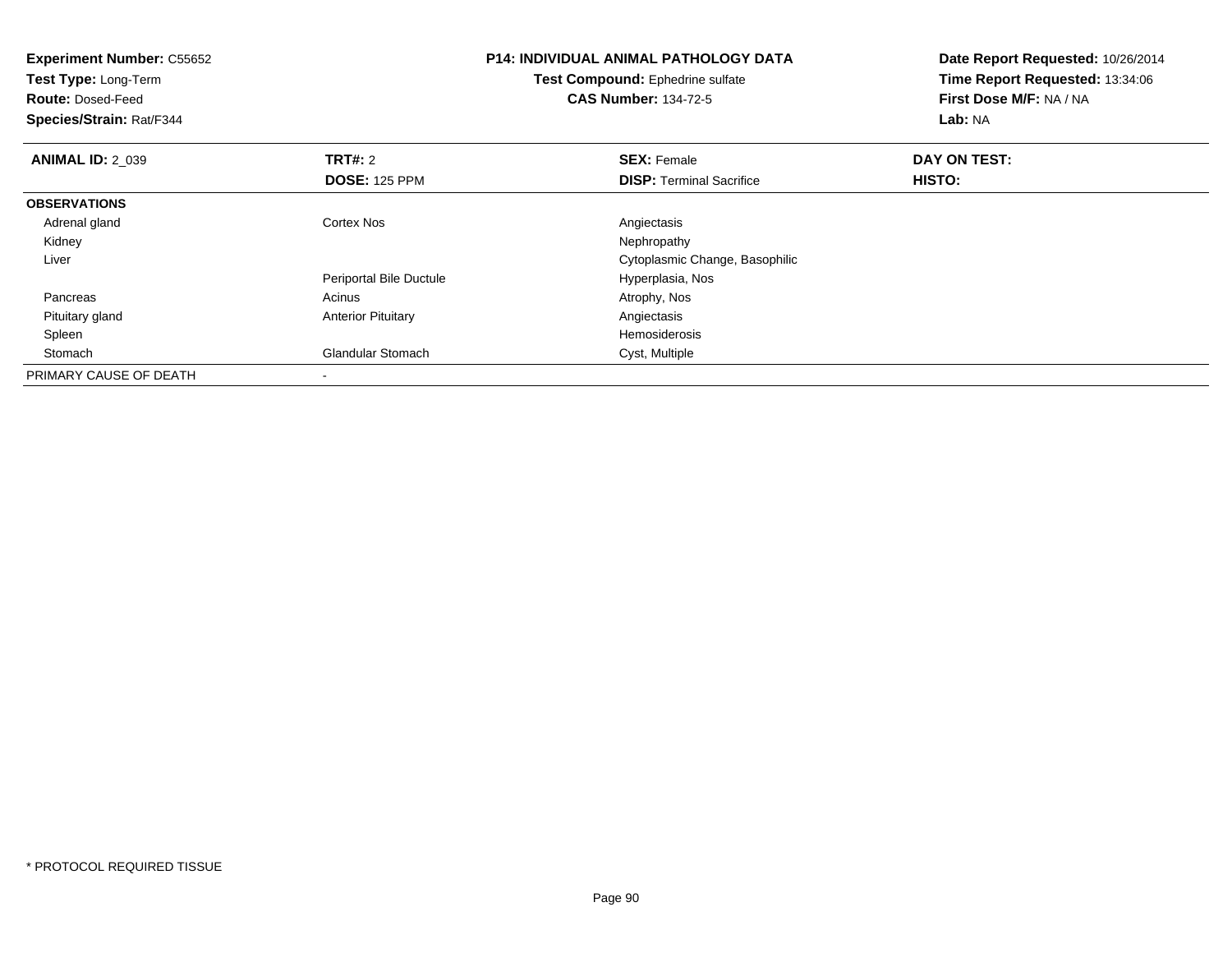**Test Type:** Long-Term

**Route:** Dosed-Feed

**Species/Strain:** Rat/F344

### **P14: INDIVIDUAL ANIMAL PATHOLOGY DATA**

**Test Compound:** Ephedrine sulfate**CAS Number:** 134-72-5

| <b>ANIMAL ID: 2_040</b> | TRT#: 2                   | <b>SEX: Female</b>              | DAY ON TEST: |  |
|-------------------------|---------------------------|---------------------------------|--------------|--|
|                         | <b>DOSE: 125 PPM</b>      | <b>DISP:</b> Moribund Sacrifice | HISTO:       |  |
| <b>OBSERVATIONS</b>     |                           |                                 |              |  |
| Adrenal gland           | <b>Cortex Nos</b>         | Metamorphosis, Fatty            |              |  |
| Liver                   | Periportal Bile Ductule   | Hyperplasia, Nos                |              |  |
|                         |                           | Metamorphosis, Fatty            |              |  |
| Mammary gland           |                           | Hyperplasia, Cystic             |              |  |
| Pancreas                | Acinus                    | Atrophy, Nos                    |              |  |
| Pituitary gland         | <b>Anterior Pituitary</b> | Adenoma, Nos                    |              |  |
| Stomach                 | <b>Glandular Stomach</b>  | Cyst, Multiple                  |              |  |
|                         | Forestomach               | Hyperplasia, Epithelial         |              |  |
|                         | Forestomach               | Ulcer, Nos                      |              |  |
| Unspecified             | Multiple Organs Nos       | Leukemia, Mononuclear Cell      |              |  |
| Uterus                  | <b>Endometrial Gland</b>  | Cyst, Nos                       |              |  |
| PRIMARY CAUSE OF DEATH  |                           |                                 |              |  |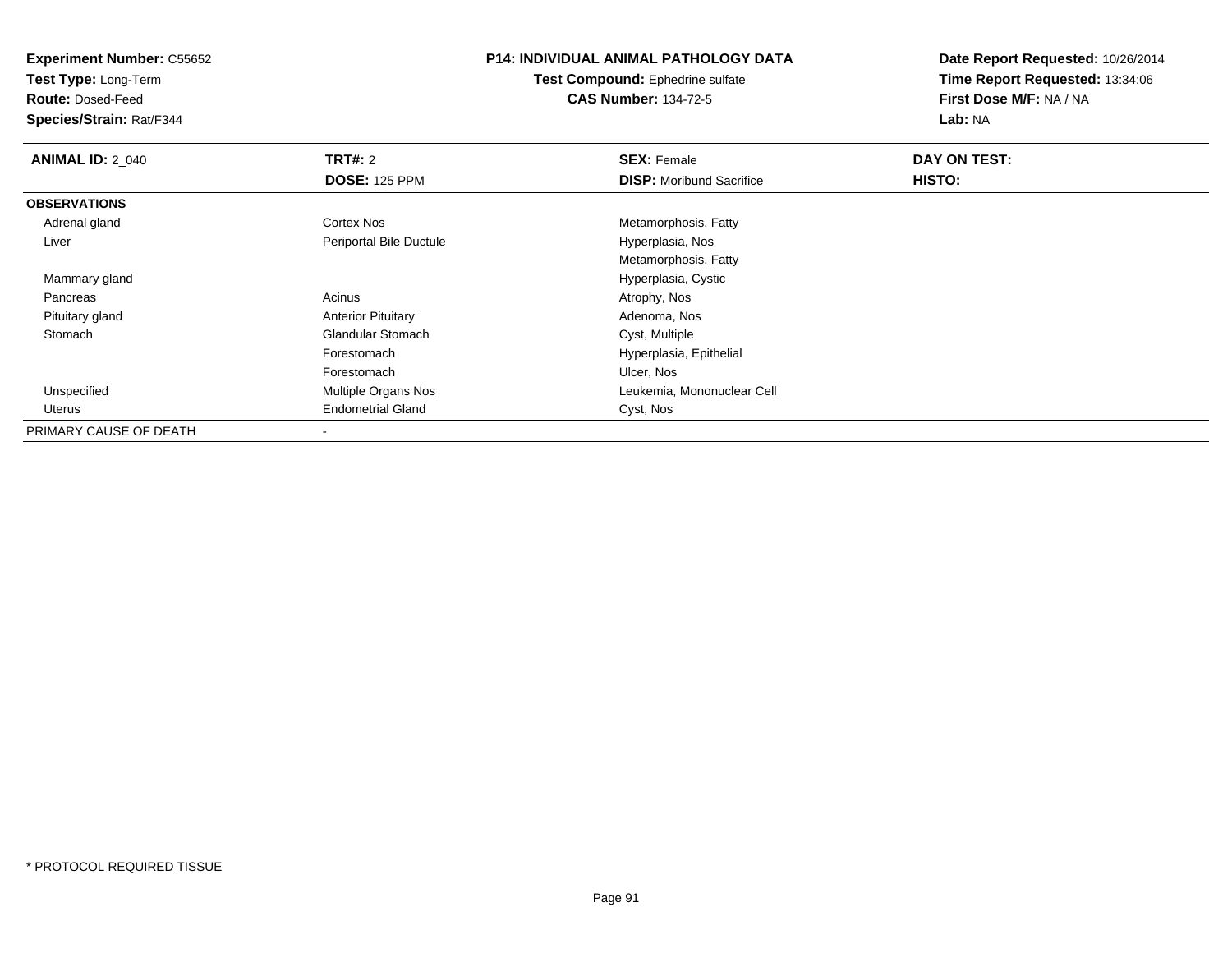**Test Type:** Long-Term

**Route:** Dosed-Feed

**Species/Strain:** Rat/F344

# **P14: INDIVIDUAL ANIMAL PATHOLOGY DATA**

**Test Compound:** Ephedrine sulfate**CAS Number:** 134-72-5

| <b>ANIMAL ID: 2 041</b> | TRT#: 2                   | <b>SEX: Female</b>              | DAY ON TEST: |  |
|-------------------------|---------------------------|---------------------------------|--------------|--|
|                         | <b>DOSE: 125 PPM</b>      | <b>DISP: Terminal Sacrifice</b> | HISTO:       |  |
| <b>OBSERVATIONS</b>     |                           |                                 |              |  |
| Adrenal gland           | <b>Cortex Nos</b>         | Angiectasis                     |              |  |
| Bone marrow             |                           | Hyperplasia, Nos                |              |  |
| Heart                   | Myocardium Nos            | Fibrosis                        |              |  |
| Kidney                  |                           | Nephropathy                     |              |  |
| Liver                   |                           | Cytoplasmic Change, Basophilic  |              |  |
| Lung                    |                           | Pneumonia, Interstitial Chronic |              |  |
| Mammary gland           |                           | Fibroadenoma                    |              |  |
| Pituitary gland         | <b>Anterior Pituitary</b> | Angiectasis                     |              |  |
| Salivary gland          |                           | Atrophy, Nos                    |              |  |
| Spleen                  |                           | Hematopoiesis                   |              |  |
| Stomach                 | <b>Glandular Stomach</b>  | Cyst, Multiple                  |              |  |
| Thyroid                 |                           | C-Cell Adenoma                  |              |  |
| PRIMARY CAUSE OF DEATH  | $\overline{\phantom{a}}$  |                                 |              |  |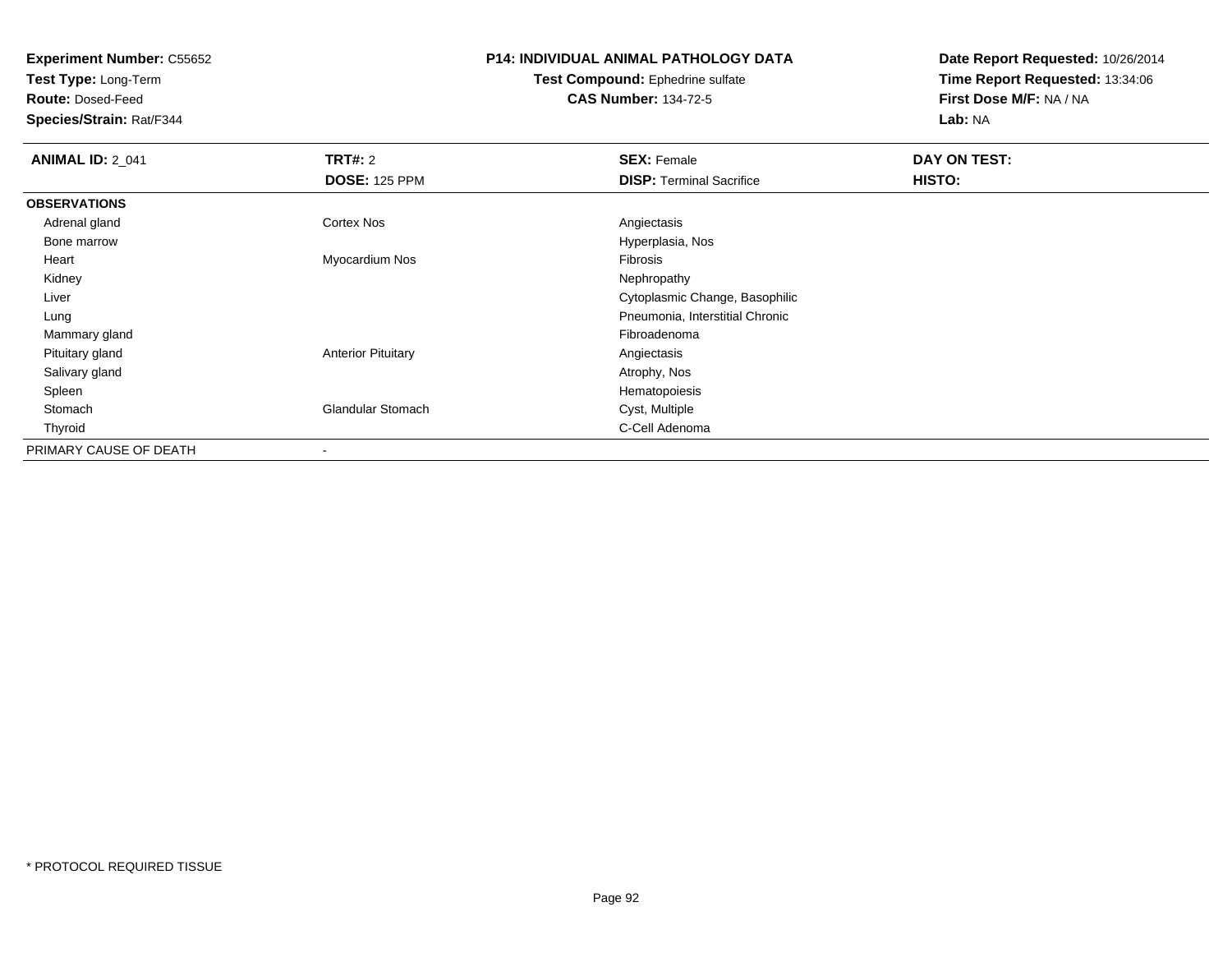**Test Type:** Long-Term

**Route:** Dosed-Feed

**Species/Strain:** Rat/F344

# **P14: INDIVIDUAL ANIMAL PATHOLOGY DATA**

#### **Test Compound:** Ephedrine sulfate**CAS Number:** 134-72-5

| <b>ANIMAL ID: 2_042</b> | TRT#: 2                   | <b>SEX: Female</b>               | DAY ON TEST: |  |
|-------------------------|---------------------------|----------------------------------|--------------|--|
|                         | <b>DOSE: 125 PPM</b>      | <b>DISP:</b> Moribund Sacrifice  | HISTO:       |  |
| <b>OBSERVATIONS</b>     |                           |                                  |              |  |
| Adrenal gland           | Cortex Nos                | Angiectasis                      |              |  |
|                         | <b>Cortex Nos</b>         | Hyperplasia, Focal               |              |  |
| Brain                   |                           | Oligodendroglioma                |              |  |
| Kidney                  |                           | Nephropathy                      |              |  |
| Liver                   |                           | Cytoplasmic Change, Basophilic   |              |  |
| Lung                    |                           | <b>Perivascular Cuffing</b>      |              |  |
| Pituitary gland         | <b>Anterior Pituitary</b> | Hyperplasia, Focal               |              |  |
| Spleen                  |                           | Hemosiderosis                    |              |  |
| Stomach                 | <b>Glandular Stomach</b>  | Cyst, Multiple                   |              |  |
| Trachea                 |                           | Inflammation, Chronic            |              |  |
| Uterus                  |                           | <b>Endometrial Stromal Polyp</b> |              |  |
| PRIMARY CAUSE OF DEATH  |                           |                                  |              |  |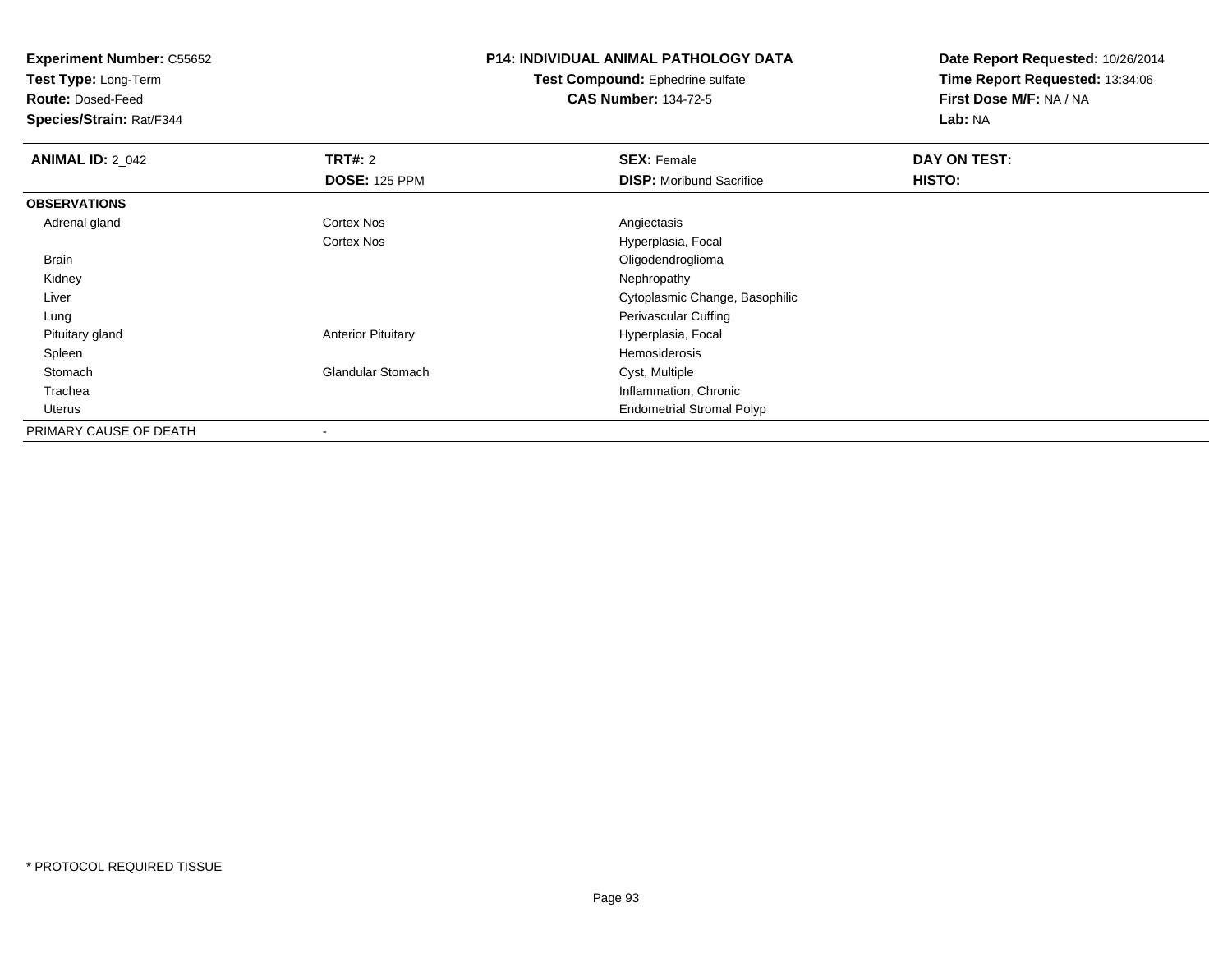**Test Type:** Long-Term

**Route:** Dosed-Feed

**Species/Strain:** Rat/F344

### **P14: INDIVIDUAL ANIMAL PATHOLOGY DATA**

**Test Compound:** Ephedrine sulfate**CAS Number:** 134-72-5

| <b>ANIMAL ID: 2_043</b> | TRT#: 2                   | <b>SEX: Female</b>              | DAY ON TEST: |  |
|-------------------------|---------------------------|---------------------------------|--------------|--|
|                         | <b>DOSE: 125 PPM</b>      | <b>DISP: Terminal Sacrifice</b> | HISTO:       |  |
| <b>OBSERVATIONS</b>     |                           |                                 |              |  |
| Adrenal gland           | Cortex Nos                | Hyperplasia, Focal              |              |  |
|                         | Medulla                   | Pheochromocytoma                |              |  |
| Bone marrow             |                           | Hyperplasia, Nos                |              |  |
| Clitoral gland          |                           | Adenoma, Nos                    |              |  |
| Heart                   | Myocardium Nos            | Fibrosis                        |              |  |
| Kidney                  |                           | Nephropathy                     |              |  |
| Liver                   |                           | Cytoplasmic Change, Basophilic  |              |  |
| Lung                    |                           | Pneumonia, Interstitial Chronic |              |  |
| Mammary gland           |                           | Hyperplasia, Cystic             |              |  |
| Pituitary gland         | <b>Anterior Pituitary</b> | Adenoma, Nos                    |              |  |
| Spleen                  |                           | Hemosiderosis                   |              |  |
| Stomach                 | <b>Glandular Stomach</b>  | Cyst, Multiple                  |              |  |
| Thyroid                 |                           | C-Cell Adenoma                  |              |  |
| PRIMARY CAUSE OF DEATH  |                           |                                 |              |  |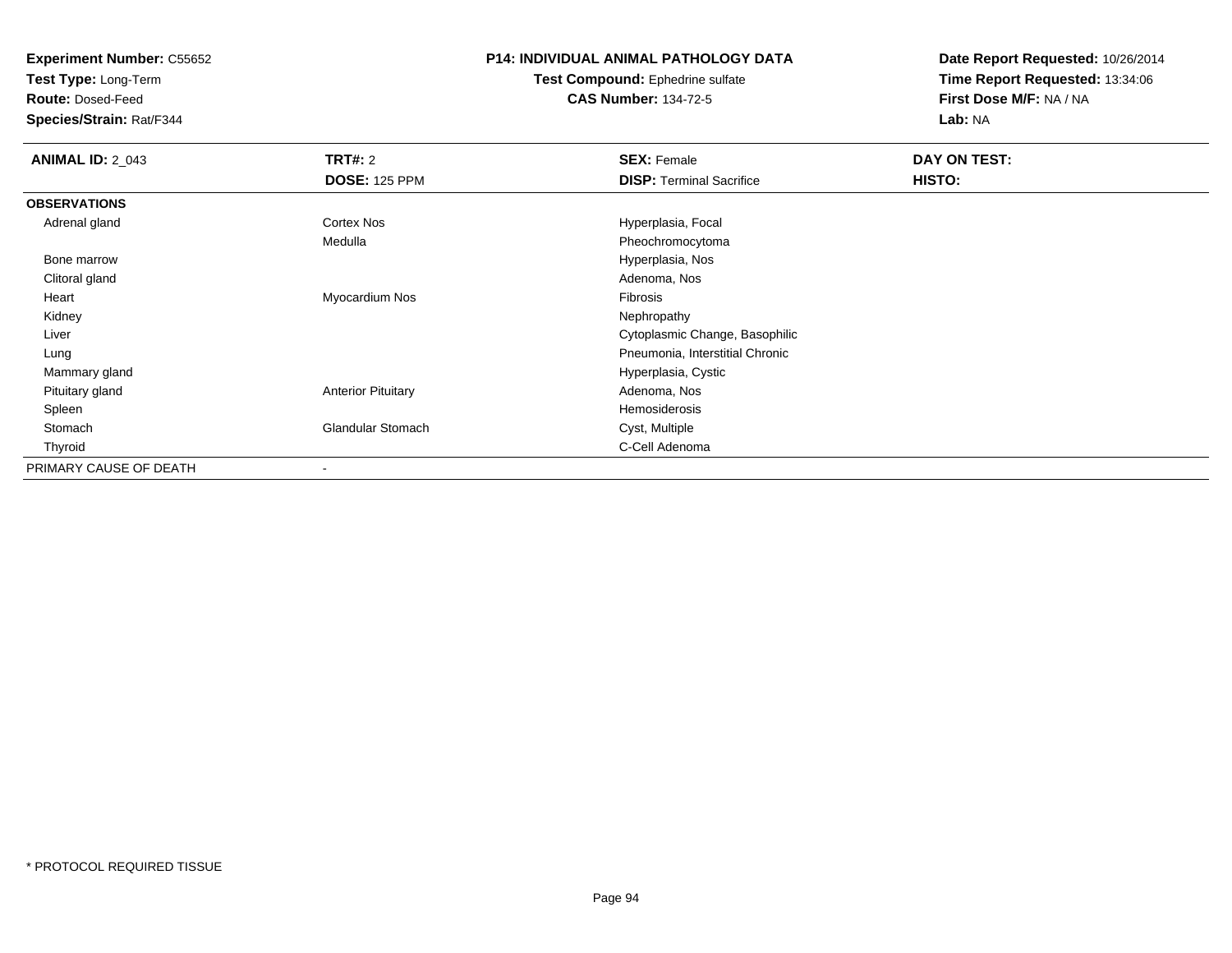| <b>Experiment Number: C55652</b><br>Test Type: Long-Term<br><b>Route: Dosed-Feed</b><br>Species/Strain: Rat/F344 |                          | <b>P14: INDIVIDUAL ANIMAL PATHOLOGY DATA</b><br>Test Compound: Ephedrine sulfate<br><b>CAS Number: 134-72-5</b> | Date Report Requested: 10/26/2014<br>Time Report Requested: 13:34:06<br>First Dose M/F: NA / NA<br>Lab: NA |
|------------------------------------------------------------------------------------------------------------------|--------------------------|-----------------------------------------------------------------------------------------------------------------|------------------------------------------------------------------------------------------------------------|
| <b>ANIMAL ID: 2 044</b>                                                                                          | <b>TRT#: 2</b>           | <b>SEX: Female</b>                                                                                              | DAY ON TEST:                                                                                               |
|                                                                                                                  | <b>DOSE: 125 PPM</b>     | <b>DISP:</b> Terminal Sacrifice                                                                                 | HISTO:                                                                                                     |
| <b>OBSERVATIONS</b>                                                                                              |                          |                                                                                                                 |                                                                                                            |
| Adrenal gland                                                                                                    | <b>Cortex Nos</b>        | Angiectasis                                                                                                     |                                                                                                            |
| Kidney                                                                                                           |                          | Nephropathy                                                                                                     |                                                                                                            |
| Liver                                                                                                            |                          | Angiectasis                                                                                                     |                                                                                                            |
|                                                                                                                  |                          | Cytoplasmic Change, Basophilic                                                                                  |                                                                                                            |
|                                                                                                                  | Periportal Bile Ductule  | Hyperplasia, Nos                                                                                                |                                                                                                            |
| Stomach                                                                                                          | <b>Glandular Stomach</b> | Cyst, Multiple                                                                                                  |                                                                                                            |
| Thyroid                                                                                                          |                          | Hyperplasia, C Cell                                                                                             |                                                                                                            |
| Unspecified                                                                                                      | Multiple Organs Nos      | Leukemia, Mononuclear Cell                                                                                      |                                                                                                            |
| PRIMARY CAUSE OF DEATH                                                                                           |                          |                                                                                                                 |                                                                                                            |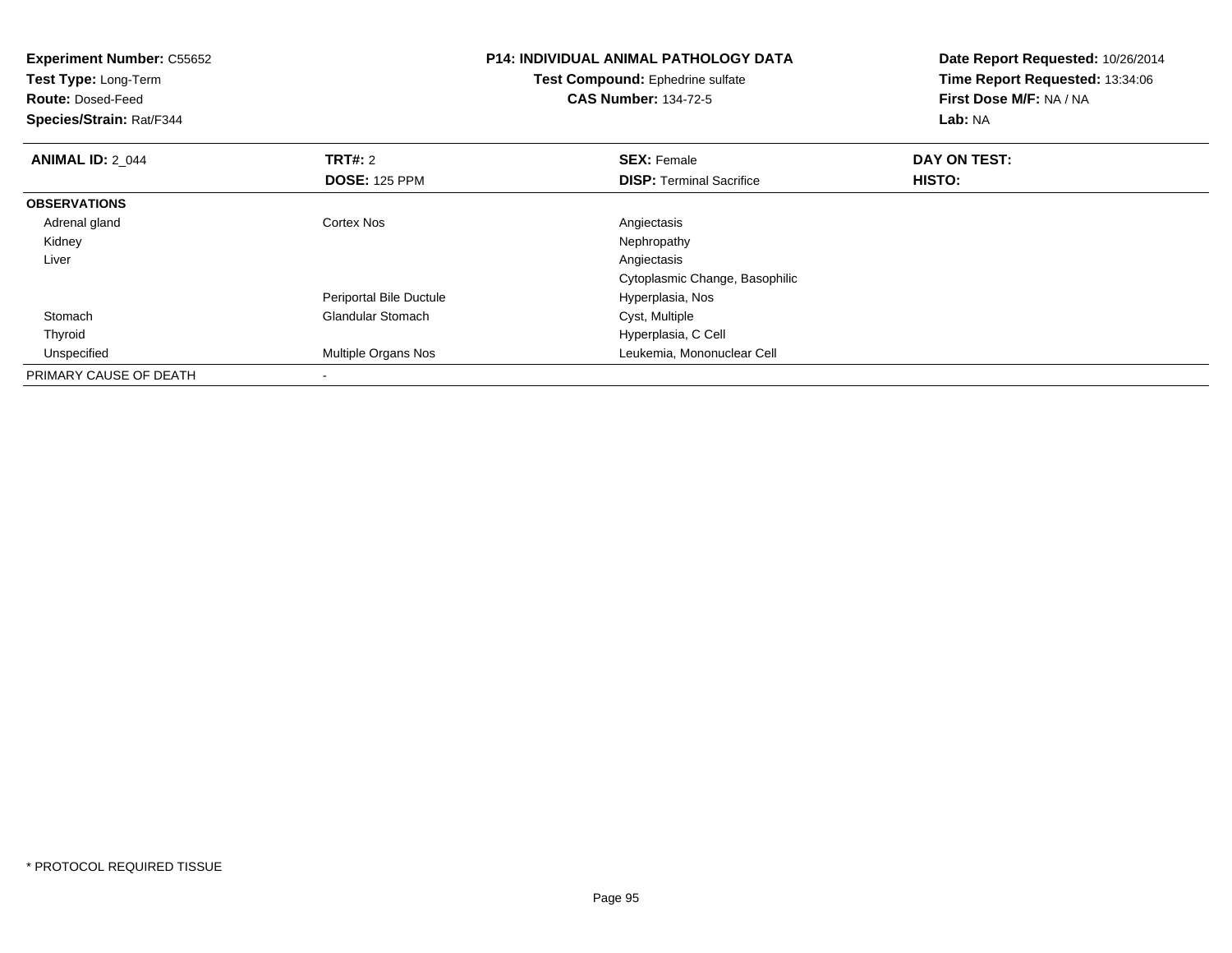| <b>Experiment Number: C55652</b><br>Test Type: Long-Term<br><b>Route: Dosed-Feed</b><br>Species/Strain: Rat/F344 |                           | <b>P14: INDIVIDUAL ANIMAL PATHOLOGY DATA</b><br>Test Compound: Ephedrine sulfate<br><b>CAS Number: 134-72-5</b> | Date Report Requested: 10/26/2014<br>Time Report Requested: 13:34:06<br>First Dose M/F: NA / NA<br>Lab: NA |
|------------------------------------------------------------------------------------------------------------------|---------------------------|-----------------------------------------------------------------------------------------------------------------|------------------------------------------------------------------------------------------------------------|
| <b>ANIMAL ID: 2 045</b>                                                                                          | <b>TRT#: 2</b>            | <b>SEX: Female</b>                                                                                              | DAY ON TEST:                                                                                               |
|                                                                                                                  | <b>DOSE: 125 PPM</b>      | <b>DISP:</b> Terminal Sacrifice                                                                                 | HISTO:                                                                                                     |
| <b>OBSERVATIONS</b>                                                                                              |                           |                                                                                                                 |                                                                                                            |
| Adrenal gland                                                                                                    | Cortex Nos                | Angiectasis                                                                                                     |                                                                                                            |
|                                                                                                                  | Cortex Nos                | Hyperplasia, Focal                                                                                              |                                                                                                            |
| Heart                                                                                                            | Myocardium Nos            | Degeneration, Nos                                                                                               |                                                                                                            |
| Kidney                                                                                                           |                           | Nephropathy                                                                                                     |                                                                                                            |
| Liver                                                                                                            |                           | Cytoplasmic Change, Basophilic                                                                                  |                                                                                                            |
| Pituitary gland                                                                                                  | <b>Anterior Pituitary</b> | Angiectasis                                                                                                     |                                                                                                            |
| Spleen                                                                                                           |                           | Hemosiderosis                                                                                                   |                                                                                                            |
| PRIMARY CAUSE OF DEATH                                                                                           |                           |                                                                                                                 |                                                                                                            |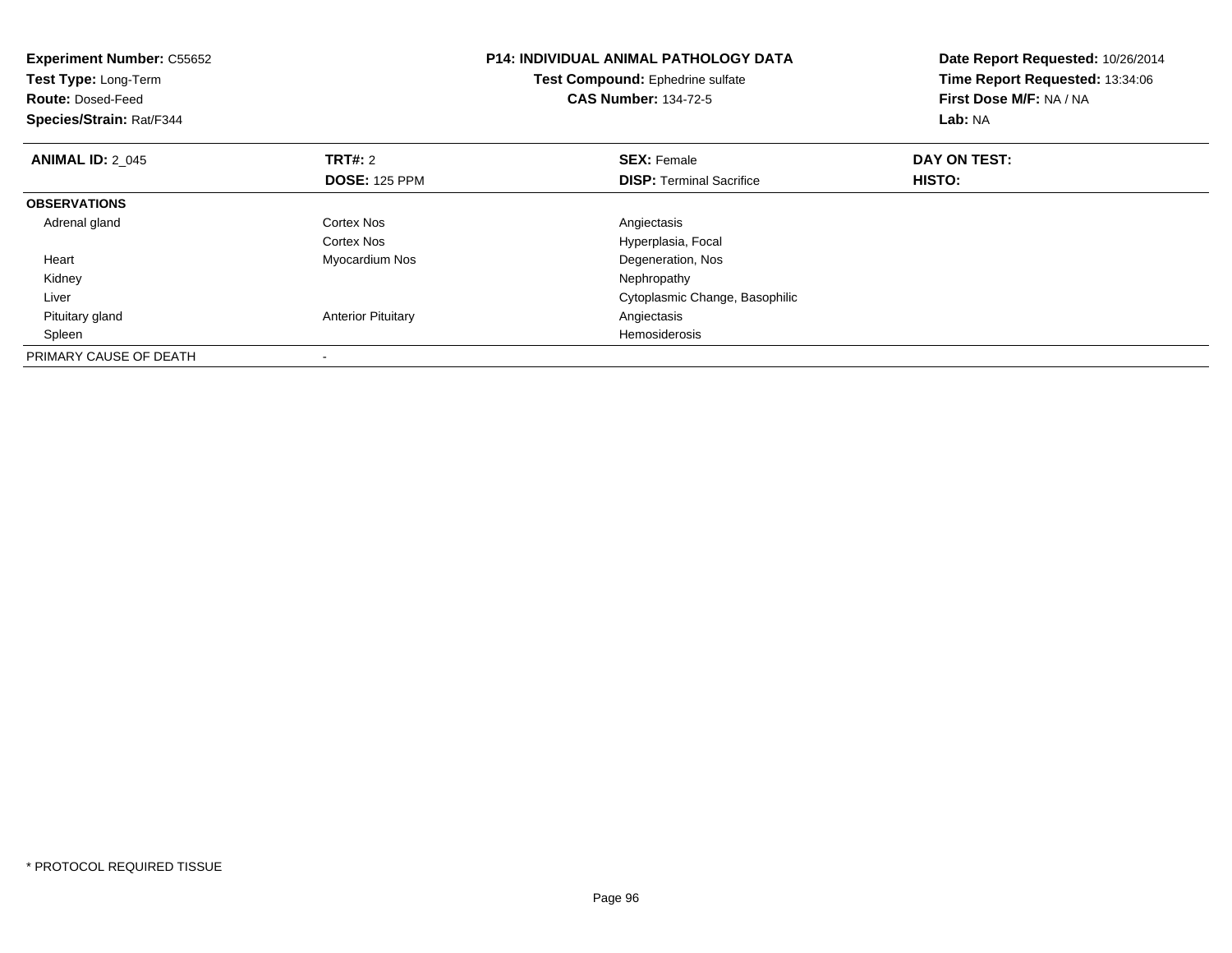| <b>Experiment Number: C55652</b><br>Test Type: Long-Term<br><b>Route: Dosed-Feed</b><br>Species/Strain: Rat/F344 |                                        | <b>P14: INDIVIDUAL ANIMAL PATHOLOGY DATA</b><br>Test Compound: Ephedrine sulfate<br><b>CAS Number: 134-72-5</b> | Date Report Requested: 10/26/2014<br>Time Report Requested: 13:34:06<br>First Dose M/F: NA / NA<br>Lab: NA |
|------------------------------------------------------------------------------------------------------------------|----------------------------------------|-----------------------------------------------------------------------------------------------------------------|------------------------------------------------------------------------------------------------------------|
| <b>ANIMAL ID: 2_046</b>                                                                                          | <b>TRT#: 2</b><br><b>DOSE: 125 PPM</b> | <b>SEX: Female</b><br><b>DISP: Terminal Sacrifice</b>                                                           | DAY ON TEST:<br>HISTO:                                                                                     |
| <b>OBSERVATIONS</b>                                                                                              |                                        |                                                                                                                 |                                                                                                            |
| Adrenal gland                                                                                                    | <b>Cortex Nos</b><br>Cortex Nos        | Angiectasis<br>Hyperplasia, Focal                                                                               |                                                                                                            |
| Heart                                                                                                            | Myocardium Nos                         | Fibrosis                                                                                                        |                                                                                                            |
| Kidney                                                                                                           |                                        | Nephropathy                                                                                                     |                                                                                                            |
| Liver                                                                                                            |                                        | Cytoplasmic Change, Basophilic                                                                                  |                                                                                                            |
| Spleen                                                                                                           |                                        | Hematopoiesis                                                                                                   |                                                                                                            |
| Stomach                                                                                                          | <b>Glandular Stomach</b>               | Cyst, Multiple                                                                                                  |                                                                                                            |
| Uterus                                                                                                           |                                        | <b>Endometrial Stromal Polyp</b>                                                                                |                                                                                                            |
| PRIMARY CAUSE OF DEATH                                                                                           |                                        |                                                                                                                 |                                                                                                            |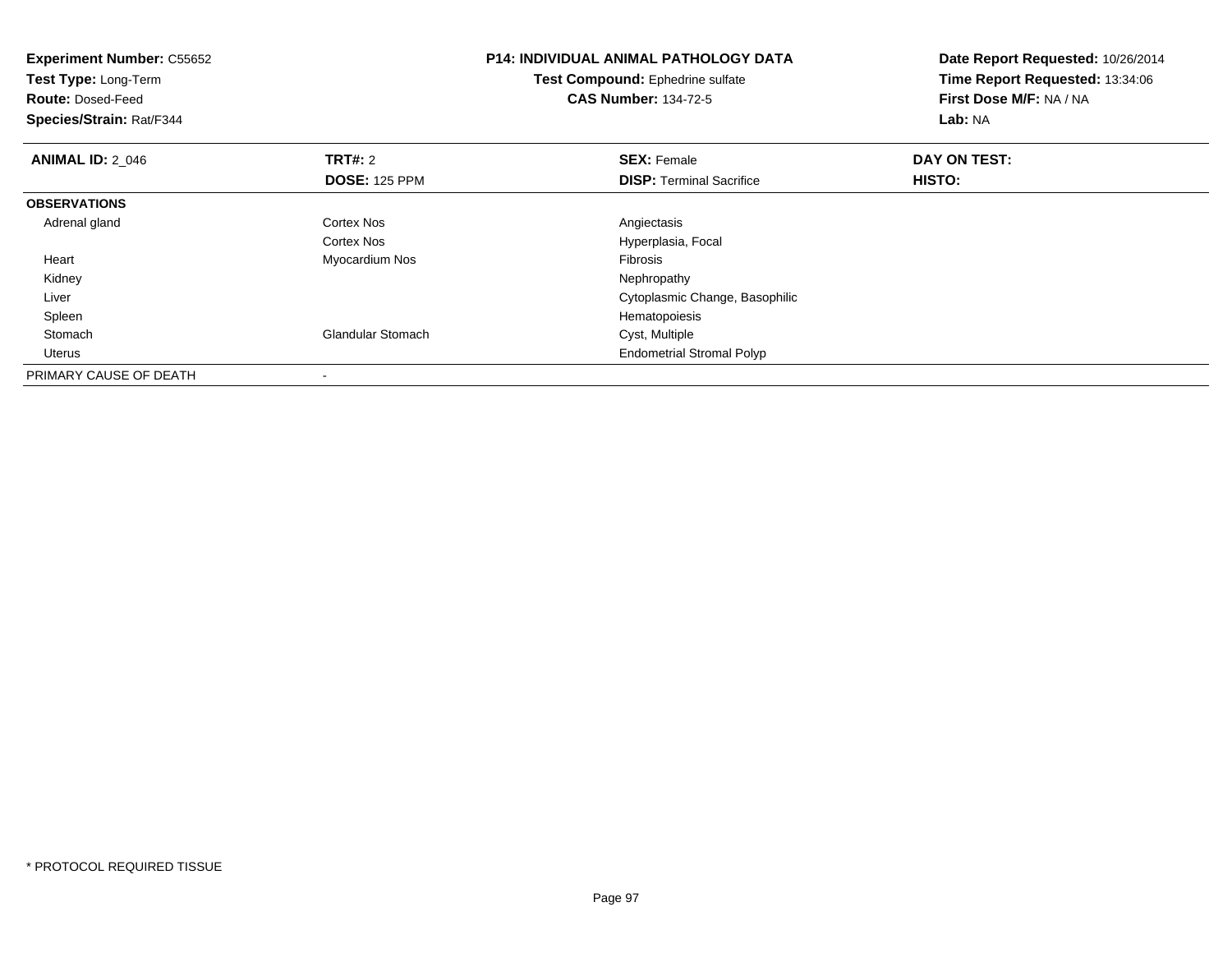**Test Type:** Long-Term

**Route:** Dosed-Feed

**Species/Strain:** Rat/F344

# **P14: INDIVIDUAL ANIMAL PATHOLOGY DATA**

**Test Compound:** Ephedrine sulfate**CAS Number:** 134-72-5

| <b>ANIMAL ID: 2_047</b> | TRT#: 2                   | <b>SEX: Female</b>              | DAY ON TEST: |  |
|-------------------------|---------------------------|---------------------------------|--------------|--|
|                         | <b>DOSE: 125 PPM</b>      | <b>DISP:</b> Terminal Sacrifice | HISTO:       |  |
| <b>OBSERVATIONS</b>     |                           |                                 |              |  |
| Adrenal gland           | <b>Cortex Nos</b>         | Angiectasis                     |              |  |
|                         | <b>Cortex Nos</b>         | Hyperplasia, Focal              |              |  |
| Heart                   | Myocardium Nos            | Fibrosis                        |              |  |
| Kidney                  |                           | Nephropathy                     |              |  |
| Liver                   |                           | Cytoplasmic Change, Basophilic  |              |  |
|                         |                           | Granuloma, Nos                  |              |  |
| Pancreas                | Acinus                    | Hypertrophy, Nos                |              |  |
| Pituitary gland         | <b>Anterior Pituitary</b> | Angiectasis                     |              |  |
|                         | <b>Anterior Pituitary</b> | Cyst, Nos                       |              |  |
| Spleen                  |                           | Hemosiderosis                   |              |  |
| Stomach                 | <b>Glandular Stomach</b>  | Cyst, Multiple                  |              |  |
| PRIMARY CAUSE OF DEATH  |                           |                                 |              |  |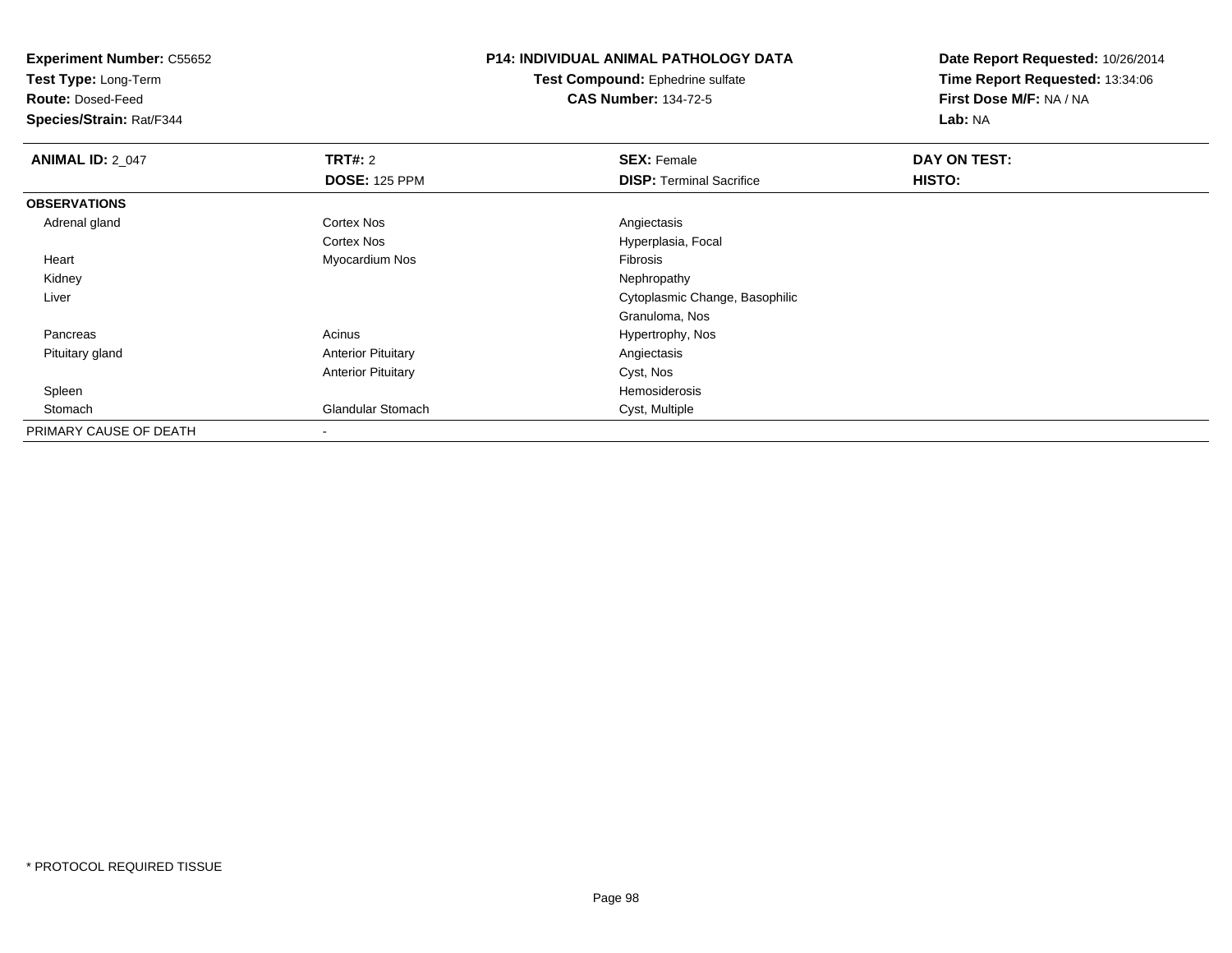**Test Type:** Long-Term

**Route:** Dosed-Feed

**Species/Strain:** Rat/F344

### **P14: INDIVIDUAL ANIMAL PATHOLOGY DATA**

**Test Compound:** Ephedrine sulfate**CAS Number:** 134-72-5

| <b>ANIMAL ID: 2_048</b> | <b>TRT#: 2</b>            | <b>SEX: Female</b>               | DAY ON TEST: |
|-------------------------|---------------------------|----------------------------------|--------------|
|                         | <b>DOSE: 125 PPM</b>      | <b>DISP: Terminal Sacrifice</b>  | HISTO:       |
| <b>OBSERVATIONS</b>     |                           |                                  |              |
| Kidney                  |                           | Nephropathy                      |              |
| Liver                   |                           | Angiectasis                      |              |
|                         |                           | Cytoplasmic Change, Basophilic   |              |
|                         |                           | Granuloma, Nos                   |              |
|                         |                           | Hyperplasia, Focal               |              |
|                         | Periportal Bile Ductule   | Hyperplasia, Nos                 |              |
| Lymph node              | Mandibular Lymph Node     | Lymphangiectasis                 |              |
| Pancreas                | Acinus                    | Atrophy, Nos                     |              |
| Pituitary gland         | <b>Anterior Pituitary</b> | Hyperplasia, Focal               |              |
| Spleen                  |                           | <b>Hemosiderosis</b>             |              |
| Stomach                 | Glandular Stomach         | Cyst, Multiple                   |              |
| Thyroid                 |                           | Hyperplasia, C Cell              |              |
| Unspecified             | Multiple Organs Nos       | Leukemia, Mononuclear Cell       |              |
| Uterus                  |                           | <b>Endometrial Stromal Polyp</b> |              |
| PRIMARY CAUSE OF DEATH  | ٠                         |                                  |              |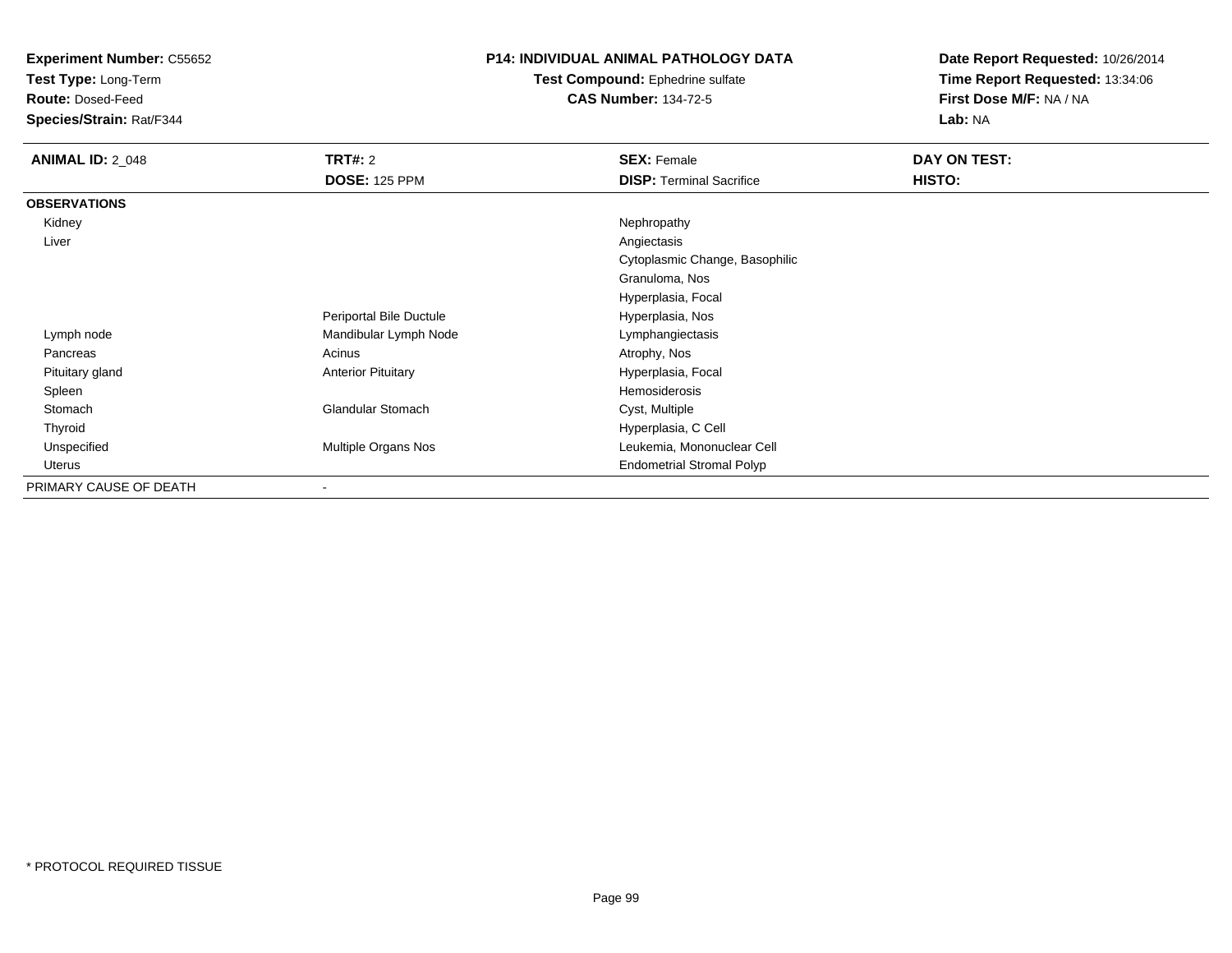| <b>Experiment Number: C55652</b><br>Test Type: Long-Term<br><b>Route: Dosed-Feed</b><br>Species/Strain: Rat/F344 | <b>P14: INDIVIDUAL ANIMAL PATHOLOGY DATA</b><br>Test Compound: Ephedrine sulfate<br><b>CAS Number: 134-72-5</b> |                                 | Date Report Requested: 10/26/2014<br>Time Report Requested: 13:34:06<br>First Dose M/F: NA / NA<br>Lab: NA |
|------------------------------------------------------------------------------------------------------------------|-----------------------------------------------------------------------------------------------------------------|---------------------------------|------------------------------------------------------------------------------------------------------------|
| <b>ANIMAL ID: 2 049</b>                                                                                          | TRT#: 2                                                                                                         | <b>SEX: Female</b>              | DAY ON TEST:                                                                                               |
|                                                                                                                  | <b>DOSE: 125 PPM</b>                                                                                            | <b>DISP:</b> Terminal Sacrifice | <b>HISTO:</b>                                                                                              |
| <b>OBSERVATIONS</b>                                                                                              |                                                                                                                 |                                 |                                                                                                            |
| Heart                                                                                                            | Myocardium Nos                                                                                                  | <b>Fibrosis</b>                 |                                                                                                            |
| Kidney                                                                                                           |                                                                                                                 | Nephropathy                     |                                                                                                            |
| Liver                                                                                                            |                                                                                                                 | Cytoplasmic Change, Basophilic  |                                                                                                            |
| Mammary gland                                                                                                    |                                                                                                                 | Hyperplasia, Cystic             |                                                                                                            |
| Pituitary gland                                                                                                  | <b>Anterior Pituitary</b>                                                                                       | Adenoma, Nos                    |                                                                                                            |
|                                                                                                                  | <b>Anterior Pituitary</b>                                                                                       | Angiectasis                     |                                                                                                            |
| Stomach                                                                                                          | <b>Glandular Stomach</b>                                                                                        | Cyst, Multiple                  |                                                                                                            |
| Unspecified                                                                                                      | Adipose Tissue                                                                                                  | Necrosis, Fat                   |                                                                                                            |
| PRIMARY CAUSE OF DEATH                                                                                           | $\blacksquare$                                                                                                  |                                 |                                                                                                            |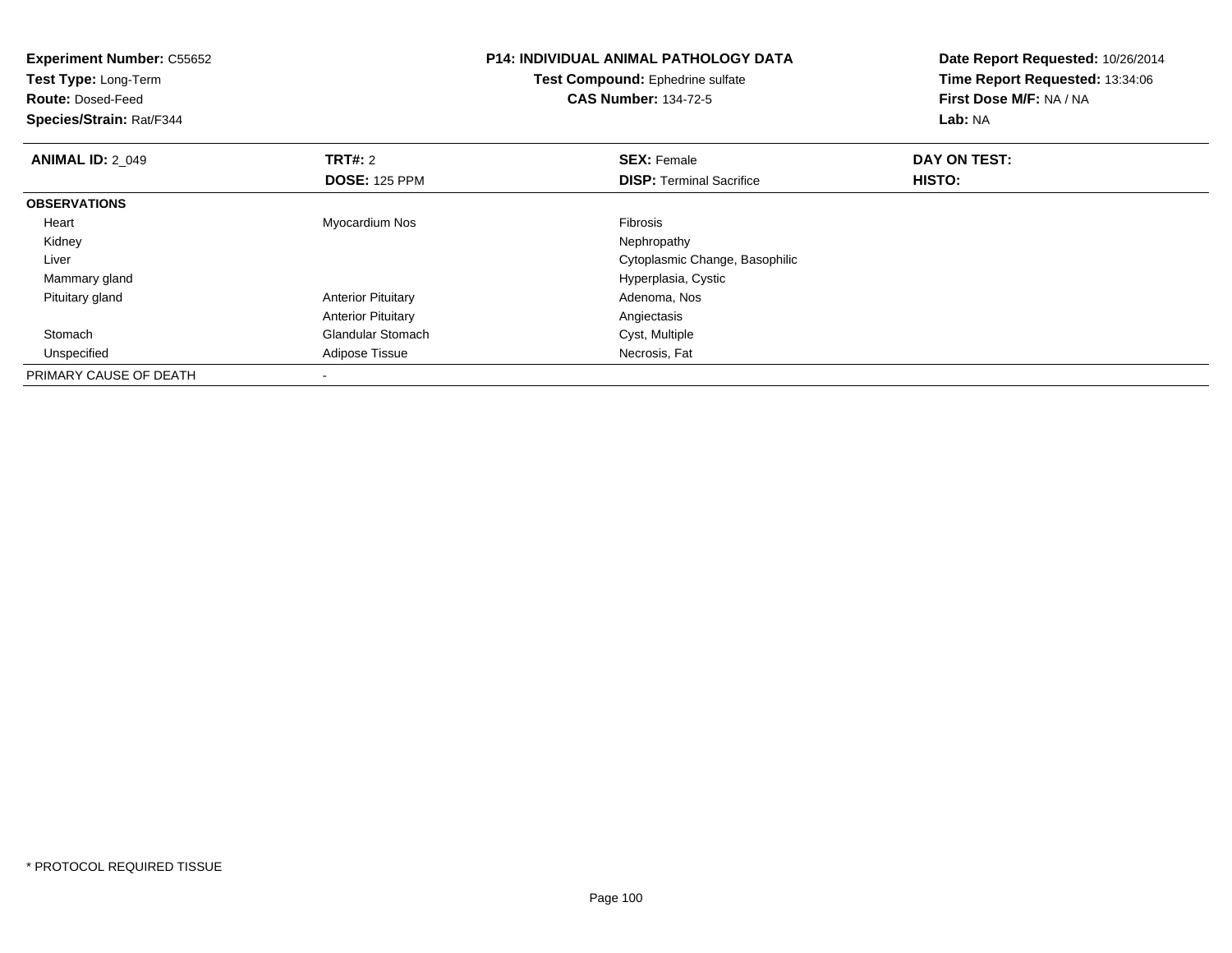**Test Type:** Long-Term

**Route:** Dosed-Feed

**Species/Strain:** Rat/F344

### **P14: INDIVIDUAL ANIMAL PATHOLOGY DATA**

**Test Compound:** Ephedrine sulfate**CAS Number:** 134-72-5

| <b>ANIMAL ID: 2_050</b> | <b>TRT#: 2</b>            | <b>SEX: Female</b>               | DAY ON TEST: |
|-------------------------|---------------------------|----------------------------------|--------------|
|                         | <b>DOSE: 125 PPM</b>      | <b>DISP: Terminal Sacrifice</b>  | HISTO:       |
| <b>OBSERVATIONS</b>     |                           |                                  |              |
| Adrenal gland           | Cortex Nos                | Angiectasis                      |              |
|                         | <b>Cortex Nos</b>         | Hyperplasia, Focal               |              |
| Kidney                  |                           | Nephropathy                      |              |
| Liver                   |                           | Cytoplasmic Change, Basophilic   |              |
|                         | Periportal Bile Ductule   | Hyperplasia, Nos                 |              |
| Lymph node              | Mandibular Lymph Node     | Lymphangiectasis                 |              |
| Mammary gland           |                           | Fibroadenoma                     |              |
| Pituitary gland         | <b>Anterior Pituitary</b> | Angiectasis                      |              |
| Spleen                  |                           | Hemosiderosis                    |              |
| Stomach                 | <b>Glandular Stomach</b>  | Cyst, Multiple                   |              |
| Thyroid                 |                           | Hyperplasia, C Cell              |              |
| Uterus                  | <b>Endometrial Gland</b>  | Cyst, Nos                        |              |
|                         |                           | <b>Endometrial Stromal Polyp</b> |              |
| PRIMARY CAUSE OF DEATH  |                           |                                  |              |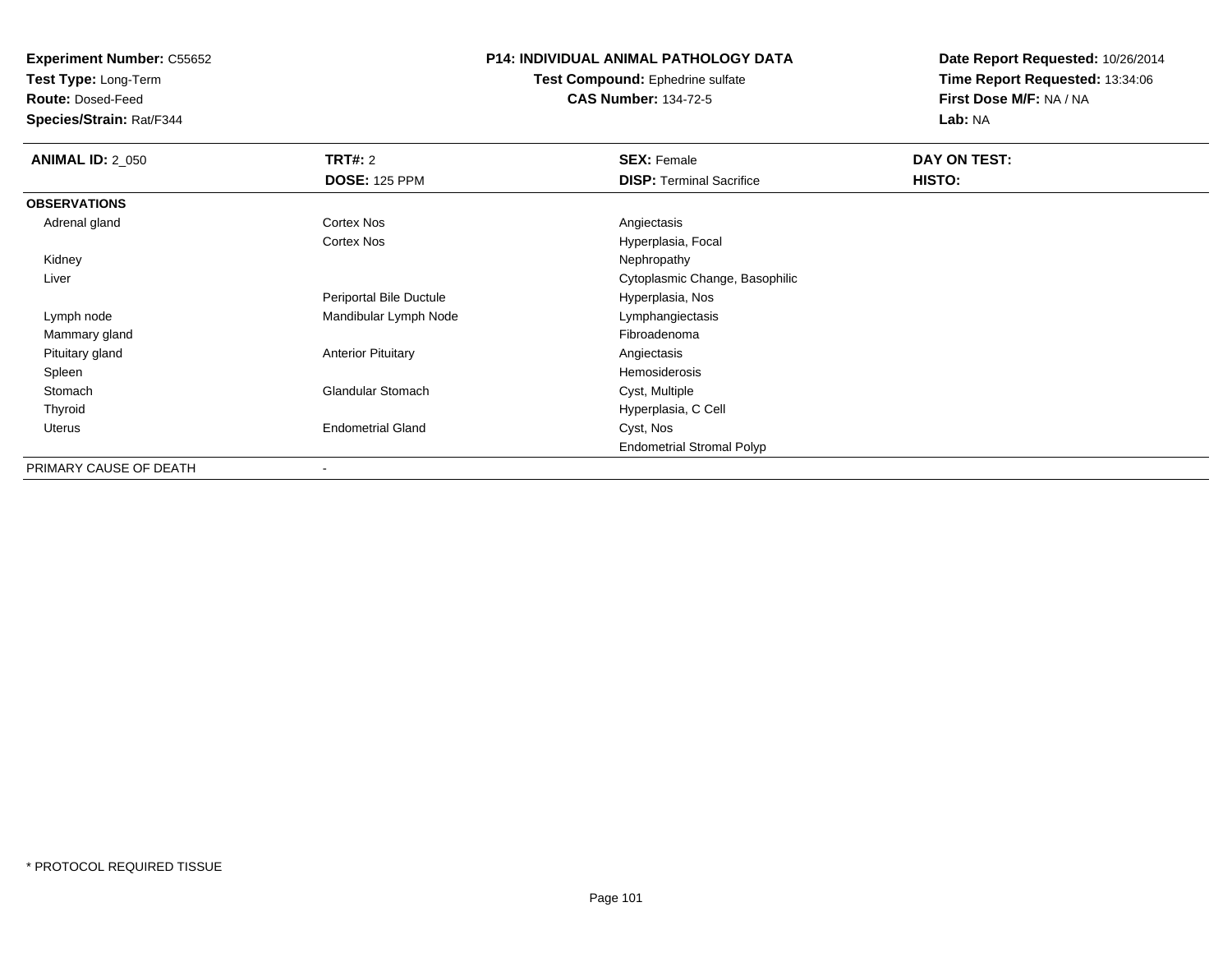| <b>Experiment Number: C55652</b><br>Test Type: Long-Term<br><b>Route: Dosed-Feed</b><br>Species/Strain: Rat/F344 |                           | <b>P14: INDIVIDUAL ANIMAL PATHOLOGY DATA</b><br><b>Test Compound:</b> Ephedrine sulfate<br><b>CAS Number: 134-72-5</b> | Date Report Requested: 10/26/2014<br>Time Report Requested: 13:34:06<br>First Dose M/F: NA / NA<br>Lab: NA |
|------------------------------------------------------------------------------------------------------------------|---------------------------|------------------------------------------------------------------------------------------------------------------------|------------------------------------------------------------------------------------------------------------|
| <b>ANIMAL ID: 3_101</b>                                                                                          | TRT#: 3                   | <b>SEX: Female</b>                                                                                                     | DAY ON TEST:                                                                                               |
|                                                                                                                  | DOSE: 0                   | <b>DISP:</b> Moribund Sacrifice                                                                                        | <b>HISTO:</b>                                                                                              |
| <b>OBSERVATIONS</b>                                                                                              |                           |                                                                                                                        |                                                                                                            |
| Adrenal gland                                                                                                    | <b>Cortex Nos</b>         | Angiectasis                                                                                                            |                                                                                                            |
|                                                                                                                  | Cortex Nos                | Hyperplasia, Focal                                                                                                     |                                                                                                            |
| Heart                                                                                                            | Myocardium Nos            | Inflammation, Chronic                                                                                                  |                                                                                                            |
| Liver                                                                                                            |                           | Cytoplasmic Change, Basophilic                                                                                         |                                                                                                            |
| Mammary gland                                                                                                    |                           | Fibroadenoma                                                                                                           |                                                                                                            |
|                                                                                                                  |                           | Hyperplasia, Cystic                                                                                                    |                                                                                                            |
| Pituitary gland                                                                                                  | <b>Anterior Pituitary</b> | Adenoma, Nos                                                                                                           |                                                                                                            |
| Spleen                                                                                                           |                           | Hemosiderosis                                                                                                          |                                                                                                            |
| Stomach                                                                                                          | <b>Glandular Stomach</b>  | Cyst, Multiple                                                                                                         |                                                                                                            |
| PRIMARY CAUSE OF DEATH                                                                                           |                           |                                                                                                                        |                                                                                                            |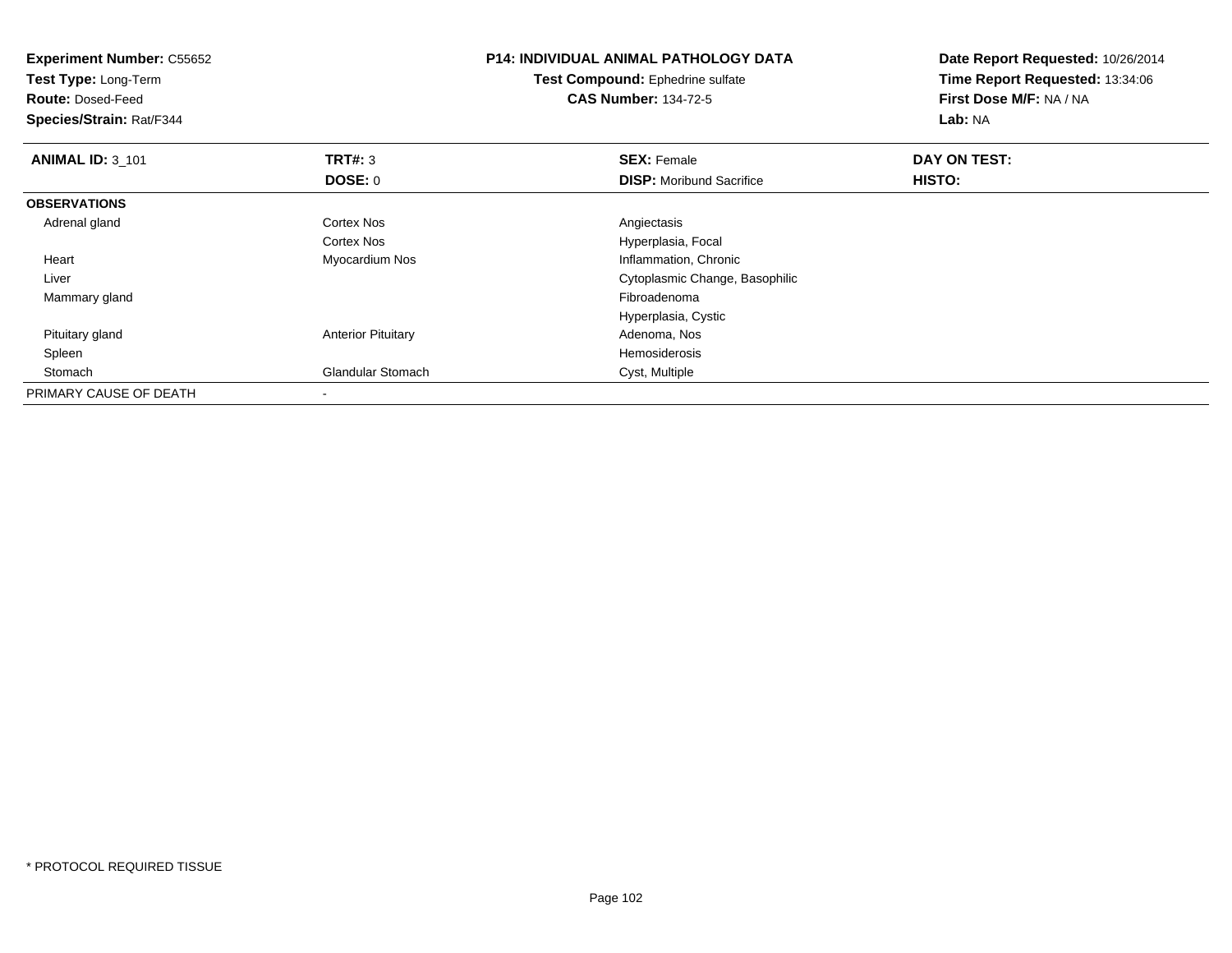**Test Type:** Long-Term

**Route:** Dosed-Feed

**Species/Strain:** Rat/F344

#### **P14: INDIVIDUAL ANIMAL PATHOLOGY DATA**

**Test Compound:** Ephedrine sulfate**CAS Number:** 134-72-5

| <b>ANIMAL ID: 3 102</b> | TRT#: 3                   | <b>SEX: Female</b>               | DAY ON TEST: |
|-------------------------|---------------------------|----------------------------------|--------------|
|                         | <b>DOSE: 0</b>            | <b>DISP: Terminal Sacrifice</b>  | HISTO:       |
| <b>OBSERVATIONS</b>     |                           |                                  |              |
| Adrenal gland           | <b>Cortex Nos</b>         | Angiectasis                      |              |
| Heart                   | Myocardium Nos            | Fibrosis                         |              |
| Kidney                  |                           | Nephropathy                      |              |
| Liver                   |                           | Cytoplasmic Change, Basophilic   |              |
|                         | Periportal Bile Ductule   | Hyperplasia, Nos                 |              |
| Pancreas                | Acinus                    | Atrophy, Nos                     |              |
| Pituitary gland         | <b>Anterior Pituitary</b> | Angiectasis                      |              |
|                         | <b>Anterior Pituitary</b> | Cyst, Nos                        |              |
|                         | <b>Anterior Pituitary</b> | Hyperplasia, Focal               |              |
| Stomach                 | <b>Glandular Stomach</b>  | Cyst, Multiple                   |              |
| Thymus                  |                           | Cyst, Nos                        |              |
| Uterus                  |                           | <b>Endometrial Stromal Polyp</b> |              |
| PRIMARY CAUSE OF DEATH  |                           |                                  |              |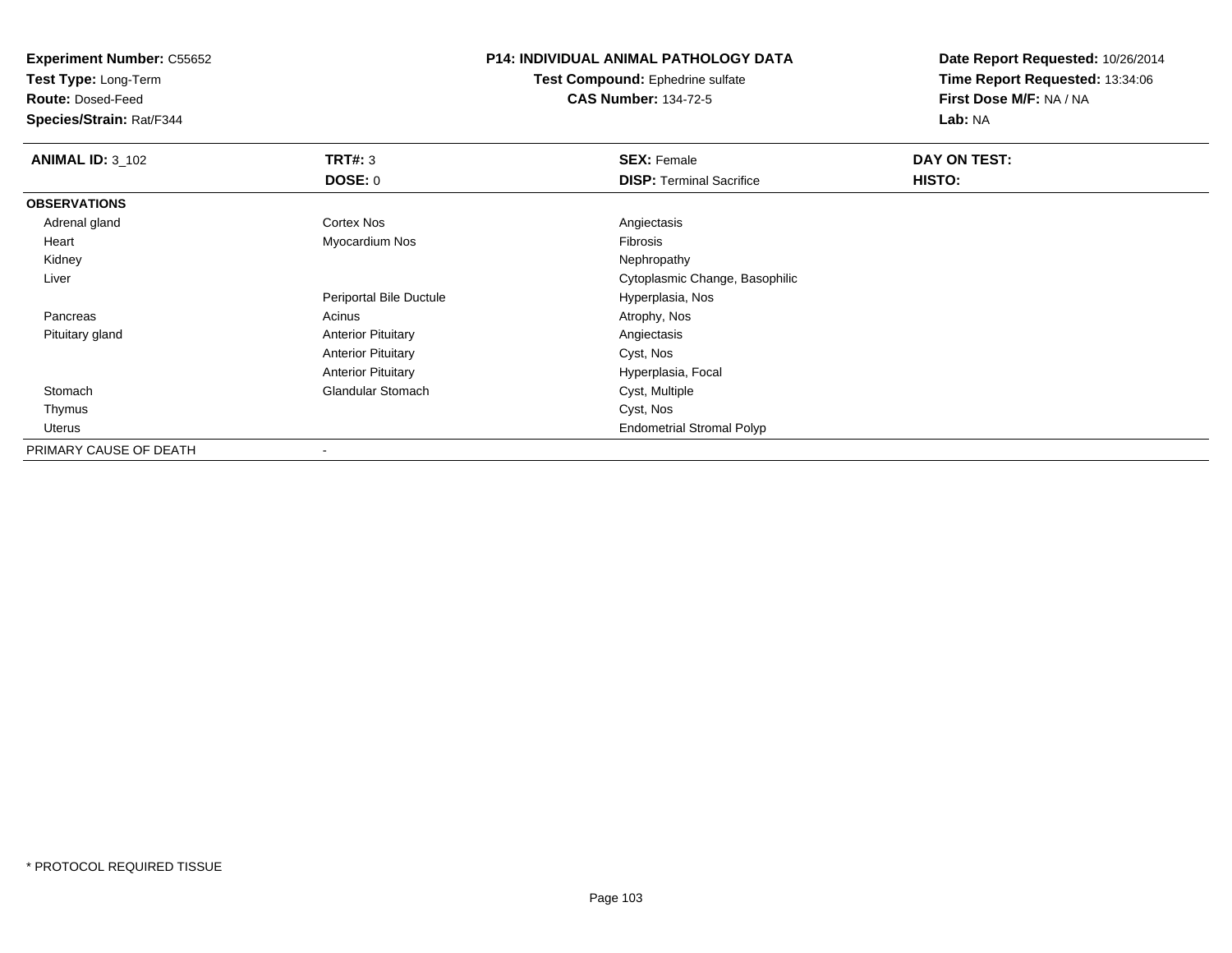**Test Type:** Long-Term

**Route:** Dosed-Feed

**Species/Strain:** Rat/F344

#### **P14: INDIVIDUAL ANIMAL PATHOLOGY DATA**

**Test Compound:** Ephedrine sulfate**CAS Number:** 134-72-5

| <b>ANIMAL ID: 3_103</b> | TRT#: 3<br><b>DOSE: 0</b> | <b>SEX: Female</b><br><b>DISP: Terminal Sacrifice</b> | DAY ON TEST:<br>HISTO: |
|-------------------------|---------------------------|-------------------------------------------------------|------------------------|
| <b>OBSERVATIONS</b>     |                           |                                                       |                        |
| Adrenal gland           | Cortex Nos                | Angiectasis                                           |                        |
| Bone marrow             |                           | Fibrosis, Myelo                                       |                        |
| Heart                   | Myocardium Nos            | Fibrosis                                              |                        |
| Kidney                  |                           | Nephropathy                                           |                        |
| Liver                   |                           | Clear-Cell Change                                     |                        |
|                         |                           | Cytoplasmic Change, Basophilic                        |                        |
|                         | Periportal Bile Ductule   | Hyperplasia, Nos                                      |                        |
| Ovary                   |                           | Cyst, Nos                                             |                        |
| Pituitary gland         | <b>Anterior Pituitary</b> | Adenoma, Nos                                          |                        |
|                         | <b>Anterior Pituitary</b> | Cyst, Nos                                             |                        |
| Spleen                  |                           | Hemosiderosis                                         |                        |
| Stomach                 | <b>Glandular Stomach</b>  | Cyst, Multiple                                        |                        |
| Thyroid                 |                           | Hyperplasia, C Cell                                   |                        |
| PRIMARY CAUSE OF DEATH  |                           |                                                       |                        |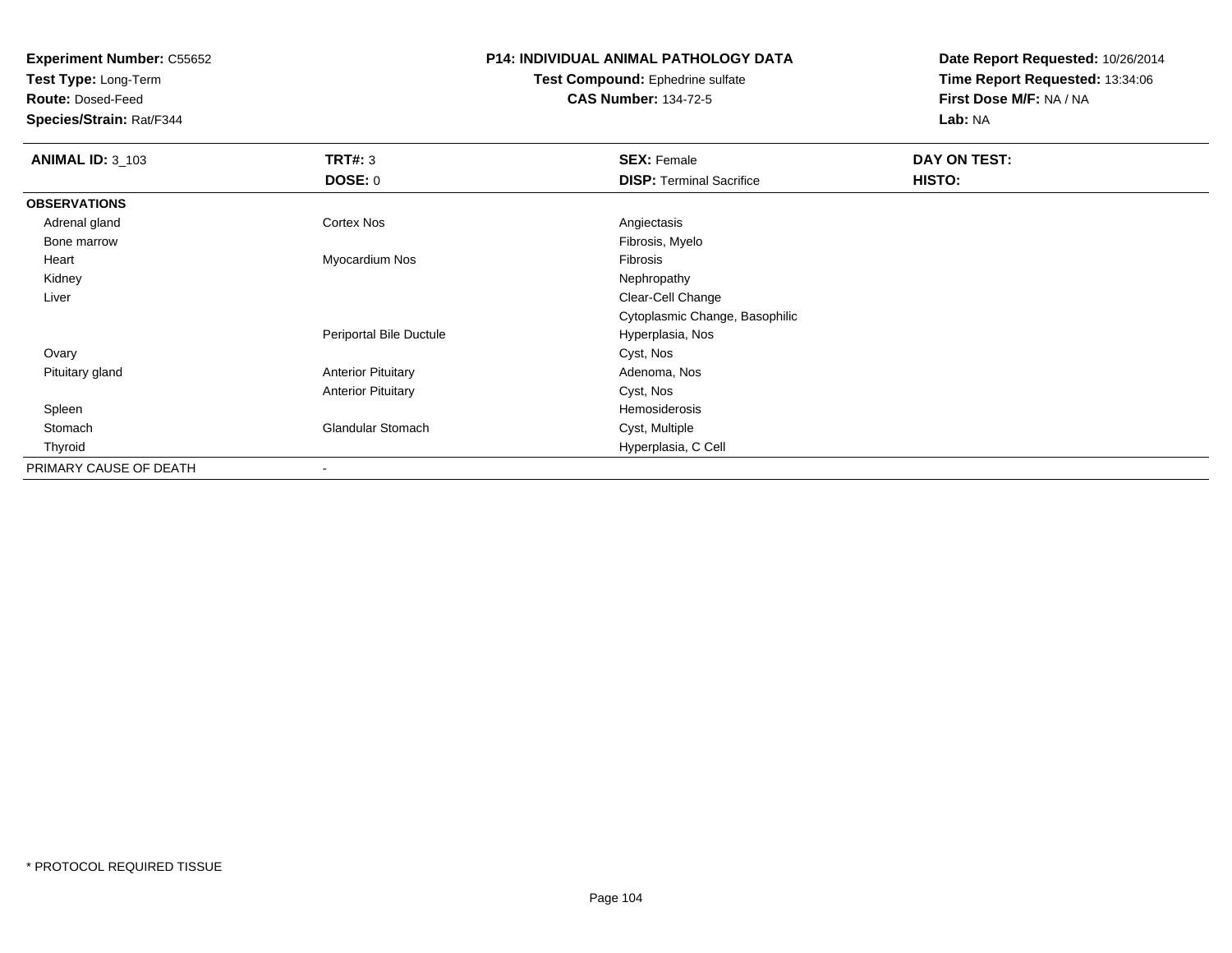**Test Type:** Long-Term

**Route:** Dosed-Feed

**Species/Strain:** Rat/F344

## **P14: INDIVIDUAL ANIMAL PATHOLOGY DATA**

**Test Compound:** Ephedrine sulfate**CAS Number:** 134-72-5

| <b>ANIMAL ID: 3_104</b> | TRT#: 3                   | <b>SEX: Female</b>               | DAY ON TEST: |  |
|-------------------------|---------------------------|----------------------------------|--------------|--|
|                         | DOSE: 0                   | <b>DISP:</b> Moribund Sacrifice  | HISTO:       |  |
| <b>OBSERVATIONS</b>     |                           |                                  |              |  |
| Adrenal gland           | <b>Cortex Nos</b>         | Angiectasis                      |              |  |
|                         | Cortex Nos                | Hyperplasia, Focal               |              |  |
| Brain                   | Cortex                    | Astrocytoma                      |              |  |
| Heart                   | Myocardium Nos            | Fibrosis                         |              |  |
|                         | Myocardium Nos            | Inflammation, Chronic            |              |  |
| Kidney                  |                           | Nephropathy                      |              |  |
| Liver                   |                           | Cytoplasmic Change, Basophilic   |              |  |
| Lung                    |                           | Hyperplasia, Alveolar Epithelium |              |  |
| Pancreas                | Acinus                    | Atrophy, Nos                     |              |  |
| Pituitary gland         | <b>Anterior Pituitary</b> | Angiectasis                      |              |  |
|                         | <b>Anterior Pituitary</b> | Hyperplasia, Focal               |              |  |
| PRIMARY CAUSE OF DEATH  |                           |                                  |              |  |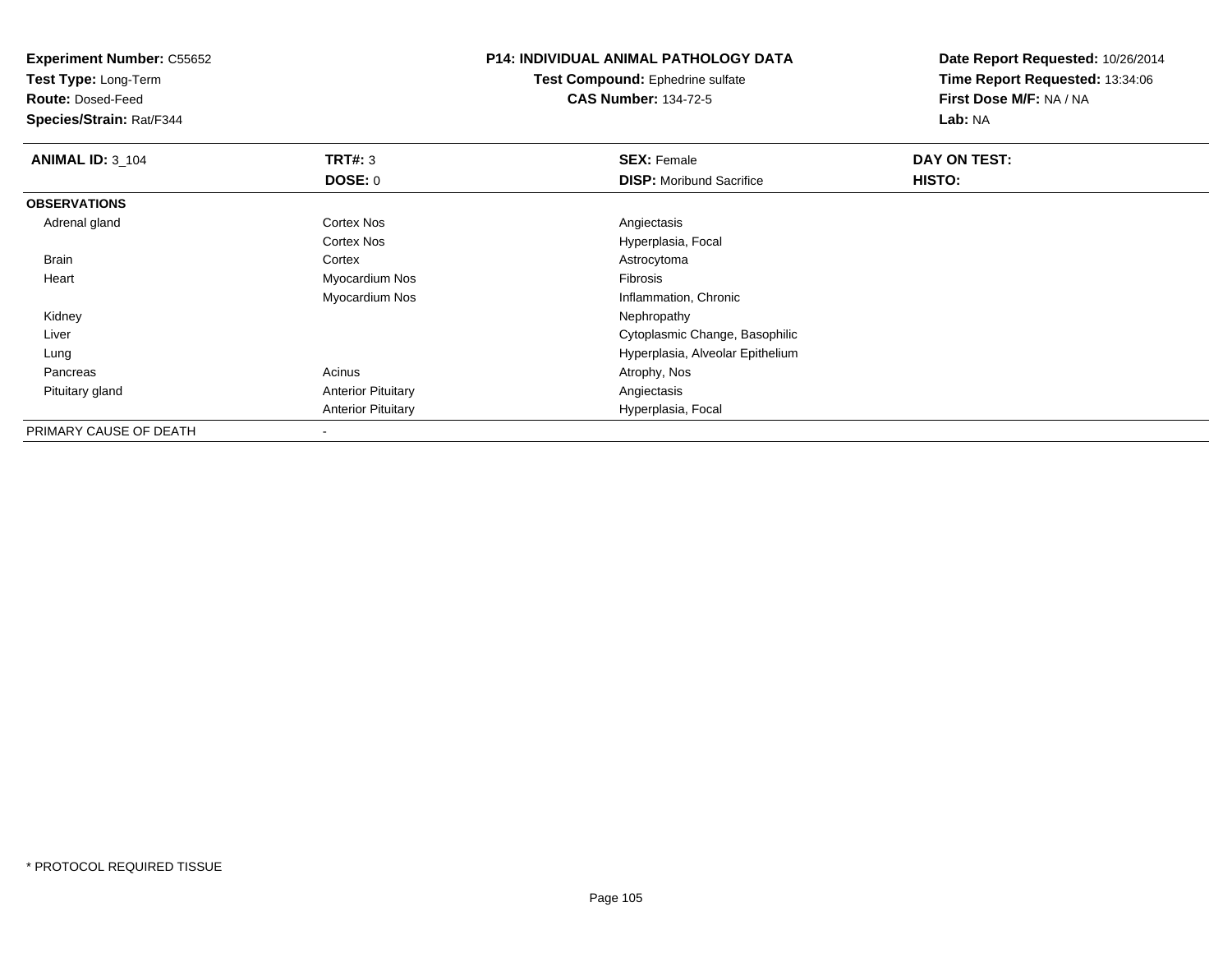**Test Type:** Long-Term

**Route:** Dosed-Feed

**Species/Strain:** Rat/F344

#### **P14: INDIVIDUAL ANIMAL PATHOLOGY DATA**

**Test Compound:** Ephedrine sulfate**CAS Number:** 134-72-5

| <b>ANIMAL ID: 3_105</b> | <b>TRT#: 3</b><br><b>DOSE: 0</b> | <b>SEX: Female</b><br><b>DISP:</b> Moribund Sacrifice | DAY ON TEST:<br>HISTO: |
|-------------------------|----------------------------------|-------------------------------------------------------|------------------------|
| <b>OBSERVATIONS</b>     |                                  |                                                       |                        |
| Adrenal gland           |                                  | Cortical Adenoma                                      |                        |
|                         | Cortex Nos                       | Hyperplasia, Focal                                    |                        |
| Bone marrow             |                                  | Fibrosis, Myelo                                       |                        |
|                         |                                  | Hyperplasia, Nos                                      |                        |
| Eye                     | Retina                           | Atrophy, Nos                                          |                        |
|                         | Lens, Cortex                     | Mineralization                                        |                        |
| Heart                   | Myocardium Nos                   | <b>Fibrosis</b>                                       |                        |
| Kidney                  |                                  | Nephropathy                                           |                        |
| Liver                   |                                  | Angiectasis                                           |                        |
|                         |                                  | Cytoplasmic Change, Basophilic                        |                        |
|                         |                                  | Focal Cellular Change                                 |                        |
|                         |                                  | Necrosis, Nos                                         |                        |
| Pancreas                | Acinus                           | Atrophy, Nos                                          |                        |
|                         | Interstitium                     | Inflammation, Chronic                                 |                        |
| Pituitary gland         | <b>Anterior Pituitary</b>        | Angiectasis                                           |                        |
|                         | <b>Anterior Pituitary</b>        | Hyperplasia, Focal                                    |                        |
| Unspecified             | Multiple Organs Nos              | Leukemia, Mononuclear Cell                            |                        |
| Uterus                  | <b>Endometrial Gland</b>         | Cyst, Nos                                             |                        |
| PRIMARY CAUSE OF DEATH  | $\sim$                           |                                                       |                        |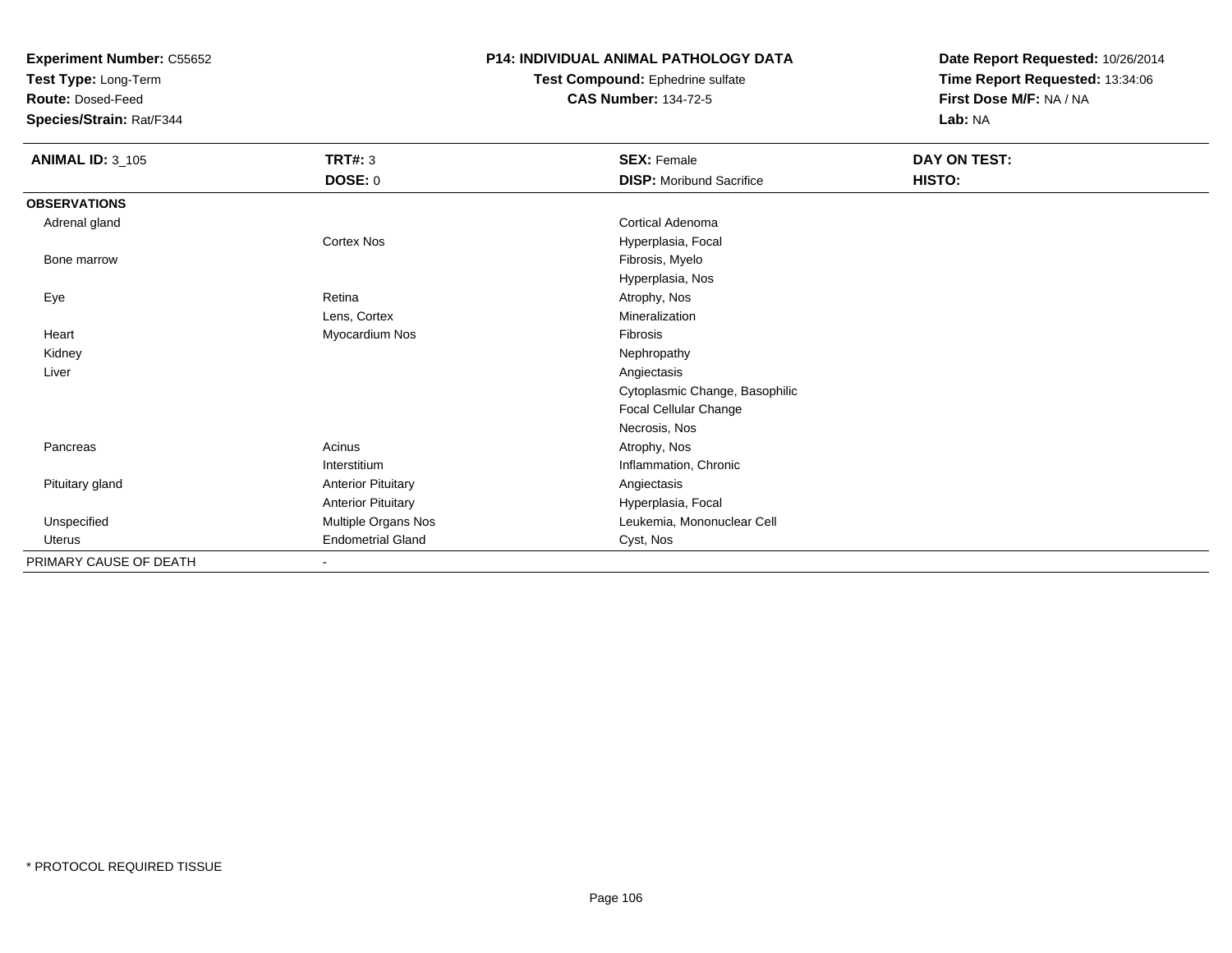**Test Type:** Long-Term

**Route:** Dosed-Feed

**Species/Strain:** Rat/F344

## **P14: INDIVIDUAL ANIMAL PATHOLOGY DATA**

**Test Compound:** Ephedrine sulfate**CAS Number:** 134-72-5

| <b>ANIMAL ID: 3_106</b> | TRT#: 3                   | <b>SEX: Female</b>               | DAY ON TEST: |
|-------------------------|---------------------------|----------------------------------|--------------|
|                         | DOSE: 0                   | <b>DISP:</b> Moribund Sacrifice  | HISTO:       |
| <b>OBSERVATIONS</b>     |                           |                                  |              |
| Adrenal gland           | Cortex Nos                | Angiectasis                      |              |
|                         | Cortex Nos                | Hyperplasia, Focal               |              |
| Bone marrow             |                           | Hyperplasia, Nos                 |              |
| Liver                   |                           | Cytoplasmic Change, Basophilic   |              |
| Mammary gland           |                           | Hyperplasia, Cystic              |              |
| Pituitary gland         | <b>Anterior Pituitary</b> | Carcinoma, Nos                   |              |
| Salivary gland          |                           | Atrophy, Nos                     |              |
| Spleen                  |                           | Hematopoiesis                    |              |
| Stomach                 | <b>Glandular Stomach</b>  | Cyst, Multiple                   |              |
| Uterus                  |                           | <b>Endometrial Stromal Polyp</b> |              |
|                         |                           | Inflammation, Active Chronic     |              |
|                         |                           | Prolapse                         |              |
| PRIMARY CAUSE OF DEATH  | $\,$                      |                                  |              |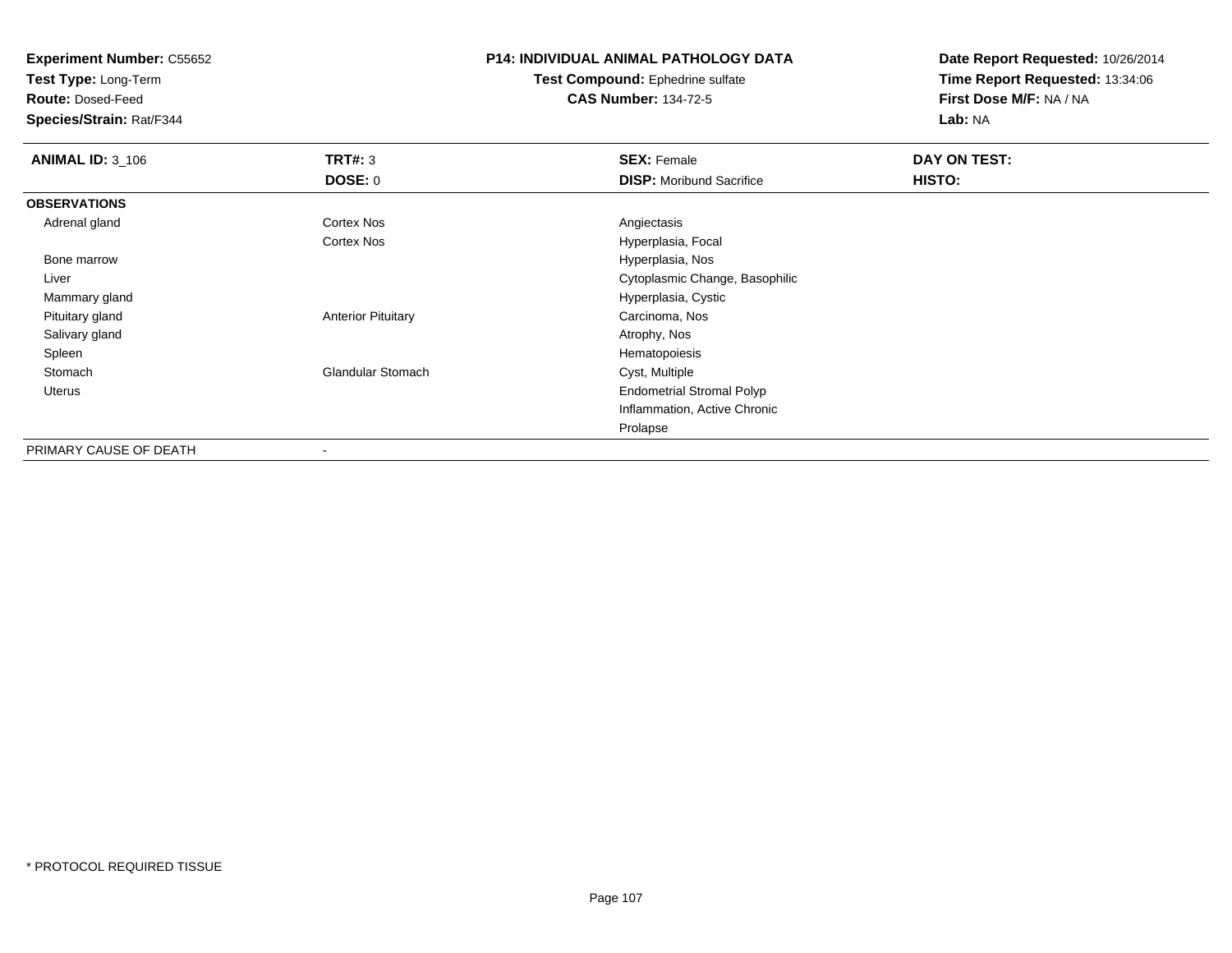**Test Type:** Long-Term

**Route:** Dosed-Feed

**Species/Strain:** Rat/F344

### **P14: INDIVIDUAL ANIMAL PATHOLOGY DATA**

**Test Compound:** Ephedrine sulfate**CAS Number:** 134-72-5

| <b>ANIMAL ID: 3_107</b> | TRT#: 3                   | <b>SEX: Female</b>              | DAY ON TEST: |  |
|-------------------------|---------------------------|---------------------------------|--------------|--|
|                         | <b>DOSE: 0</b>            | <b>DISP:</b> Terminal Sacrifice | HISTO:       |  |
| <b>OBSERVATIONS</b>     |                           |                                 |              |  |
| Bone marrow             |                           | Hyperplasia, Nos                |              |  |
| Heart                   | Myocardium Nos            | Fibrosis                        |              |  |
| Kidney                  |                           | Nephropathy                     |              |  |
| Liver                   | Periportal Bile Ductule   | Hyperplasia, Nos                |              |  |
| Lymph node              | Mandibular Lymph Node     | Lymphangiectasis                |              |  |
| Mammary gland           |                           | Hyperplasia, Cystic             |              |  |
| Pituitary gland         | <b>Anterior Pituitary</b> | Angiectasis                     |              |  |
| Salivary gland          |                           | Atrophy, Nos                    |              |  |
| Stomach                 | <b>Glandular Stomach</b>  | Cyst, Multiple                  |              |  |
| Thyroid                 |                           | Hyperplasia, C Cell             |              |  |
| Unspecified             | Multiple Organs Nos       | Leukemia, Mononuclear Cell      |              |  |
| PRIMARY CAUSE OF DEATH  |                           |                                 |              |  |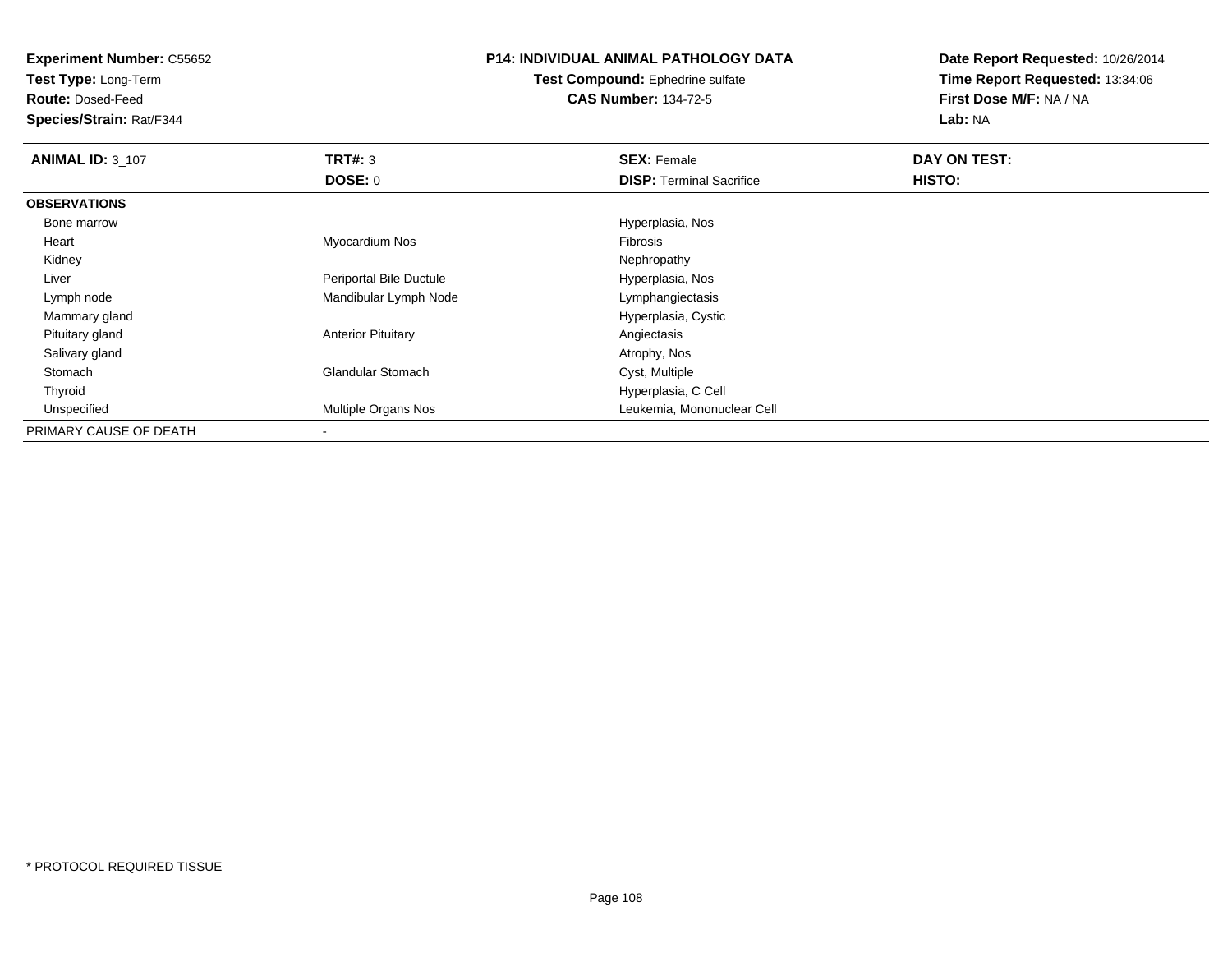**Test Type:** Long-Term

**Route:** Dosed-Feed

**Species/Strain:** Rat/F344

#### **P14: INDIVIDUAL ANIMAL PATHOLOGY DATA**

**Test Compound:** Ephedrine sulfate**CAS Number:** 134-72-5

| <b>ANIMAL ID: 3_108</b> | TRT#: 3                   | <b>SEX: Female</b>              | DAY ON TEST:  |  |
|-------------------------|---------------------------|---------------------------------|---------------|--|
|                         | DOSE: 0                   | <b>DISP: Terminal Sacrifice</b> | <b>HISTO:</b> |  |
| <b>OBSERVATIONS</b>     |                           |                                 |               |  |
| Adrenal gland           |                           | Cortical Adenoma                |               |  |
|                         | <b>Cortex Nos</b>         | Hyperplasia, Focal              |               |  |
| Heart                   | Myocardium Nos            | Fibrosis                        |               |  |
| Kidney                  |                           | Nephropathy                     |               |  |
| Liver                   |                           | Cytoplasmic Change, Basophilic  |               |  |
|                         | Periportal Bile Ductule   | Hyperplasia, Nos                |               |  |
| Ovary                   |                           | Cyst, Nos                       |               |  |
| Pancreas                | <b>Islets</b>             | Islet-Cell Adenoma              |               |  |
| Pituitary gland         | <b>Anterior Pituitary</b> | Hyperplasia, Focal              |               |  |
| Thyroid                 |                           | Hyperplasia, C Cell             |               |  |
| Unspecified             |                           | Cyst, Epidermal Inclusion       |               |  |
| PRIMARY CAUSE OF DEATH  | $\,$                      |                                 |               |  |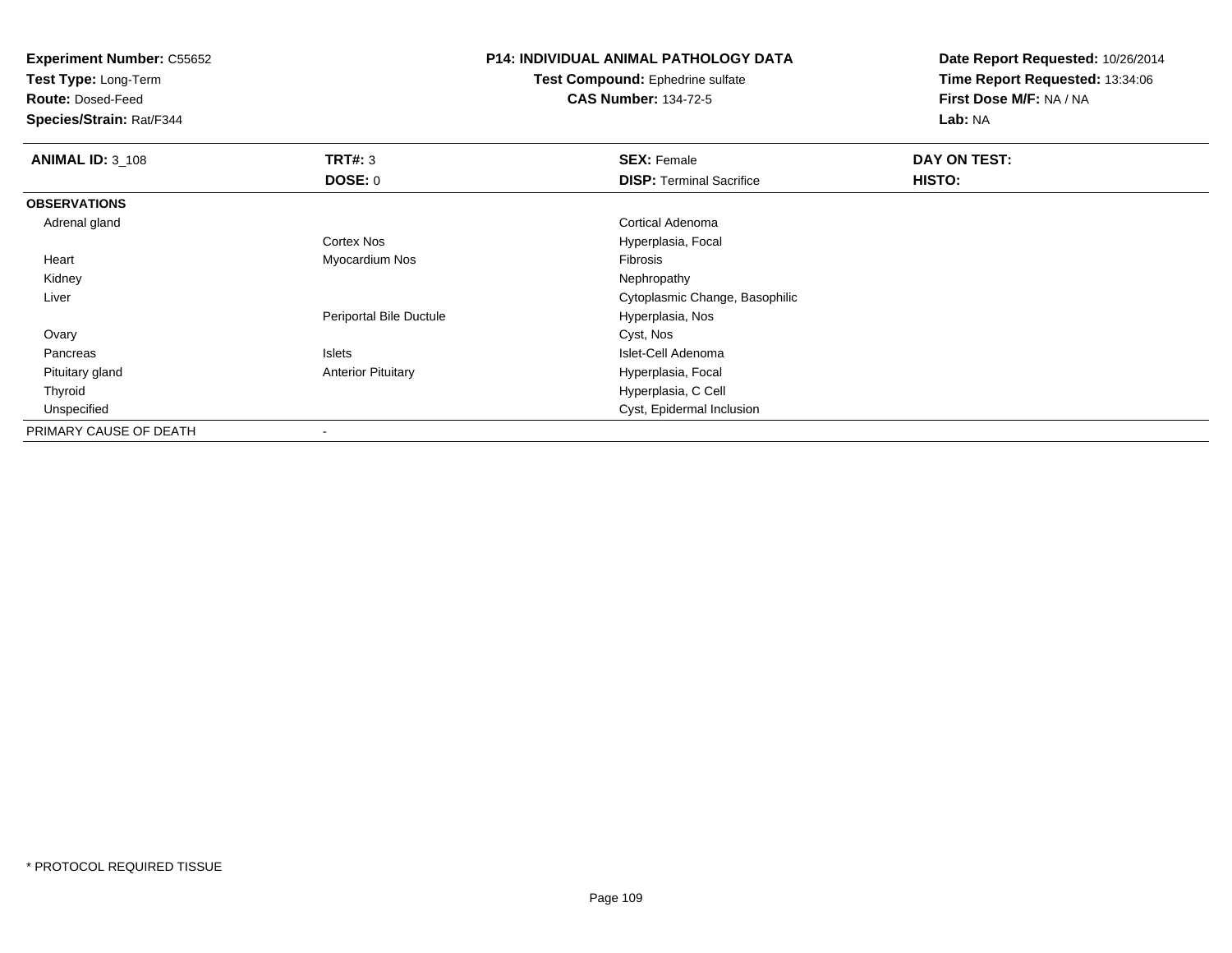**Test Type:** Long-Term

**Route:** Dosed-Feed

**Species/Strain:** Rat/F344

## **P14: INDIVIDUAL ANIMAL PATHOLOGY DATA**

**Test Compound:** Ephedrine sulfate**CAS Number:** 134-72-5

| <b>ANIMAL ID: 3_109</b> | TRT#: 3                   | <b>SEX: Female</b>               | DAY ON TEST: |  |
|-------------------------|---------------------------|----------------------------------|--------------|--|
|                         | <b>DOSE: 0</b>            | <b>DISP:</b> Terminal Sacrifice  | HISTO:       |  |
| <b>OBSERVATIONS</b>     |                           |                                  |              |  |
| Adrenal gland           | Cortex Nos                | Angiectasis                      |              |  |
| Heart                   | Myocardium Nos            | Fibrosis                         |              |  |
| Kidney                  |                           | Nephropathy                      |              |  |
| Liver                   |                           | Cytoplasmic Change, Basophilic   |              |  |
|                         |                           | Granuloma, Nos                   |              |  |
| Mammary gland           |                           | Hyperplasia, Cystic              |              |  |
| Pituitary gland         | <b>Anterior Pituitary</b> | Angiectasis                      |              |  |
| Spleen                  |                           | Hemosiderosis                    |              |  |
| Stomach                 | <b>Glandular Stomach</b>  | Cyst, Multiple                   |              |  |
| Thyroid                 |                           | Hyperplasia, C Cell              |              |  |
| Uterus                  |                           | <b>Endometrial Stromal Polyp</b> |              |  |
| PRIMARY CAUSE OF DEATH  |                           |                                  |              |  |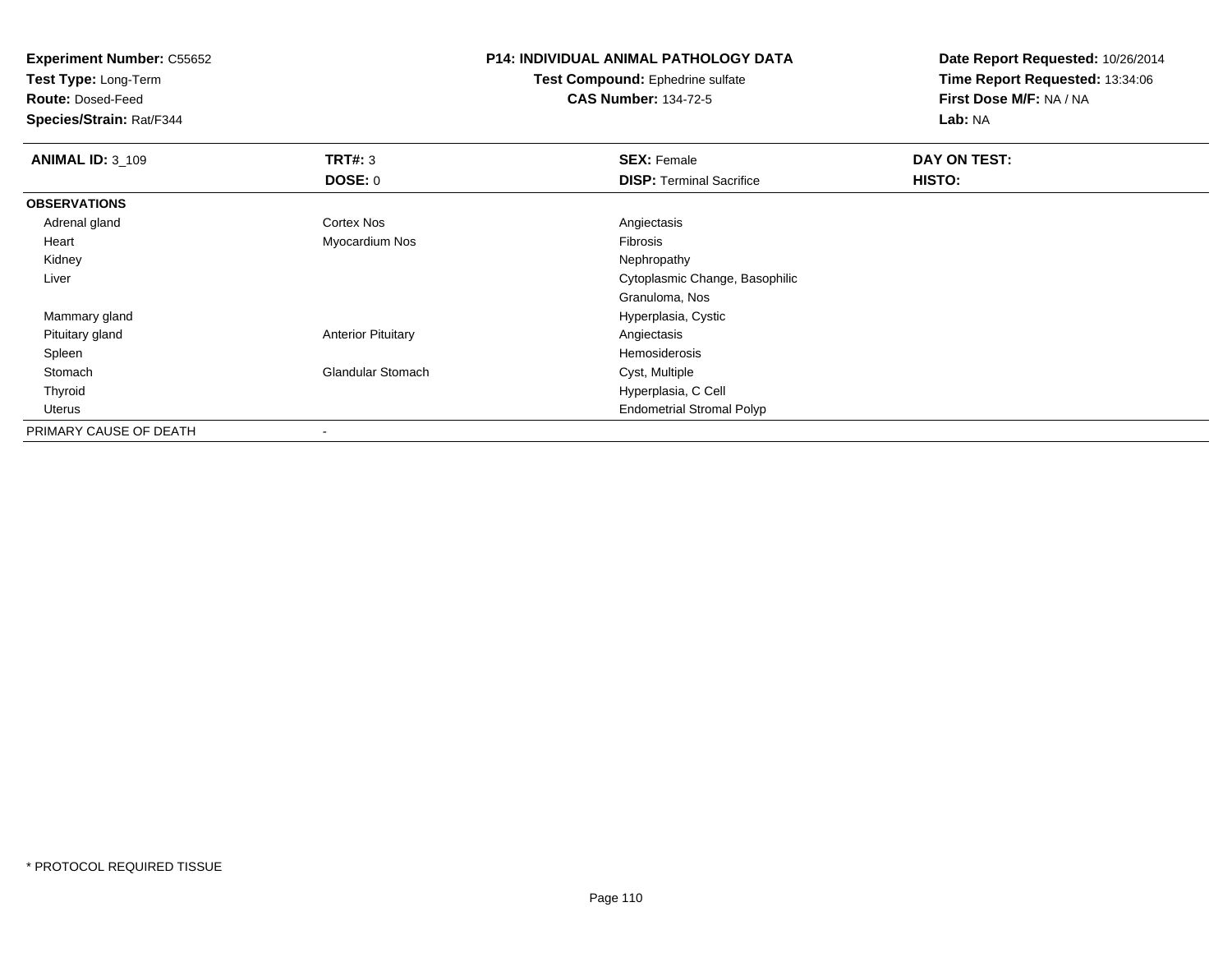**Test Type:** Long-Term

**Route:** Dosed-Feed

**Species/Strain:** Rat/F344

## **P14: INDIVIDUAL ANIMAL PATHOLOGY DATA**

**Test Compound:** Ephedrine sulfate**CAS Number:** 134-72-5

| <b>ANIMAL ID: 3_110</b> | TRT#: 3                   | <b>SEX: Female</b>              | DAY ON TEST: |
|-------------------------|---------------------------|---------------------------------|--------------|
|                         | DOSE: 0                   | <b>DISP: Terminal Sacrifice</b> | HISTO:       |
| <b>OBSERVATIONS</b>     |                           |                                 |              |
| Adrenal gland           | <b>Cortex Nos</b>         | Angiectasis                     |              |
| Heart                   | Myocardium Nos            | Fibrosis                        |              |
| Kidney                  |                           | Nephropathy                     |              |
| Liver                   |                           | Cytoplasmic Change, Basophilic  |              |
|                         | Periportal Bile Ductule   | Hyperplasia, Nos                |              |
| Mammary gland           |                           | Hyperplasia, Cystic             |              |
| Pituitary gland         | <b>Anterior Pituitary</b> | Adenoma, Nos                    |              |
|                         | <b>Anterior Pituitary</b> | Angiectasis                     |              |
| Spleen                  |                           | Hemosiderosis                   |              |
| Stomach                 | <b>Glandular Stomach</b>  | Cyst, Multiple                  |              |
| Thymus                  |                           | Cyst, Nos                       |              |
| Uterus                  |                           | Leiomyosarcoma                  |              |
| PRIMARY CAUSE OF DEATH  |                           |                                 |              |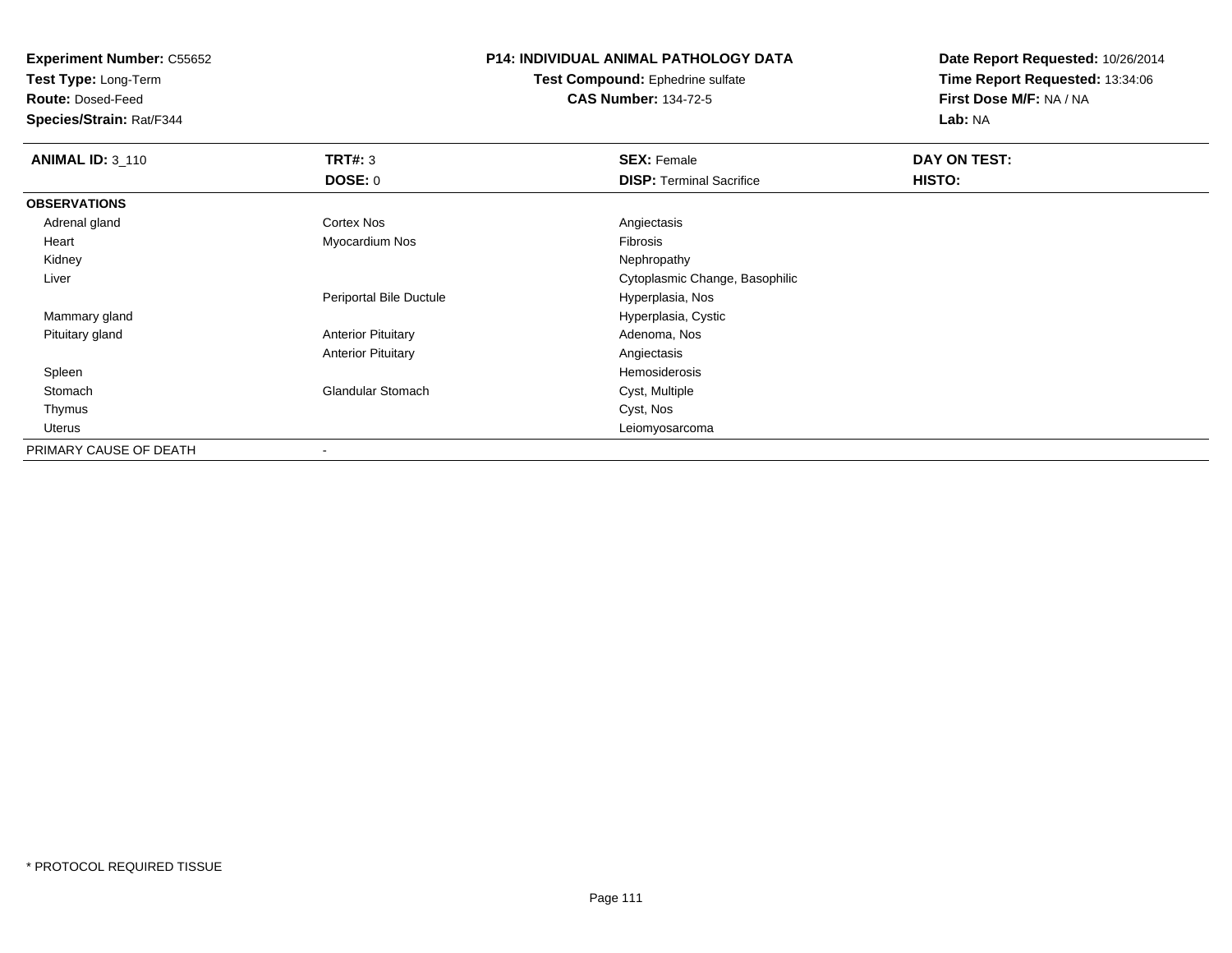**Test Type:** Long-Term

**Route:** Dosed-Feed

**Species/Strain:** Rat/F344

## **P14: INDIVIDUAL ANIMAL PATHOLOGY DATA**

**Test Compound:** Ephedrine sulfate**CAS Number:** 134-72-5

| <b>ANIMAL ID: 3 111</b> | TRT#: 3                   | <b>SEX: Female</b>              | DAY ON TEST: |  |
|-------------------------|---------------------------|---------------------------------|--------------|--|
|                         | DOSE: 0                   | <b>DISP:</b> Moribund Sacrifice | HISTO:       |  |
| <b>OBSERVATIONS</b>     |                           |                                 |              |  |
| Adrenal gland           | <b>Cortex Nos</b>         | Angiectasis                     |              |  |
| Bone marrow             |                           | Hyperplasia, Nos                |              |  |
| Heart                   | Myocardium Nos            | Fibrosis                        |              |  |
| Kidney                  |                           | Nephropathy                     |              |  |
|                         |                           | Pigmentation, Nos               |              |  |
| Liver                   |                           | Cytoplasmic Change, Basophilic  |              |  |
|                         |                           | Granuloma, Nos                  |              |  |
|                         | Periportal Bile Ductule   | Hyperplasia, Nos                |              |  |
| Mammary gland           |                           | Hyperplasia, Cystic             |              |  |
| Pituitary gland         | <b>Anterior Pituitary</b> | Angiectasis                     |              |  |
| Spleen                  |                           | Hematopoiesis                   |              |  |
| Unspecified             | Multiple Organs Nos       | Mesothelioma, Malignant         |              |  |
| PRIMARY CAUSE OF DEATH  | $\,$ $\,$                 |                                 |              |  |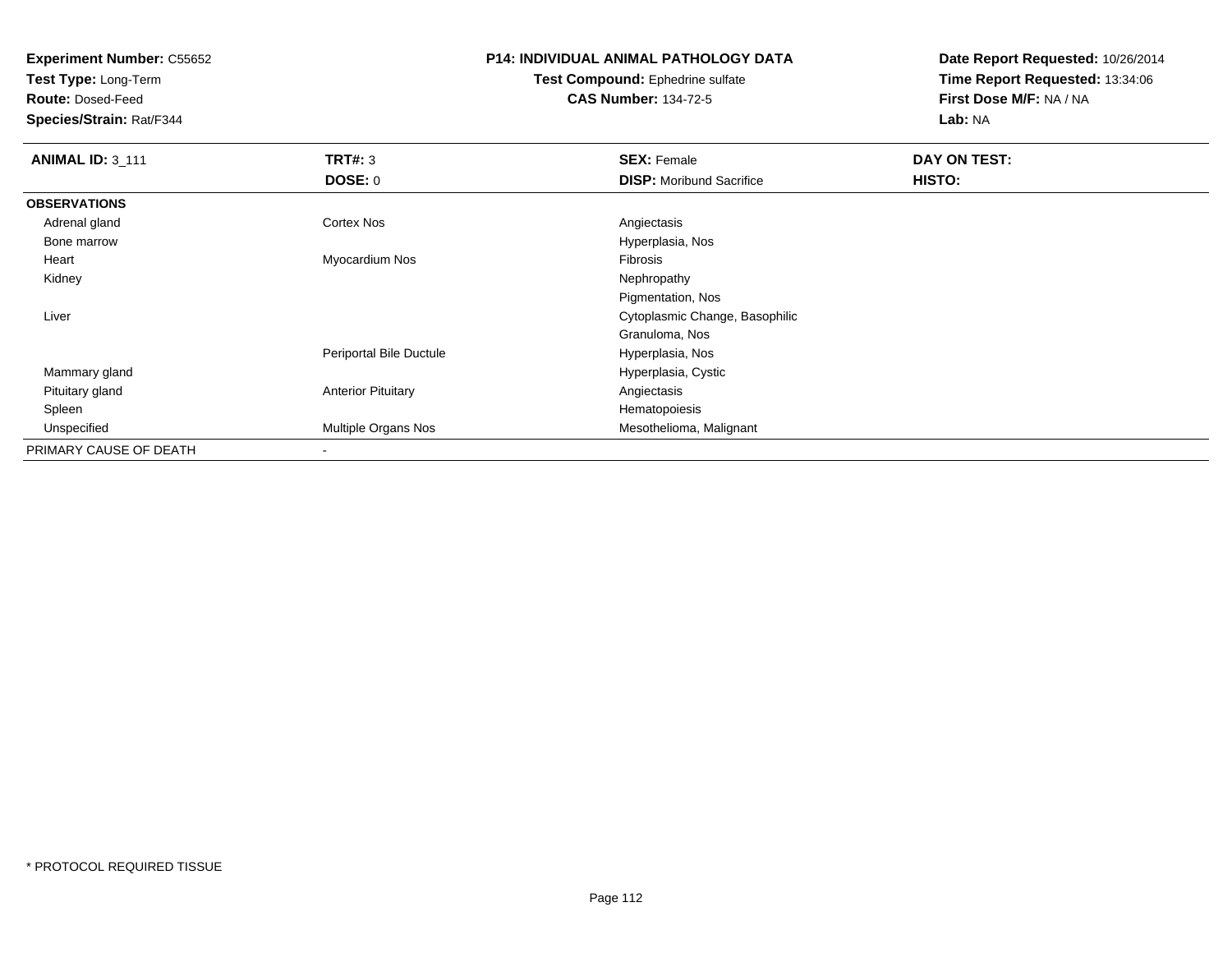| <b>Experiment Number: C55652</b><br>Test Type: Long-Term<br><b>Route: Dosed-Feed</b><br>Species/Strain: Rat/F344 |                           | <b>P14: INDIVIDUAL ANIMAL PATHOLOGY DATA</b><br>Test Compound: Ephedrine sulfate<br><b>CAS Number: 134-72-5</b> | Date Report Requested: 10/26/2014<br>Time Report Requested: 13:34:06<br>First Dose M/F: NA / NA<br>Lab: NA |  |
|------------------------------------------------------------------------------------------------------------------|---------------------------|-----------------------------------------------------------------------------------------------------------------|------------------------------------------------------------------------------------------------------------|--|
| <b>ANIMAL ID: 3 112</b>                                                                                          | <b>TRT#: 3</b>            | <b>SEX: Female</b>                                                                                              | DAY ON TEST:                                                                                               |  |
|                                                                                                                  | <b>DOSE: 0</b>            | <b>DISP:</b> Moribund Sacrifice                                                                                 | HISTO:                                                                                                     |  |
| <b>OBSERVATIONS</b>                                                                                              |                           |                                                                                                                 |                                                                                                            |  |
| Bone marrow                                                                                                      |                           | Hyperplasia, Nos                                                                                                |                                                                                                            |  |
| Liver                                                                                                            |                           | Cytoplasmic Change, Basophilic                                                                                  |                                                                                                            |  |
| Mammary gland                                                                                                    |                           | Hyperplasia, Cystic                                                                                             |                                                                                                            |  |
| Pituitary gland                                                                                                  | <b>Anterior Pituitary</b> | Angiectasis                                                                                                     |                                                                                                            |  |
|                                                                                                                  | Intermedia                | Angiectasis                                                                                                     |                                                                                                            |  |
|                                                                                                                  | <b>Anterior Pituitary</b> | Hyperplasia, Focal                                                                                              |                                                                                                            |  |
| Spleen                                                                                                           |                           | Hematopoiesis                                                                                                   |                                                                                                            |  |
| <b>Uterus</b>                                                                                                    |                           | Adenocarcinoma, Nos                                                                                             |                                                                                                            |  |
|                                                                                                                  |                           | Inflammation, Acute Hemorrhagic                                                                                 |                                                                                                            |  |
| PRIMARY CAUSE OF DEATH                                                                                           | $\overline{\phantom{a}}$  |                                                                                                                 |                                                                                                            |  |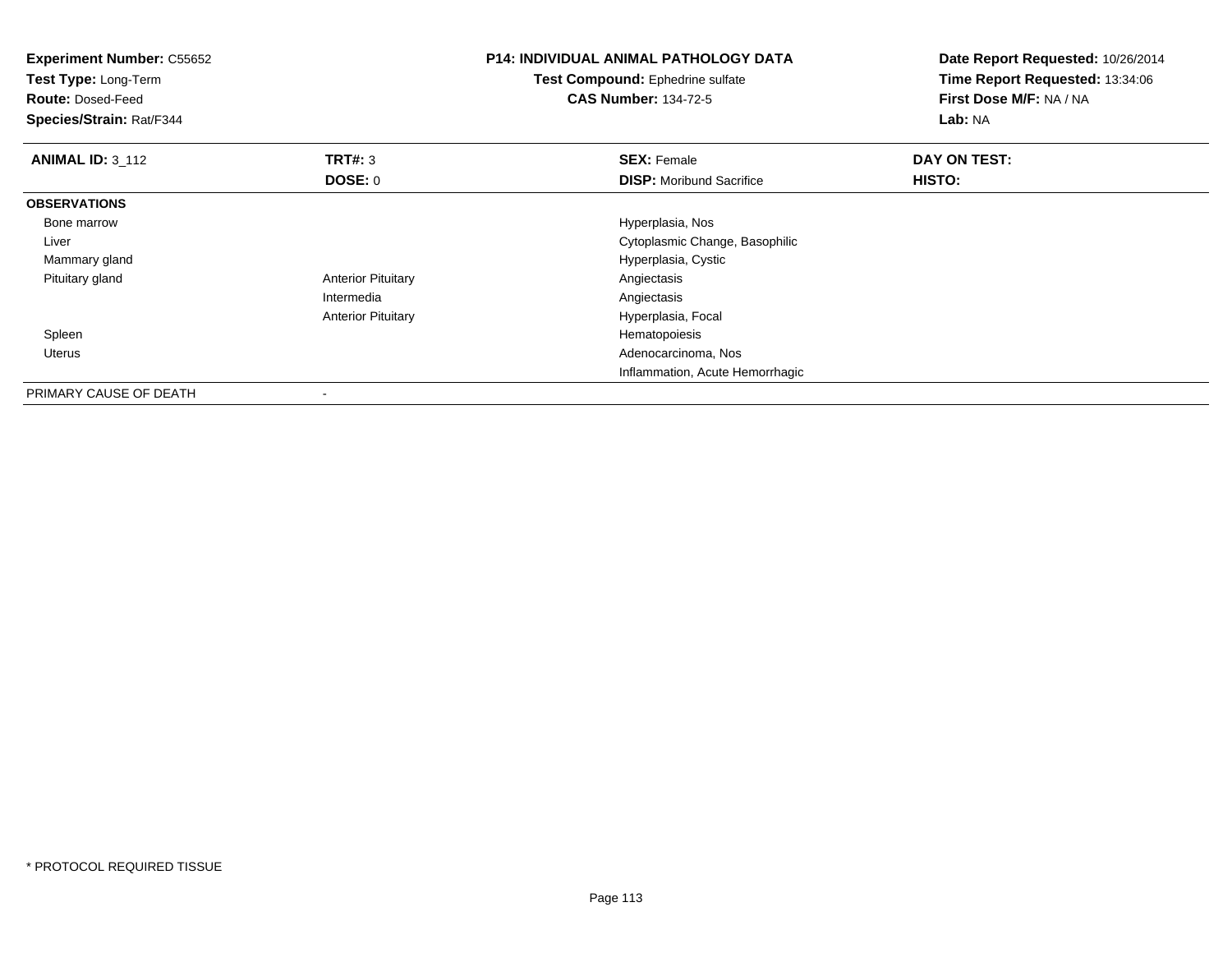**Test Type:** Long-Term

**Route:** Dosed-Feed

**Species/Strain:** Rat/F344

#### **P14: INDIVIDUAL ANIMAL PATHOLOGY DATA**

**Test Compound:** Ephedrine sulfate**CAS Number:** 134-72-5

| <b>ANIMAL ID: 3_113</b> | <b>TRT#: 3</b>            | <b>SEX: Female</b>              | DAY ON TEST: |  |
|-------------------------|---------------------------|---------------------------------|--------------|--|
|                         | <b>DOSE: 0</b>            | <b>DISP: Terminal Sacrifice</b> | HISTO:       |  |
| <b>OBSERVATIONS</b>     |                           |                                 |              |  |
| Adrenal gland           | Cortex Nos                | Angiectasis                     |              |  |
|                         |                           | <b>Cortical Adenoma</b>         |              |  |
|                         | Cortex Nos                | Hyperplasia, Focal              |              |  |
| Heart                   | Myocardium Nos            | Degeneration, Nos               |              |  |
|                         | Myocardium Nos            | Fibrosis                        |              |  |
| Kidney                  |                           | Nephropathy                     |              |  |
| Liver                   |                           | Cytoplasmic Change, Basophilic  |              |  |
|                         | Periportal Bile Ductule   | Hyperplasia, Nos                |              |  |
| Pancreas                | Acinus                    | Atrophy, Nos                    |              |  |
| Pituitary gland         | <b>Anterior Pituitary</b> | Angiectasis                     |              |  |
|                         | <b>Anterior Pituitary</b> | Hyperplasia, Focal              |              |  |
| Spleen                  |                           | Hemosiderosis                   |              |  |
| Stomach                 | Glandular Stomach         | Cyst, Multiple                  |              |  |
| Uterus                  | <b>Endometrial Gland</b>  | Cyst, Nos                       |              |  |
| PRIMARY CAUSE OF DEATH  | ۰                         |                                 |              |  |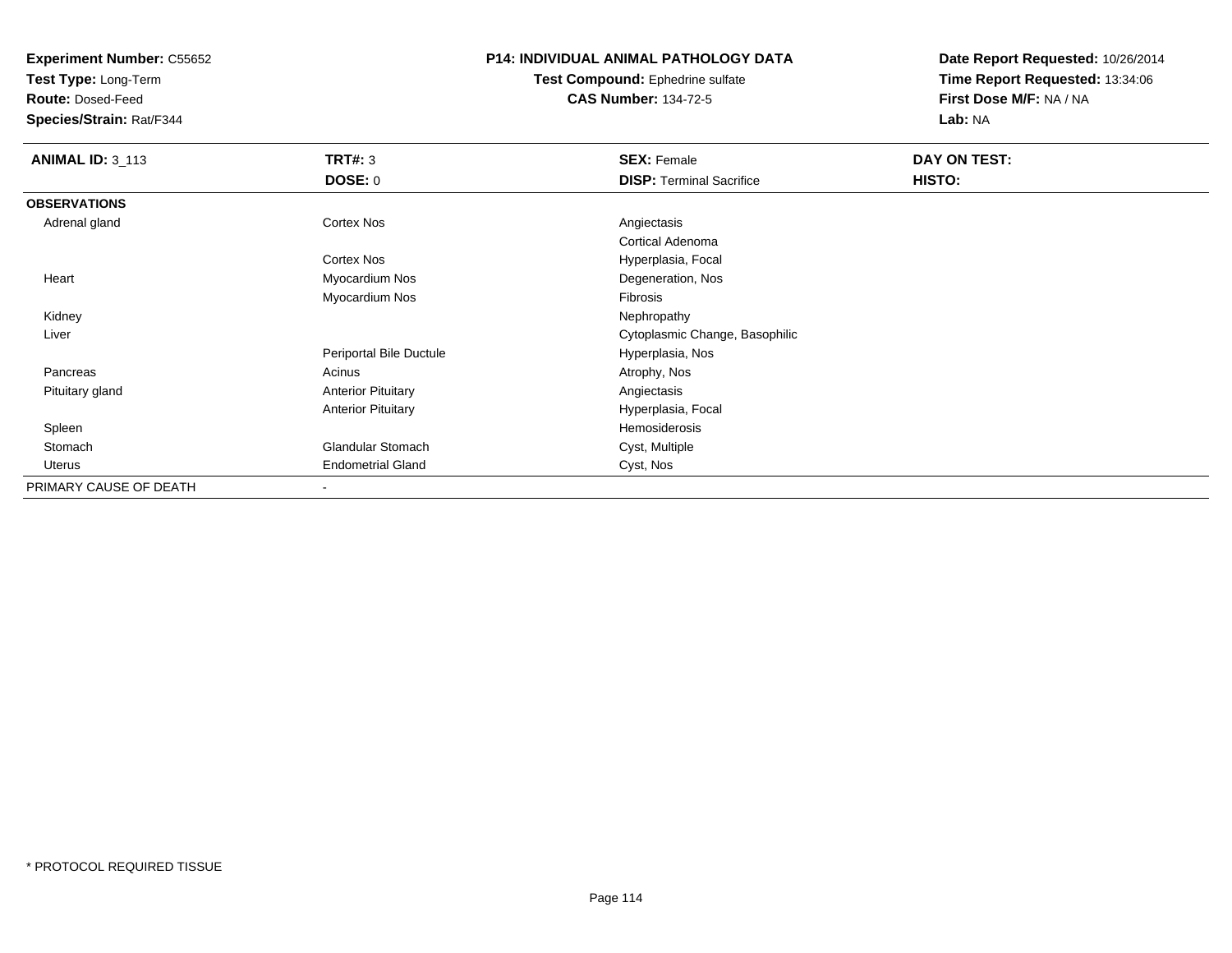**Test Type:** Long-Term

**Route:** Dosed-Feed

**Species/Strain:** Rat/F344

## **P14: INDIVIDUAL ANIMAL PATHOLOGY DATA**

**Test Compound:** Ephedrine sulfate**CAS Number:** 134-72-5

| <b>ANIMAL ID: 3_114</b> | TRT#: 3                   | <b>SEX: Female</b>              | DAY ON TEST: |  |
|-------------------------|---------------------------|---------------------------------|--------------|--|
|                         | DOSE: 0                   | <b>DISP: Terminal Sacrifice</b> | HISTO:       |  |
| <b>OBSERVATIONS</b>     |                           |                                 |              |  |
| Adrenal gland           | <b>Cortex Nos</b>         | Angiectasis                     |              |  |
|                         | <b>Cortex Nos</b>         | Hyperplasia, Focal              |              |  |
| Heart                   | Myocardium Nos            | Degeneration, Nos               |              |  |
| Kidney                  |                           | Nephropathy                     |              |  |
| Liver                   |                           | Cytoplasmic Change, Basophilic  |              |  |
|                         |                           | Granuloma, Nos                  |              |  |
|                         |                           | Neoplastic Nodule               |              |  |
| Mammary gland           |                           | Fibroadenoma                    |              |  |
| Pituitary gland         | <b>Anterior Pituitary</b> | Angiectasis                     |              |  |
| Salivary gland          |                           | Atrophy, Nos                    |              |  |
| Spleen                  |                           | Hyperplasia, Lymphoid           |              |  |
| Stomach                 | <b>Glandular Stomach</b>  | Cyst, Multiple                  |              |  |
| PRIMARY CAUSE OF DEATH  |                           |                                 |              |  |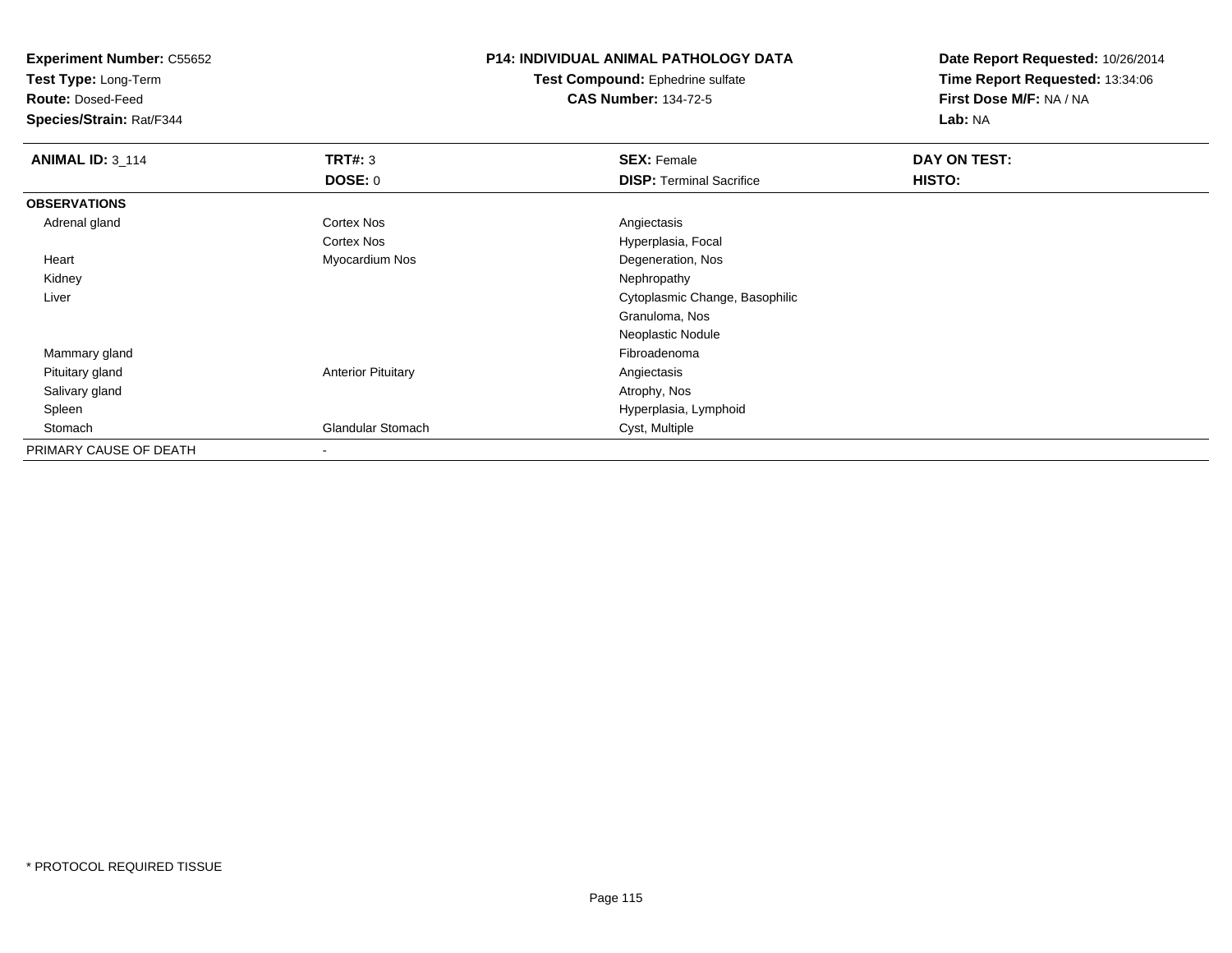**Test Type:** Long-Term

**Route:** Dosed-Feed

**Species/Strain:** Rat/F344

#### **P14: INDIVIDUAL ANIMAL PATHOLOGY DATA**

**Test Compound:** Ephedrine sulfate**CAS Number:** 134-72-5

| <b>ANIMAL ID: 3_115</b> | <b>TRT#: 3</b>            | <b>SEX: Female</b>              | DAY ON TEST: |
|-------------------------|---------------------------|---------------------------------|--------------|
|                         | <b>DOSE: 0</b>            | <b>DISP: Terminal Sacrifice</b> | HISTO:       |
| <b>OBSERVATIONS</b>     |                           |                                 |              |
| Adrenal gland           | Cortex Nos                | Angiectasis                     |              |
|                         | Medulla                   | Pheochromocytoma                |              |
| Heart                   | Myocardium Nos            | Fibrosis                        |              |
| Kidney                  |                           | Nephropathy                     |              |
| Liver                   |                           | Cytoplasmic Change, Basophilic  |              |
|                         |                           | Granuloma, Nos                  |              |
| Lymph node              | Mandibular Lymph Node     | Lymphangiectasis                |              |
| Mammary gland           |                           | Hyperplasia, Cystic             |              |
| Pancreas                | Acinus                    | Atrophy, Nos                    |              |
| Pituitary gland         | <b>Anterior Pituitary</b> | Adenoma, Nos                    |              |
|                         | <b>Anterior Pituitary</b> | Angiectasis                     |              |
| Spleen                  |                           | Leukemia, Mononuclear Cell      |              |
| Stomach                 | <b>Glandular Stomach</b>  | Cyst, Multiple                  |              |
| Thyroid                 |                           | Follicular-Cell Adenoma         |              |
|                         |                           | Hyperplasia, C Cell             |              |
| PRIMARY CAUSE OF DEATH  |                           |                                 |              |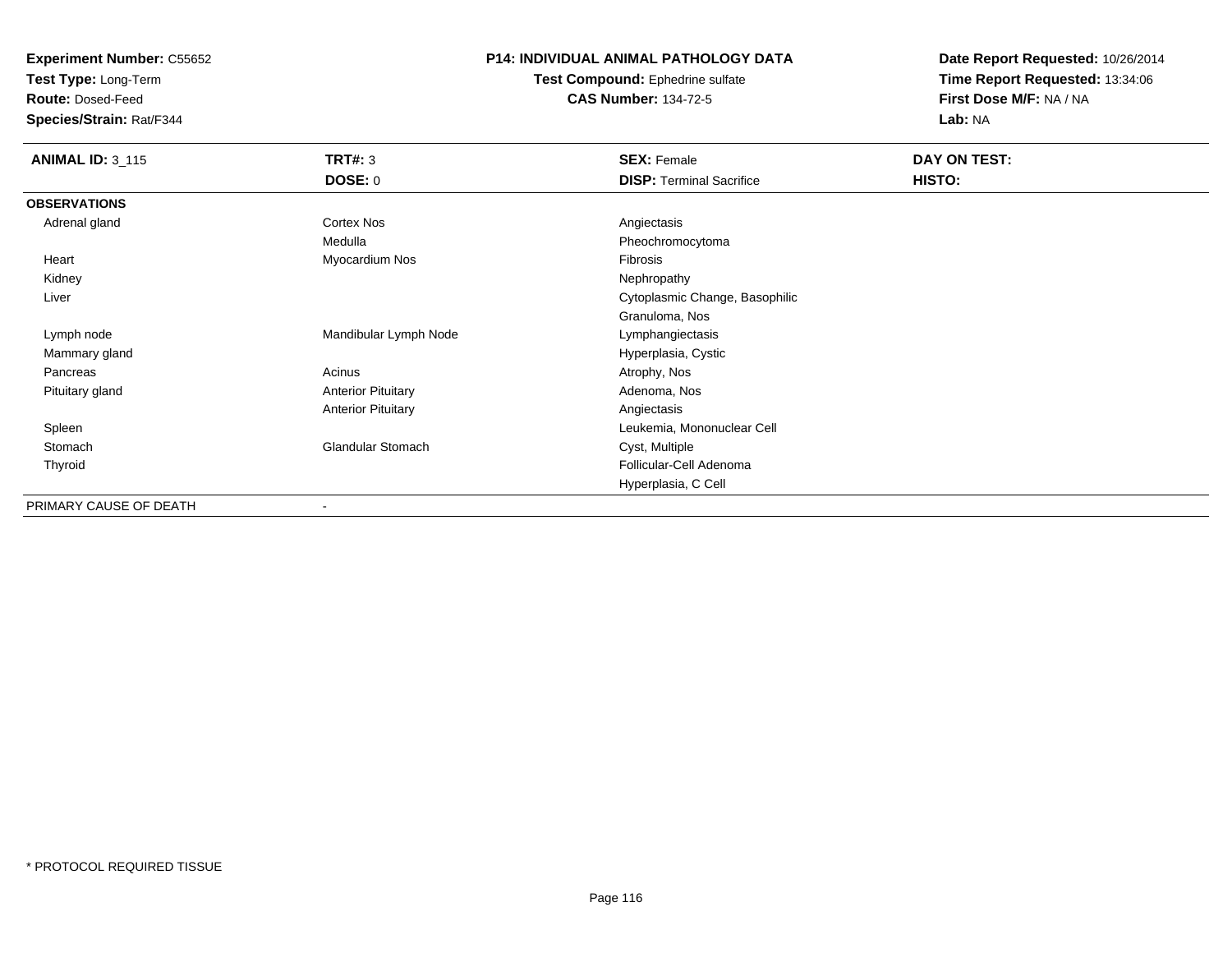**Experiment Number:** C55652**Test Type:** Long-Term**Route:** Dosed-Feed **Species/Strain:** Rat/F344**P14: INDIVIDUAL ANIMAL PATHOLOGY DATATest Compound:** Ephedrine sulfate**CAS Number:** 134-72-5**Date Report Requested:** 10/26/2014**Time Report Requested:** 13:34:06**First Dose M/F:** NA / NA**Lab:** NA**ANIMAL ID: 3 116 6 DAY ON TEST: TRT#:** 3 **SEX: Female SEX: Female DAY ON TEST: DOSE:** 0**DISP:** Terminal Sacrifice **HISTO: OBSERVATIONS** Adrenal glandd and the Cortex Nos and the Cortex Nos and the Angiectasis Clitoral glandd and the control of the control of the control of the control of the control of the control of the control of the control of the control of the control of the control of the control of the control of the control of the co Heart Myocardium Nos Fibrosis Kidneyy the control of the control of the control of the control of the control of the control of the control of the control of the control of the control of the control of the control of the control of the control of the contro Liver Cytoplasmic Change, BasophilicGranuloma, Nos Pituitary glandAnterior Pituitary **Anterior Pituitary** Anglectasis<br>Hemosiderosis Spleenn and the state of the state of the state of the state of the state of the state of the state of the state of the state of the state of the state of the state of the state of the state of the state of the state of the stat StomachGlandular Stomach Cyst, Multiple Thyroid Hyperplasia, C Cell PRIMARY CAUSE OF DEATH-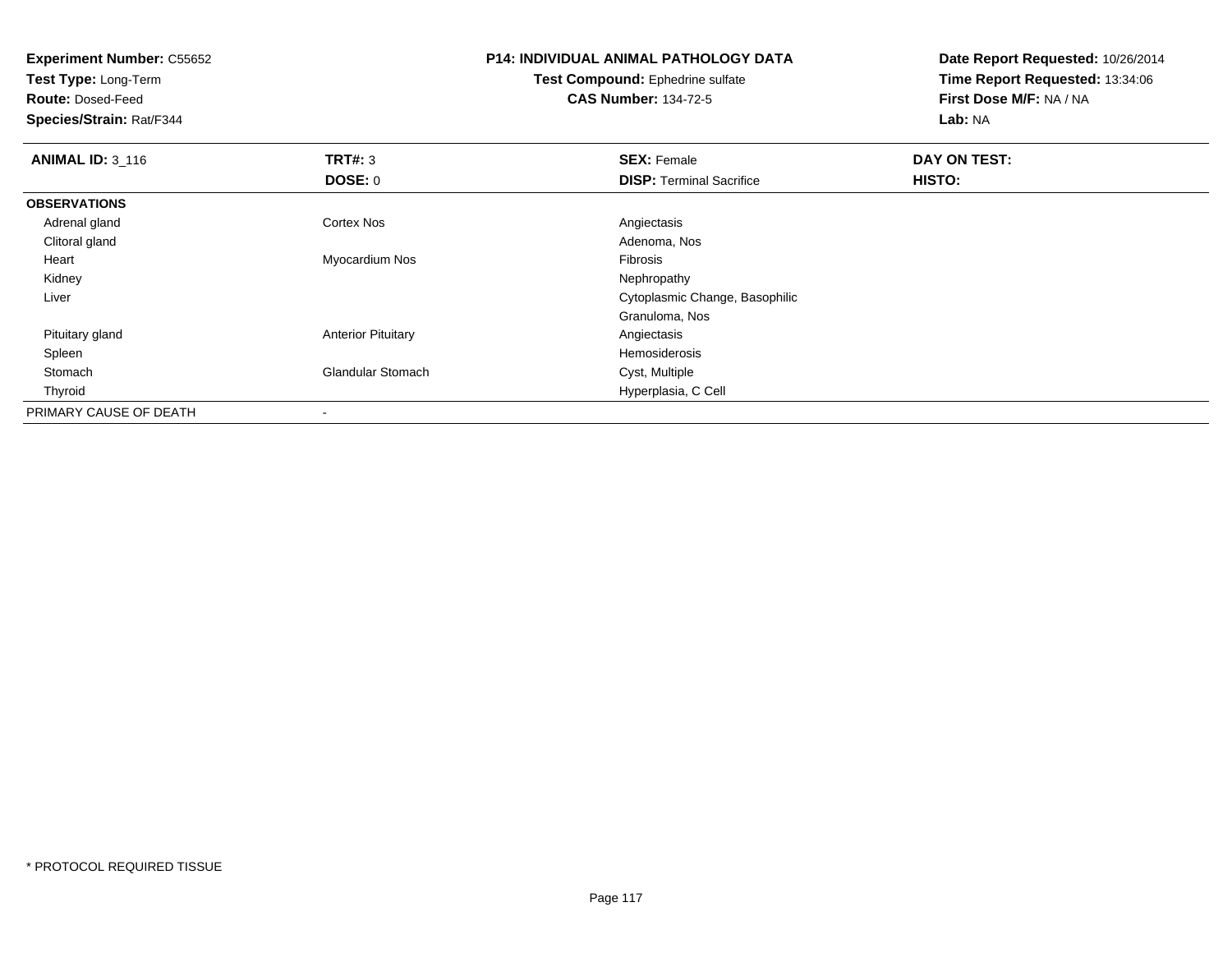**Test Type:** Long-Term

**Route:** Dosed-Feed

**Species/Strain:** Rat/F344

### **P14: INDIVIDUAL ANIMAL PATHOLOGY DATA**

**Test Compound:** Ephedrine sulfate**CAS Number:** 134-72-5

| <b>ANIMAL ID: 3_117</b> | <b>TRT#: 3</b>            | <b>SEX: Female</b>               | DAY ON TEST: |  |
|-------------------------|---------------------------|----------------------------------|--------------|--|
|                         | <b>DOSE: 0</b>            | <b>DISP: Terminal Sacrifice</b>  | HISTO:       |  |
| <b>OBSERVATIONS</b>     |                           |                                  |              |  |
| Adrenal gland           | Cortex Nos                | Angiectasis                      |              |  |
|                         | Cortex Nos                | Hyperplasia, Focal               |              |  |
| Heart                   | Myocardium Nos            | Fibrosis                         |              |  |
|                         | Myocardium Nos            | Inflammation, Chronic            |              |  |
| Kidney                  |                           | Nephropathy                      |              |  |
| Liver                   |                           | Cytoplasmic Change, Basophilic   |              |  |
|                         | Periportal Bile Ductule   | Hyperplasia, Nos                 |              |  |
| Lung                    |                           | Hyperplasia, Alveolar Epithelium |              |  |
| Mammary gland           |                           | Hyperplasia, Cystic              |              |  |
| Pituitary gland         | <b>Anterior Pituitary</b> | Angiectasis                      |              |  |
| Spleen                  |                           | Fibrosis                         |              |  |
|                         |                           | Hemosiderosis                    |              |  |
| Stomach                 | <b>Glandular Stomach</b>  | Cyst, Multiple                   |              |  |
| PRIMARY CAUSE OF DEATH  |                           |                                  |              |  |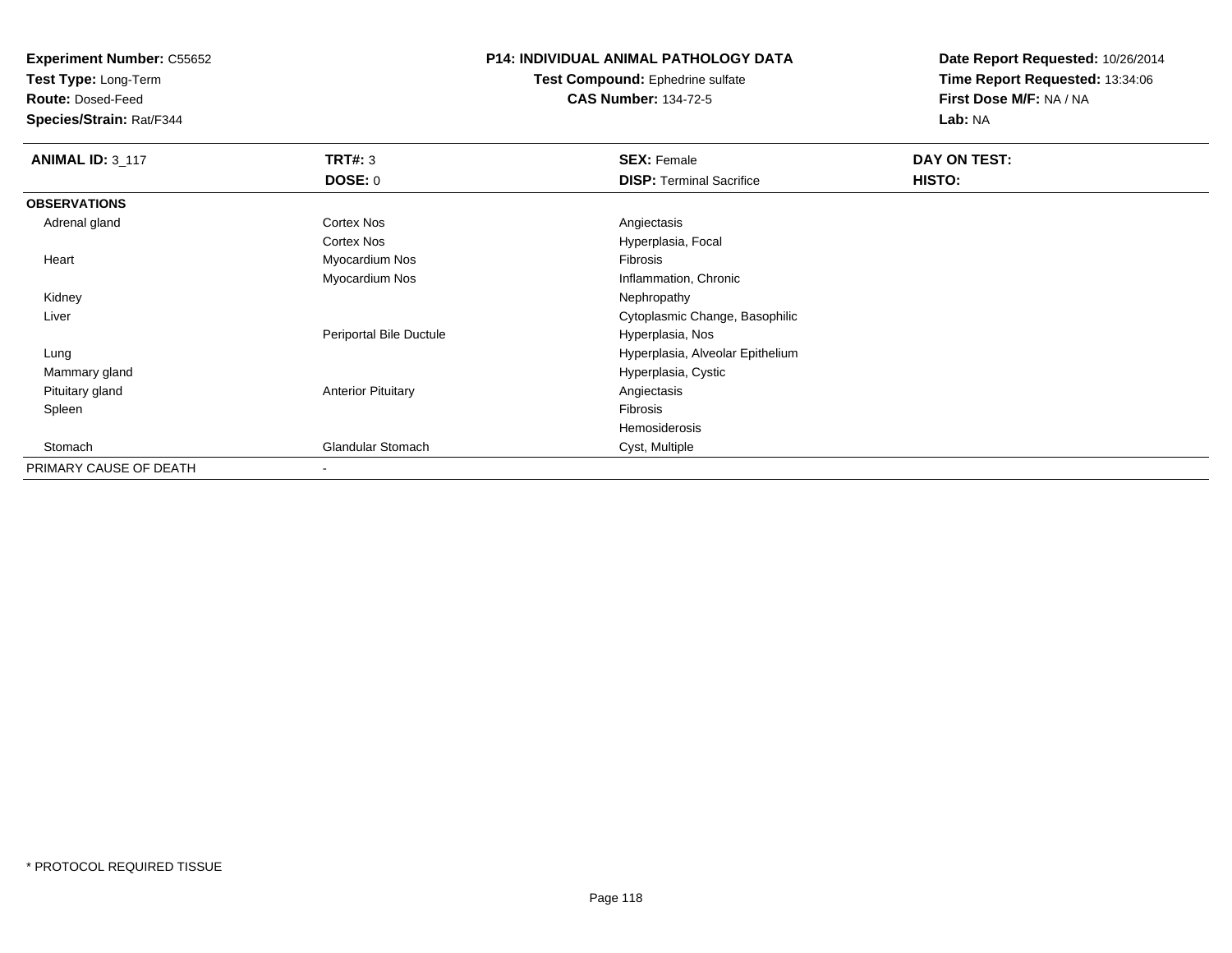**Test Type:** Long-Term

**Route:** Dosed-Feed

**Species/Strain:** Rat/F344

#### **P14: INDIVIDUAL ANIMAL PATHOLOGY DATA**

**Test Compound:** Ephedrine sulfate**CAS Number:** 134-72-5

| <b>ANIMAL ID: 3_119</b> | <b>TRT#: 3</b>            | <b>SEX: Female</b>              | DAY ON TEST: |  |
|-------------------------|---------------------------|---------------------------------|--------------|--|
|                         | <b>DOSE: 0</b>            | <b>DISP: Terminal Sacrifice</b> | HISTO:       |  |
| <b>OBSERVATIONS</b>     |                           |                                 |              |  |
| Adrenal gland           | Cortex Nos                | Angiectasis                     |              |  |
| Bone marrow             |                           | Hyperplasia, Nos                |              |  |
| Heart                   | Myocardium Nos            | Fibrosis                        |              |  |
| Kidney                  |                           | Nephropathy                     |              |  |
| Liver                   |                           | Angiectasis                     |              |  |
|                         |                           | Cytoplasmic Change, Basophilic  |              |  |
|                         |                           | Granuloma, Nos                  |              |  |
| Mammary gland           |                           | Fibroadenoma                    |              |  |
|                         |                           | Hyperplasia, Cystic             |              |  |
| Pituitary gland         | <b>Anterior Pituitary</b> | Adenoma, Nos                    |              |  |
| Stomach                 | Glandular Stomach         | Cyst, Multiple                  |              |  |
| Thyroid                 |                           | Hyperplasia, C Cell             |              |  |
| Unspecified             | Tail                      | Neurofibrosarcoma               |              |  |
| Uterus                  | <b>Endometrial Gland</b>  | Cyst, Nos                       |              |  |
| PRIMARY CAUSE OF DEATH  | $\blacksquare$            |                                 |              |  |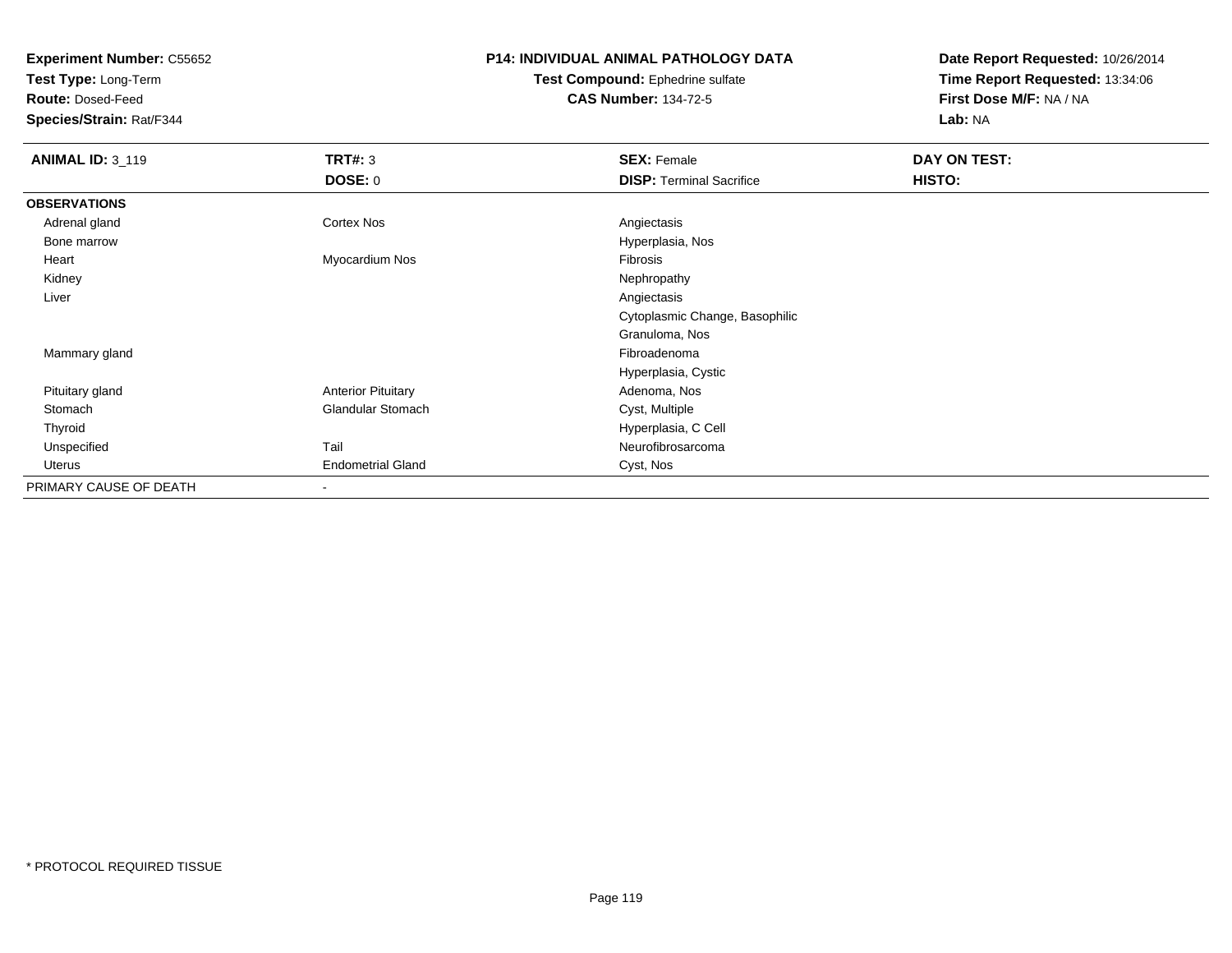**Test Type:** Long-Term

**Route:** Dosed-Feed

**Species/Strain:** Rat/F344

# **P14: INDIVIDUAL ANIMAL PATHOLOGY DATA**

**Test Compound:** Ephedrine sulfate**CAS Number:** 134-72-5

| <b>ANIMAL ID: 3_120</b> | TRT#: 3                   | <b>SEX: Female</b>              | DAY ON TEST: |  |
|-------------------------|---------------------------|---------------------------------|--------------|--|
|                         | <b>DOSE: 0</b>            | <b>DISP:</b> Terminal Sacrifice | HISTO:       |  |
| <b>OBSERVATIONS</b>     |                           |                                 |              |  |
| Adrenal gland           | <b>Cortex Nos</b>         | Hyperplasia, Focal              |              |  |
| Bone marrow             |                           | Fibrosis, Myelo                 |              |  |
| Clitoral gland          |                           | Adenoma, Nos                    |              |  |
| Kidney                  |                           | Nephropathy                     |              |  |
| Liver                   |                           | Cytoplasmic Change, Basophilic  |              |  |
| Mammary gland           |                           | Fibroadenoma                    |              |  |
|                         |                           | Hyperplasia, Cystic             |              |  |
| Pituitary gland         | <b>Anterior Pituitary</b> | Adenoma, Nos                    |              |  |
| Spleen                  |                           | Hematopoiesis                   |              |  |
| Stomach                 | <b>Glandular Stomach</b>  | Cyst, Multiple                  |              |  |
| Uterus                  | <b>Endometrial Gland</b>  | Cyst, Nos                       |              |  |
| PRIMARY CAUSE OF DEATH  |                           |                                 |              |  |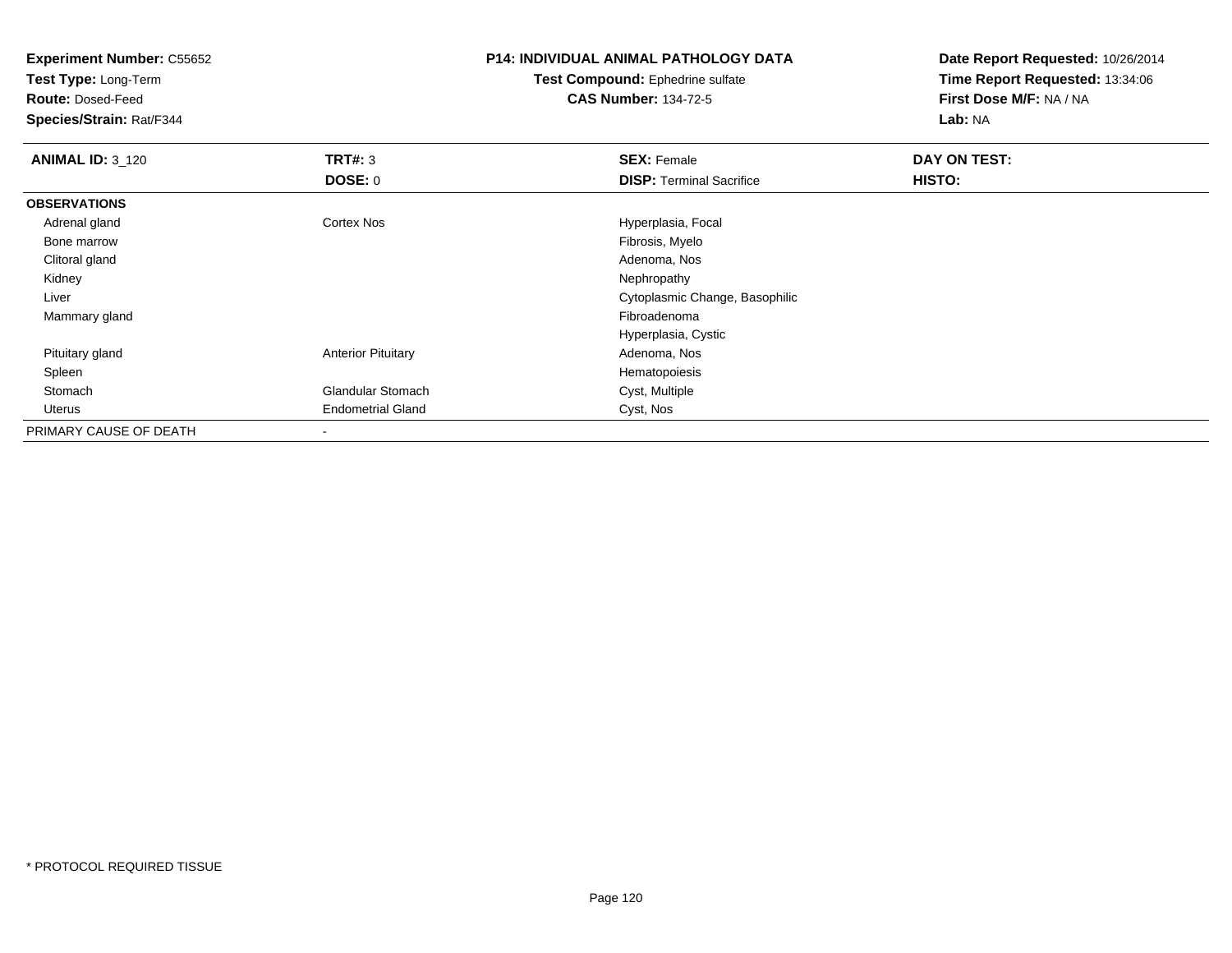**Test Type:** Long-Term

**Route:** Dosed-Feed

**Species/Strain:** Rat/F344

## **P14: INDIVIDUAL ANIMAL PATHOLOGY DATA**

**Test Compound:** Ephedrine sulfate**CAS Number:** 134-72-5

| <b>ANIMAL ID: 3_121</b> | <b>TRT#: 3</b>            | <b>SEX: Female</b>               | DAY ON TEST: |  |
|-------------------------|---------------------------|----------------------------------|--------------|--|
|                         | DOSE: 0                   | <b>DISP: Terminal Sacrifice</b>  | HISTO:       |  |
| <b>OBSERVATIONS</b>     |                           |                                  |              |  |
| Adrenal gland           | Cortex Nos                | Angiectasis                      |              |  |
| Heart                   | Myocardium Nos            | Fibrosis                         |              |  |
|                         | Myocardium Nos            | Inflammation, Chronic            |              |  |
| Kidney                  |                           | Nephropathy                      |              |  |
| Liver                   |                           | Angiectasis                      |              |  |
|                         |                           | Cytoplasmic Change, Basophilic   |              |  |
|                         |                           | Granuloma, Nos                   |              |  |
| Mammary gland           |                           | Fibroadenoma                     |              |  |
|                         |                           | Hyperplasia, Cystic              |              |  |
| Pituitary gland         | <b>Anterior Pituitary</b> | Adenoma, Nos                     |              |  |
| Stomach                 | <b>Glandular Stomach</b>  | Cyst, Multiple                   |              |  |
| Thyroid                 |                           | Hyperplasia, C Cell              |              |  |
| <b>Uterus</b>           | <b>Endometrial Gland</b>  | Cyst, Nos                        |              |  |
|                         |                           | <b>Endometrial Stromal Polyp</b> |              |  |
| PRIMARY CAUSE OF DEATH  | $\overline{\phantom{a}}$  |                                  |              |  |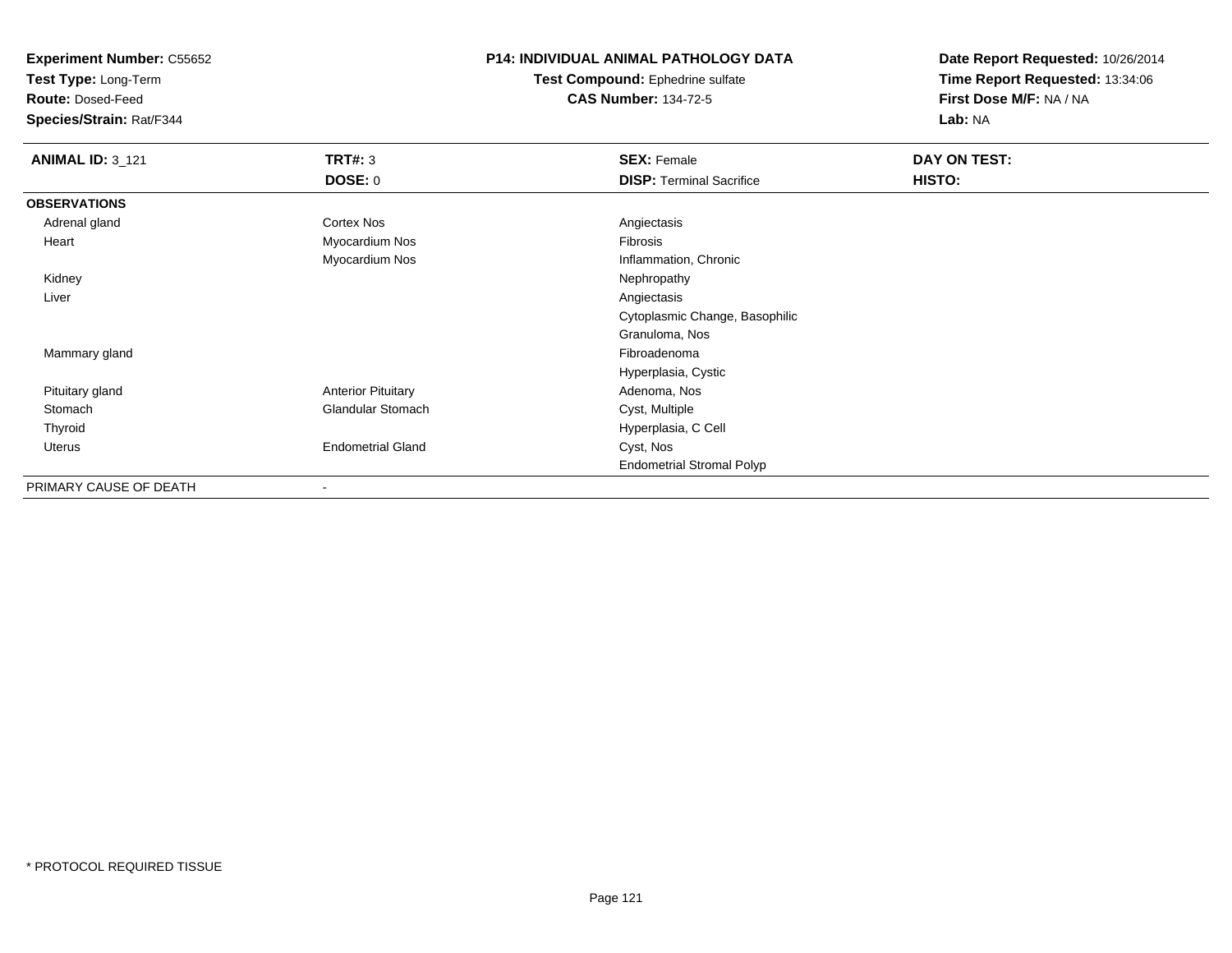**Test Type:** Long-Term

**Route:** Dosed-Feed

**Species/Strain:** Rat/F344

#### **P14: INDIVIDUAL ANIMAL PATHOLOGY DATA**

**Test Compound:** Ephedrine sulfate**CAS Number:** 134-72-5

| <b>ANIMAL ID: 3_122</b> | TRT#: 3                   | <b>SEX: Female</b>              | DAY ON TEST: |
|-------------------------|---------------------------|---------------------------------|--------------|
|                         | <b>DOSE: 0</b>            | <b>DISP: Terminal Sacrifice</b> | HISTO:       |
| <b>OBSERVATIONS</b>     |                           |                                 |              |
| Adrenal gland           | Cortex Nos                | Angiectasis                     |              |
| Bone marrow             |                           | Hyperplasia, Nos                |              |
| Eye                     | Retina                    | Atrophy, Nos                    |              |
|                         | Lens, Cortex              | Mineralization                  |              |
| Heart                   | Myocardium Nos            | Fibrosis                        |              |
| Kidney                  |                           | Nephropathy                     |              |
| Liver                   |                           | Cytoplasmic Change, Basophilic  |              |
|                         |                           | Granuloma, Nos                  |              |
|                         | Periportal Bile Ductule   | Hyperplasia, Nos                |              |
| Mammary gland           |                           | Hyperplasia, Cystic             |              |
| Pancreas                | Acinus                    | Atrophy, Nos                    |              |
| Pituitary gland         | <b>Anterior Pituitary</b> | Angiectasis                     |              |
| Stomach                 | <b>Glandular Stomach</b>  | Cyst, Multiple                  |              |
| Uterus                  | <b>Endometrial Gland</b>  | Cyst, Nos                       |              |
| PRIMARY CAUSE OF DEATH  | $\overline{\phantom{a}}$  |                                 |              |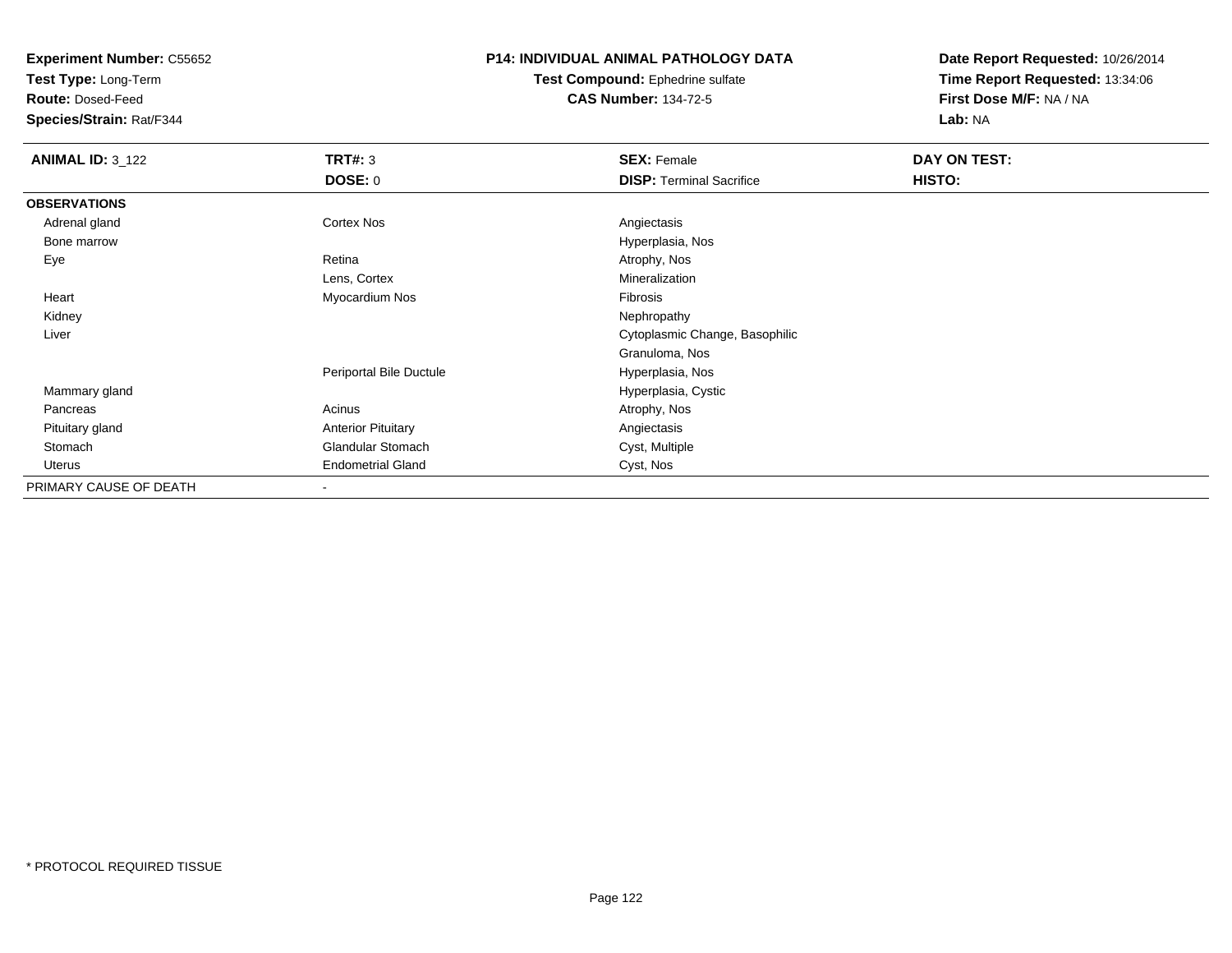**Test Type:** Long-Term

**Route:** Dosed-Feed

**Species/Strain:** Rat/F344

## **P14: INDIVIDUAL ANIMAL PATHOLOGY DATA**

**Test Compound:** Ephedrine sulfate**CAS Number:** 134-72-5

| <b>ANIMAL ID: 3_123</b> | TRT#: 3                   | <b>SEX: Female</b>              | DAY ON TEST: |  |
|-------------------------|---------------------------|---------------------------------|--------------|--|
|                         | DOSE: 0                   | <b>DISP:</b> Moribund Sacrifice | HISTO:       |  |
| <b>OBSERVATIONS</b>     |                           |                                 |              |  |
| Adrenal gland           | <b>Cortex Nos</b>         | Hyperplasia, Focal              |              |  |
|                         | <b>Cortex Nos</b>         | Metamorphosis, Fatty            |              |  |
| Bone marrow             |                           | Hyperplasia, Nos                |              |  |
| Liver                   |                           | Cytoplasmic Change, Basophilic  |              |  |
|                         | Periportal Bile Ductule   | Hyperplasia, Nos                |              |  |
|                         |                           | Metamorphosis, Fatty            |              |  |
| Mammary gland           |                           | Hyperplasia, Cystic             |              |  |
| Pituitary gland         | <b>Anterior Pituitary</b> | Angiectasis                     |              |  |
| Stomach                 | <b>Glandular Stomach</b>  | Cyst, Multiple                  |              |  |
| Unspecified             | Multiple Organs Nos       | Leukemia, Mononuclear Cell      |              |  |
| PRIMARY CAUSE OF DEATH  | $\overline{\phantom{a}}$  |                                 |              |  |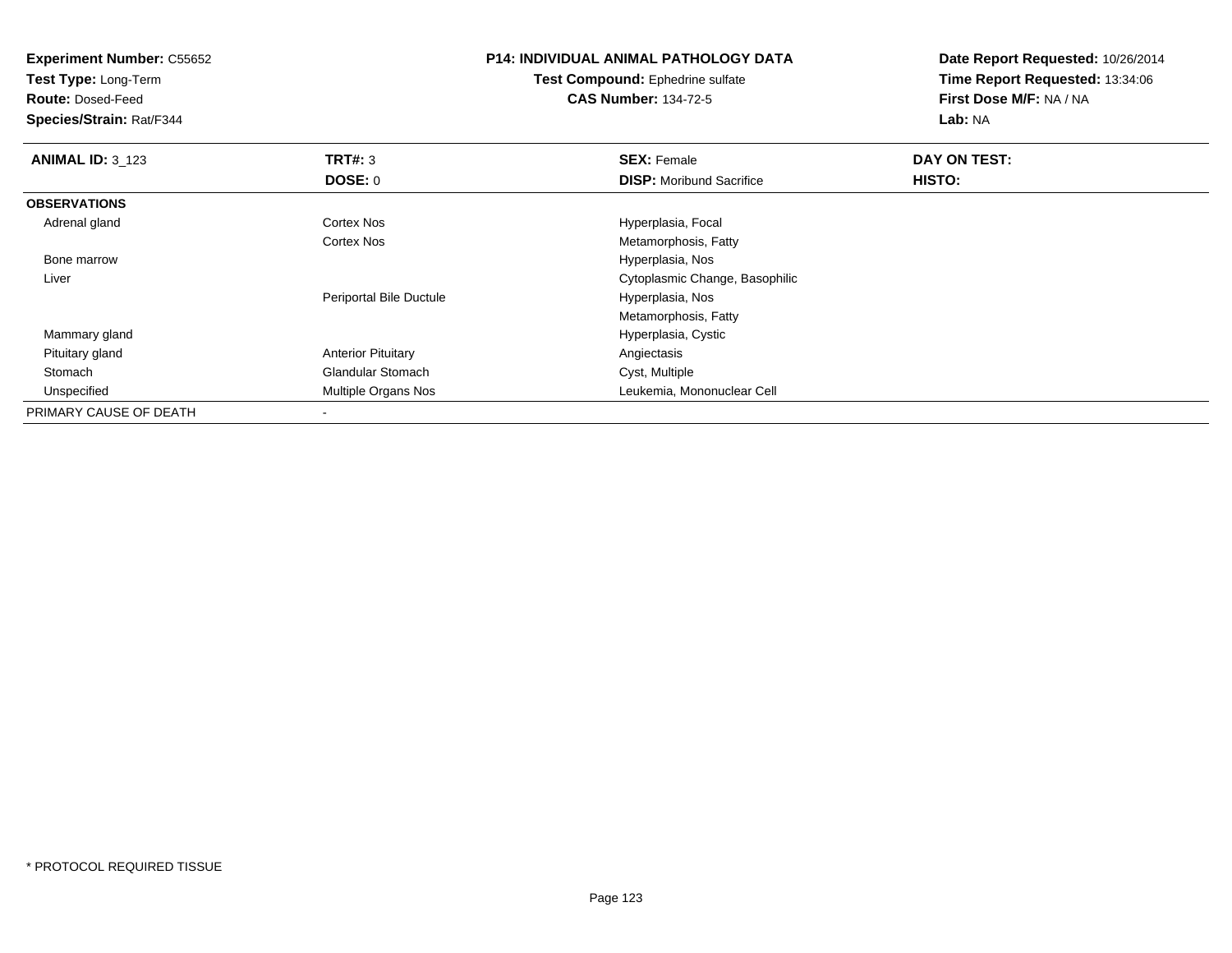**Test Type:** Long-Term

**Route:** Dosed-Feed

**Species/Strain:** Rat/F344

#### **P14: INDIVIDUAL ANIMAL PATHOLOGY DATA**

**Test Compound:** Ephedrine sulfate**CAS Number:** 134-72-5

| <b>ANIMAL ID: 3_124</b> | <b>TRT#: 3</b>            | <b>SEX: Female</b>               | DAY ON TEST: |  |
|-------------------------|---------------------------|----------------------------------|--------------|--|
|                         | <b>DOSE: 0</b>            | <b>DISP: Moribund Sacrifice</b>  | HISTO:       |  |
| <b>OBSERVATIONS</b>     |                           |                                  |              |  |
| Adrenal gland           | <b>Cortex Nos</b>         | Metamorphosis, Fatty             |              |  |
| Bone marrow             |                           | Hyperplasia, Nos                 |              |  |
| Brain                   |                           | Hemorrhage                       |              |  |
| Heart                   | Myocardium Nos            | Degeneration, Nos                |              |  |
| Kidney                  |                           | Nephropathy                      |              |  |
| Liver                   | Periportal Bile Ductule   | Hyperplasia, Nos                 |              |  |
|                         |                           | Metamorphosis, Fatty             |              |  |
|                         |                           | Necrosis, Coagulative            |              |  |
| Mammary gland           |                           | Fibroadenoma                     |              |  |
|                         |                           | Hyperplasia, Cystic              |              |  |
| Pituitary gland         | <b>Anterior Pituitary</b> | Angiectasis                      |              |  |
|                         | Intermedia                | Angiectasis                      |              |  |
|                         | <b>Anterior Pituitary</b> | Hyperplasia, Focal               |              |  |
| Spleen                  |                           | Ectopia                          |              |  |
| Stomach                 | Glandular Stomach         | Cyst, Multiple                   |              |  |
| Unspecified             | Multiple Organs Nos       | Leukemia, Mononuclear Cell       |              |  |
| Uterus                  |                           | <b>Endometrial Stromal Polyp</b> |              |  |
| PRIMARY CAUSE OF DEATH  |                           |                                  |              |  |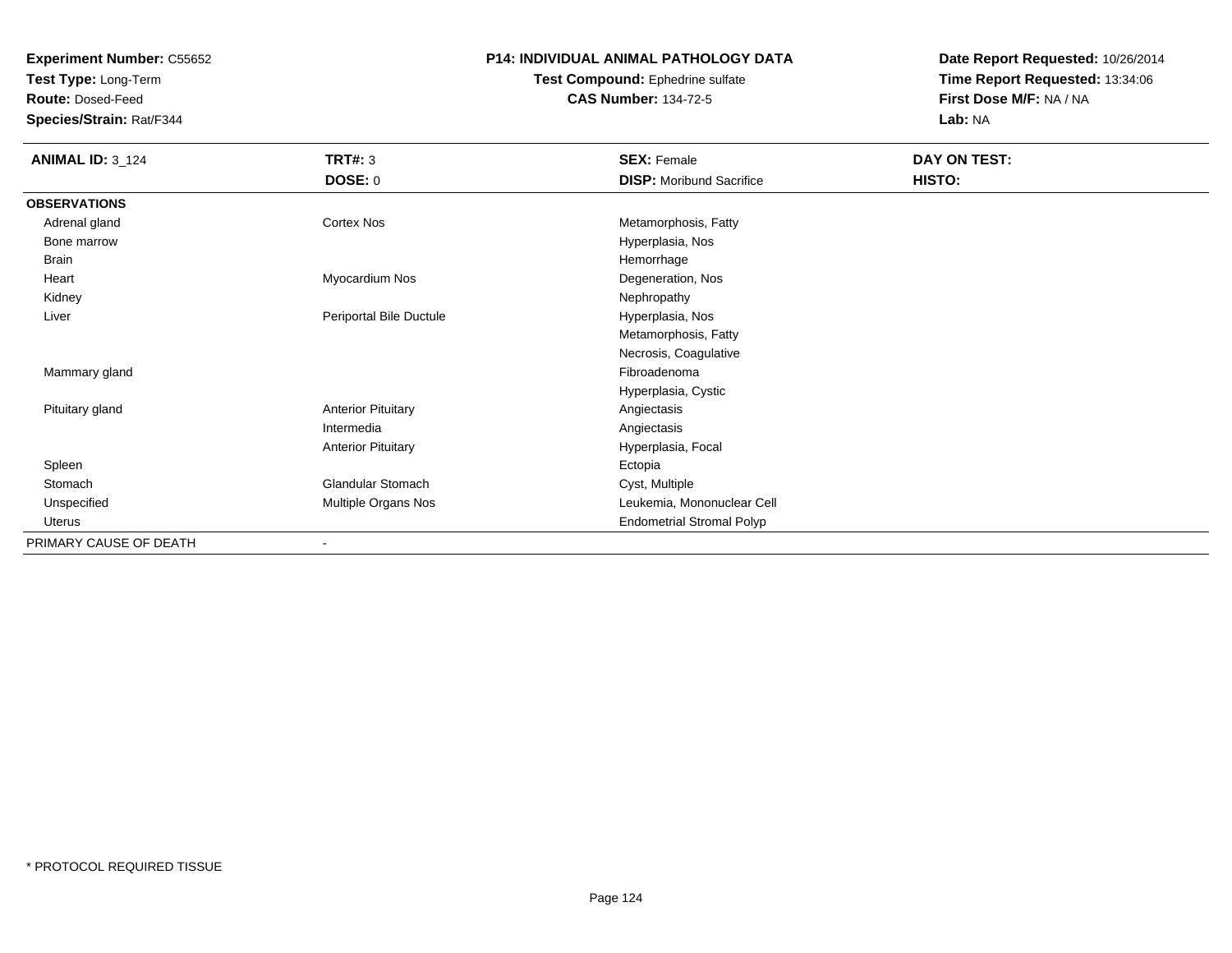**Test Type:** Long-Term

**Route:** Dosed-Feed

**Species/Strain:** Rat/F344

#### **P14: INDIVIDUAL ANIMAL PATHOLOGY DATA**

#### **Test Compound:** Ephedrine sulfate**CAS Number:** 134-72-5

| <b>ANIMAL ID: 3_125</b> | TRT#: 3                   | <b>SEX: Female</b>              | DAY ON TEST: |  |
|-------------------------|---------------------------|---------------------------------|--------------|--|
|                         | <b>DOSE: 0</b>            | <b>DISP:</b> Moribund Sacrifice | HISTO:       |  |
| <b>OBSERVATIONS</b>     |                           |                                 |              |  |
| Adrenal gland           | <b>Cortex Nos</b>         | Angiectasis                     |              |  |
|                         | <b>Cortex Nos</b>         | Hyperplasia, Focal              |              |  |
| Bone marrow             |                           | Hyperplasia, Nos                |              |  |
| Heart                   | Myocardium Nos            | Degeneration, Nos               |              |  |
| Kidney                  |                           | Nephropathy                     |              |  |
| Liver                   | Periportal Bile Ductule   | Hyperplasia, Nos                |              |  |
| Lung                    |                           | C-Cell Carcinoma, Metastatic    |              |  |
| Pituitary gland         | <b>Anterior Pituitary</b> | Angiectasis                     |              |  |
|                         | <b>Anterior Pituitary</b> | Hypertrophy, Focal              |              |  |
| Spleen                  |                           | Hematopoiesis                   |              |  |
|                         |                           | Hemosiderosis                   |              |  |
| Thyroid                 |                           | C-Cell Carcinoma                |              |  |
| Unspecified             | Adipose Tissue            | Necrosis, Fat                   |              |  |
| PRIMARY CAUSE OF DEATH  | $\overline{\phantom{a}}$  |                                 |              |  |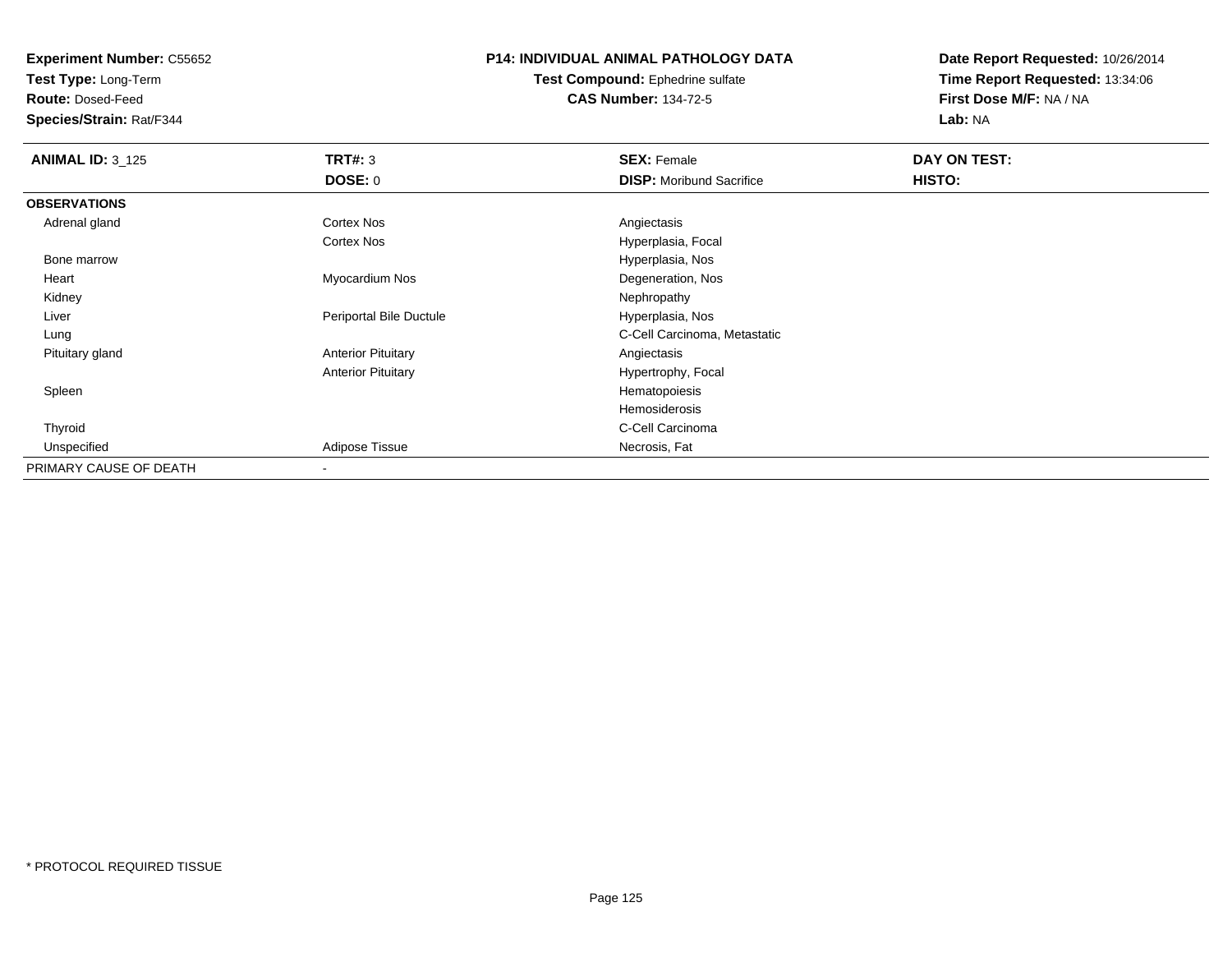**Test Type:** Long-Term

**Route:** Dosed-Feed

**Species/Strain:** Rat/F344

## **P14: INDIVIDUAL ANIMAL PATHOLOGY DATA**

**Test Compound:** Ephedrine sulfate**CAS Number:** 134-72-5

| <b>ANIMAL ID: 3_126</b> | TRT#: 3                   | <b>SEX: Female</b>              | DAY ON TEST: |  |
|-------------------------|---------------------------|---------------------------------|--------------|--|
|                         | DOSE: 0                   | <b>DISP: Terminal Sacrifice</b> | HISTO:       |  |
| <b>OBSERVATIONS</b>     |                           |                                 |              |  |
| Adrenal gland           | <b>Cortex Nos</b>         | Angiectasis                     |              |  |
|                         | Cortex Nos                | Hyperplasia, Focal              |              |  |
| Clitoral gland          |                           | Adenoma, Nos                    |              |  |
| Heart                   | Myocardium Nos            | Fibrosis                        |              |  |
| Kidney                  |                           | Nephropathy                     |              |  |
| Liver                   |                           | Cytoplasmic Change, Basophilic  |              |  |
| Pituitary gland         | <b>Anterior Pituitary</b> | Adenoma, Nos                    |              |  |
| Spleen                  |                           | Hemosiderosis                   |              |  |
| Stomach                 | <b>Glandular Stomach</b>  | Cyst, Multiple                  |              |  |
| Thymus                  |                           | Hemorrhage                      |              |  |
| Thyroid                 |                           | C-Cell Carcinoma                |              |  |
| Unspecified             | <b>Adipose Tissue</b>     | Necrosis, Fat                   |              |  |
| PRIMARY CAUSE OF DEATH  |                           |                                 |              |  |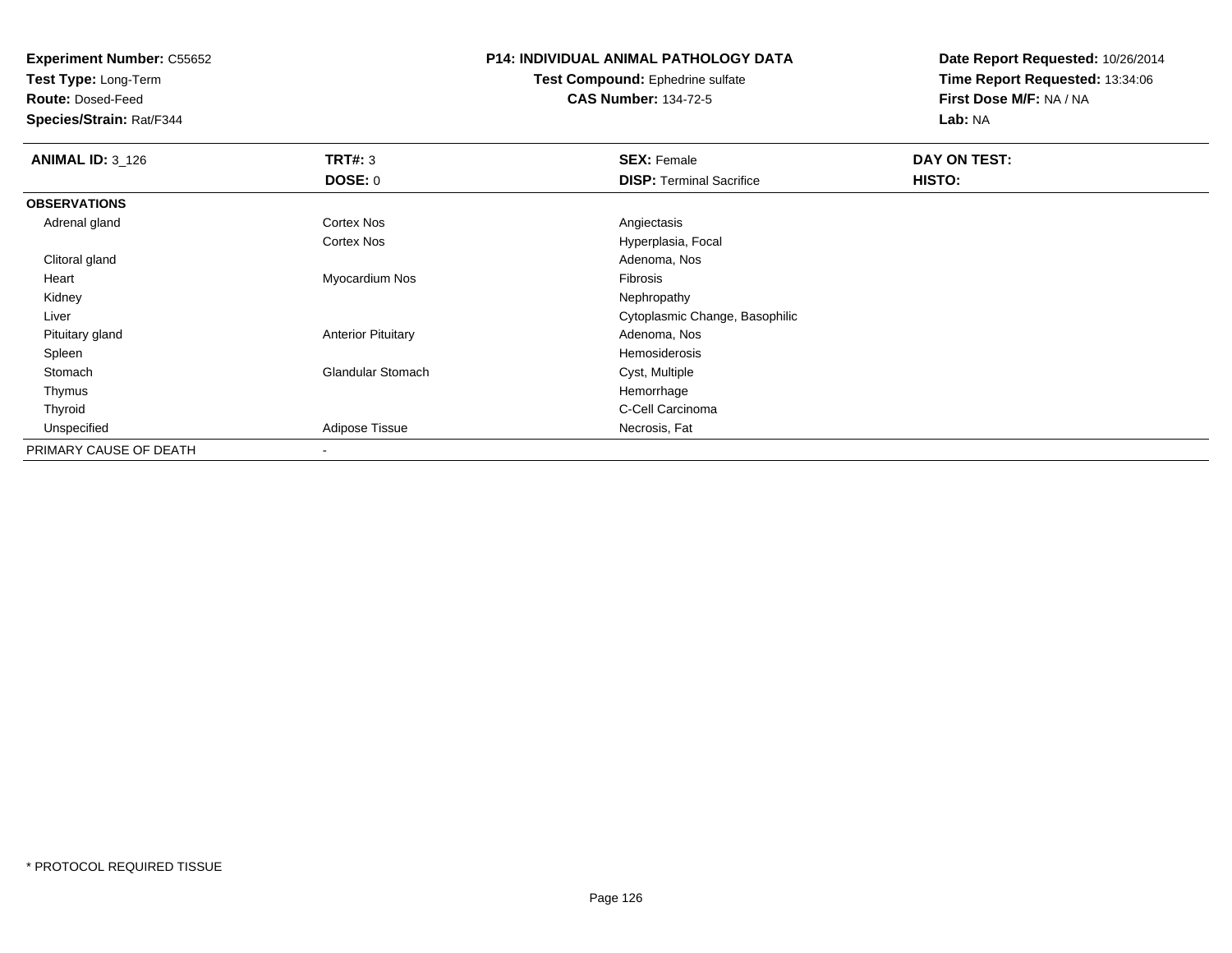**Test Type:** Long-Term

**Route:** Dosed-Feed

**Species/Strain:** Rat/F344

### **P14: INDIVIDUAL ANIMAL PATHOLOGY DATA**

**Test Compound:** Ephedrine sulfate**CAS Number:** 134-72-5

| <b>ANIMAL ID: 3 127</b> | TRT#: 3                   | <b>SEX: Female</b>              | DAY ON TEST: |  |
|-------------------------|---------------------------|---------------------------------|--------------|--|
|                         | DOSE: 0                   | <b>DISP: Terminal Sacrifice</b> | HISTO:       |  |
| <b>OBSERVATIONS</b>     |                           |                                 |              |  |
| Adrenal gland           | <b>Cortex Nos</b>         | Angiectasis                     |              |  |
| Bone marrow             |                           | Hyperplasia, Nos                |              |  |
| Heart                   | Myocardium Nos            | <b>Fibrosis</b>                 |              |  |
| Kidney                  |                           | Nephropathy                     |              |  |
| Liver                   |                           | Cytoplasmic Change, Basophilic  |              |  |
|                         | Periportal Bile Ductule   | Hyperplasia, Nos                |              |  |
| Lymph node              | Mandibular Lymph Node     | Lymphangiectasis                |              |  |
| Mammary gland           |                           | Hyperplasia, Cystic             |              |  |
| Pituitary gland         | <b>Anterior Pituitary</b> | Adenoma, Nos                    |              |  |
| Stomach                 | <b>Glandular Stomach</b>  | Cyst, Multiple                  |              |  |
| Thyroid                 |                           | C-Cell Adenoma                  |              |  |
| Unspecified             | Multiple Organs Nos       | Leukemia, Mononuclear Cell      |              |  |
| PRIMARY CAUSE OF DEATH  |                           |                                 |              |  |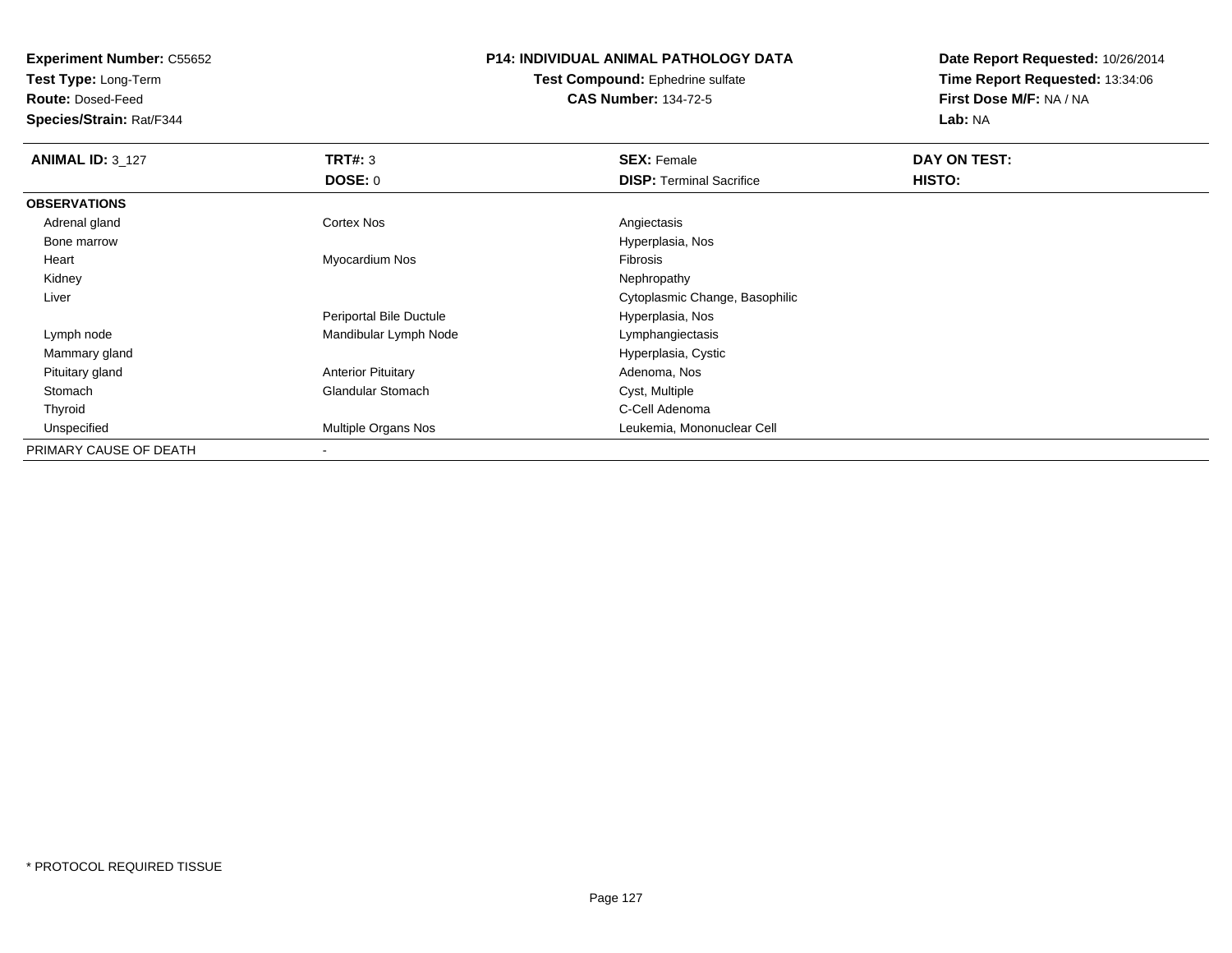| <b>Experiment Number: C55652</b><br>Test Type: Long-Term<br><b>Route: Dosed-Feed</b><br>Species/Strain: Rat/F344 |                           | <b>P14: INDIVIDUAL ANIMAL PATHOLOGY DATA</b><br><b>Test Compound: Ephedrine sulfate</b><br><b>CAS Number: 134-72-5</b> | Date Report Requested: 10/26/2014<br>Time Report Requested: 13:34:06<br>First Dose M/F: NA / NA<br>Lab: NA |
|------------------------------------------------------------------------------------------------------------------|---------------------------|------------------------------------------------------------------------------------------------------------------------|------------------------------------------------------------------------------------------------------------|
| <b>ANIMAL ID: 3_128</b>                                                                                          | TRT#: 3                   | <b>SEX: Female</b>                                                                                                     | DAY ON TEST:                                                                                               |
|                                                                                                                  | DOSE: 0                   | <b>DISP:</b> Moribund Sacrifice                                                                                        | HISTO:                                                                                                     |
| <b>OBSERVATIONS</b>                                                                                              |                           |                                                                                                                        |                                                                                                            |
| Adrenal gland                                                                                                    | Cortex Nos                | Angiectasis                                                                                                            |                                                                                                            |
| Brain                                                                                                            |                           | Hydrocephalus, Nos                                                                                                     |                                                                                                            |
| Heart                                                                                                            | Myocardium Nos            | Inflammation, Chronic                                                                                                  |                                                                                                            |
| Kidney                                                                                                           |                           | Nephropathy                                                                                                            |                                                                                                            |
| Liver                                                                                                            |                           | Cytoplasmic Change, Basophilic                                                                                         |                                                                                                            |
|                                                                                                                  | Periportal Bile Ductule   | Hyperplasia, Nos                                                                                                       |                                                                                                            |
| Mammary gland                                                                                                    |                           | Hyperplasia, Cystic                                                                                                    |                                                                                                            |
| Pituitary gland                                                                                                  | <b>Anterior Pituitary</b> | Adenoma, Nos                                                                                                           |                                                                                                            |
| Spleen                                                                                                           |                           | Hemosiderosis                                                                                                          |                                                                                                            |
| PRIMARY CAUSE OF DEATH                                                                                           |                           |                                                                                                                        |                                                                                                            |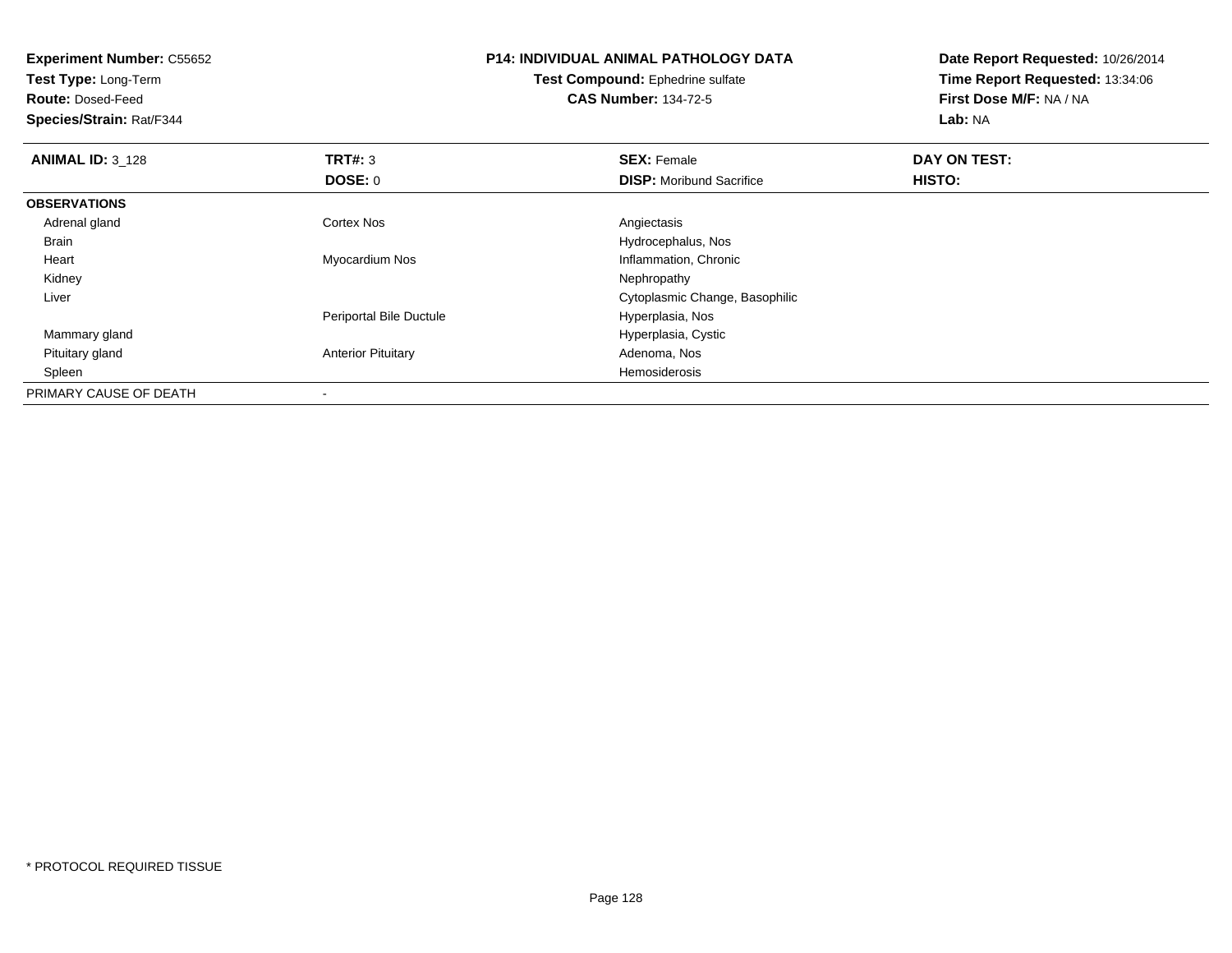| <b>Experiment Number: C55652</b><br>Test Type: Long-Term<br><b>Route: Dosed-Feed</b><br>Species/Strain: Rat/F344 |                           | <b>P14: INDIVIDUAL ANIMAL PATHOLOGY DATA</b><br>Test Compound: Ephedrine sulfate<br><b>CAS Number: 134-72-5</b> | Date Report Requested: 10/26/2014<br>Time Report Requested: 13:34:06<br>First Dose M/F: NA / NA<br>Lab: NA |
|------------------------------------------------------------------------------------------------------------------|---------------------------|-----------------------------------------------------------------------------------------------------------------|------------------------------------------------------------------------------------------------------------|
| <b>ANIMAL ID: 3_129</b>                                                                                          | TRT#: 3                   | <b>SEX: Female</b>                                                                                              | DAY ON TEST:                                                                                               |
|                                                                                                                  | DOSE: 0                   | <b>DISP:</b> Moribund Sacrifice                                                                                 | HISTO:                                                                                                     |
| <b>OBSERVATIONS</b>                                                                                              |                           |                                                                                                                 |                                                                                                            |
| Adrenal gland                                                                                                    | <b>Cortex Nos</b>         | Angiectasis                                                                                                     |                                                                                                            |
| Bone marrow                                                                                                      |                           | Hyperplasia, Nos                                                                                                |                                                                                                            |
| Clitoral gland                                                                                                   |                           | Carcinoma, Nos                                                                                                  |                                                                                                            |
| Kidney                                                                                                           |                           | Nephropathy                                                                                                     |                                                                                                            |
| Liver                                                                                                            |                           | Cytoplasmic Change, Basophilic                                                                                  |                                                                                                            |
| Mammary gland                                                                                                    |                           | Hyperplasia, Cystic                                                                                             |                                                                                                            |
| Pituitary gland                                                                                                  | <b>Anterior Pituitary</b> | Angiectasis                                                                                                     |                                                                                                            |
|                                                                                                                  | <b>Anterior Pituitary</b> | Hyperplasia, Focal                                                                                              |                                                                                                            |
| Spleen                                                                                                           |                           | Hematopoiesis                                                                                                   |                                                                                                            |
| PRIMARY CAUSE OF DEATH                                                                                           |                           |                                                                                                                 |                                                                                                            |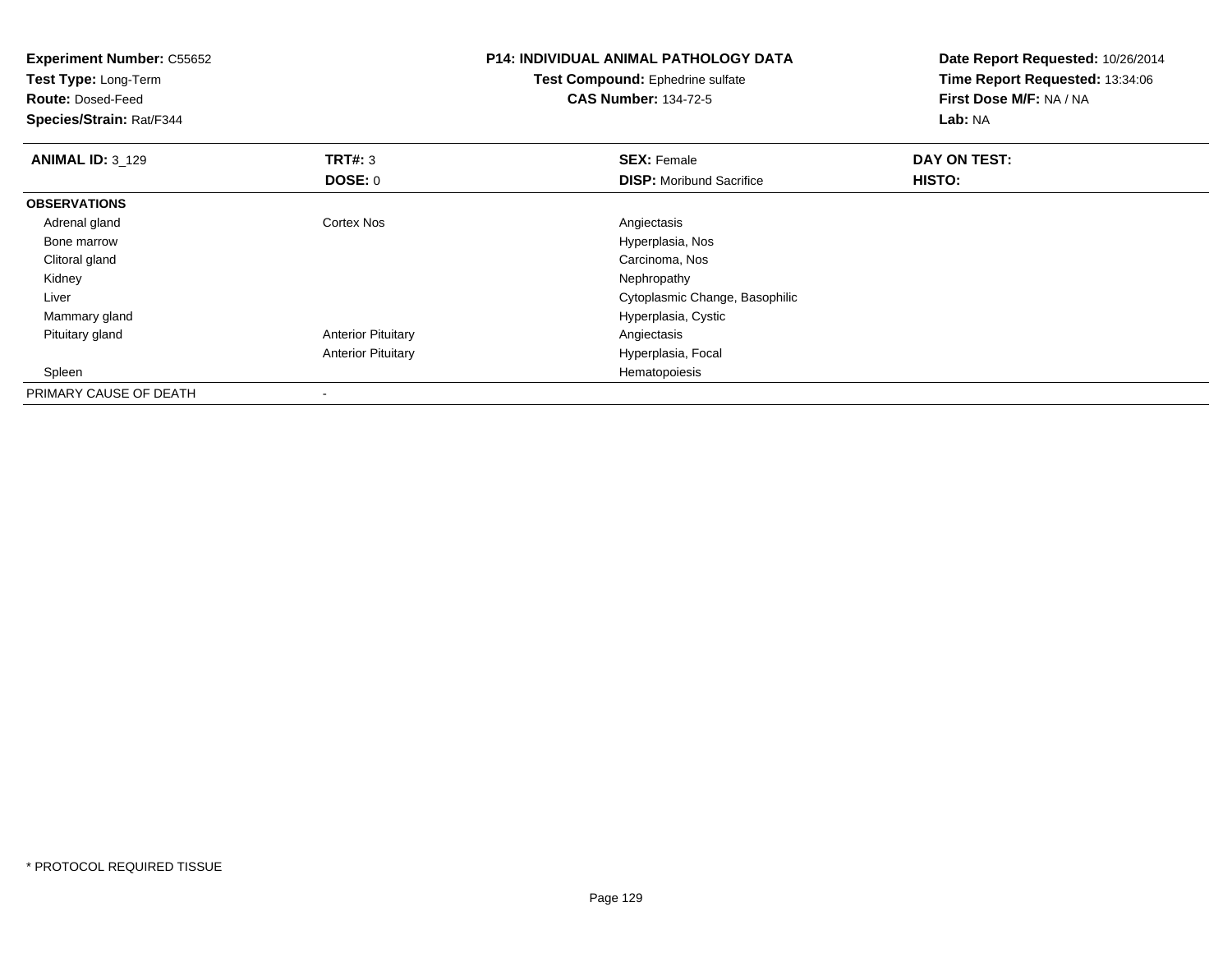| <b>Experiment Number: C55652</b><br>Test Type: Long-Term<br><b>Route: Dosed-Feed</b><br>Species/Strain: Rat/F344 |                            | <b>P14: INDIVIDUAL ANIMAL PATHOLOGY DATA</b><br>Test Compound: Ephedrine sulfate<br><b>CAS Number: 134-72-5</b> | Date Report Requested: 10/26/2014<br>Time Report Requested: 13:34:06<br>First Dose M/F: NA / NA<br>Lab: NA |
|------------------------------------------------------------------------------------------------------------------|----------------------------|-----------------------------------------------------------------------------------------------------------------|------------------------------------------------------------------------------------------------------------|
| <b>ANIMAL ID: 3_130</b>                                                                                          | TRT#: 3                    | <b>SEX: Female</b>                                                                                              | DAY ON TEST:                                                                                               |
|                                                                                                                  | DOSE: 0                    | <b>DISP:</b> Terminal Sacrifice                                                                                 | HISTO:                                                                                                     |
| <b>OBSERVATIONS</b>                                                                                              |                            |                                                                                                                 |                                                                                                            |
| Heart                                                                                                            | Myocardium Nos             | Fibrosis                                                                                                        |                                                                                                            |
| Kidney                                                                                                           |                            | Nephropathy                                                                                                     |                                                                                                            |
| Liver                                                                                                            |                            | Cytoplasmic Change, Basophilic                                                                                  |                                                                                                            |
|                                                                                                                  |                            | Granuloma, Nos                                                                                                  |                                                                                                            |
| Pituitary gland                                                                                                  | <b>Anterior Pituitary</b>  | Angiectasis                                                                                                     |                                                                                                            |
| Stomach                                                                                                          | <b>Glandular Stomach</b>   | Cyst, Multiple                                                                                                  |                                                                                                            |
| Thyroid                                                                                                          |                            | Hyperplasia, C Cell                                                                                             |                                                                                                            |
| Unspecified                                                                                                      | <b>Multiple Organs Nos</b> | Leukemia, Mononuclear Cell                                                                                      |                                                                                                            |
| PRIMARY CAUSE OF DEATH                                                                                           |                            |                                                                                                                 |                                                                                                            |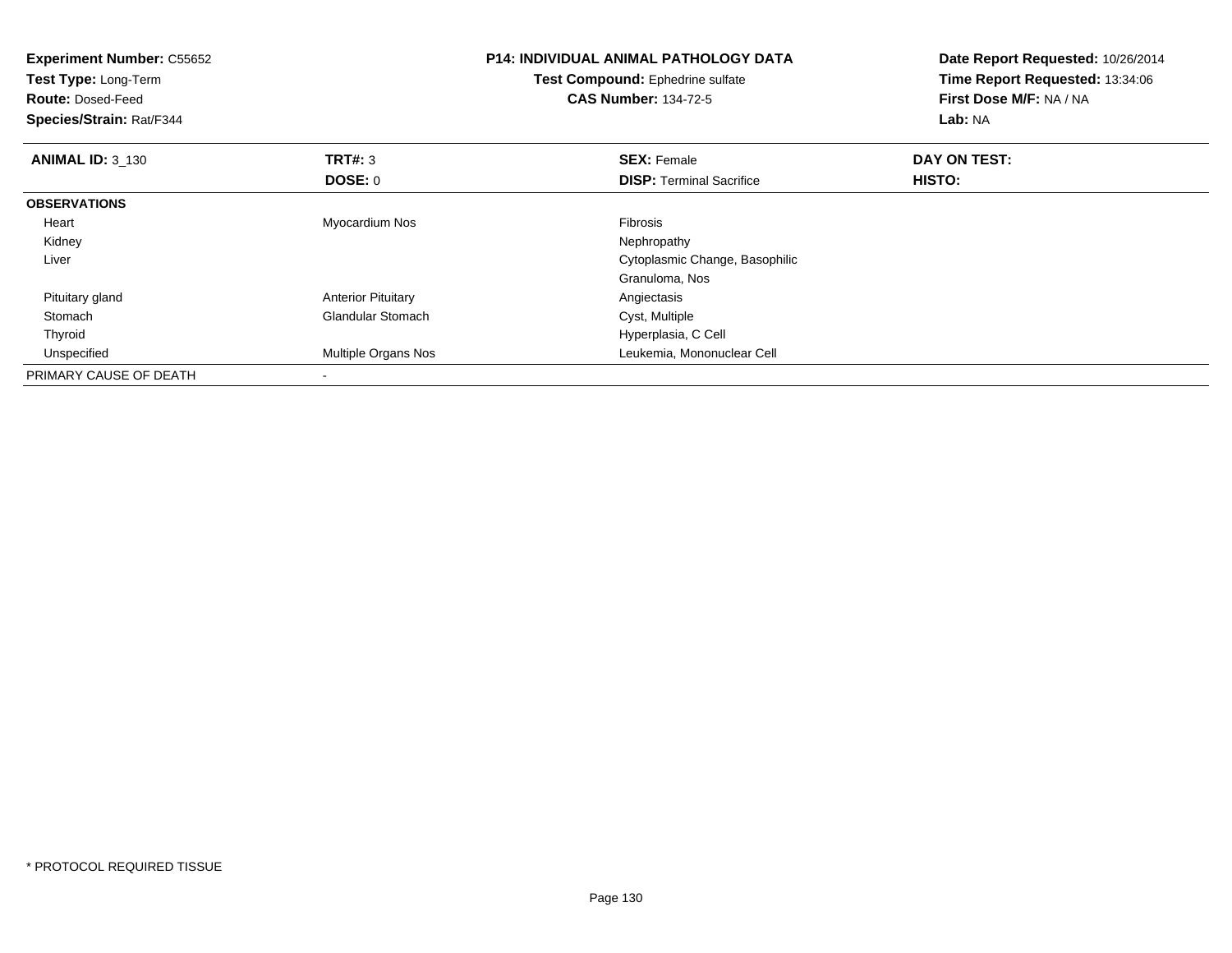| <b>Experiment Number: C55652</b><br>Test Type: Long-Term<br><b>Route: Dosed-Feed</b><br>Species/Strain: Rat/F344 |                           | <b>P14: INDIVIDUAL ANIMAL PATHOLOGY DATA</b><br>Test Compound: Ephedrine sulfate<br><b>CAS Number: 134-72-5</b> | Date Report Requested: 10/26/2014<br>Time Report Requested: 13:34:06<br>First Dose M/F: NA / NA<br>Lab: NA |
|------------------------------------------------------------------------------------------------------------------|---------------------------|-----------------------------------------------------------------------------------------------------------------|------------------------------------------------------------------------------------------------------------|
| <b>ANIMAL ID: 3_131</b>                                                                                          | TRT#: 3                   | <b>SEX: Female</b>                                                                                              | DAY ON TEST:                                                                                               |
|                                                                                                                  | <b>DOSE: 0</b>            | <b>DISP: Terminal Sacrifice</b>                                                                                 | HISTO:                                                                                                     |
| <b>OBSERVATIONS</b>                                                                                              |                           |                                                                                                                 |                                                                                                            |
| Adrenal gland                                                                                                    | Cortex Nos                | Angiectasis                                                                                                     |                                                                                                            |
|                                                                                                                  | <b>Cortex Nos</b>         | Hyperplasia, Focal                                                                                              |                                                                                                            |
| Heart                                                                                                            | Myocardium Nos            | Inflammation, Chronic                                                                                           |                                                                                                            |
| Kidney                                                                                                           |                           | Nephropathy                                                                                                     |                                                                                                            |
| Liver                                                                                                            |                           | Cytoplasmic Change, Basophilic                                                                                  |                                                                                                            |
|                                                                                                                  |                           | Granuloma, Nos                                                                                                  |                                                                                                            |
| Mammary gland                                                                                                    |                           | Fibroadenoma                                                                                                    |                                                                                                            |
|                                                                                                                  |                           | Hyperplasia, Cystic                                                                                             |                                                                                                            |
| Pituitary gland                                                                                                  | <b>Anterior Pituitary</b> | Adenoma, Nos                                                                                                    |                                                                                                            |
| PRIMARY CAUSE OF DEATH                                                                                           |                           |                                                                                                                 |                                                                                                            |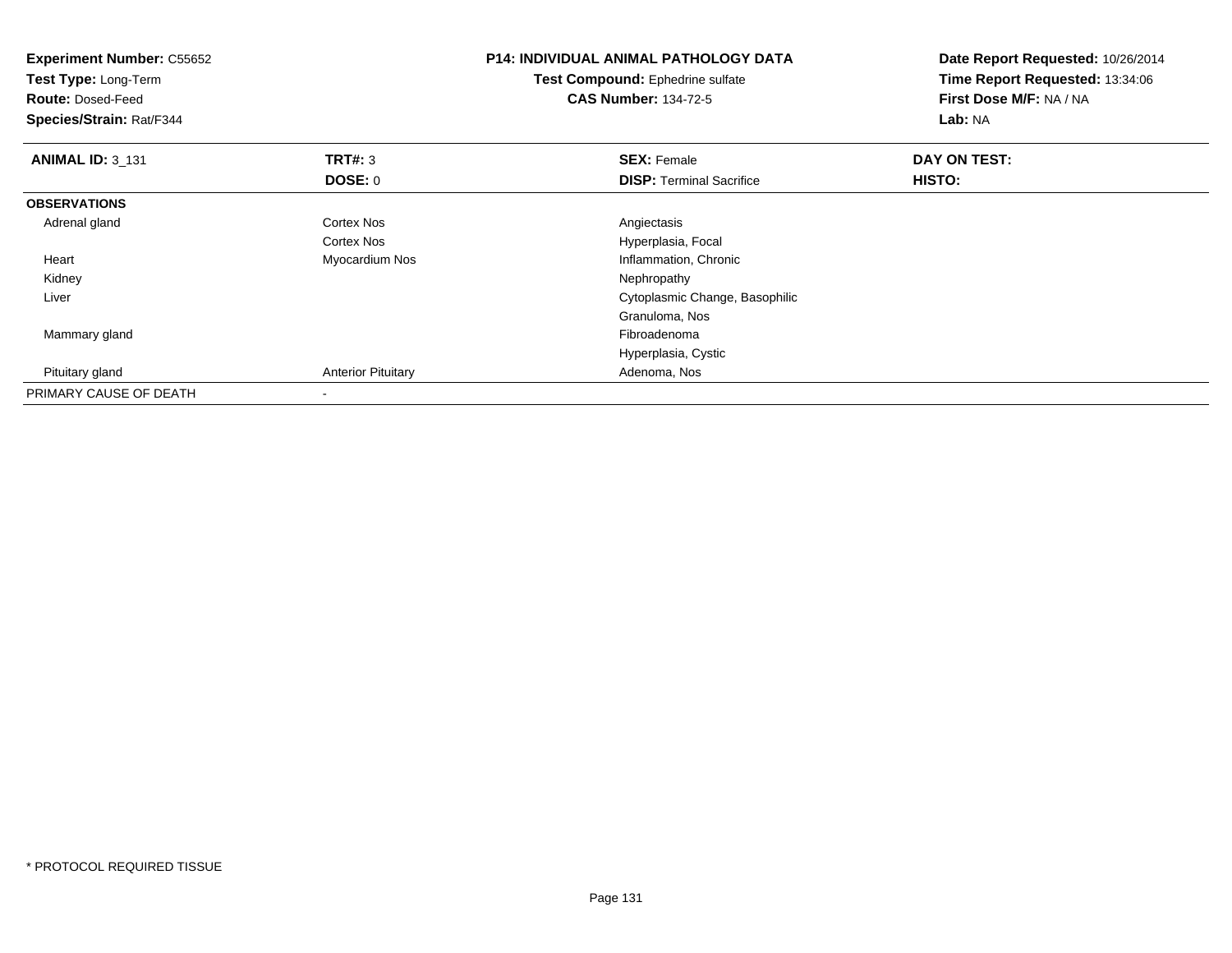**Test Type:** Long-Term

**Route:** Dosed-Feed

**Species/Strain:** Rat/F344

#### **P14: INDIVIDUAL ANIMAL PATHOLOGY DATA**

**Test Compound:** Ephedrine sulfate**CAS Number:** 134-72-5

| <b>ANIMAL ID: 3_132</b> | <b>TRT#: 3</b>            | <b>SEX: Female</b>               | DAY ON TEST: |
|-------------------------|---------------------------|----------------------------------|--------------|
|                         | <b>DOSE: 0</b>            | <b>DISP: Terminal Sacrifice</b>  | HISTO:       |
| <b>OBSERVATIONS</b>     |                           |                                  |              |
| Adrenal gland           | <b>Cortex Nos</b>         | Angiectasis                      |              |
|                         | <b>Cortex Nos</b>         | Hyperplasia, Focal               |              |
| Eye                     | Retina                    | Atrophy, Nos                     |              |
|                         | Lens, Cortex              | Mineralization                   |              |
| Heart                   | Mitral Valve Nos          | Inflammation, Chronic            |              |
|                         | Myocardium Nos            | Inflammation, Chronic            |              |
| Kidney                  |                           | Nephropathy                      |              |
| Liver                   |                           | Cytoplasmic Change, Basophilic   |              |
|                         |                           | Cytoplasmic Change, Eosinophilic |              |
| Lymph node              | Mandibular Lymph Node     | Lymphangiectasis                 |              |
| Pituitary gland         | <b>Anterior Pituitary</b> | Adenoma, Nos                     |              |
|                         | Intermedia                | Angiectasis                      |              |
|                         | <b>Anterior Pituitary</b> | Carcinoma, Nos                   |              |
| Stomach                 | <b>Glandular Stomach</b>  | Cyst, Multiple                   |              |
| Uterus                  |                           | <b>Endometrial Stromal Polyp</b> |              |
| PRIMARY CAUSE OF DEATH  | $\overline{\phantom{a}}$  |                                  |              |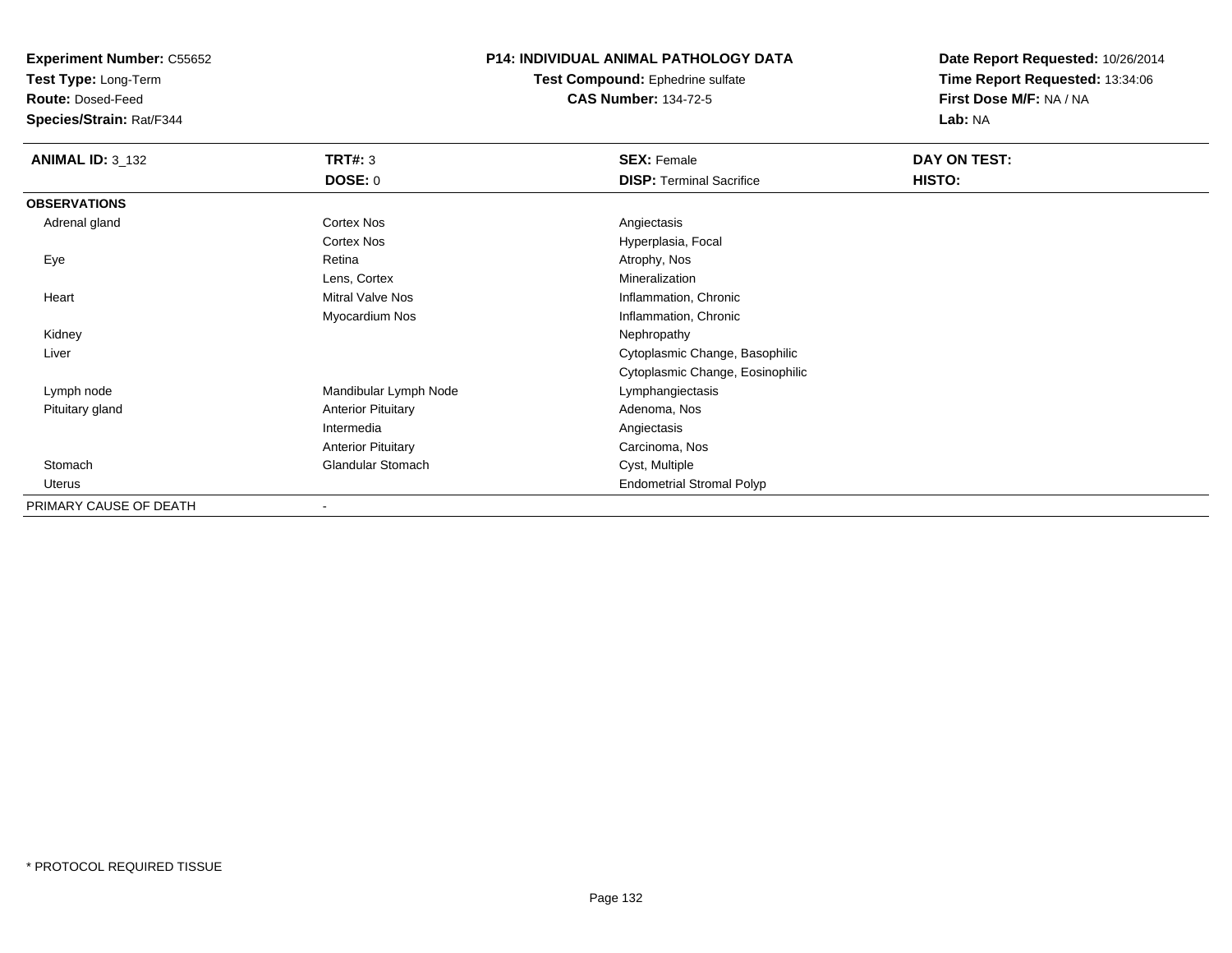| <b>Experiment Number: C55652</b><br>Test Type: Long-Term<br><b>Route: Dosed-Feed</b><br>Species/Strain: Rat/F344 |                           | <b>P14: INDIVIDUAL ANIMAL PATHOLOGY DATA</b><br>Test Compound: Ephedrine sulfate<br><b>CAS Number: 134-72-5</b> | Date Report Requested: 10/26/2014<br>Time Report Requested: 13:34:06<br>First Dose M/F: NA / NA<br>Lab: NA |
|------------------------------------------------------------------------------------------------------------------|---------------------------|-----------------------------------------------------------------------------------------------------------------|------------------------------------------------------------------------------------------------------------|
| <b>ANIMAL ID: 3_133</b>                                                                                          | TRT#: 3                   | <b>SEX: Female</b>                                                                                              | DAY ON TEST:                                                                                               |
|                                                                                                                  | <b>DOSE: 0</b>            | <b>DISP:</b> Moribund Sacrifice                                                                                 | HISTO:                                                                                                     |
| <b>OBSERVATIONS</b>                                                                                              |                           |                                                                                                                 |                                                                                                            |
| Heart                                                                                                            | Myocardium Nos            | Degeneration, Nos                                                                                               |                                                                                                            |
| Kidney                                                                                                           |                           | Nephropathy                                                                                                     |                                                                                                            |
| Liver                                                                                                            |                           | Cytoplasmic Change, Basophilic                                                                                  |                                                                                                            |
|                                                                                                                  |                           | Metamorphosis, Fatty                                                                                            |                                                                                                            |
| Mammary gland                                                                                                    |                           | Adenocarcinoma, Nos                                                                                             |                                                                                                            |
| Pancreas                                                                                                         | Acinus                    | Atrophy, Nos                                                                                                    |                                                                                                            |
| Pituitary gland                                                                                                  | <b>Anterior Pituitary</b> | Adenoma, Nos                                                                                                    |                                                                                                            |
| Spleen                                                                                                           |                           | <b>Hemosiderosis</b>                                                                                            |                                                                                                            |
| <b>Uterus</b>                                                                                                    |                           | <b>Endometrial Stromal Polyp</b>                                                                                |                                                                                                            |
| PRIMARY CAUSE OF DEATH                                                                                           |                           |                                                                                                                 |                                                                                                            |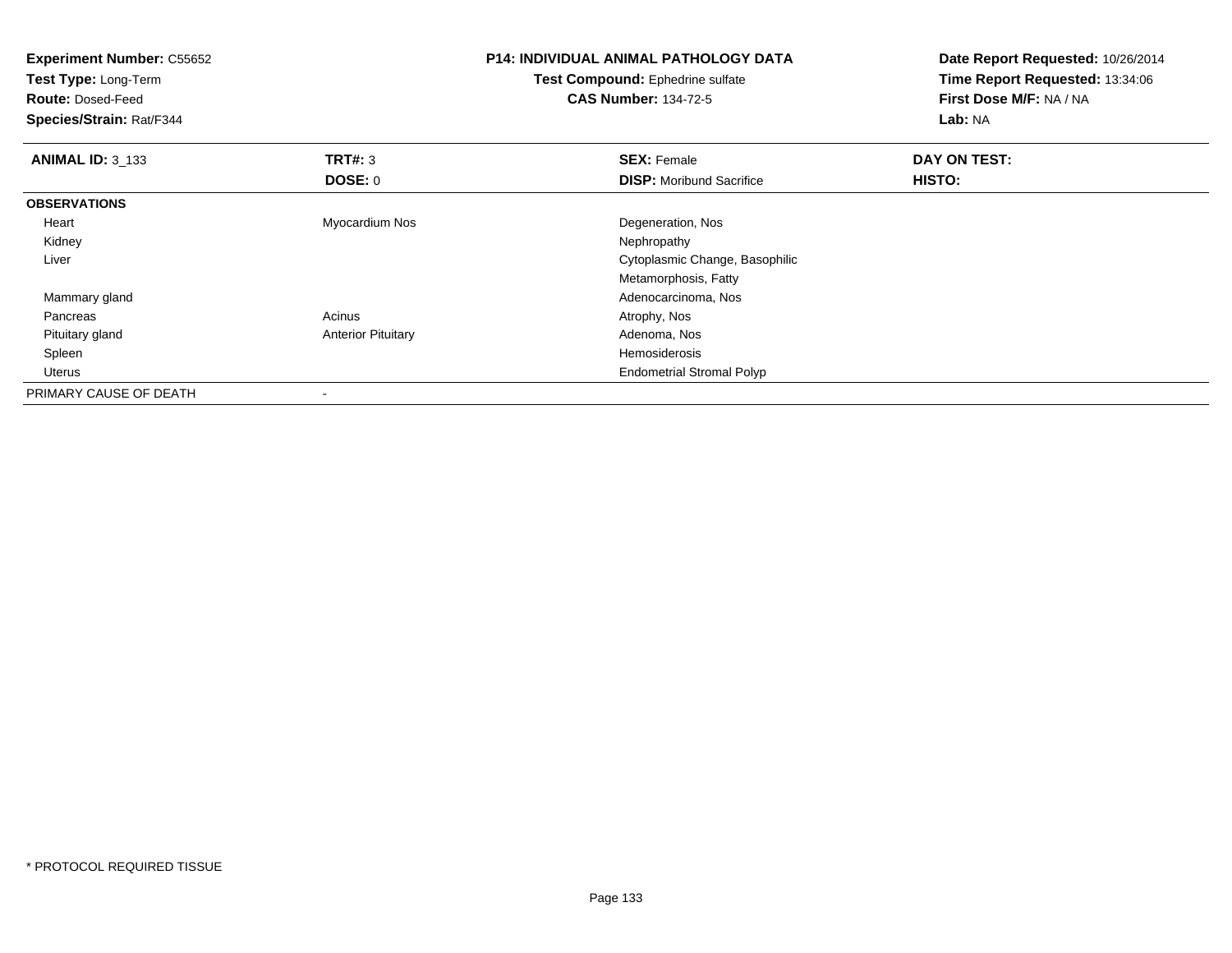| <b>Experiment Number: C55652</b><br>Test Type: Long-Term |                           | <b>P14: INDIVIDUAL ANIMAL PATHOLOGY DATA</b> | Date Report Requested: 10/26/2014 |
|----------------------------------------------------------|---------------------------|----------------------------------------------|-----------------------------------|
|                                                          |                           | Test Compound: Ephedrine sulfate             | Time Report Requested: 13:34:06   |
| <b>Route: Dosed-Feed</b>                                 |                           | <b>CAS Number: 134-72-5</b>                  | First Dose M/F: NA / NA           |
| Species/Strain: Rat/F344                                 |                           |                                              | Lab: NA                           |
| <b>ANIMAL ID: 3_134</b>                                  | TRT#: 3                   | <b>SEX: Female</b>                           | DAY ON TEST:                      |
|                                                          | <b>DOSE: 0</b>            | <b>DISP:</b> Moribund Sacrifice              | HISTO:                            |
| <b>OBSERVATIONS</b>                                      |                           |                                              |                                   |
| Adrenal gland                                            | <b>Cortex Nos</b>         | Angiectasis                                  |                                   |
|                                                          | Cortex Nos                | Hyperplasia, Focal                           |                                   |
| Heart                                                    | Myocardium Nos            | Inflammation, Chronic                        |                                   |
| Kidney                                                   |                           | Nephropathy                                  |                                   |
| Liver                                                    |                           | Cytoplasmic Change, Basophilic               |                                   |
| Mammary gland                                            |                           | Fibroadenoma                                 |                                   |
|                                                          |                           | Hyperplasia, Cystic                          |                                   |
| Pituitary gland                                          | <b>Anterior Pituitary</b> | Adenoma, Nos                                 |                                   |
| Spleen                                                   |                           | Hemosiderosis                                |                                   |
| Uterus                                                   |                           | <b>Endometrial Stromal Polyp</b>             |                                   |
| PRIMARY CAUSE OF DEATH                                   |                           |                                              |                                   |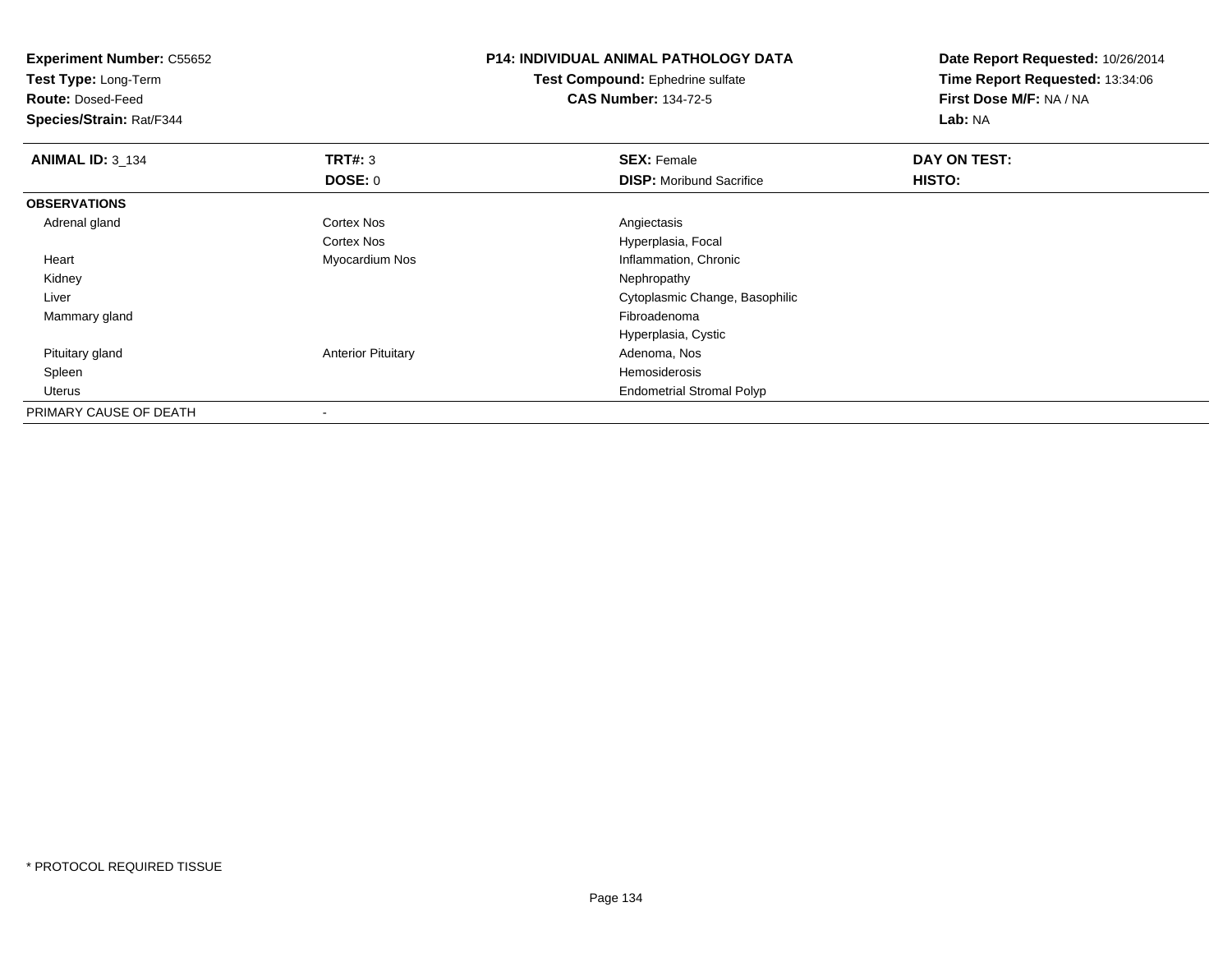**Test Type:** Long-Term

**Route:** Dosed-Feed

**Species/Strain:** Rat/F344

#### **P14: INDIVIDUAL ANIMAL PATHOLOGY DATA**

**Test Compound:** Ephedrine sulfate**CAS Number:** 134-72-5

| <b>ANIMAL ID: 3_135</b> | TRT#: 3                   | <b>SEX: Female</b>              | DAY ON TEST: |
|-------------------------|---------------------------|---------------------------------|--------------|
|                         | <b>DOSE: 0</b>            | <b>DISP: Terminal Sacrifice</b> | HISTO:       |
| <b>OBSERVATIONS</b>     |                           |                                 |              |
| Adrenal gland           | Cortex Nos                | Angiectasis                     |              |
|                         | Cortex Nos                | Hyperplasia, Focal              |              |
|                         | Medulla                   | Hyperplasia, Focal              |              |
| Clitoral gland          |                           | Adenoma, Nos                    |              |
| Heart                   | Myocardium Nos            | Fibrosis                        |              |
| Kidney                  |                           | Nephropathy                     |              |
| Liver                   |                           | Cytoplasmic Change, Basophilic  |              |
|                         | Hepatocytes               | Cytoplasmic Vacuolization       |              |
|                         | Periportal Bile Ductule   | Hyperplasia, Nos                |              |
| Mammary gland           |                           | Hyperplasia, Cystic             |              |
| Pituitary gland         | <b>Anterior Pituitary</b> | Angiectasis                     |              |
| Salivary gland          |                           | Inflammation, Active Chronic    |              |
| Spleen                  |                           | Hematopoiesis                   |              |
| Stomach                 | Glandular Stomach         | Cyst, Multiple                  |              |
| Thyroid                 |                           | Hyperplasia, C Cell             |              |
| Unspecified             | Multiple Organs Nos       | Leukemia, Mononuclear Cell      |              |
|                         | Adipose Tissue            | Necrosis, Fat                   |              |
| PRIMARY CAUSE OF DEATH  | $\overline{\phantom{a}}$  |                                 |              |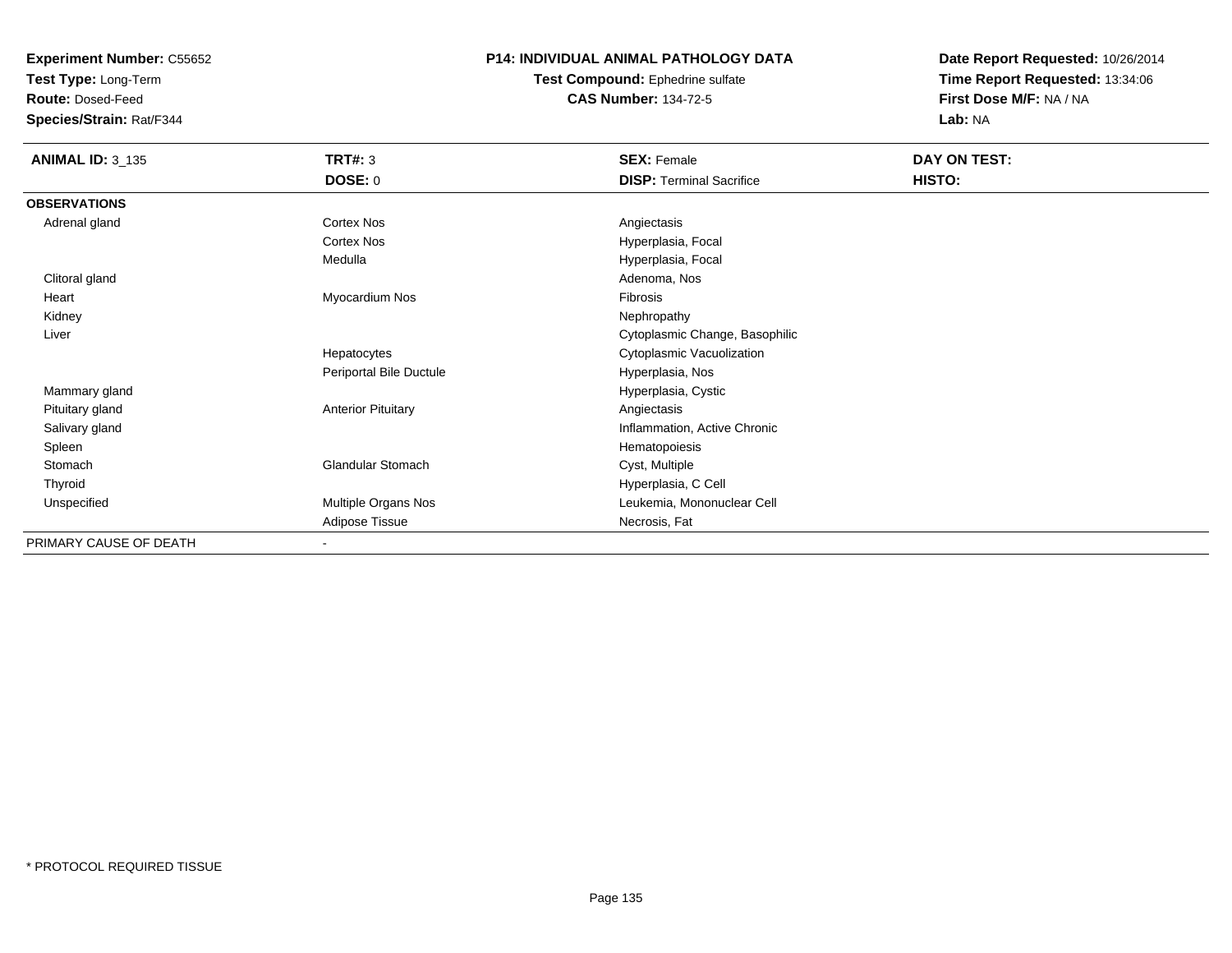**Test Type:** Long-Term

**Route:** Dosed-Feed

**Species/Strain:** Rat/F344

## **P14: INDIVIDUAL ANIMAL PATHOLOGY DATA**

**Test Compound:** Ephedrine sulfate**CAS Number:** 134-72-5

| <b>ANIMAL ID: 3_136</b> | <b>TRT#: 3</b>            | <b>SEX: Female</b>               | DAY ON TEST: |  |
|-------------------------|---------------------------|----------------------------------|--------------|--|
|                         | <b>DOSE: 0</b>            | <b>DISP:</b> Moribund Sacrifice  | HISTO:       |  |
| <b>OBSERVATIONS</b>     |                           |                                  |              |  |
| Adrenal gland           | <b>Cortex Nos</b>         | Hyperplasia, Focal               |              |  |
|                         | Cortex Nos                | Metamorphosis, Fatty             |              |  |
| Brain                   |                           | Hemorrhage                       |              |  |
| Heart                   | Myocardium Nos            | Fibrosis                         |              |  |
| Kidney                  |                           | Nephropathy                      |              |  |
| Liver                   |                           | Metamorphosis, Fatty             |              |  |
| Mammary gland           |                           | Hyperplasia, Cystic              |              |  |
| Pituitary gland         | <b>Anterior Pituitary</b> | Angiectasis                      |              |  |
| Stomach                 | <b>Glandular Stomach</b>  | Cyst, Multiple                   |              |  |
|                         | Forestomach               | Ulcer, Nos                       |              |  |
| Thymus                  |                           | Cyst, Nos                        |              |  |
| Unspecified             | Multiple Organs Nos       | Leukemia, Mononuclear Cell       |              |  |
| Uterus                  |                           | <b>Endometrial Stromal Polyp</b> |              |  |
| PRIMARY CAUSE OF DEATH  |                           |                                  |              |  |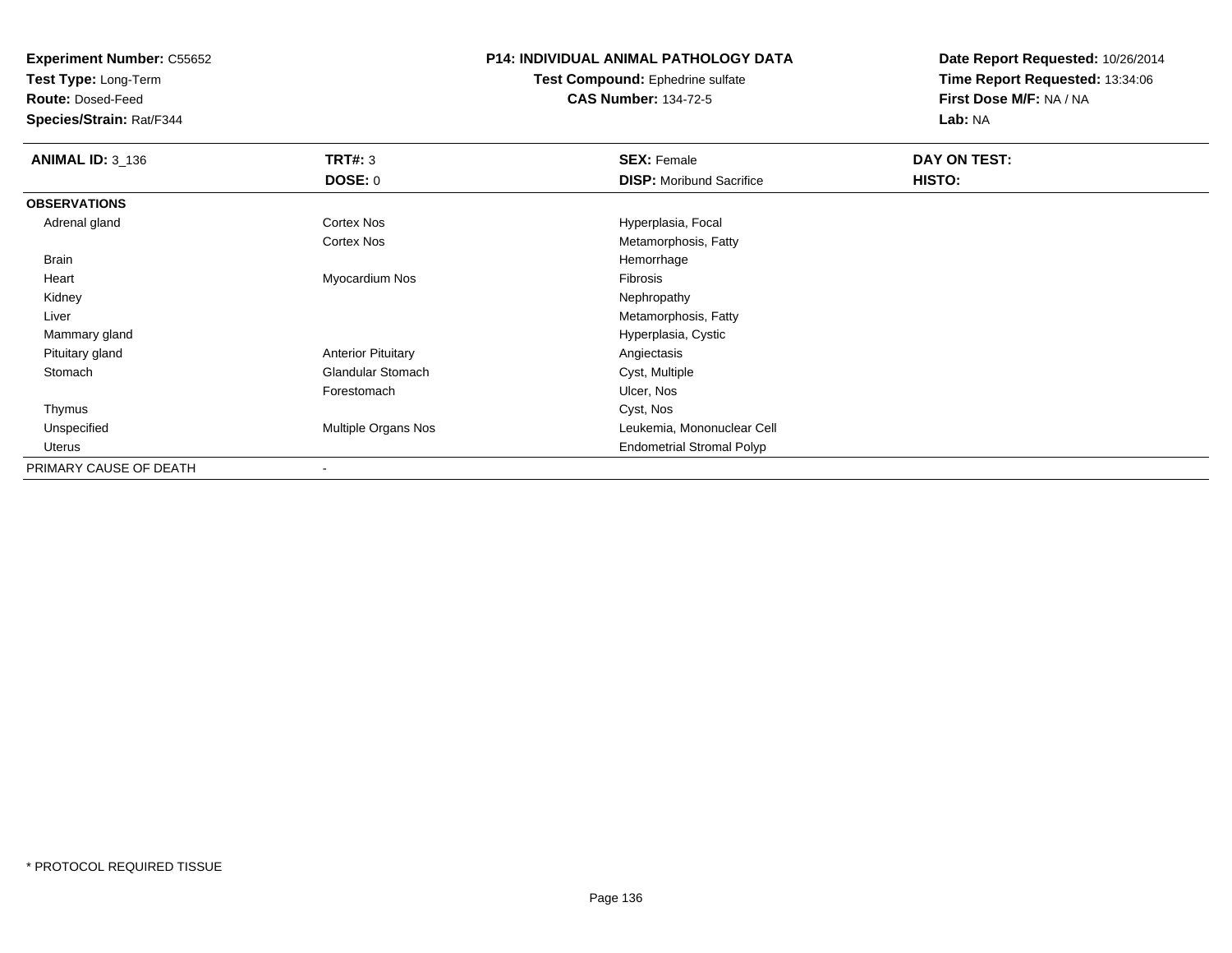**Test Type:** Long-Term

**Route:** Dosed-Feed

**Species/Strain:** Rat/F344

## **P14: INDIVIDUAL ANIMAL PATHOLOGY DATA**

**Test Compound:** Ephedrine sulfate**CAS Number:** 134-72-5

| <b>ANIMAL ID: 3_137</b> | TRT#: 3                    | <b>SEX: Female</b>              | DAY ON TEST: |  |
|-------------------------|----------------------------|---------------------------------|--------------|--|
|                         | <b>DOSE: 0</b>             | <b>DISP:</b> Terminal Sacrifice | HISTO:       |  |
| <b>OBSERVATIONS</b>     |                            |                                 |              |  |
| Adrenal gland           | Cortex Nos                 | Hyperplasia, Focal              |              |  |
| Heart                   | Myocardium Nos             | Degeneration, Nos               |              |  |
| Kidney                  |                            | Nephropathy                     |              |  |
| Liver                   |                            | Granuloma, Nos                  |              |  |
|                         |                            | Neoplastic Nodule               |              |  |
| Mammary gland           |                            | Galactocele                     |              |  |
| Pituitary gland         | <b>Anterior Pituitary</b>  | Angiectasis                     |              |  |
|                         | <b>Anterior Pituitary</b>  | Cyst, Nos                       |              |  |
|                         | <b>Anterior Pituitary</b>  | Hyperplasia, Focal              |              |  |
| Stomach                 | <b>Glandular Stomach</b>   | Cyst, Multiple                  |              |  |
| Thyroid                 |                            | Hyperplasia, C Cell             |              |  |
| Unspecified             | <b>Multiple Organs Nos</b> | Leukemia, Mononuclear Cell      |              |  |
| PRIMARY CAUSE OF DEATH  |                            |                                 |              |  |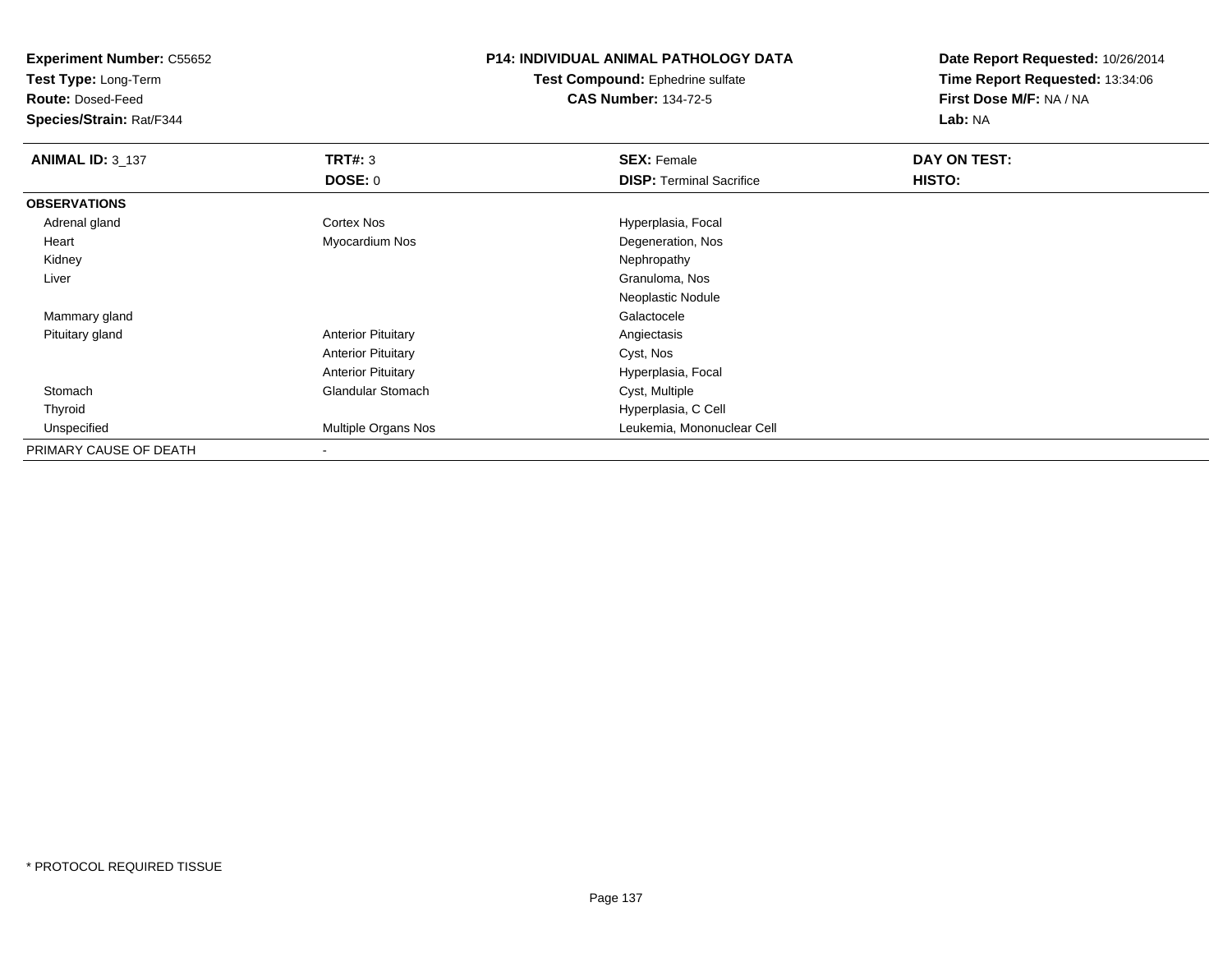**Test Type:** Long-Term

**Route:** Dosed-Feed

**Species/Strain:** Rat/F344

## **P14: INDIVIDUAL ANIMAL PATHOLOGY DATA**

**Test Compound:** Ephedrine sulfate**CAS Number:** 134-72-5

| <b>ANIMAL ID: 3_138</b> | TRT#: 3                   | <b>SEX: Female</b>              | DAY ON TEST: |  |
|-------------------------|---------------------------|---------------------------------|--------------|--|
|                         | DOSE: 0                   | <b>DISP:</b> Moribund Sacrifice | HISTO:       |  |
| <b>OBSERVATIONS</b>     |                           |                                 |              |  |
| Adrenal gland           | Cortex Nos                | Angiectasis                     |              |  |
| Bone marrow             |                           | Hyperplasia, Nos                |              |  |
| Heart                   | Myocardium Nos            | Fibrosis                        |              |  |
| Kidney                  |                           | Nephropathy                     |              |  |
| Liver                   |                           | Cytoplasmic Change, Basophilic  |              |  |
|                         |                           | Granuloma, Nos                  |              |  |
| Mammary gland           |                           | Fibroadenoma                    |              |  |
|                         |                           | Hyperplasia, Cystic             |              |  |
| Pancreas                | Acinus                    | Atrophy, Nos                    |              |  |
| Pituitary gland         | <b>Anterior Pituitary</b> | Adenoma, Nos                    |              |  |
| Stomach                 | <b>Glandular Stomach</b>  | Cyst, Multiple                  |              |  |
| PRIMARY CAUSE OF DEATH  | $\overline{\phantom{a}}$  |                                 |              |  |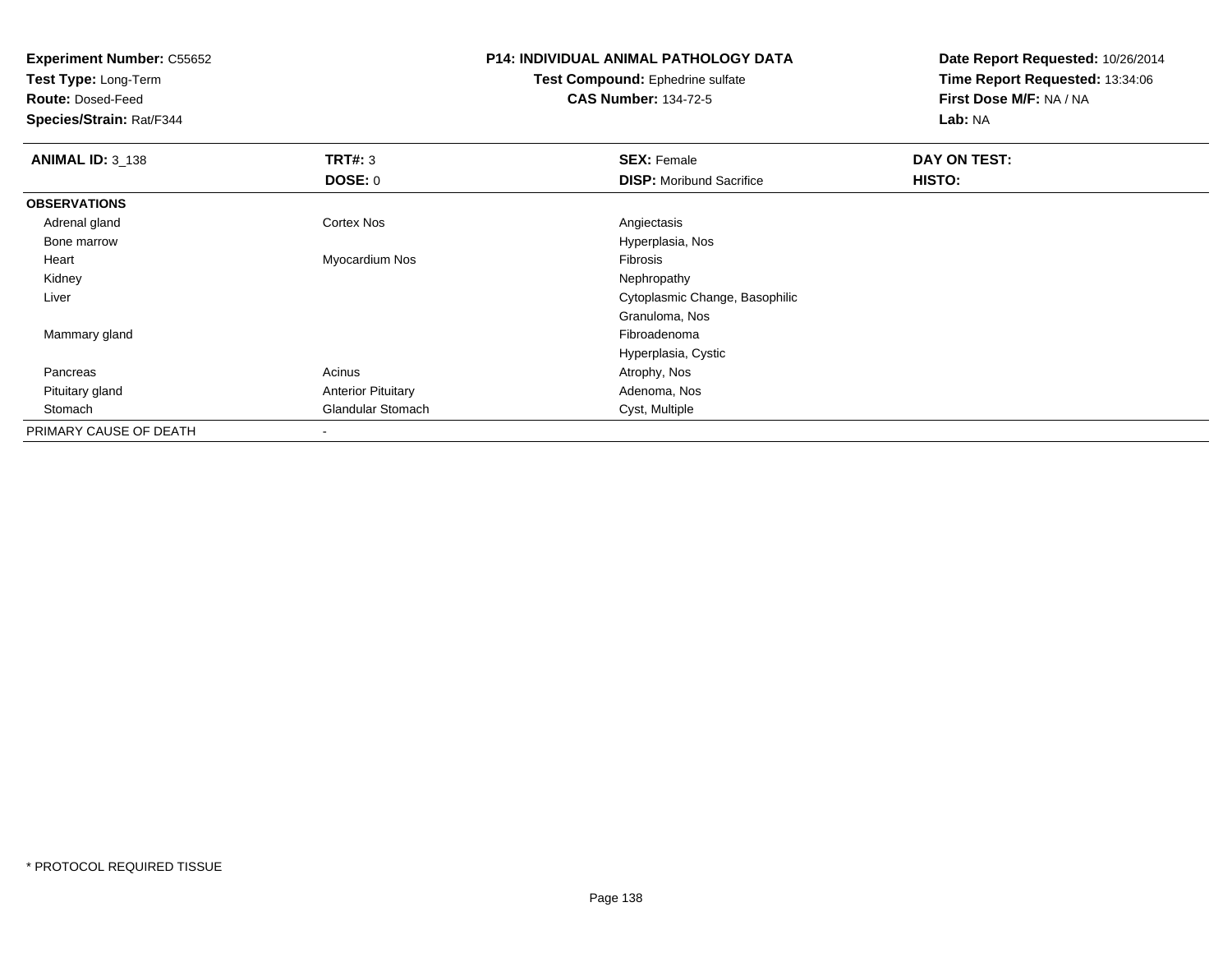| <b>Experiment Number: C55652</b><br>Test Type: Long-Term<br><b>Route: Dosed-Feed</b><br>Species/Strain: Rat/F344 |                           | <b>P14: INDIVIDUAL ANIMAL PATHOLOGY DATA</b><br>Date Report Requested: 10/26/2014<br>Time Report Requested: 13:34:06<br>Test Compound: Ephedrine sulfate<br>First Dose M/F: NA / NA<br><b>CAS Number: 134-72-5</b><br>Lab: NA |              |
|------------------------------------------------------------------------------------------------------------------|---------------------------|-------------------------------------------------------------------------------------------------------------------------------------------------------------------------------------------------------------------------------|--------------|
| <b>ANIMAL ID: 3 139</b>                                                                                          | TRT#: 3                   | <b>SEX: Female</b>                                                                                                                                                                                                            | DAY ON TEST: |
|                                                                                                                  | <b>DOSE: 0</b>            | <b>DISP: Natural Death</b>                                                                                                                                                                                                    | HISTO:       |
| <b>OBSERVATIONS</b>                                                                                              |                           |                                                                                                                                                                                                                               |              |
| Bone marrow                                                                                                      |                           | Hyperplasia, Nos                                                                                                                                                                                                              |              |
| Liver                                                                                                            |                           | Cytoplasmic Change, Basophilic                                                                                                                                                                                                |              |
| Pancreas                                                                                                         | Acinus                    | Atrophy, Nos                                                                                                                                                                                                                  |              |
| Pituitary gland                                                                                                  | <b>Anterior Pituitary</b> | Angiectasis                                                                                                                                                                                                                   |              |
| Spleen                                                                                                           |                           | Hematopoiesis                                                                                                                                                                                                                 |              |
| <b>Uterus</b>                                                                                                    |                           | <b>Endometrial Stromal Polyp</b>                                                                                                                                                                                              |              |
| PRIMARY CAUSE OF DEATH                                                                                           |                           |                                                                                                                                                                                                                               |              |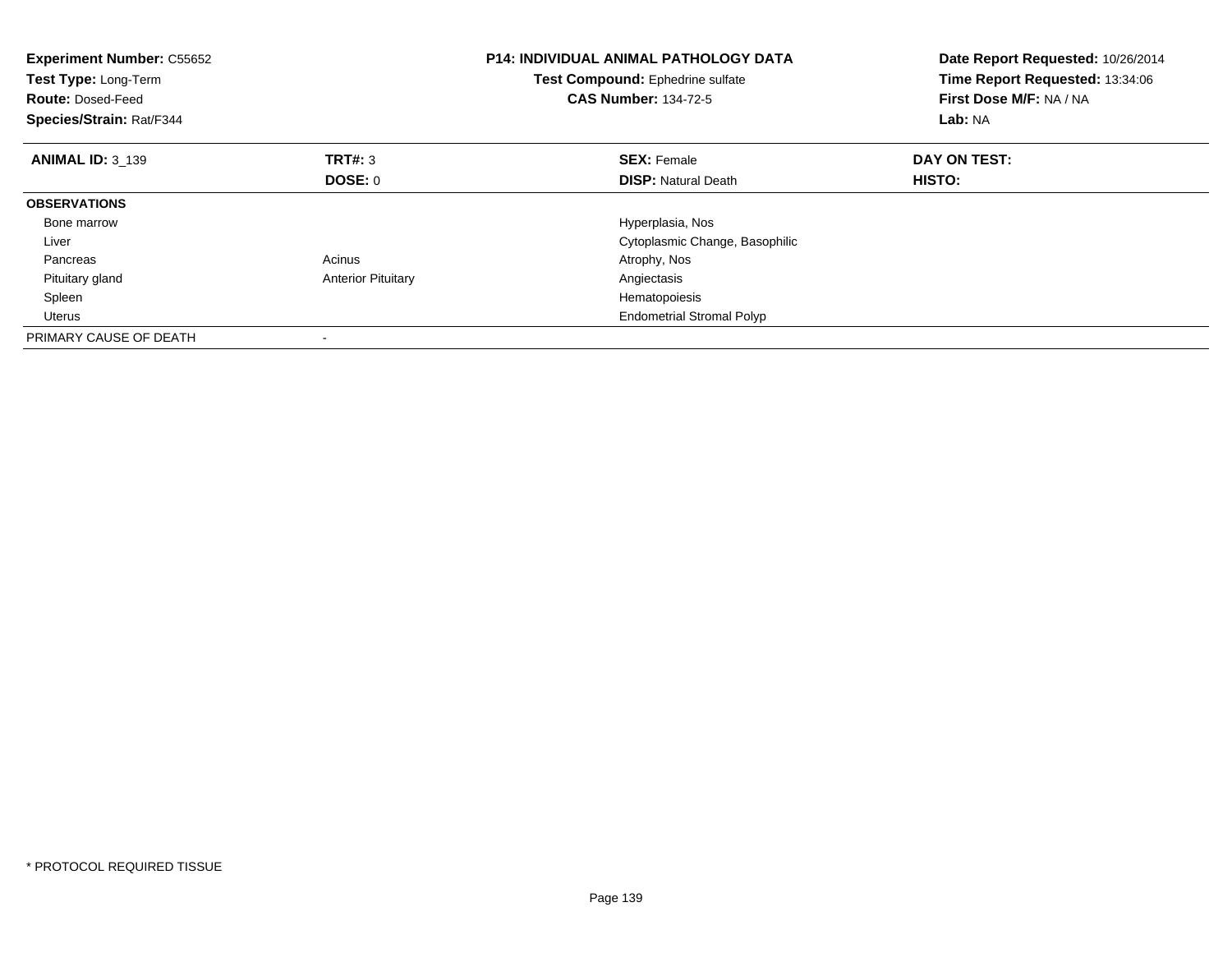| <b>Experiment Number: C55652</b><br>Test Type: Long-Term<br><b>Route: Dosed-Feed</b><br>Species/Strain: Rat/F344 |                | <b>P14: INDIVIDUAL ANIMAL PATHOLOGY DATA</b><br>Test Compound: Ephedrine sulfate<br><b>CAS Number: 134-72-5</b> | Date Report Requested: 10/26/2014<br>Time Report Requested: 13:34:06<br>First Dose M/F: NA / NA<br>Lab: NA |
|------------------------------------------------------------------------------------------------------------------|----------------|-----------------------------------------------------------------------------------------------------------------|------------------------------------------------------------------------------------------------------------|
| <b>ANIMAL ID: 3 140</b>                                                                                          | <b>TRT#: 3</b> | <b>SEX: Female</b>                                                                                              | DAY ON TEST:                                                                                               |
|                                                                                                                  | <b>DOSE: 0</b> | <b>DISP:</b> Natural Death                                                                                      | HISTO:                                                                                                     |
| <b>OBSERVATIONS</b>                                                                                              |                |                                                                                                                 |                                                                                                            |
| Adrenal gland                                                                                                    | Cortex Nos     | Angiectasis                                                                                                     |                                                                                                            |
| Kidney                                                                                                           |                | Nephropathy                                                                                                     |                                                                                                            |
| Liver                                                                                                            |                | Cytoplasmic Change, Basophilic                                                                                  |                                                                                                            |
|                                                                                                                  |                | Metamorphosis, Fatty                                                                                            |                                                                                                            |
| Lung                                                                                                             |                | Congestion, Nos                                                                                                 |                                                                                                            |
|                                                                                                                  |                | Edema, Nos                                                                                                      |                                                                                                            |
| Spleen                                                                                                           |                | Hemosiderosis                                                                                                   |                                                                                                            |
| PRIMARY CAUSE OF DEATH                                                                                           |                |                                                                                                                 |                                                                                                            |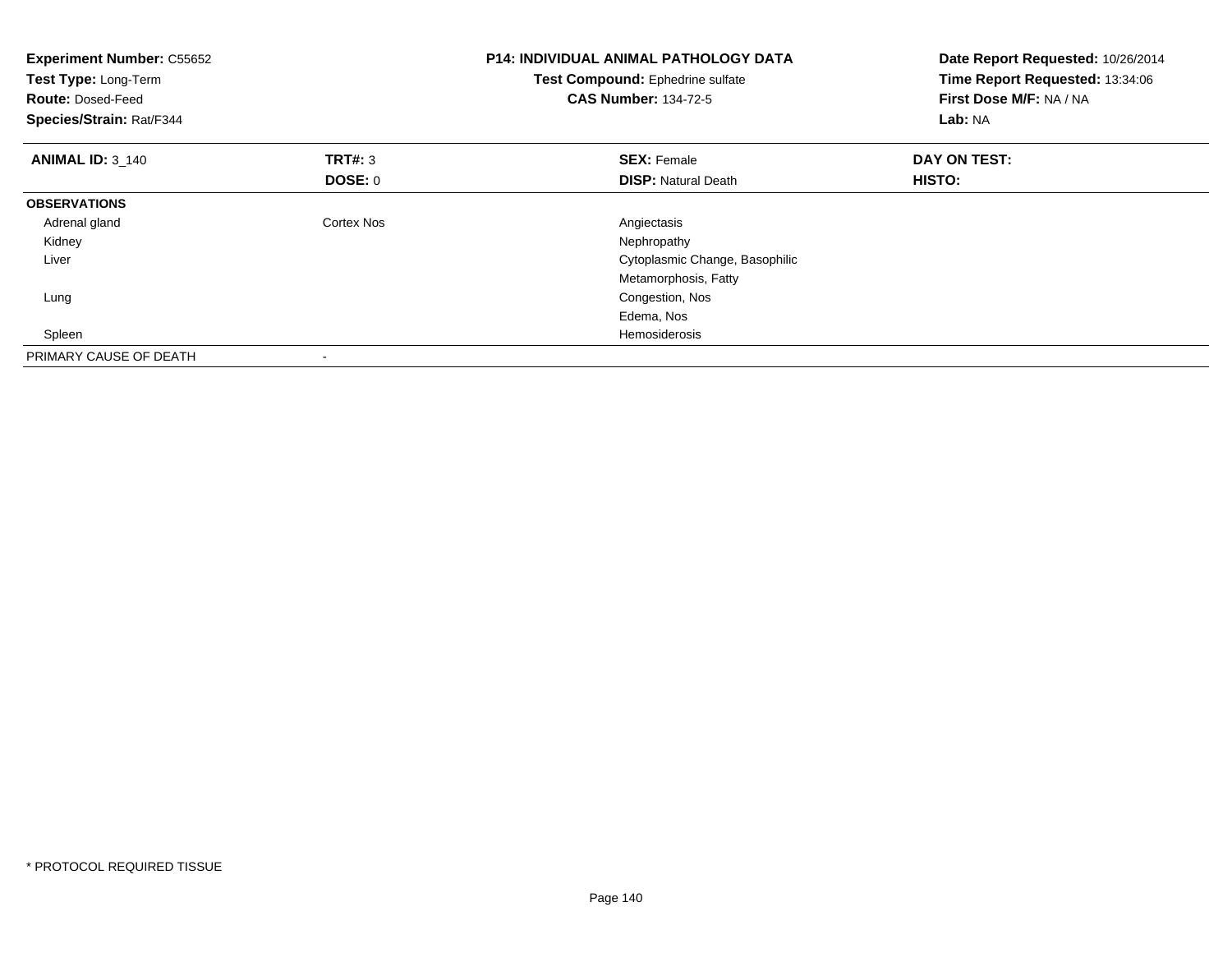**Test Type:** Long-Term

**Route:** Dosed-Feed

**Species/Strain:** Rat/F344

#### **P14: INDIVIDUAL ANIMAL PATHOLOGY DATA**

**Test Compound:** Ephedrine sulfate**CAS Number:** 134-72-5

| <b>ANIMAL ID: 3_141</b> | <b>TRT#: 3</b>            | <b>SEX: Female</b>               | DAY ON TEST: |  |
|-------------------------|---------------------------|----------------------------------|--------------|--|
|                         | <b>DOSE: 0</b>            | <b>DISP: Moribund Sacrifice</b>  | HISTO:       |  |
| <b>OBSERVATIONS</b>     |                           |                                  |              |  |
| Adrenal gland           | <b>Cortex Nos</b>         | Hyperplasia, Focal               |              |  |
| Bone marrow             |                           | Hyperplasia, Nos                 |              |  |
| Kidney                  |                           | Nephropathy                      |              |  |
| Liver                   |                           | Cytoplasmic Change, Basophilic   |              |  |
| Lymph node              | Mandibular Lymph Node     | Lymphangiectasis                 |              |  |
| Mammary gland           |                           | Hyperplasia, Cystic              |              |  |
| Pancreas                | Acinus                    | Atrophy, Nos                     |              |  |
| Pituitary gland         | <b>Anterior Pituitary</b> | Angiectasis                      |              |  |
|                         | Intermedia                | Cyst, Nos                        |              |  |
|                         | <b>Anterior Pituitary</b> | Hyperplasia, Focal               |              |  |
| Unspecified             | Multiple Organs Nos       | Leukemia, Mononuclear Cell       |              |  |
|                         | Adipose Tissue            | Necrosis, Fat                    |              |  |
| Uterus                  |                           | <b>Endometrial Stromal Polyp</b> |              |  |
| PRIMARY CAUSE OF DEATH  |                           |                                  |              |  |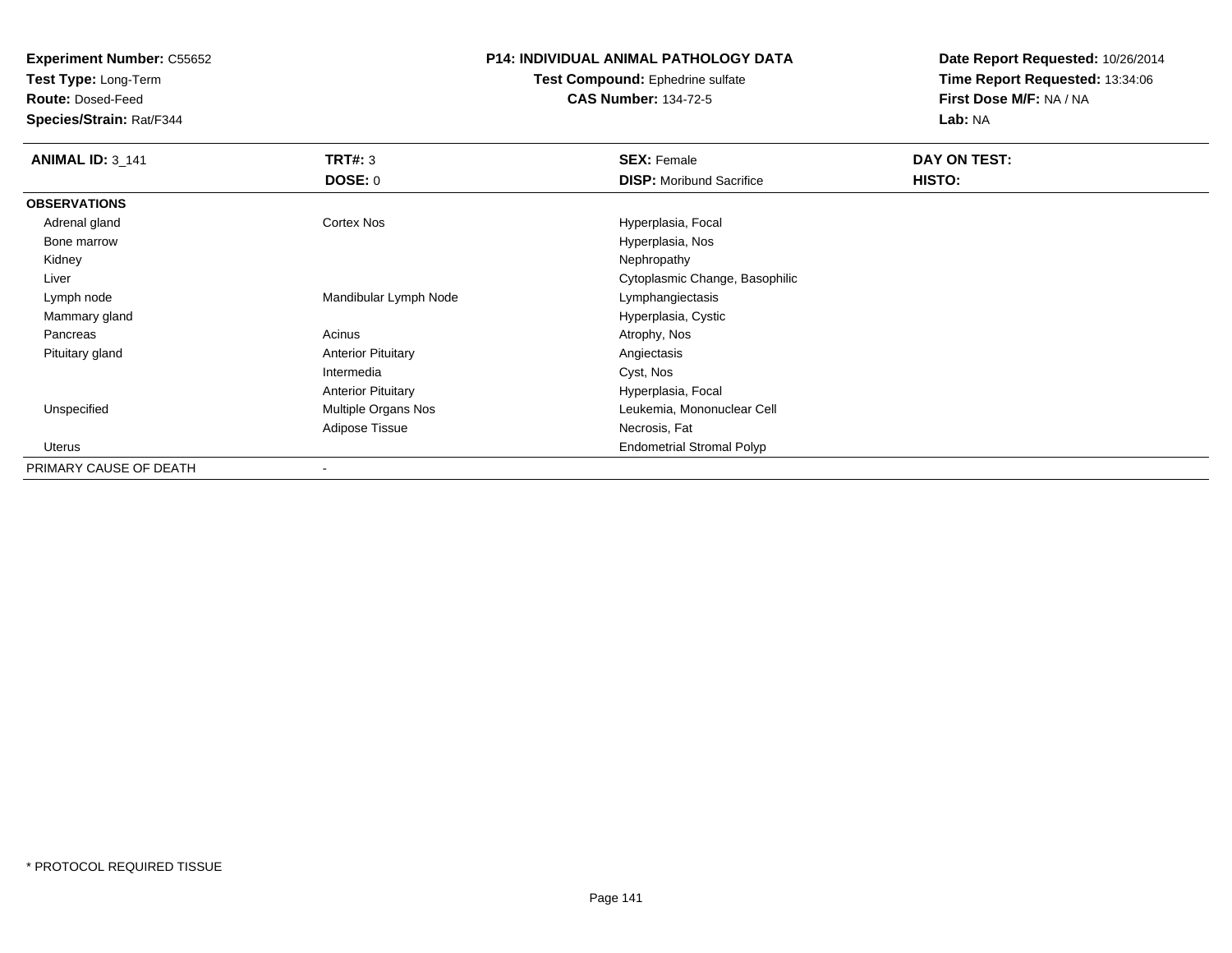**Test Type:** Long-Term

**Route:** Dosed-Feed

**Species/Strain:** Rat/F344

## **P14: INDIVIDUAL ANIMAL PATHOLOGY DATA**

**Test Compound:** Ephedrine sulfate**CAS Number:** 134-72-5

| <b>ANIMAL ID: 3_142</b> | TRT#: 3                  | <b>SEX: Female</b>              | DAY ON TEST: |  |
|-------------------------|--------------------------|---------------------------------|--------------|--|
|                         | <b>DOSE: 0</b>           | <b>DISP: Terminal Sacrifice</b> | HISTO:       |  |
| <b>OBSERVATIONS</b>     |                          |                                 |              |  |
| Adrenal gland           | <b>Cortex Nos</b>        | Hyperplasia, Focal              |              |  |
| Clitoral gland          |                          | Inflammation, Active Chronic    |              |  |
| Heart                   | Myocardium Nos           | Fibrosis                        |              |  |
| Kidney                  |                          | Nephropathy                     |              |  |
| Liver                   |                          | Cytoplasmic Change, Basophilic  |              |  |
| Lung                    |                          | Perivascular Cuffing            |              |  |
| Lymph node              | Mandibular Lymph Node    | Lymphangiectasis                |              |  |
| Mammary gland           |                          | Hyperplasia, Cystic             |              |  |
| Spleen                  |                          | Hemosiderosis                   |              |  |
| Stomach                 | <b>Glandular Stomach</b> | Cyst, Multiple                  |              |  |
| Thyroid                 |                          | C-Cell Adenoma                  |              |  |
|                         |                          | Hyperplasia, C Cell             |              |  |
| PRIMARY CAUSE OF DEATH  |                          |                                 |              |  |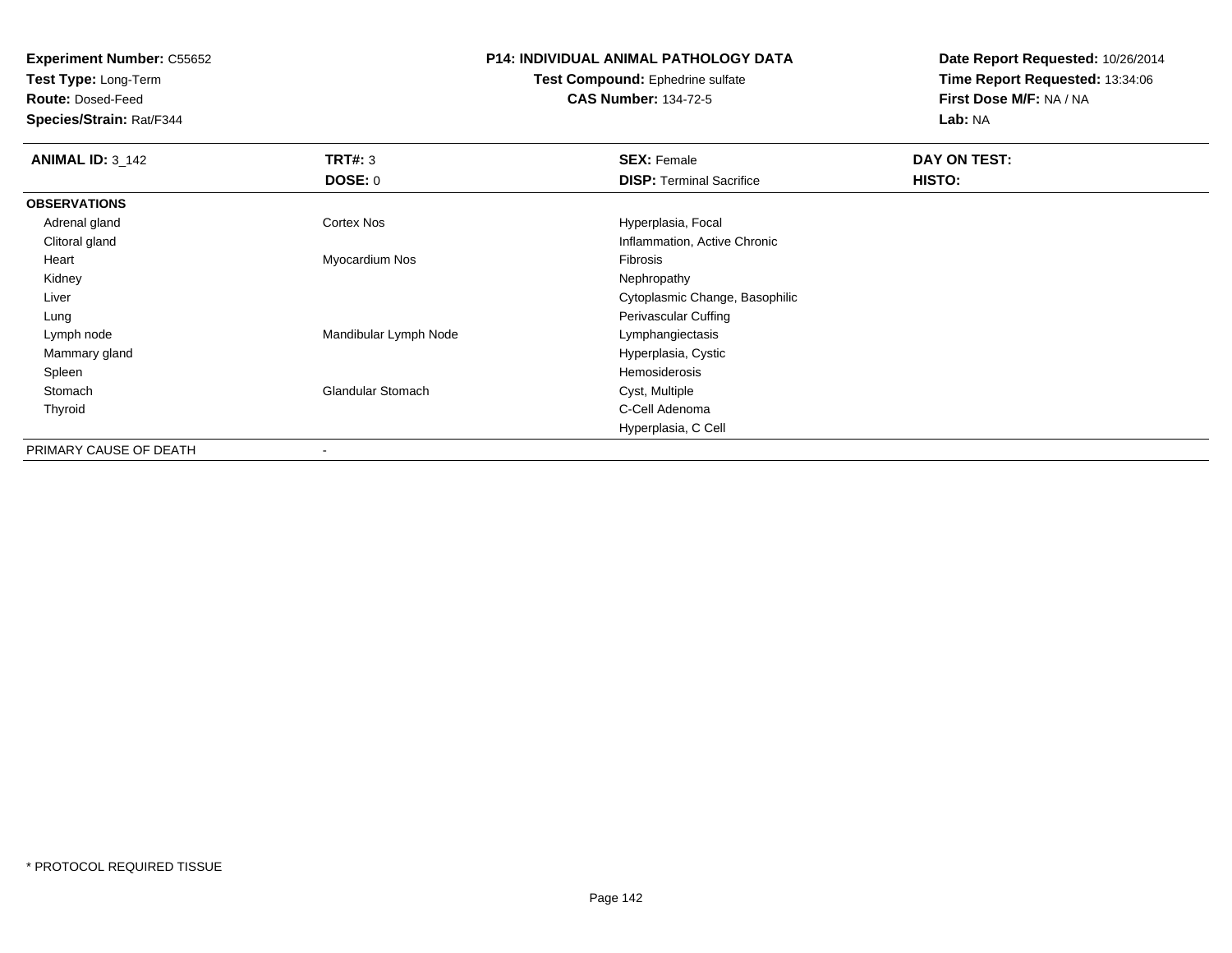**Test Type:** Long-Term

**Route:** Dosed-Feed

**Species/Strain:** Rat/F344

### **P14: INDIVIDUAL ANIMAL PATHOLOGY DATA**

**Test Compound:** Ephedrine sulfate**CAS Number:** 134-72-5

| <b>ANIMAL ID: 3_143</b> | TRT#: 3                   | <b>SEX: Female</b>              | DAY ON TEST: |  |
|-------------------------|---------------------------|---------------------------------|--------------|--|
|                         | <b>DOSE: 0</b>            | <b>DISP: Terminal Sacrifice</b> | HISTO:       |  |
| <b>OBSERVATIONS</b>     |                           |                                 |              |  |
| Adrenal gland           | Cortex Nos                | Angiectasis                     |              |  |
|                         | Cortex Nos                | Hyperplasia, Focal              |              |  |
| Heart                   | Myocardium Nos            | Fibrosis                        |              |  |
| Kidney                  |                           | Nephropathy                     |              |  |
| Liver                   |                           | Granuloma, Nos                  |              |  |
|                         | Periportal Bile Ductule   | Hyperplasia, Nos                |              |  |
| Mammary gland           |                           | Hyperplasia, Cystic             |              |  |
| Pancreas                | Acinus                    | Atrophy, Nos                    |              |  |
| Pituitary gland         | <b>Anterior Pituitary</b> | Angiectasis                     |              |  |
| Stomach                 | <b>Glandular Stomach</b>  | Cyst, Multiple                  |              |  |
| Thyroid                 |                           | C-Cell Adenoma                  |              |  |
|                         |                           | Hyperplasia, C Cell             |              |  |
| PRIMARY CAUSE OF DEATH  |                           |                                 |              |  |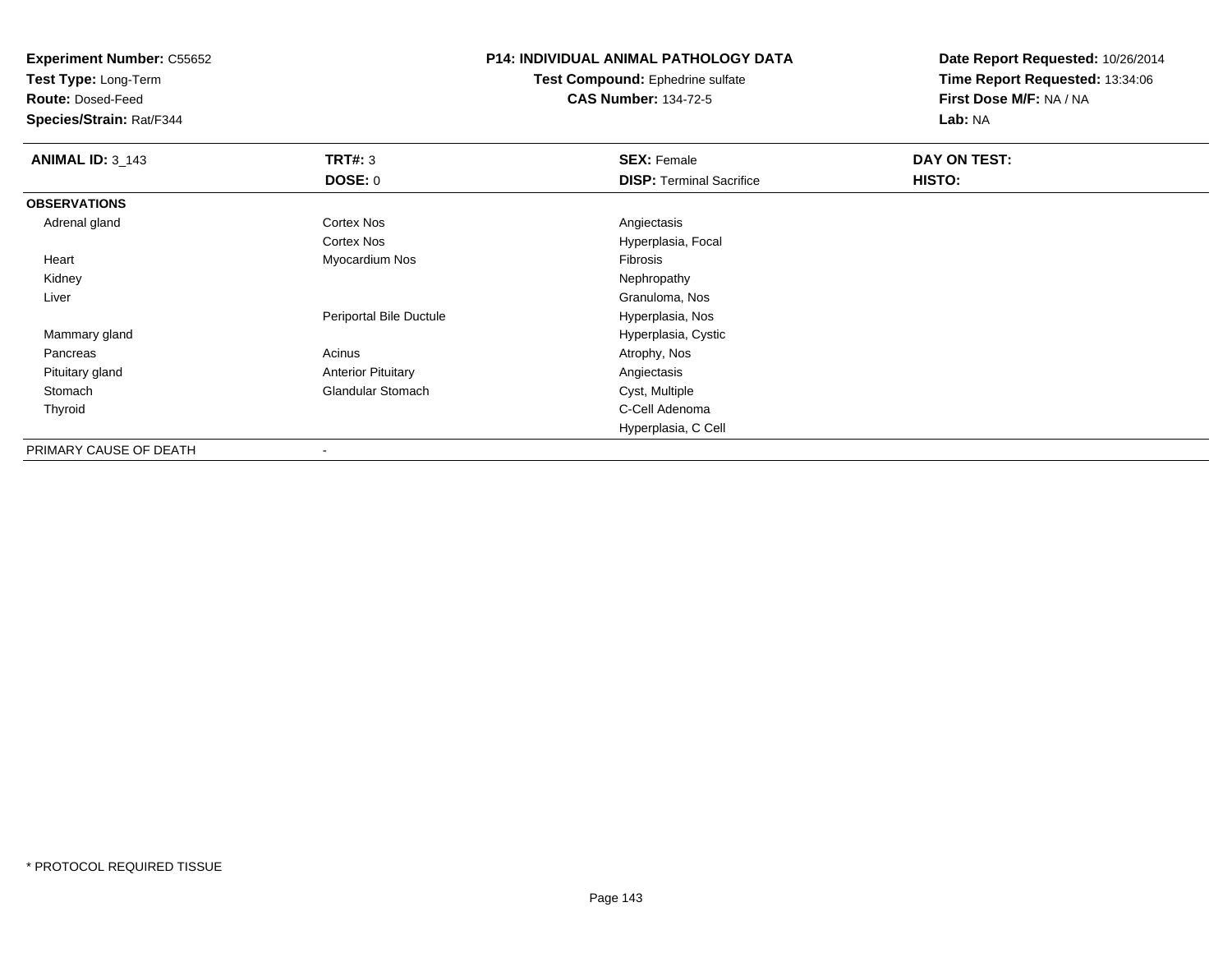**Test Type:** Long-Term

**Route:** Dosed-Feed

**Species/Strain:** Rat/F344

## **P14: INDIVIDUAL ANIMAL PATHOLOGY DATA**

**Test Compound:** Ephedrine sulfate**CAS Number:** 134-72-5

| <b>ANIMAL ID: 3 144</b> | TRT#: 3                   | <b>SEX: Female</b>                   | DAY ON TEST: |
|-------------------------|---------------------------|--------------------------------------|--------------|
|                         | <b>DOSE: 0</b>            | <b>DISP:</b> Moribund Sacrifice      | HISTO:       |
| <b>OBSERVATIONS</b>     |                           |                                      |              |
| Bone marrow             |                           | Fibrosis, Myelo                      |              |
| Kidney                  |                           | Cyst, Nos                            |              |
| Liver                   |                           | Cytoplasmic Change, Basophilic       |              |
|                         |                           | <b>Hemosiderosis</b>                 |              |
|                         | Periportal Bile Ductule   | Hyperplasia, Nos                     |              |
|                         |                           | Metamorphosis, Fatty                 |              |
|                         | Centrilobular             | Necrosis, Nos                        |              |
| Mammary gland           |                           | Hyperplasia, Cystic                  |              |
| Ovary                   |                           | Cyst, Nos                            |              |
| Pituitary gland         | <b>Anterior Pituitary</b> | Adenoma, Nos                         |              |
| Stomach                 | <b>Glandular Stomach</b>  | Cyst, Multiple                       |              |
| Unspecified             | Multiple Organs Nos       | Lymphoma, Lymphocytic-Malignant Type |              |
| PRIMARY CAUSE OF DEATH  | $\overline{\phantom{a}}$  |                                      |              |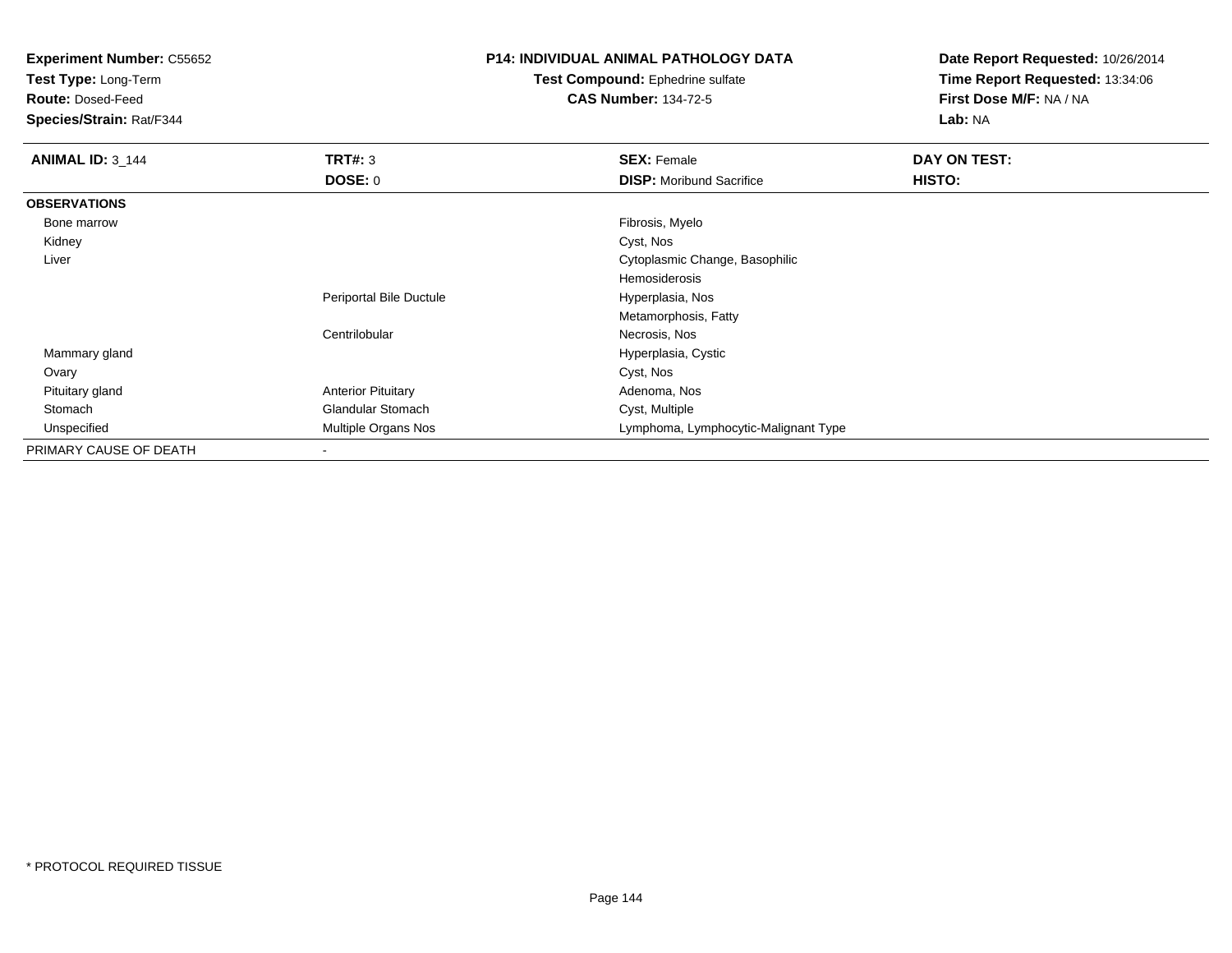**Test Type:** Long-Term

**Route:** Dosed-Feed

**Species/Strain:** Rat/F344

## **P14: INDIVIDUAL ANIMAL PATHOLOGY DATA**

**Test Compound:** Ephedrine sulfate**CAS Number:** 134-72-5

| <b>ANIMAL ID: 3 145</b> | TRT#: 3                   | <b>SEX: Female</b>              | DAY ON TEST: |  |
|-------------------------|---------------------------|---------------------------------|--------------|--|
|                         | DOSE: 0                   | <b>DISP: Terminal Sacrifice</b> | HISTO:       |  |
| <b>OBSERVATIONS</b>     |                           |                                 |              |  |
| Adrenal gland           | <b>Cortex Nos</b>         | Angiectasis                     |              |  |
|                         | Cortex Nos                | Hyperplasia, Focal              |              |  |
| Heart                   | Myocardium Nos            | Fibrosis                        |              |  |
| Kidney                  |                           | Nephropathy                     |              |  |
| Liver                   |                           | Cytoplasmic Change, Basophilic  |              |  |
|                         |                           | Granuloma, Nos                  |              |  |
|                         | Periportal Bile Ductule   | Hyperplasia, Nos                |              |  |
| Mammary gland           |                           | Hyperplasia, Cystic             |              |  |
| Pituitary gland         | <b>Anterior Pituitary</b> | Angiectasis                     |              |  |
| Spleen                  |                           | <b>Hemosiderosis</b>            |              |  |
| Stomach                 | <b>Glandular Stomach</b>  | Cyst, Multiple                  |              |  |
| Thyroid                 |                           | Hyperplasia, C Cell             |              |  |
| PRIMARY CAUSE OF DEATH  |                           |                                 |              |  |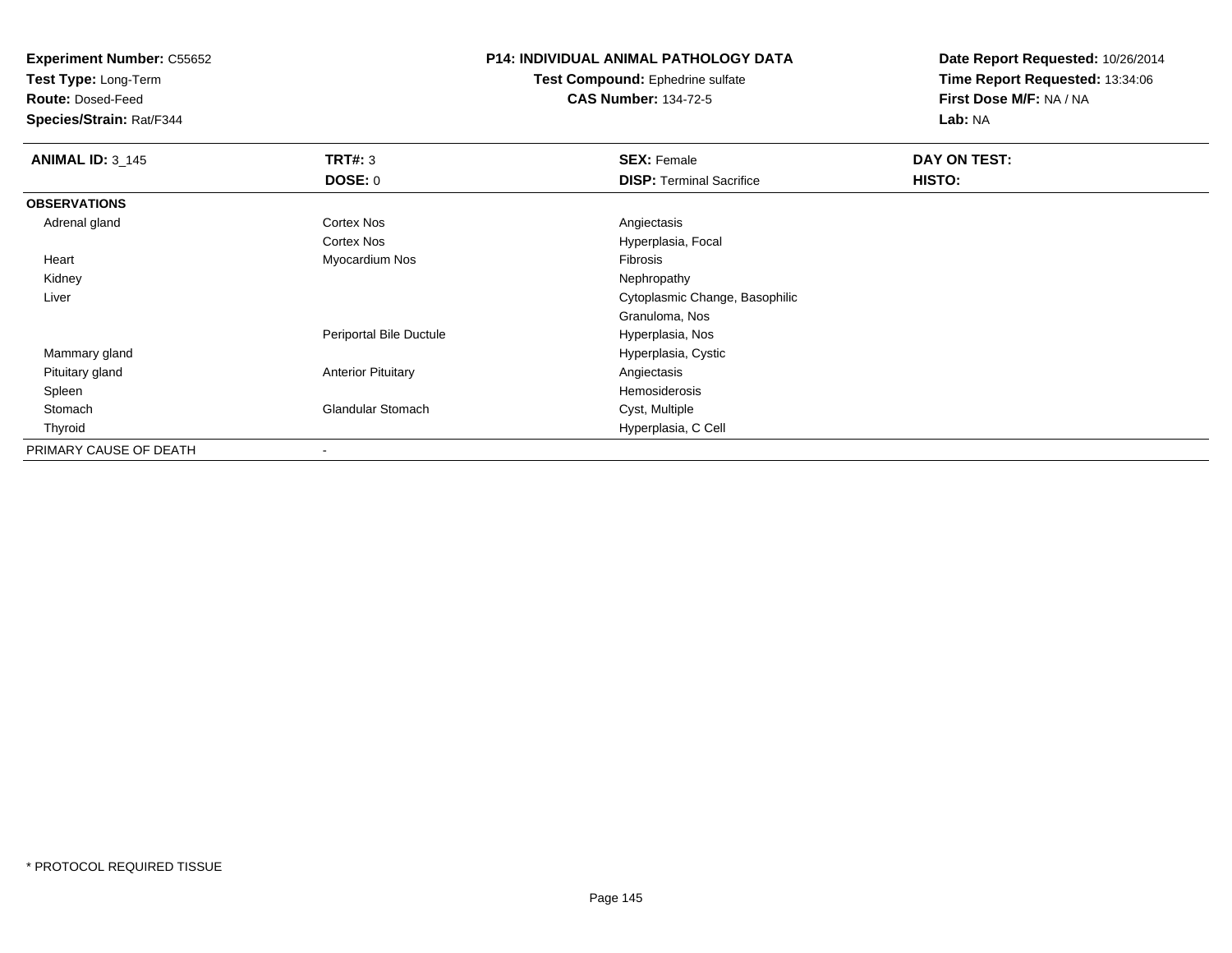**Test Type:** Long-Term

**Route:** Dosed-Feed

**Species/Strain:** Rat/F344

# **P14: INDIVIDUAL ANIMAL PATHOLOGY DATA**

#### **Test Compound:** Ephedrine sulfate**CAS Number:** 134-72-5

| <b>ANIMAL ID: 3_146</b> | <b>TRT#: 3</b>           | <b>SEX: Female</b>              | DAY ON TEST: |  |
|-------------------------|--------------------------|---------------------------------|--------------|--|
|                         | <b>DOSE: 0</b>           | <b>DISP:</b> Moribund Sacrifice | HISTO:       |  |
| <b>OBSERVATIONS</b>     |                          |                                 |              |  |
| Adrenal gland           | <b>Cortex Nos</b>        | Angiectasis                     |              |  |
| Bone marrow             |                          | Hyperplasia, Nos                |              |  |
| Heart                   | Myocardium Nos           | Fibrosis                        |              |  |
| Kidney                  |                          | Nephropathy                     |              |  |
| Liver                   |                          | Cytoplasmic Change, Basophilic  |              |  |
|                         |                          | Granuloma, Nos                  |              |  |
| Mammary gland           |                          | Fibroadenoma                    |              |  |
|                         |                          | Hyperplasia, Cystic             |              |  |
| Pancreas                | Acinus                   | Atrophy, Nos                    |              |  |
| Spleen                  |                          | Hematopoiesis                   |              |  |
|                         |                          | Hemosiderosis                   |              |  |
| Stomach                 | <b>Glandular Stomach</b> | Cyst, Multiple                  |              |  |
| Thyroid                 |                          | C-Cell Adenoma                  |              |  |
| PRIMARY CAUSE OF DEATH  |                          |                                 |              |  |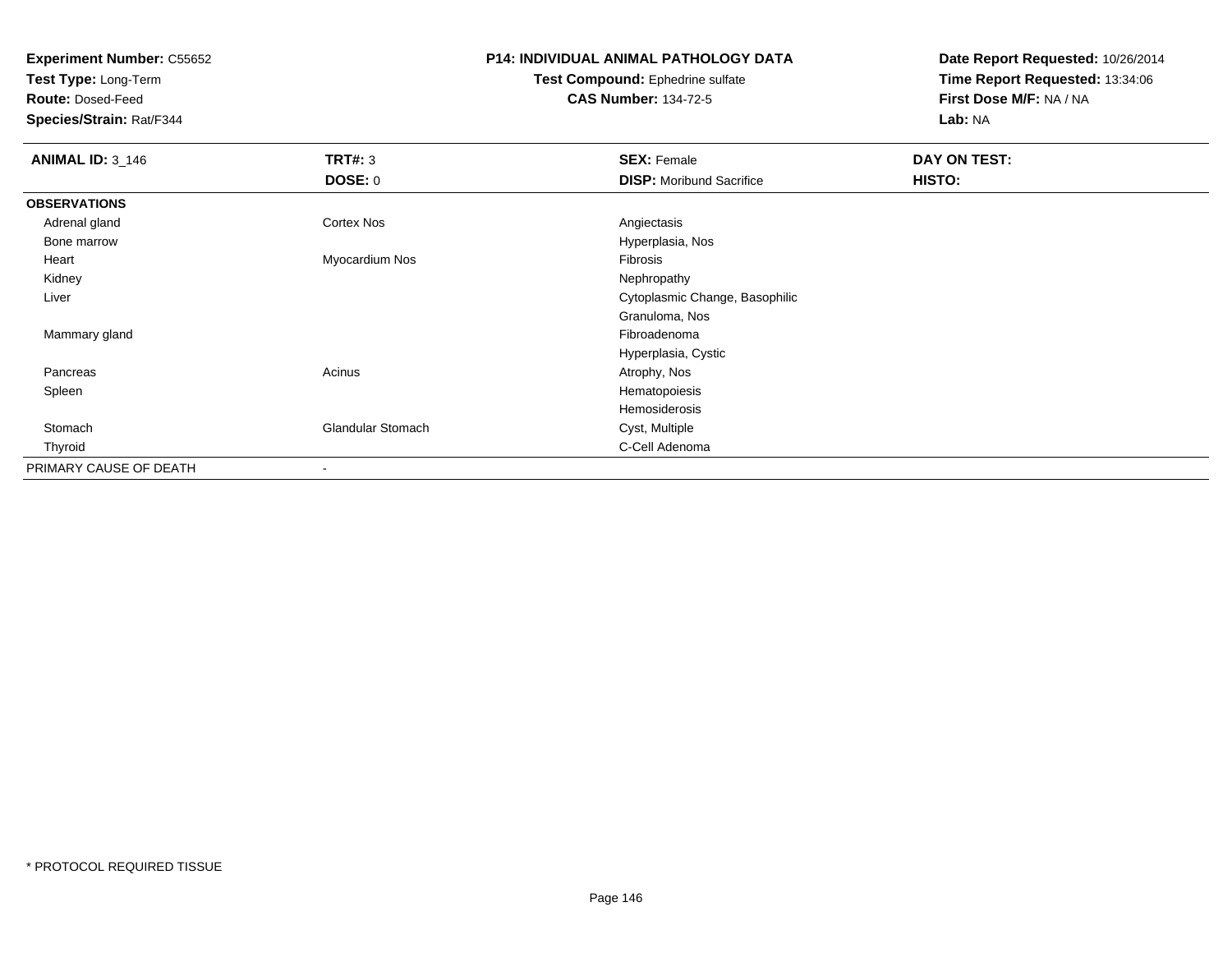| <b>Experiment Number: C55652</b><br>Test Type: Long-Term<br><b>Route: Dosed-Feed</b><br>Species/Strain: Rat/F344 |                           | <b>P14: INDIVIDUAL ANIMAL PATHOLOGY DATA</b><br>Test Compound: Ephedrine sulfate<br><b>CAS Number: 134-72-5</b> | Date Report Requested: 10/26/2014<br>Time Report Requested: 13:34:06<br>First Dose M/F: NA / NA<br>Lab: NA |  |
|------------------------------------------------------------------------------------------------------------------|---------------------------|-----------------------------------------------------------------------------------------------------------------|------------------------------------------------------------------------------------------------------------|--|
| <b>ANIMAL ID: 3_147</b>                                                                                          | TRT#: 3                   | <b>SEX: Female</b>                                                                                              | DAY ON TEST:                                                                                               |  |
|                                                                                                                  | <b>DOSE: 0</b>            | <b>DISP:</b> Moribund Sacrifice                                                                                 | HISTO:                                                                                                     |  |
| <b>OBSERVATIONS</b>                                                                                              |                           |                                                                                                                 |                                                                                                            |  |
| Brain                                                                                                            |                           | Hydrocephalus, Nos                                                                                              |                                                                                                            |  |
| Clitoral gland                                                                                                   |                           | Adenoma, Nos                                                                                                    |                                                                                                            |  |
| Kidney                                                                                                           |                           | Nephropathy                                                                                                     |                                                                                                            |  |
| Lung                                                                                                             |                           | Perivascular Cuffing                                                                                            |                                                                                                            |  |
| Mammary gland                                                                                                    |                           | Hyperplasia, Cystic                                                                                             |                                                                                                            |  |
| Pituitary gland                                                                                                  | <b>Anterior Pituitary</b> | Adenoma, Nos                                                                                                    |                                                                                                            |  |
| Spleen                                                                                                           |                           | <b>Hemosiderosis</b>                                                                                            |                                                                                                            |  |
| Stomach                                                                                                          | <b>Glandular Stomach</b>  | Cyst, Multiple                                                                                                  |                                                                                                            |  |
| Unspecified                                                                                                      | Adipose Tissue            | Necrosis, Fat                                                                                                   |                                                                                                            |  |
| PRIMARY CAUSE OF DEATH                                                                                           |                           |                                                                                                                 |                                                                                                            |  |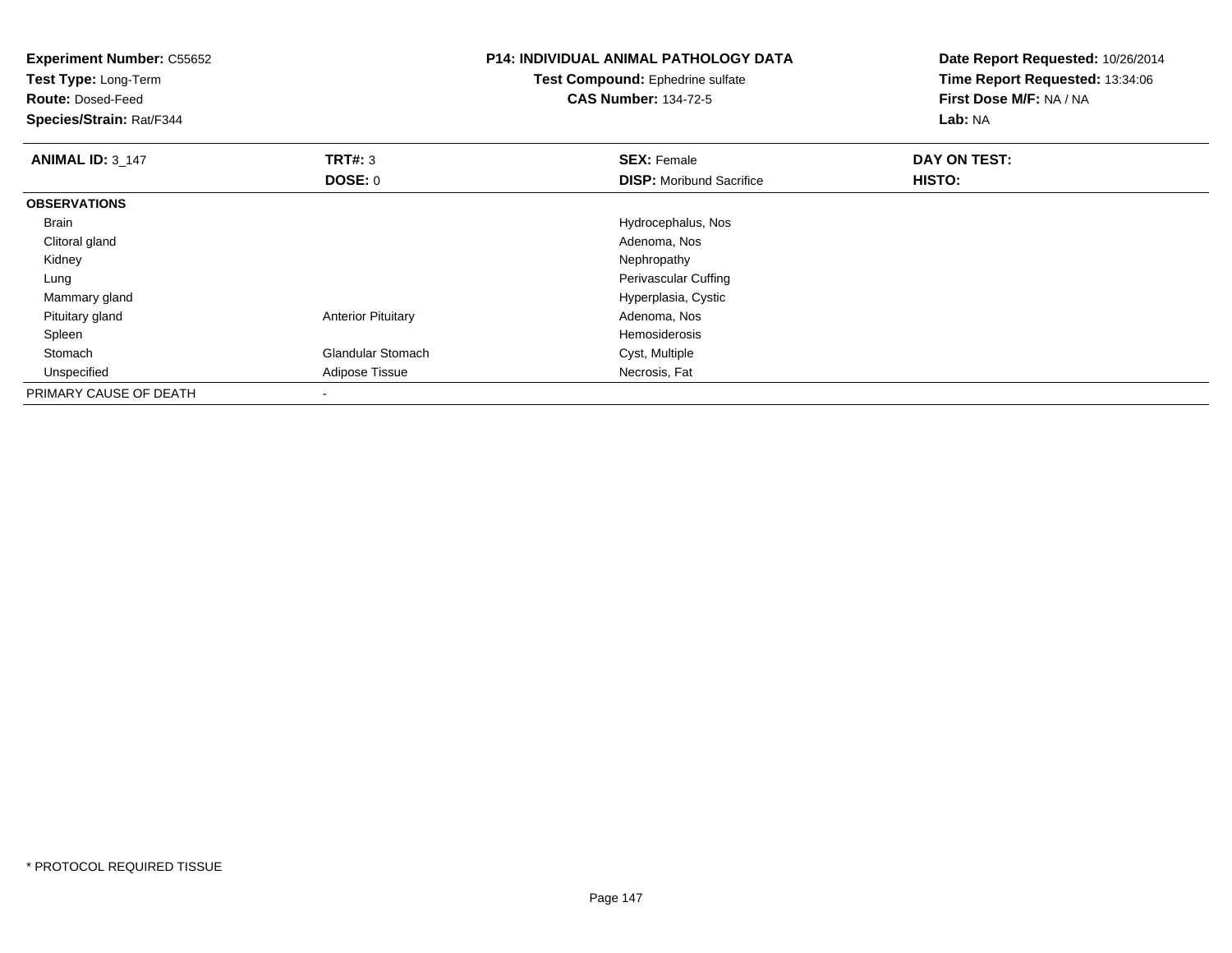**Test Type:** Long-Term

**Route:** Dosed-Feed

**Species/Strain:** Rat/F344

## **P14: INDIVIDUAL ANIMAL PATHOLOGY DATA**

**Test Compound:** Ephedrine sulfate**CAS Number:** 134-72-5

| <b>ANIMAL ID: 3_148</b> | TRT#: 3                   | <b>SEX: Female</b>              | DAY ON TEST: |  |
|-------------------------|---------------------------|---------------------------------|--------------|--|
|                         | <b>DOSE: 0</b>            | <b>DISP: Terminal Sacrifice</b> | HISTO:       |  |
| <b>OBSERVATIONS</b>     |                           |                                 |              |  |
| Adrenal gland           | Cortex Nos                | Angiectasis                     |              |  |
|                         | Cortex Nos                | Hyperplasia, Focal              |              |  |
| Heart                   | Myocardium Nos            | Fibrosis                        |              |  |
| Kidney                  |                           | Nephropathy                     |              |  |
| Liver                   |                           | Clear-Cell Change               |              |  |
|                         |                           | Cytoplasmic Change, Basophilic  |              |  |
| Lymph node              | Mandibular Lymph Node     | Lymphangiectasis                |              |  |
| Mammary gland           |                           | Hyperplasia, Cystic             |              |  |
| Pituitary gland         | <b>Anterior Pituitary</b> | Adenoma, Nos                    |              |  |
|                         | <b>Anterior Pituitary</b> | Angiectasis                     |              |  |
|                         | <b>Anterior Pituitary</b> | Hyperplasia, Focal              |              |  |
| Spleen                  |                           | Hemosiderosis                   |              |  |
| Stomach                 | Glandular Stomach         | Cyst, Multiple                  |              |  |
| PRIMARY CAUSE OF DEATH  | ۰                         |                                 |              |  |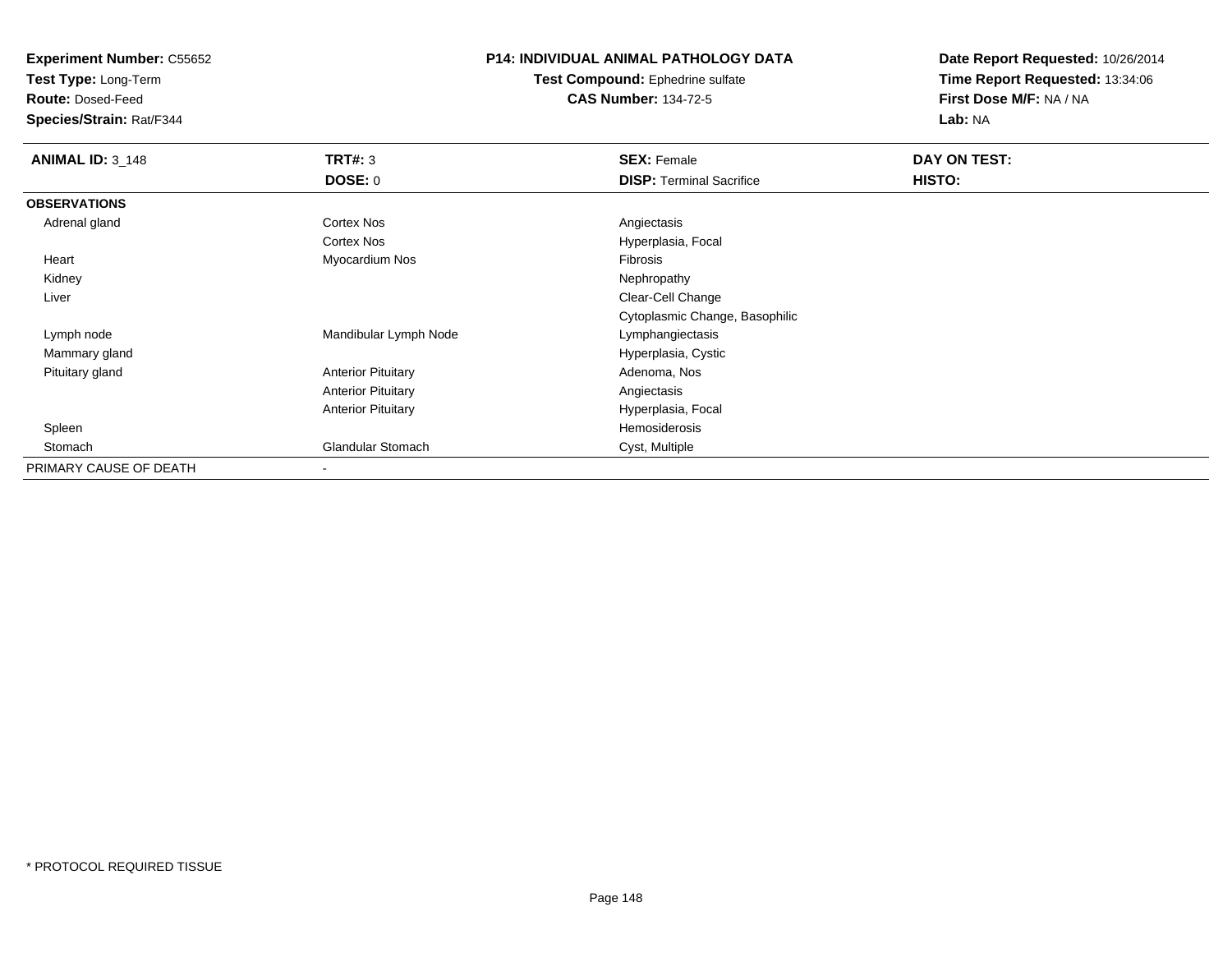**Test Type:** Long-Term

**Route:** Dosed-Feed

**Species/Strain:** Rat/F344

## **P14: INDIVIDUAL ANIMAL PATHOLOGY DATA**

**Test Compound:** Ephedrine sulfate**CAS Number:** 134-72-5

| <b>ANIMAL ID: 3_149</b> | TRT#: 3                   | <b>SEX: Female</b>              | DAY ON TEST: |  |
|-------------------------|---------------------------|---------------------------------|--------------|--|
|                         | <b>DOSE: 0</b>            | <b>DISP:</b> Moribund Sacrifice | HISTO:       |  |
| <b>OBSERVATIONS</b>     |                           |                                 |              |  |
| Adrenal gland           | <b>Cortex Nos</b>         | Angiectasis                     |              |  |
|                         | <b>Cortex Nos</b>         | Hyperplasia, Focal              |              |  |
| Bone marrow             |                           | Hyperplasia, Nos                |              |  |
| Heart                   | Myocardium Nos            | Fibrosis                        |              |  |
| Kidney                  |                           | Nephropathy                     |              |  |
| Liver                   |                           | Cytoplasmic Change, Basophilic  |              |  |
| Pancreas                | Acinus                    | Atrophy, Nos                    |              |  |
| Pituitary gland         | <b>Anterior Pituitary</b> | Angiectasis                     |              |  |
|                         | Intermedia                | Angiectasis                     |              |  |
|                         | <b>Anterior Pituitary</b> | Hyperplasia, Focal              |              |  |
| Stomach                 | <b>Glandular Stomach</b>  | Cyst, Multiple                  |              |  |
| Thyroid                 |                           | C-Cell Adenoma                  |              |  |
| Unspecified             | Multiple Organs Nos       | Leukemia, Mononuclear Cell      |              |  |
| PRIMARY CAUSE OF DEATH  | $\overline{\phantom{a}}$  |                                 |              |  |